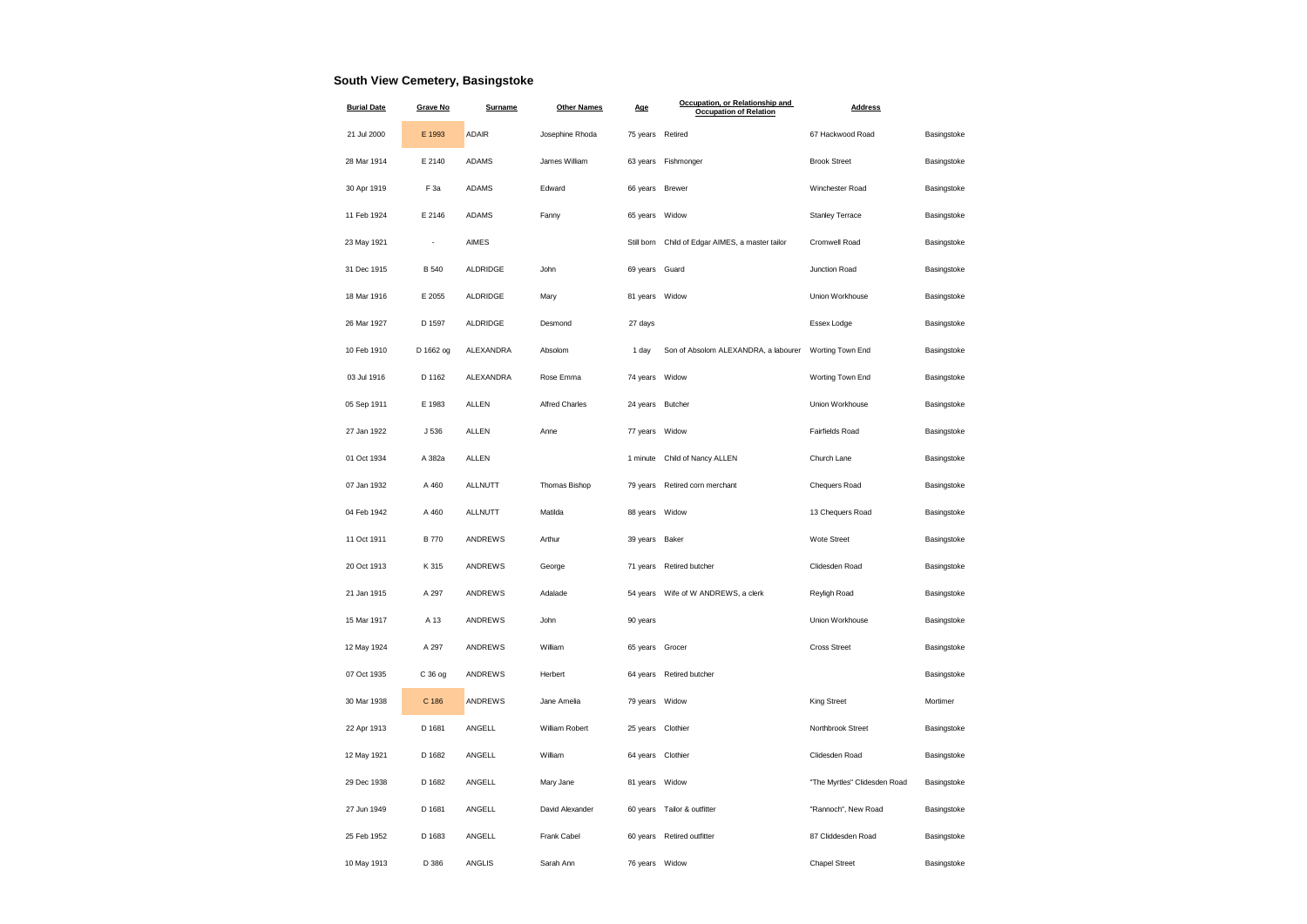| 04 Oct 1913 | D 1624         | APPLETON        | Emily               | 63 years          | Wife of H APPLETON, a drayman                          | <b>Bunnian Place</b>  | Basingstoke |
|-------------|----------------|-----------------|---------------------|-------------------|--------------------------------------------------------|-----------------------|-------------|
| 12 Jan 1916 | D 1703         | APPLETON        |                     | 27 hours          | Female child of William Thomas<br>APPLETON, a labourer | Cranbourne Lane       | Basingstoke |
| 05 Feb 1941 | D 1624         | APPLETON        | Henry               | 92 years          | Retired drayman                                        | Richmond Road         | Basingstoke |
| 15 Oct 1919 | A 278          | <b>ARLOTT</b>   | Kathleen            | 12 years          | Daughter of H ARLOTT                                   | Flaxfield Road        | Basingstoke |
| 07 Nov 1918 | A 194          | ARMATAGE        |                     | 2 minutes         | Twin children of Cecil ARMATAGE                        | 2 Basing Road         | Basingstoke |
| 12 Feb 1910 | <b>B768</b>    | ARMSTRONG       | Jane                | 64 years          | Wife of John ARMSTRONG, a carpenter                    | 45 Flaxfield Road     | Basingstoke |
| 02 Aug 1913 | <b>B</b> 470   | ARMSTRONG       | Mary Ann            | 70 years          | Widow                                                  | Norman Place          | Basingstoke |
| 28 Feb 1917 | A 154          | ARMSTRONG       | William W           |                   | 70 years Bricklayer                                    | Mortimer Lane         | Basingstoke |
| 28 Dec 1918 | <b>B768</b>    | ARMSTRONG       | John                | 82 years          | Carpenter                                              | Flaxfield Road        | Basingstoke |
| 01 Jun 1935 | A 154          | ARMSTRONG       | Mary                | 86 years Widow    |                                                        | 19 Basing Road        | Basingstoke |
| 11 Jun 1912 | E 2183         | ARNOLD          | Francis             | 73 years          | Spinster                                               | Union Workhouse       | Basingstoke |
| 22 Aug 1914 | A 335          | <b>ASLETT</b>   | William             | 64 years Labourer |                                                        | Hackwood Road         | Basingstoke |
| 19 Sep 1923 | A 335          | <b>ASLETT</b>   | Harriet             | 71 years          | Widow                                                  | Windover Street       | Basingstoke |
| 31 Mar 1928 | E 2062         | <b>ASLETT</b>   | John                | 69 years          | Labourer                                               | Cowdery Down          | Basingstoke |
| 01 Aug 1918 | <b>B</b> 794   | <b>ASTRIDGE</b> | Lucy                | 52 years          | Wife of - ASTRIDGE, a grocers porter                   | New Road              | Basingstoke |
| 13 Mar 1916 | E 2210         | <b>ATKINS</b>   | Edward              | 62 years          | Tailor                                                 | <b>Flaxfield Road</b> | Basingstoke |
| 15 May 1909 | A 315          | <b>ATTWOOD</b>  | Emily Jane          | 34 years          | Machinist                                              | 117 May Street        | Basingstoke |
| 08 Mar 1913 | C 1010         | <b>AUSTIN</b>   | Edward              | 10 days           | Son of Arthur AUSTIN, a fitter                         | Victoria Street       | Basingstoke |
| 02 Jun 1916 | E 1989         | <b>AUSTIN</b>   | Esther              | 14 years          | Daughter of W AUSTIN, a labourer                       | <b>Flaxfield Road</b> | Basingstoke |
| 11 May 1911 | <b>B</b> 638   | <b>AUSTON</b>   | Hilda Thursa        | 2 years           | Daughter of - AUSTON, a waiter                         | Kempshott             | Basingstoke |
| 14 Sep 1909 | D 1566         | AVENDEN         | Gwendoline Margaret | 1y 10m            | Daughter of - AVENDEN, a tailor                        | <b>Bounty Road</b>    | Basingstoke |
| 07 Jun 1915 | B 802          | AVERY           | Mabel Bertha        | 23 years          | Machinist                                              | <b>Brook Street</b>   | Basingstoke |
| 29 Mar 1916 | E 2253         | AVERY           | Louisa              | 58 years          | Wife of John AVERY, a groom                            | Elbow Corner          | Basingstoke |
| 29 May 1922 | A7             | AWBERY          | Tom                 | 62 years          | Farmer                                                 | Winchester Road       | Basingstoke |
| 30 Dec 1936 | A6             | AWBURY          | Martha              | 94 years Widow    |                                                        | 161 Winchester Road   | Basingstoke |
| 24 Mar 1958 | A <sub>6</sub> | AWBURY          | Alice Jane          | 81 years          | Spinster                                               | 161 Winchester Road   | Basingstoke |
| 03 Jan 1914 | K 370          | AYLIFFE         | Sarah               | 84 years          | Wife of Charles AYLIFFE, a painter                     | May Place             | Basingstoke |
| 09 Jul 1914 | K 370          | AYLIFFE         | William Charles     | 79 years          | Decorator                                              | May Place             | Basingstoke |
| 25 Jun 1913 |                | <b>AYLING</b>   |                     | Still born        | Female child of - AYLING                               | Southend Road         | Basingstoke |
| 23 Apr 1914 | B 476          | AYLWARD         | Percy               | 32 years          | Assistant manager                                      | Cottage hospital      | Basingstoke |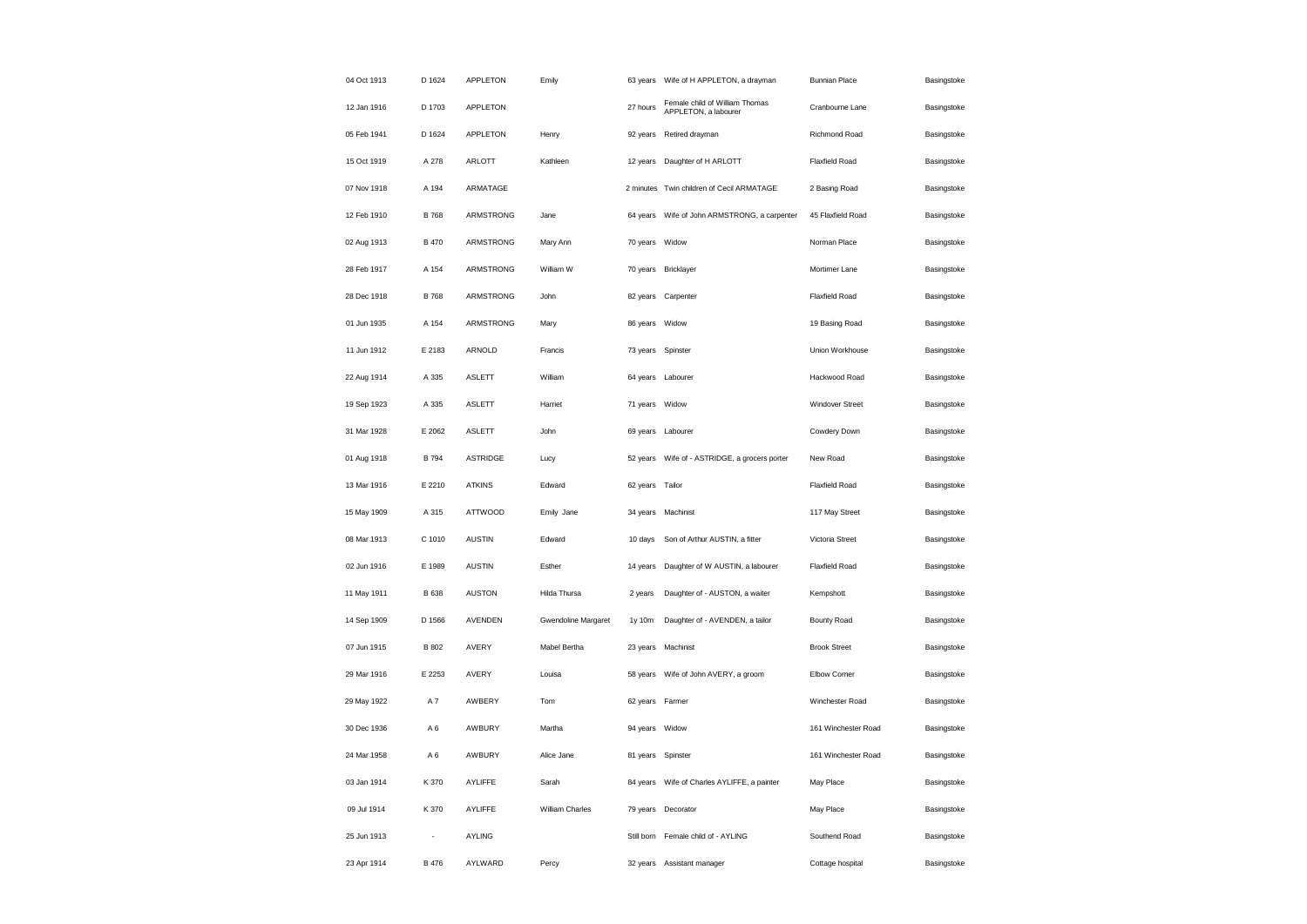| 12 Feb 1910 | D 1502       | <b>BAILEY</b>  | Anne                     | 75 years Widow    |                                                                    | 5 Bunnian Place        | Basingstoke  |
|-------------|--------------|----------------|--------------------------|-------------------|--------------------------------------------------------------------|------------------------|--------------|
| 09 Mar 1910 | D 1438       | <b>BAILEY</b>  | William                  | 74 years Hawker   |                                                                    | Union Workhouse        | Basingstoke  |
| 13 Jan 1915 | B 867        | <b>BAILEY</b>  | Eliza Clara              | 8 weeks           | Wife of W H BAILY                                                  | <b>Burgess Road</b>    | Basingstoke  |
| 21 Apr 1915 | <b>B</b> 866 | <b>BAILEY</b>  | Mary Ann                 | 57 years          | Spinster                                                           | <b>Burgess Road</b>    | Basingstoke  |
| 05 Feb 1916 | E 1884       | <b>BAILEY</b>  | Harry Francis            |                   | 18 months Son of - BAILEY                                          | Lower Brook Street     | Basingstoke  |
| 02 Aug 1916 | E 2011       | <b>BAILEY</b>  | Harry                    | 54 years Shunter  |                                                                    | <b>Bunnian Place</b>   | Basingstoke  |
| 27 Nov 1918 | A 79         | <b>BAILEY</b>  | Thomas                   | 42 years          | Bricklayer                                                         | <b>Bath Terrace</b>    | Basingstoke  |
| 06 Sep 1919 | ÷,           | <b>BAILEY</b>  |                          | Still born        | Female child of Frank BAILEY                                       | 32 May Street          | Basingstoke  |
| 25 Aug 1923 | B 867        | <b>BAILEY</b>  | Walter James             | 95 years          | Retired carpenter                                                  | Gifford Road           | Fleet        |
| 14 Sep 1927 | E 2040       | <b>BAILEY</b>  | Thomas Caleb             | 43 years Painter  |                                                                    | Merton Road            | Basingstoke  |
| 01 Aug 1932 | E 2011       | <b>BAILEY</b>  | Maria                    | 69 years          | Widow                                                              | 5 Bunnian Place        | Basingstoke  |
| 30 Jan 1936 | E 1809       | <b>BAILEY</b>  | Susan Jane               |                   | 71 years Wife of - BAILEY                                          | 6 Queens Road          | Basingstoke  |
| 10 Oct 1937 | A 79         | <b>BAILEY</b>  | Ann                      | 67 years          | Widow                                                              | 127 May Street         | Basingstoke  |
| 28 Jan 1953 | E 1809       | <b>BAILEY</b>  | Thomas                   | 91 years          | Retired tailor                                                     | 17 George Street       | Basingstoke  |
| 14 Apr 1910 | C 1086       | <b>BALLARD</b> | Jane                     | 73 years          | Wife of Charles BALLARD, a coal dealer                             | 101 Lower Brook Street | Basingstoke  |
| 17 Jan 1917 | C 1188       | <b>BALLARD</b> | Charles                  | 76 years          | Coal merchant                                                      | <b>Brook Street</b>    | Basingstoke  |
| 13 Nov 1917 | A 292        | <b>BALLARD</b> | James                    | 50 years          | Soldier (Private, 2nd/4th Hampshire<br>Regiment - Service No 2448) | Wote Street            | Basingstoke  |
| 07 Mar 1916 | E 2209       | <b>BAMPTON</b> | Thomas                   | 86 years          | <b>Butcher</b>                                                     | Victoria Street        | Basingstoke  |
| 18 Jul 1935 | E 2059       | <b>BARGE</b>   | <b>Charlotte Frances</b> | 60 years          | Widow                                                              | 11 Burgess Road        | Basingstoke  |
| 26 Jul 1909 | <b>B</b> 808 | <b>BARNES</b>  | George                   | 71 years          | Carman                                                             | 12 Bedford Place       | Basingstoke  |
| 01 Feb 1912 | E 345 og     | <b>BARNES</b>  | Mary Ann                 | 73 years          | Widow                                                              | <b>Bunnian Place</b>   | Basingstoke  |
| 01 Nov 1916 | E 2010       | <b>BARNES</b>  | William John             | 68 years          | Wheelwright                                                        | Deep Lane              | Basingstoke  |
| 30 Jul 1918 | E 1859       | <b>BARNES</b>  | Helen                    | 21 years          |                                                                    | Flaxfield              | Basingstoke  |
| 05 Jul 1923 | E 2010       | <b>BARNES</b>  | Mercy                    | 71 years          | Widow                                                              | Ash Road               | Aldershot    |
| 06 Dec 1926 | J 318c       | <b>BARNES</b>  | James                    | 75 years Engineer |                                                                    | Chequers Road          | Basingstoke  |
| 24 May 1909 | D 1355       | <b>BARRATT</b> | George                   | 5 hours           | Son of George BARRATT, a turner                                    | Norman Place           | Basingstoke  |
| 01 May 1911 | <b>B</b> 607 | <b>BARRETT</b> | Charlotte                | 49 years          | Wife of James BARRETT, a labourer                                  | <b>Fibbrick Road</b>   | East Dulwich |
| 07 May 1914 | C 1272       | <b>BARRETT</b> | Elizabeth Mary           | 27 years          | Wife of William BARRETT, a plumber                                 | <b>Flaxfield Road</b>  | Basingstoke  |
| 01 Feb 1916 | D 2013       | <b>BARRETT</b> | Emma Sarah               | 18 years          | Spinster                                                           | 8 Sopers Grove         | Basingstoke  |
| 09 Jun 1924 | B 622        | <b>BARRETT</b> | Norah Sris               | 7 years           | Daughter of - BASSETT, a labourer                                  | Sopers Grove           | Basingstoke  |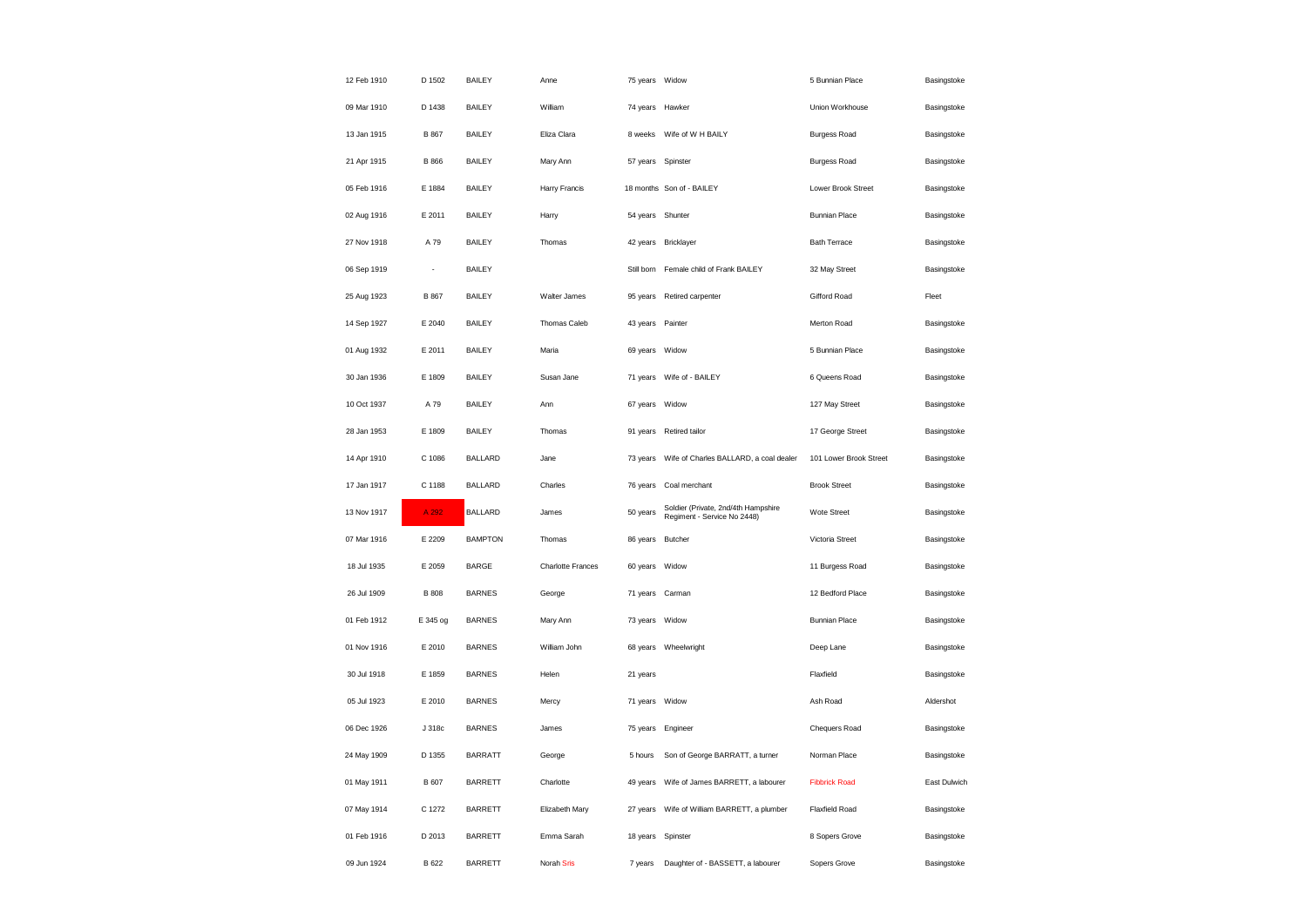| 15 May 1953 | E 2190          | <b>BARRINGTON</b> | Percival Charles |                  | 54 years Engineer                    | 3 Sherbourne Road           | Basingstoke |
|-------------|-----------------|-------------------|------------------|------------------|--------------------------------------|-----------------------------|-------------|
| 22 Aug 1980 | E 2190          | <b>BARRINGTON</b> | Rhoda Mary       | 83 years Widow   |                                      | 10 Cranbourne Court         | Basingstoke |
| 05 Feb 1916 | A 296           | <b>BARTLETT</b>   | Sidney           | 75 years         |                                      | Solbys Road                 | Basingstoke |
| 19 Feb 1918 | <b>B</b> 796    | <b>BARTLETT</b>   | Harry Arthur     | 49 years Painter |                                      | Clidesden Road              | Basingstoke |
| 12 Nov 1921 | C 1028          | <b>BARTLETT</b>   | Emma             | 83 years Widow   |                                      | Southern Road               | Basingstoke |
| 25 Mar 1922 | D 1778          | <b>BARTLETT</b>   | Brenda M V       | 14 days          | Daughter of - BARTLETT               | Gas House Road              | Basingstoke |
| 24 Dec 1923 | A 296           | <b>BARTLETT</b>   | Helen            | 87 years         | Widow                                | Solbys Road                 | Basingstoke |
| 29 Oct 1925 | C 965           | <b>BARTLETT</b>   | James            |                  | 68 years Newsagent                   | Sarum Hill                  | Basingstoke |
| 26 May 1923 | F 301 (FV)      | <b>BARTON</b>     | Fanny            | 93 years         | Widow                                | Clidesden Road              | Basingstoke |
| 24 Dec 1910 | D 234           | <b>BASING</b>     | Sarah            | 73 years Widow   |                                      | <b>Basing Road</b>          | Basingstoke |
| 18 Dec 1911 | D 1743          | <b>BASING</b>     | Caroline         | 44 years         | Spinster                             | <b>Basing Road</b>          | Basingstoke |
| 08 Mar 1913 | A 53            | <b>BASING</b>     | John             | 71 years         | Carpenter                            | Southend Road               | Basingstoke |
| 21 Dec 1915 | ÷,              | <b>BASING</b>     |                  | Still born       | Child of Walter BASING               | Potters Lane                | Basingstoke |
| 25 Jun 1915 | A 15            | <b>BASTON</b>     | Bernice          | 3 years          | Daughter of - BOSTON                 | Caversham                   | Reading     |
| 25 Aug 1937 | F 301 FV        | <b>BASTON</b>     | Marian           | 78 years         | Spinster                             | 14 Clidesden road           | Basingstoke |
| 16 Feb 1910 | D 1483          | <b>BATTEN</b>     | Willie           |                  | 11 weeks Son of J BATTEN, a labourer | Railway Cottages, Deep Lane | Basingstoke |
| 02 Sep 1916 | E 1922a         | <b>BAULCH</b>     | Elizabeth        | 87 years         |                                      | Union Workhouse             | Basingstoke |
| 30 May 1931 | C 951a          | <b>BAVERSTOCK</b> | Raymond          | 2 days           | Son of John Albert BAVERSTOCK        | 7 Chapel Street             | Basingstoke |
| 24 Sep 1913 | F 63            | <b>BEARD</b>      | Mary             |                  | 67 years Spinster                    | <b>Andover View</b>         | Winchester  |
| 06 Mar 1919 | F38             | <b>BEARD</b>      | Ellin            | 69 years         | Spinster                             | Clifton Road                | Basingstoke |
| 03 Dec 1918 | A 411           | <b>BEASLEY</b>    | Jessie Helen     | 36 years         | Wife of Arthur BEASLEY, a tailor     | Chequers Road               | Basingstoke |
| 06 Mar 1919 | A 412           | <b>BEASLEY</b>    | Elizabeth Jane   | 58 years         | Wife of Charles BEASLEY, a labourer  | Clidesden Road              | Basingstoke |
| 26 Feb 1914 | J <sub>50</sub> | <b>BEAUCHAMP</b>  | Ann Maria        | 93 years Widow   |                                      | Salt Lane                   | Salisbury   |
| 17 Nov 1915 | E 2099          | <b>BEAUMONT</b>   | Hannah           | 71 years         | Insurance agent                      | Essex Road                  | Basingstoke |
| 24 Dec 1918 | E 2679          | <b>BEAUMONT</b>   | Albert W         |                  | 73 years Insurance agent             | Essex Road                  | Basingstoke |
| 04 Mar 1937 | E 1818          | <b>BEAUMONT</b>   | Alice Emma       | 54 years         | Widow                                | Eastfield Avenue            | Basingstoke |
| 25 Jan 1911 |                 |                   |                  |                  | 74 years Widow                       | Clidesden Road              |             |
|             | J304            | BEAZLEY           | Mary             |                  |                                      |                             | Basingstoke |
| 01 Feb 1923 | A 412           | <b>BEAZLEY</b>    | William          | 65 years         | Labourer                             | Cliddesden Road             | Basingstoke |
| 12 Oct 1910 | D 1677          | <b>BECK</b>       | Mary             |                  | 50 years Wife of - BECK              | Queens Road                 | Basingstoke |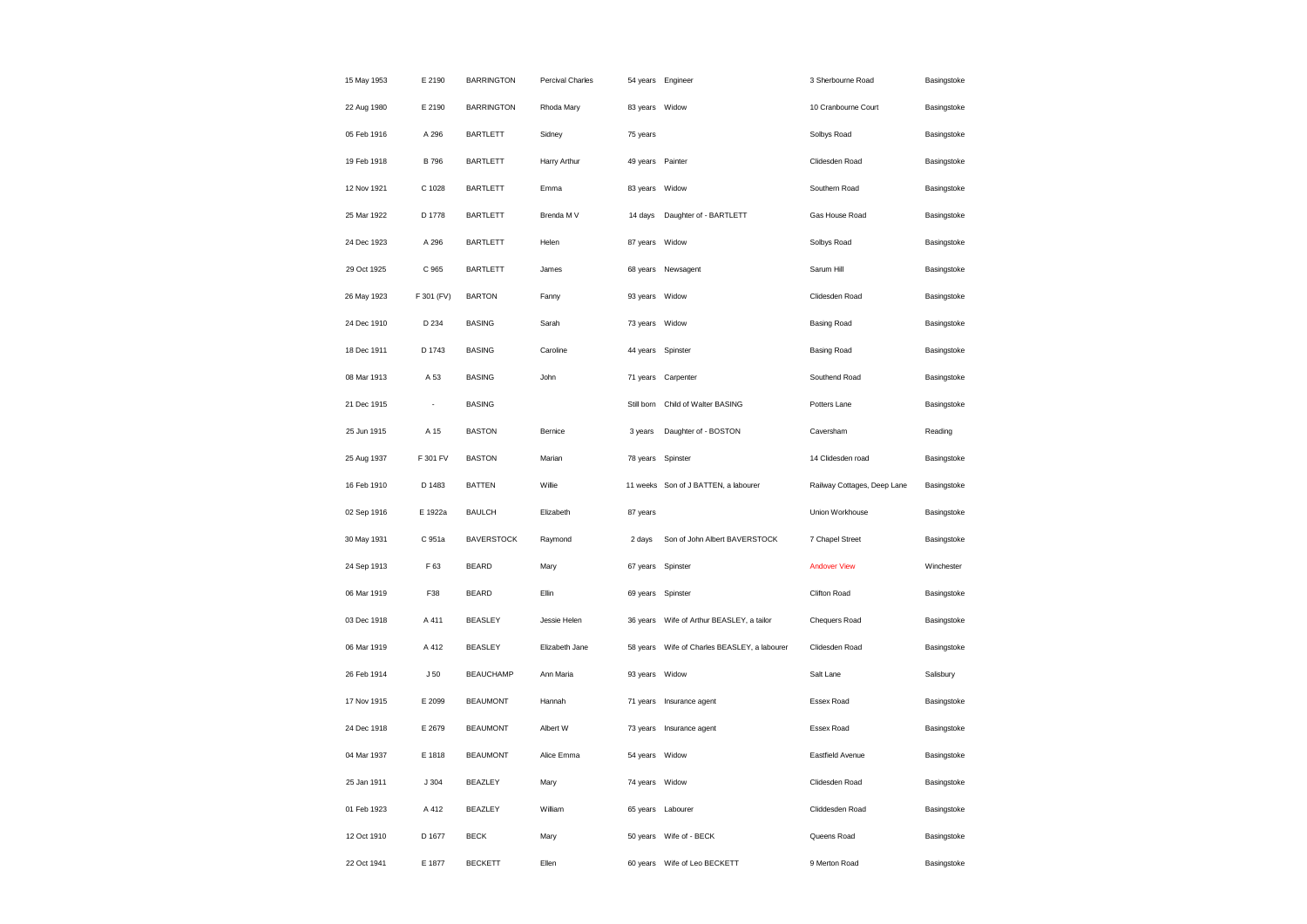| 05 Apr 1911 | D 142                    | <b>BENHAM</b>      | Jane                 | 89 years Widow |                                                      | Reading Road                           | Basingstoke |
|-------------|--------------------------|--------------------|----------------------|----------------|------------------------------------------------------|----------------------------------------|-------------|
| 23 Mar 1922 | D 457                    | <b>BENNETT</b>     | Annie                | 80 years Widow |                                                      | Flaxfield Road                         | Basingstoke |
| 08 Nov 1929 | E 1939                   | <b>BERRY</b>       | Hannah               | 32 years       | Wife of Charles John BERRY                           | 7 Clifton Terrace                      | Basingstoke |
| 22 Jan 1932 | E 1940                   | <b>BERRY</b>       | Agnes Mary           | 81 years       | Widow                                                | London Road                            | Basingstoke |
| 21 Apr 1911 | K 341                    | <b>BETTESWORTH</b> | Jane Ann             | 56 years       | Wife of A BETTESWORTH, a secretary                   | Church Street                          | Basingstoke |
| 16 Nov 1922 | K 341                    | <b>BETTESWORTH</b> | Albert               | 86 years       | Accountant                                           | Church Street                          | Basingstoke |
| 22 Nov 1911 | D 1626                   | <b>BIDDLE</b>      | Geoffrey James       | 6 days         | Son of H BIDDLE, a fitter                            | Lower Brook Street                     | Basingstoke |
| 17 Apr 1926 | E 124                    | <b>BIGGS</b>       | William H            | 76 years       | Painter                                              | <b>Basing Road</b>                     | Basingstoke |
| 29 May 1919 | E 1933                   | <b>BINGHAM</b>     | Gertrude             | 6 years        | Daughter of Mrs BINGHAM, a widow                     | Penrith Road                           | Basingstoke |
| 17 Mar 1910 | C 47                     | <b>BIRD</b>        | Louisa               | 64 years       | Widow                                                | Winchester Road                        | Basingstoke |
| 22 Jun 1916 | $\overline{\phantom{a}}$ | <b>BIRD</b>        |                      | Still born     | Child of Mrs BIRD                                    | Wallis Road                            | Basingstoke |
| 20 Nov 1909 | C 1259                   | <b>BISHOP</b>      | Ellen Amelia         | 25 years       | Wife of W BISHOP, a tailor                           | 2 Southern Road                        | Basingstoke |
| 27 Jan 1919 | <b>B725</b>              | <b>BLACKHAM</b>    | Susan L              | 63 years       | Wife of Dharles BLACKHAM, a carpenter                | Flaxfield Road                         | Basingstoke |
| 01 Jun 1910 | <b>B741</b>              | <b>BLACKLER</b>    | Margaret F E         | 1y 8m          | Daughter of Edward BLACKLEY, a painter Southend Road |                                        | Basingstoke |
| 05 Jan 1916 | <b>B</b> 707             | <b>BLACKLER</b>    | Edward Henry         | 32 years       | Painter                                              | Southend Road                          | Basingstoke |
| 21 Jan 1913 | <b>B</b> 738             | <b>BLAKE</b>       | Susan                | 70 years       | Widow                                                | <b>Basing Road</b>                     | Basingstoke |
| 09 Apr 1918 | <b>B</b> 517             | <b>BLAKE</b>       | Alice                | 63 years       | Wife of - BLAKE, a sawyer                            | Gas House Road                         | Basingstoke |
| 14 Aug 1944 | <b>B</b> 517             | <b>BLAKE</b>       | Charles              | 89 years       | Labourer                                             | 16 Cherryfield Terrace, Cherry<br>Road | Woking      |
| 10 Dec 1918 | <b>B</b> 726             | <b>BLANN</b>       | Alfred               | 57 years       | Groom                                                | <b>Chapel Street</b>                   | Basingstoke |
| 09 Oct 1940 | D 432                    | <b>BLATCH</b>      | Jessie               | 88 years       | Widow                                                | Onslow Gardens                         | Hove        |
| 31 Dec 1910 | B 674                    | <b>BLUNDEN</b>     | Mary Elizabeth       | 60 years       | Wife of J BLUNDEN, a bricklayer                      | 22 Solby Road                          | Basingstoke |
| 04 Feb 1911 | C 1279                   | <b>BLUNDEN</b>     | Emily                | 72 years       | Wife of Thomas BLUNDEN, a labourer                   | <b>Chapel Street</b>                   | Basingstoke |
| 25 Feb 1928 | E 2071                   | <b>BLUNDEN</b>     | Elizabeth            | 86 years       | Widow                                                | 29 Richmond Road                       | Basingstoke |
| 22 Apr 1942 | E 2191                   | <b>BLUNSDON</b>    | Albert William       | 68 years       | Commercial traveller                                 | Darlington Road                        | Basingstoke |
| 30 May 1912 | C 944                    | <b>BOARDMAN</b>    | Emily                | 52 years       | Wife of - BOARDMAN, a carpenter                      | Jubilee Road                           | Basingstoke |
| 13 Jan 1910 | D 1482                   | <b>BOHAM</b>       | Ann                  | 70 years       | Wife of W BOHAM, a labourer                          | 10 Goat Lane                           | Basingstoke |
| 14 Aug 1911 | C 1096a                  | <b>BOND</b>        | Thomas               | 63 years       | Late porter                                          | Union Workhouse                        | Basingstoke |
| 13 Jan 1914 | <b>B</b> 855             | <b>BOND</b>        | William              | 80 years       | Tailors cutter                                       | Fleet Road                             | Fleet       |
| 13 May 1921 | B 855                    | <b>BOND</b>        | Anna                 | 86 years       | Widow                                                | Fleet                                  | Fleet       |
| 29 Jun 1909 | C 1131                   | <b>BONE</b>        | <b>Ernest George</b> | 44 years       | Veterary assistant                                   | <b>Flaxfield Road</b>                  | Basingstoke |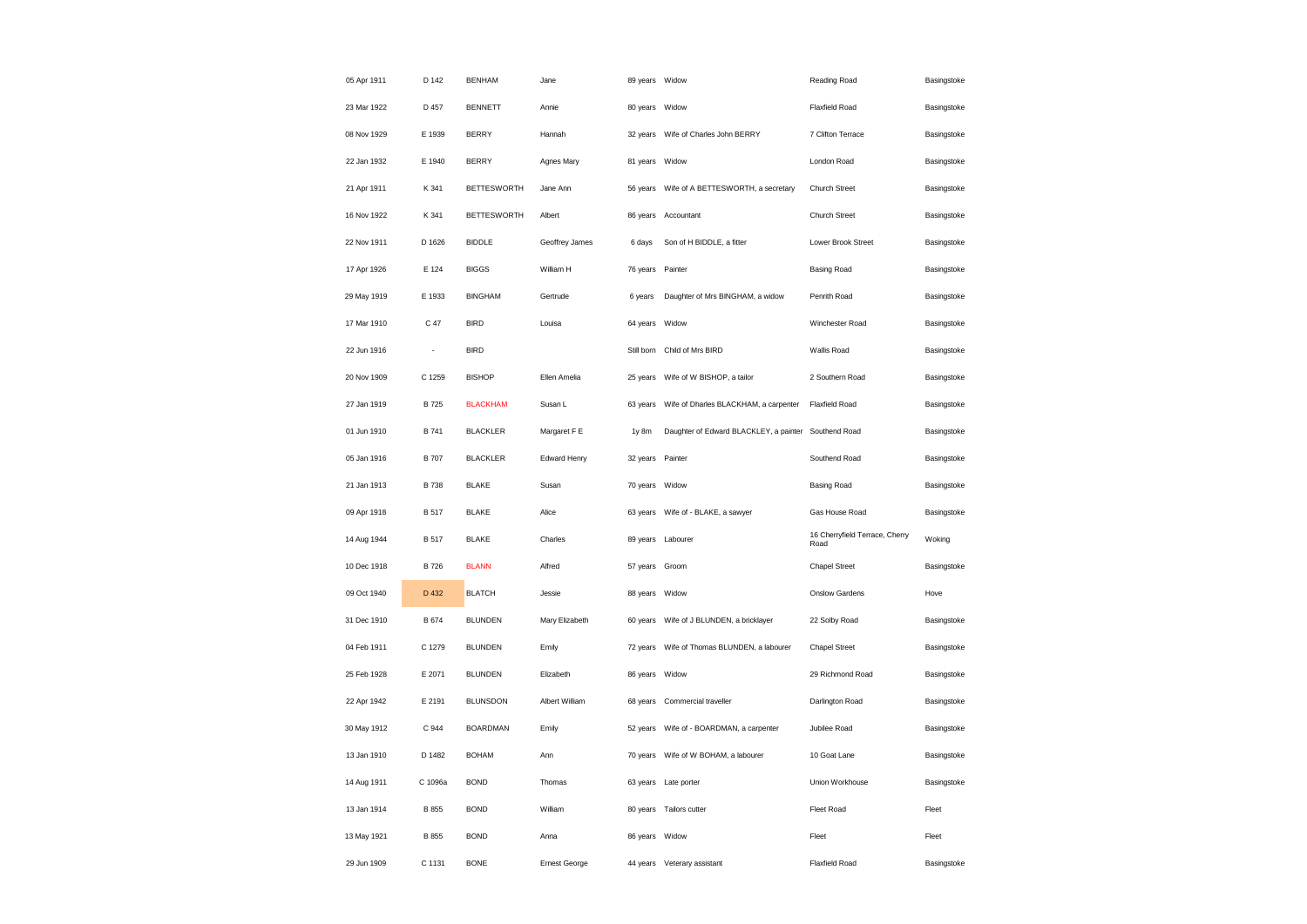| 06 Dec 1911 | A 232                    | <b>BONE</b>      | Sarah          |                | 67 years Spinster                                                         | Castons Road          | Basingstoke            |
|-------------|--------------------------|------------------|----------------|----------------|---------------------------------------------------------------------------|-----------------------|------------------------|
| 19 Feb 1914 | C 1130                   | <b>BONE</b>      | Gilbert        | 76 years       | Vetrenary                                                                 | Market Street         | Basingstoke            |
| 22 Mar 1917 | B 630                    | <b>BONE</b>      | George         | 1 year         | Son of - BONE, a labourer                                                 | <b>Brook Street</b>   | Basingstoke            |
| 14 May 1917 | <b>B</b> 844             | <b>BONE</b>      | Elizabeth      | 67 years       | Spinster                                                                  | <b>Bunnian Place</b>  | Basingstoke            |
| 16 Aug 1917 | B 713                    | <b>BONE</b>      | Harry          | 69 years       | Railway porter                                                            | <b>Bunnian Place</b>  | Basingstoke            |
| 11 Feb 1924 | C 1131                   | <b>BONE</b>      | Mary Kate      | 60 years       | Nurse                                                                     | 6 Delaney Street      | London NW              |
| 08 Dec 1927 | B 631                    | <b>BONE</b>      | Jane           | 83 years Widow |                                                                           | <b>Bunnian Place</b>  | Basingstoke            |
| 21 Mar 1929 | A 10                     | <b>BONE</b>      | Sarah Jane     | 34 years Widow |                                                                           | 5 Brookfield Avenue   | Muswell Hill           |
| 11 Apr 1930 | <b>B713</b>              | <b>BONE</b>      | Ann Maria      | 85 years Widow |                                                                           | 39 Bunnian Place      | Basingstoke            |
| 27 Dec 1910 | E 1954                   | <b>BONNETT</b>   | Sarah Ann      | 75 years       |                                                                           | Union Workhouse       | Basingstoke            |
| 29 Dec 1914 | C 1140                   | <b>BOSHIER</b>   | James          | 81 years       | Labourer                                                                  | <b>Fencott Place</b>  | Basingstoke            |
| 15 Nov 1916 | E 1944                   | <b>BOSHIER</b>   | Henry          | 58 years       | Porter                                                                    | Union Workhouse       | Basingstoke            |
| 10 Sep 1920 | E 2237                   | <b>BOSTOCK</b>   | Vera Emily G   | 2 months       | Daughter of A BOSTOCK, a labourer                                         | <b>Elbow Corner</b>   | Basingstoke            |
| 27 Feb 1919 | B 851                    | <b>BOTTING</b>   | Agneta Rosana  | 51 years       | Wife of - BOTTING, a saddler                                              | Church Street         | Basingstoke            |
| 07 Dec 1915 | E 2017                   | <b>BOULIY</b>    | Dorothy Ellen  | 1 month        | Daughter of - BOULIY, a painter                                           | <b>Flaxfield Road</b> | Basingstoke            |
| 11 Jun 1914 | A 475                    | <b>BOWDEN</b>    | Harry Bose     | 65 years       | Bootmaker                                                                 | New Road              | Basingstoke            |
| 15 Sep 1921 | A 475                    | <b>BOWDEN</b>    | Elizabeth      | 70 years       | Widow                                                                     | New Road              | Basingstoke            |
| 23 Aug 1915 | D 1428                   | <b>BOWERMAN</b>  | Mary Ann       | 72 years       | Wife of - BOWERMAN, a signalman                                           | 4 Vine Road           | Basingstoke            |
| 17 Apr 1927 | D 1428                   | <b>BOWERMAN</b>  | John           | 81 years       | Guard                                                                     | Vine Road             | Basingstoke            |
| 23 Mar 1915 | E 2145                   | <b>BOWMAN</b>    | James          | 85 years       | Wood dealer                                                               | Union Workhouse       | Basingstoke            |
| 13 Apr 1915 | E 2247                   | <b>BOWMAN</b>    | Charles Arthur | 20 hours       | Son of - BOWMAN, a labourer                                               | <b>Bunnian Place</b>  | Basingstoke            |
| 25 Nov 1911 | A 407                    | <b>BOXALL</b>    | Helen          | 32 years       | Wife of H BOXALL, a currier                                               | White Down            | Wootton St<br>Lawrence |
| 01 Apr 1912 | $\overline{\phantom{a}}$ | <b>BOXALL</b>    |                |                | Still born Child of Richard BOX, a publican                               | Market Place          | Basingstoke            |
| 28 Jun 1916 | B 733                    | <b>BOYD</b>      | Mary Ann       | 62 years       | Wife of J BOYD, an engine driver                                          | <b>Basing Road</b>    | Basingstoke            |
| 18 Jul 1927 | <b>B</b> 733             | <b>BOYD</b>      | Thomas         |                | 71 years Engine driver                                                    | <b>Basing Road</b>    | Basingstoke            |
| 19 Dec 1912 | D 1759                   | <b>BOYER</b>     | Fredrick       | 65 years       | Draper                                                                    | London Street         | Basingstoke            |
| 24 Nov 1919 | D 1347                   | <b>BOYLETT</b>   | Elizabeth      | 73 years       | Widow                                                                     | Queens Road           | Basingstoke            |
| 31 Aug 1939 | D 1739a                  | <b>BRACKETT</b>  | Heather        | 1 day          | Daughter of Alfred BRACKETT                                               | Merton Road           | Basingstoke            |
| 10 Jun 1918 | E 2204                   | <b>BRADDOCK</b>  | Silvester      | 26 years       | Soldier (Private, 18th Batallion Canadian<br>Infantry - Service No 53065) | Park Prewett Hospiral | Monk<br>Sherborne      |
| 19 Dec 1910 | C 1260                   | <b>BRADFIELD</b> | William Henry  | 58 years       | Painter                                                                   | Hackwood Road         | Basingstoke            |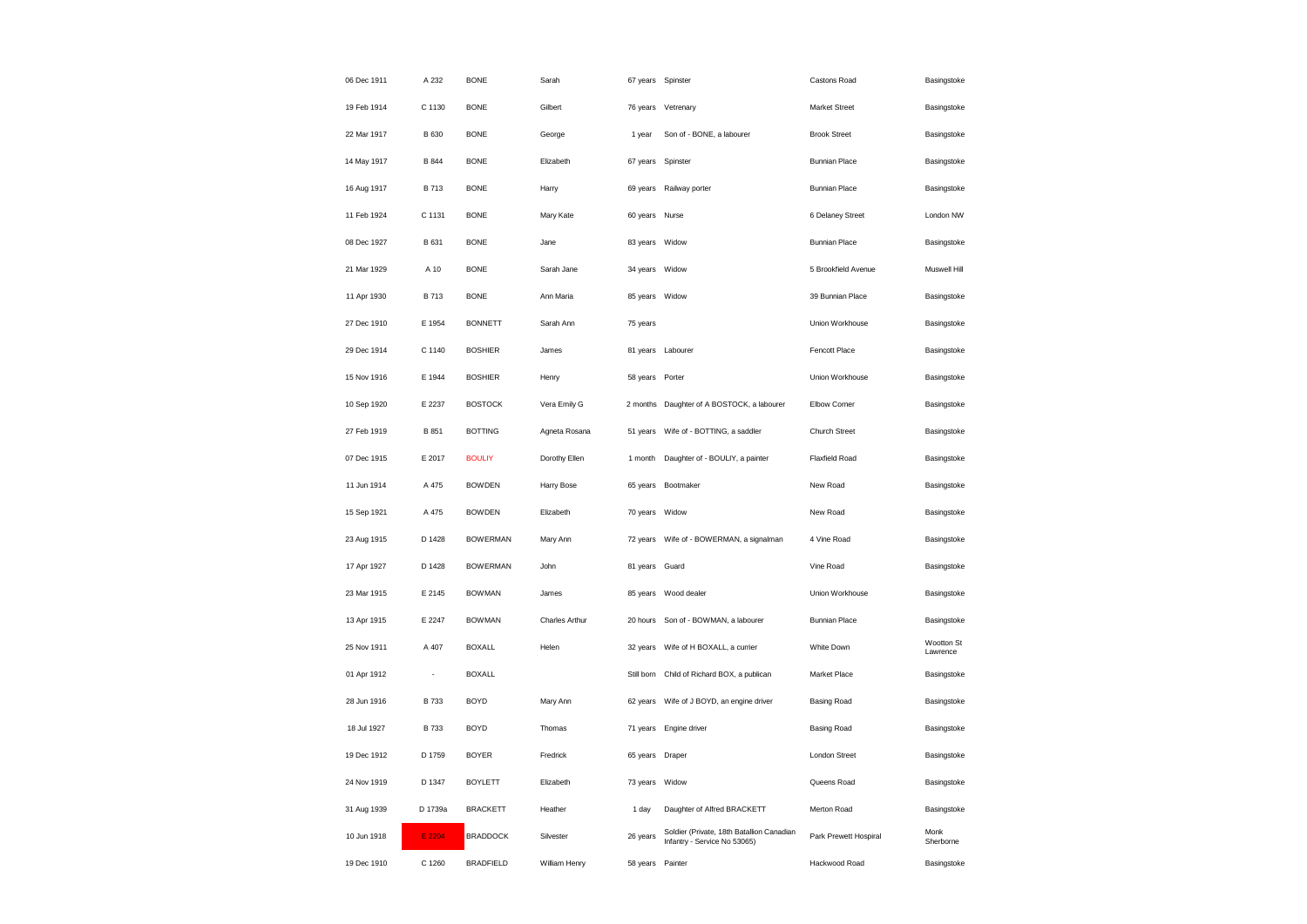| 27 Sep 1909 | A 468   | <b>BRADFORD</b>   | John Harris                 |                | 62 years Carpenter                            | 7 Rochford Road      | Basingstoke       |
|-------------|---------|-------------------|-----------------------------|----------------|-----------------------------------------------|----------------------|-------------------|
| 10 Dec 1915 | E 1852  | <b>BRADLEY</b>    | John                        |                | 45 years Carpenter                            | Shakespeare Crescent | Manchester        |
| 16 Aug 1911 | A 162   | <b>BRANT</b>      | Stanley James               |                | 16 months Son of A BRANT, a sawyer            | Kingsclere Road      | Basingstoke       |
| 26 Oct 1917 | A 339   | <b>BREWER</b>     | Robert John                 |                | 56 years Bootmaker                            | Southern Road        | Basingstoke       |
| 05 Jun 1925 | A 339   | <b>BREWER</b>     | Kate Elizabeth              | Unknown        | Widow                                         | Southern Road        | Basingstoke       |
| 05 Aug 1932 | C 1135b | <b>BREWER</b>     | Doreen May                  | 1 month        | Daughter of John BREWER                       | Oakridge Farm        | Basingstoke       |
| 13 Jul 1909 | B 742   | <b>BRIDGEMAN</b>  | George                      | 67 years       | Signalman                                     | 54 George Street     | Basingstoke       |
| 13 Mar 1918 | A 434   | <b>BRIDGES</b>    | <b>Herbert Charles</b>      | 9 months       | Son of - BRIDGES, a soldier                   | Gas House Road       | Basingstoke       |
| 02 Jun 1910 | C 940   | <b>BRIDLE</b>     | Hannah                      | 61 years       | Wife of James BRIDLE, a porter                | 17 Solbys Road       | Basingstoke       |
| 05 May 1928 | D 1311  | <b>BRIMMER</b>    | James                       |                | 54 years Dog fancier                          | Tadley               | Nr Basingstoke    |
| 12 Nov 1912 | C 974   | <b>BRISTOW</b>    | William Arthur              | 70 years       | Horse dealer                                  | Castons Road         | Basingstoke       |
| 04 Feb 1924 | E 2192  | <b>BROADBENT</b>  | Ursula May                  | 11 years       | Daughter of C F BROADBENT, an estate<br>agent | Old Farm House       | Rotherwick        |
| 31 May 1929 | E 2192  | <b>BROADBENT</b>  | Roger Joseph                | 19 years       | Son of - BROADBENT, an estate agent           | Abbots Road          | Abbots<br>Langley |
| 20 Sep 1935 | E 2193  | <b>BROADBENT</b>  | Charles Joseph              |                | 64 years Estate bayliff                       | Woodside             | Basingstoke       |
| 14 Feb 1977 | E 2193  | <b>BROADBENT</b>  | Dorothy Mary<br>(Josephine) | 97 years       |                                               | 46 Roland Gardens    | Kensington        |
| 15 Jul 1914 | A 368   | <b>BROADHURST</b> | Alic Cyrill                 | 7 years        | Son of - BROADHURST, a baker                  | May Street           | Basingstoke       |
| 14 Jul 1913 | B 1082a | <b>BROKER</b>     | Lilian                      | 33 years       | Spinster                                      | Worting Town End     | Basingstoke       |
| 03 Nov 1909 | C 959   | <b>BROOKER</b>    | William                     | 62 years       | Labourer                                      | 7 Mortimer Lane      | Basingstoke       |
| 06 Feb 1913 | C 1053a | <b>BROOKER</b>    | Sarah                       |                | 69 years Wife of Charles BROOKER, a gardiner  | Worting              | Basingstoke       |
| 29 Mar 1916 | E 2143  | <b>BROOKER</b>    | Caroline                    | 65 years Widow |                                               | Victoria Street      | Basingstoke       |
| 19 Nov 1917 | C 944   | <b>BROOKHAM</b>   | Edward Joseph               |                | 59 years Carpenter                            | Kempshot Village     | Basingstoke       |
| 09 Aug 1916 |         | <b>BROOKMEET</b>  |                             | Still born     | Baker                                         | Penrith Road         | Basingstoke       |
| 26 Nov 1910 | D 1132a | <b>BROWN</b>      | James Alfred                |                | 24 years Labourer                             | 8 Deep Lane          | Basingstoke       |
| 18 Apr 1912 | E 1888  | <b>BROWN</b>      | James                       | 82 years       | Chimney sweep                                 | Union Workhouse      | Basingstoke       |
| 03 May 1913 | C 1133a | <b>BROWN</b>      | Anna Lilian                 | 51 years       | Wife of George BROWN, a fitter                | Coronation Road      | Basingstoke       |
| 27 Sep 1913 | D 1488  | <b>BROWN</b>      | Isaac                       |                | 78 years Labourer                             | <b>Chapel Street</b> | Basingstoke       |
| 13 Oct 1913 | D 1617  | <b>BROWN</b>      | <b>Edgar Clifford Poole</b> | 10 weeks       |                                               | <b>Basing Road</b>   | Basingstoke       |
| 05 Feb 1916 | A 85    | <b>BROWN</b>      | Reginald Eric               | 7 months       | Son of Thomas BROWN                           | May Street           | Basingstoke       |
| 08 Feb 1918 | B 464   | <b>BROWN</b>      | James                       |                | 66 years Labourer                             | Southern Road        | Basingstoke       |
| 22 Jan 1919 | B 464   | <b>BROWN</b>      | Emily                       | 68 years Widow |                                               | Southern Road        | Basingstoke       |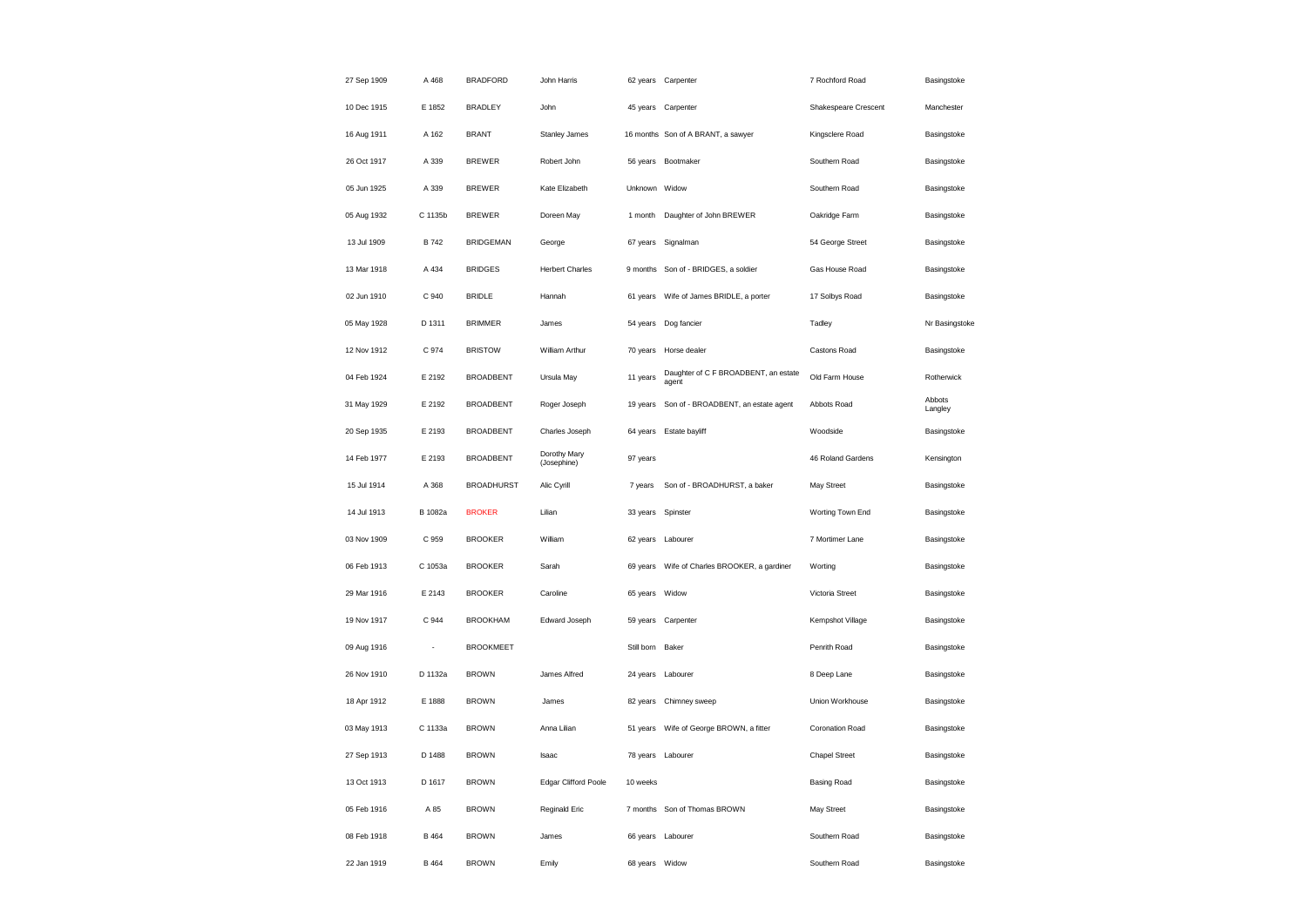| 16 Nov 1922 | D 11                     | <b>BROWN</b>      | Sarah          | 72 years Widow    |                                                     | Reading Road           | Basingstoke |
|-------------|--------------------------|-------------------|----------------|-------------------|-----------------------------------------------------|------------------------|-------------|
| 24 Aug 1933 | D 1317                   | <b>BROWN</b>      | James William  |                   | 49 years Wheelwright                                | 79 Wilson Road         | Reading     |
| 07 Sep 1937 | D 1495                   | <b>BROWN</b>      | Mary Agnes     |                   | 66 years Wife of John BROWN                         | 7 Gas House Road       | Basingstoke |
| 20 Aug 1943 | D 1495                   | <b>BROWN</b>      | John           | 80 years          | Railwayman                                          | 1 Norman Place         | Basingstoke |
| 24 Apr 1915 | E 2186                   | <b>BROWNETT</b>   | Emily          | 48 years Groom    |                                                     | Skippets Lodge         | Basingstoke |
| 12 Sep 1918 | A 278                    | <b>BROWNING</b>   | Alfred         | 56 years Labourer |                                                     | Gas House Road         | Basingstoke |
| 28 Dec 1918 | B 659                    | <b>BROWNING</b>   | Philis         |                   | 9 months Daughter of - CHIVERS                      | Gas House Road         | Basingstoke |
| 07 Oct 1935 | C 897                    | <b>BRYANT</b>     | Helen Millie   |                   | 67 years    Wife of Gerald BRYANT                   | 4 White Rock Gardens   | Hastings    |
| 14 Feb 1919 | B785                     | <b>BUCHANAN</b>   | John           | 31 years          | Tailors cutter                                      | Coronation Road        | Basingstoke |
| 15 Feb 1916 | E 1948                   | <b>BUCK</b>       | Arthur William |                   | 19 months Son of - BUCK, a soldier                  | Gas House Road         | Basingstoke |
| 06 Dec 1935 | E 1808                   | <b>BUCKINGHAM</b> | Sarah          | 67 years          | Wife of Alfred BUCKINGHAM                           | 55 Winchester Road     | Basingstoke |
| 17 Feb 1951 | E 1810                   | <b>BUCKINGHAM</b> | Alfred Edward  |                   | 78 years Painter & decorator                        | 55 Winchester Road     | Basingstoke |
| 30 Aug 1911 | $\overline{\phantom{a}}$ | <b>BUNCE</b>      |                | Still born        | Child of Albert BUNCE, an engineer                  | 117 May Street         | Basingstoke |
| 16 Feb 1929 | E 1884a                  | <b>BUNCE</b>      | Donald         | 1 day             | Daughter of Elizabeth BUNCE                         | Lower Brook Street     | Basingstoke |
| 07 Dec 1909 | F 2247                   | <b>BUNDY</b>      |                |                   | 11/2 hours Female child of Albert BUNDY, a labourer | 28 Victoria Street     | Basingstoke |
| 24 Mar 1914 | D 1432                   | <b>BUNGAY</b>     | Edward George  |                   | 44 years Cab driver                                 | Victoria Street        | Basingstoke |
| 08 Apr 1926 | K FV                     | <b>BURBERRY</b>   | Thomas         | 90 years          | Clothier                                            | Hook                   | Basingstoke |
| 27 Apr 1927 | K 375 x K 396            | <b>BURBERRY</b>   | Thomas N       | 62 years          | Company promoter                                    | The Shrubbery          | Basingstoke |
| 06 Sep 1938 | K 375 x K 396            | <b>BURBERRY</b>   | Mary           | 84 years          | Widow                                               | "Crossways"            | Hook        |
| 21 Apr 1947 | H 375 x H 396            | <b>BURBERRY</b>   | Mary Ann       | 81 years Widow    |                                                     | "The Hook", Kingsclere | Newbury     |
| 31 Jan 1910 | C 1023                   | <b>BURCHER</b>    | Emily          | 79 years Widow    |                                                     | <b>London Street</b>   | Basingstoke |
| 26 Apr 1911 | D 1372                   | <b>BURGESS</b>    | Ada Mary       | 32 years Spinster |                                                     | Cottage Hospital       | Basingstoke |
| 09 Apr 1910 | C 1132                   | <b>BURN</b>       | Charlotte      | 79 years Spinster |                                                     | 7 Queens Road          | Basingstoke |
| 11 Feb 1911 | B 501                    | <b>BURNETT</b>    | Henry          | 70 years          | Turner                                              | New Road               | Basingstoke |
| 02 Sep 1910 | J <sub>100</sub>         | <b>BURNISTON</b>  | Hannah         | 84 years Widow    |                                                     | <b>Brook Street</b>    | Basingstoke |
| 16 Jan 1912 | C 1084                   | <b>BURROUGHS</b>  | Netty          |                   | 2 months Daughter of - BURROUGHS                    | 23 Brook Street        | Basingstoke |
| 30 Nov 1913 | C 1084                   | <b>BURROUGHS</b>  | Thomas         | 1 year            |                                                     | George Street          | Basingstoke |
| 09 Jul 1914 | C 1188a                  | <b>BURROUGHS</b>  | Doris Amy Mary | 7 weeks           | Daughter of - BURROUGHS                             | George Street          | Basingstoke |
| 06 Nov 1915 | <b>B</b> 801             | <b>BURROWS</b>    | John           |                   | 51 years Railway Inspector                          | Flaxfield Road         | Basingstoke |
| 05 Feb 1912 | D 1677                   | <b>BURT</b>       | Mary           | 82 years          | Widow                                               | 37 May Street          | Basingstoke |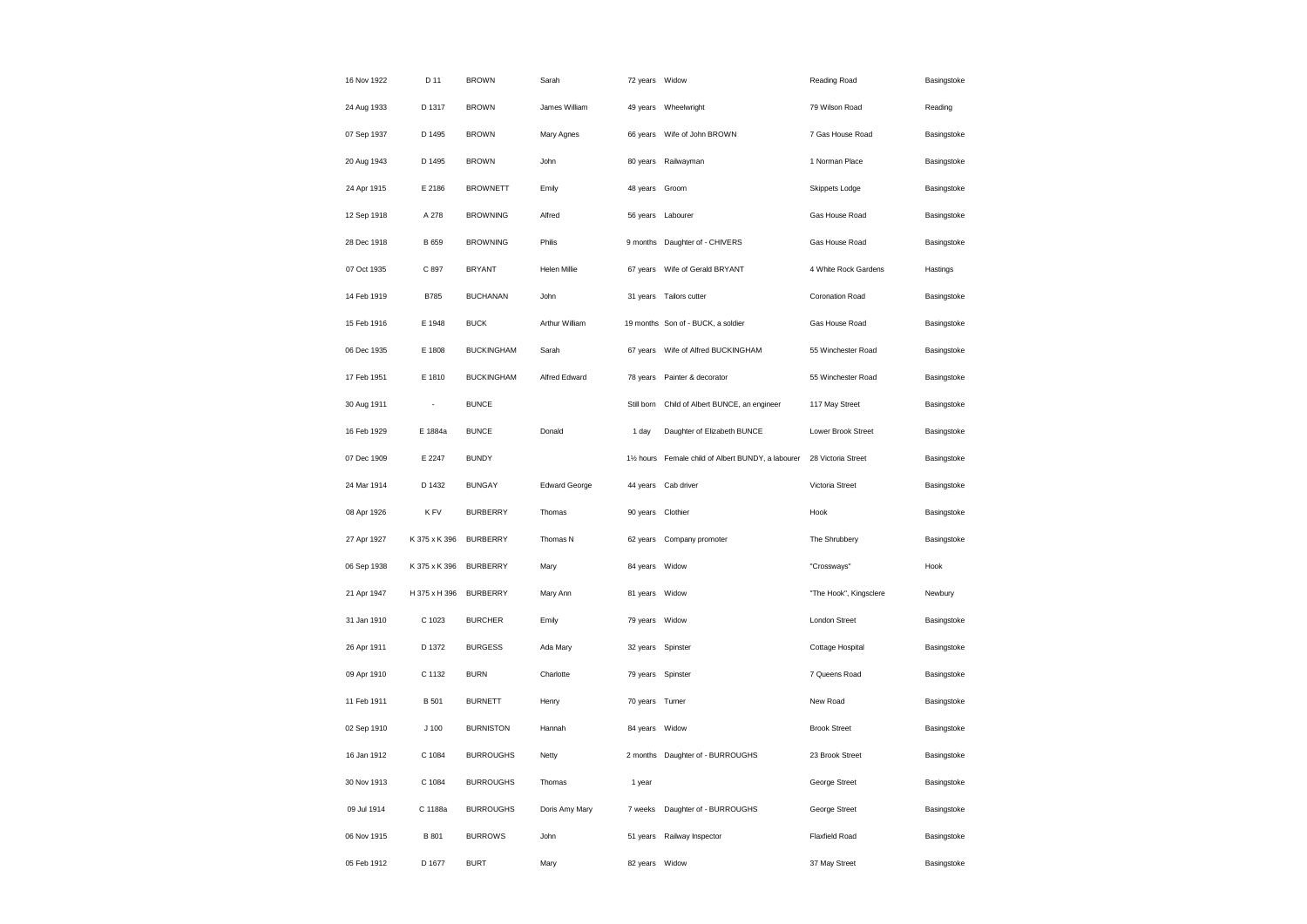| 29 Oct 1914 | C 1139a        | <b>BURT</b>    | <b>Esther Emily</b> |            | 21 years Laundress                                        | Coronation Road       | Basingstoke    |
|-------------|----------------|----------------|---------------------|------------|-----------------------------------------------------------|-----------------------|----------------|
| 11 Feb 1910 | C 14           | <b>BURTON</b>  | Mary Ann            | 89 years   | Widow                                                     | Stockbridge Road      | Winchester     |
| 15 Feb 1912 | D 1307         | <b>BURTON</b>  | Edwin               | 48 years   | Clerk                                                     | Fairfields Road       | Basingstoke    |
| 06 Aug 1912 | B 671          | <b>BUTCHER</b> | Kate                | 41 years   | Wife of Alfred BUTCHER, a labourer                        | Potters Lane          | Basingstoke    |
| 12 Jun 1924 | B 512          | <b>BUTCHER</b> | Reginald            | 3 years    | Son of - BUTCHER, a labourer                              | 28 Coronation Road    | Basingstoke    |
| 03 Aug 1929 | B 671          | <b>BUTCHER</b> | Barbara Winifred    | 2 years    | Daughter of Herbert BUTCHER                               | 28 Coronation Road    | Basingstoke    |
| 09 Dec 1933 | F 280          | <b>BUTLER</b>  | Elizabeth Ann       | 74 years   | Spinster                                                  | Park Prewett Hospital | Nr Basingstoke |
| 15 Dec 1956 | C 1283         | <b>BUTLER</b>  | Sussan Alice        | 94 years   | Widow                                                     | 56 Eastrop Lane       | Basingstoke    |
| 09 Oct 1984 | C 1283         | <b>BUTLER</b>  | Charles Emund       | 86 years   | Retired                                                   | 93 Paddock Road       | Basingstoke    |
| 20 Jan 1910 | $\overline{a}$ | <b>BUTT</b>    |                     | Still born | Child of George BUTT, a labourer                          | Deep Lane             | Basingstoke    |
| 11 Oct 1911 | B 639          | <b>BUTTON</b>  | Alice Maud Hanley   | 47 years   | Spinster                                                  | Worting Road          | Basingstoke    |
| 17 Nov 1909 | B 675          | <b>BUXTON</b>  | Annie               | 37 years   | Widow                                                     | Castons Road          | Basingstoke    |
| 20 Mar 1924 | D 266          | <b>BYE</b>     | Jane Sophia         | 84 years   | Widow                                                     | <b>Bedford Place</b>  | Basingstoke    |
| 25 Nov 1920 | D 1737a        | CAMBELL        | John Melbourne      |            | 2 months Son of - CAMBELL, a grocers assistant            | <b>Cross Street</b>   | Basingstoke    |
| 04 Nov 1911 | C 1085a        | CAMPION        | Jane                | 73 years   | Widow                                                     | Victoria Street       | Basingstoke    |
| 09 Aug 1915 | $\overline{a}$ | <b>CANDER</b>  |                     | Still born | Female child of Bertram CANDER, a<br>sergeant in the Army | Hackwood Road         | Basingstoke    |
| 22 Oct 1926 | K 348          | CANE           | Ruby                | 27 years   | Spinster                                                  | Sherborne             | Basingstoke    |
| 16 Oct 1925 | ÷,             | CANNING        |                     | Still born | Male child of Arthur CANNING, a baker                     | Kingsclere Road       | Basingstoke    |
| 27 Nov 1916 | D 508          | CANNON         | William             | 87 years   | Signalman                                                 | <b>Bedford Place</b>  | Basingstoke    |
| 31 Jul 1919 | A8             | <b>CAREY</b>   | Edith Jane          | 45 years   | Wife of Russell CARY, a dentist                           | Church Square         | Basingstoke    |
| 19 Sep 1929 | A8             | CAREY          | Frank Russell       | 55 years   | Dentist                                                   | 1 Church Square       | Basingstoke    |
| 11 Sep 1909 | D 1630         | CARTER         | Charles Edward      | 24 years   | Labourer                                                  | Alexandra Road        | Basingstoke    |
| 18 Dec 1909 | A 327          | CARTER         | Lily Louisa         |            | 20 years Tailoress                                        | 6 Bounty Road         | Basingstoke    |
| 12 May 1910 | C 1069         | CARTER         | Percy George        | 9 months   | Son of W CARTER, a bricklayer                             | 24 Victoria Street    | Basingstoke    |
| 29 Aug 1912 | C 949          | CARTER         | Rosa Emily          | 39 years   | Wife of John CARTER, a rope maker                         | Wote Street           | Basingstoke    |
| 22 Nov 1912 | D 1499         | CARTER         | George Henry        | 57 years   | Signalman                                                 | Junction Road         | Basingstoke    |
| 28 Nov 1914 | A 336          | CARTER         | Daisy               | 21 years   | Spinster                                                  | Boundy Road           | Basingstoke    |
| 14 Sep 1918 | C 1016         | CARTER         | Vera Grace          | 1 month    | Daighter of W J CARTER, a bricklayer                      | Windover Street       | Basingstoke    |
| 03 Feb 1922 | D 1497         | CARTER         | Eliza               | 64 years   | Widow                                                     | 7 Junction Road       | Basingstoke    |
| 21 Jun 1918 | <b>B</b> 795   | CARUTHERS      | Sarah               | 49 years   | Wife of - CARUTHERS, an insurance agent Southern Road     |                       | Basingstoke    |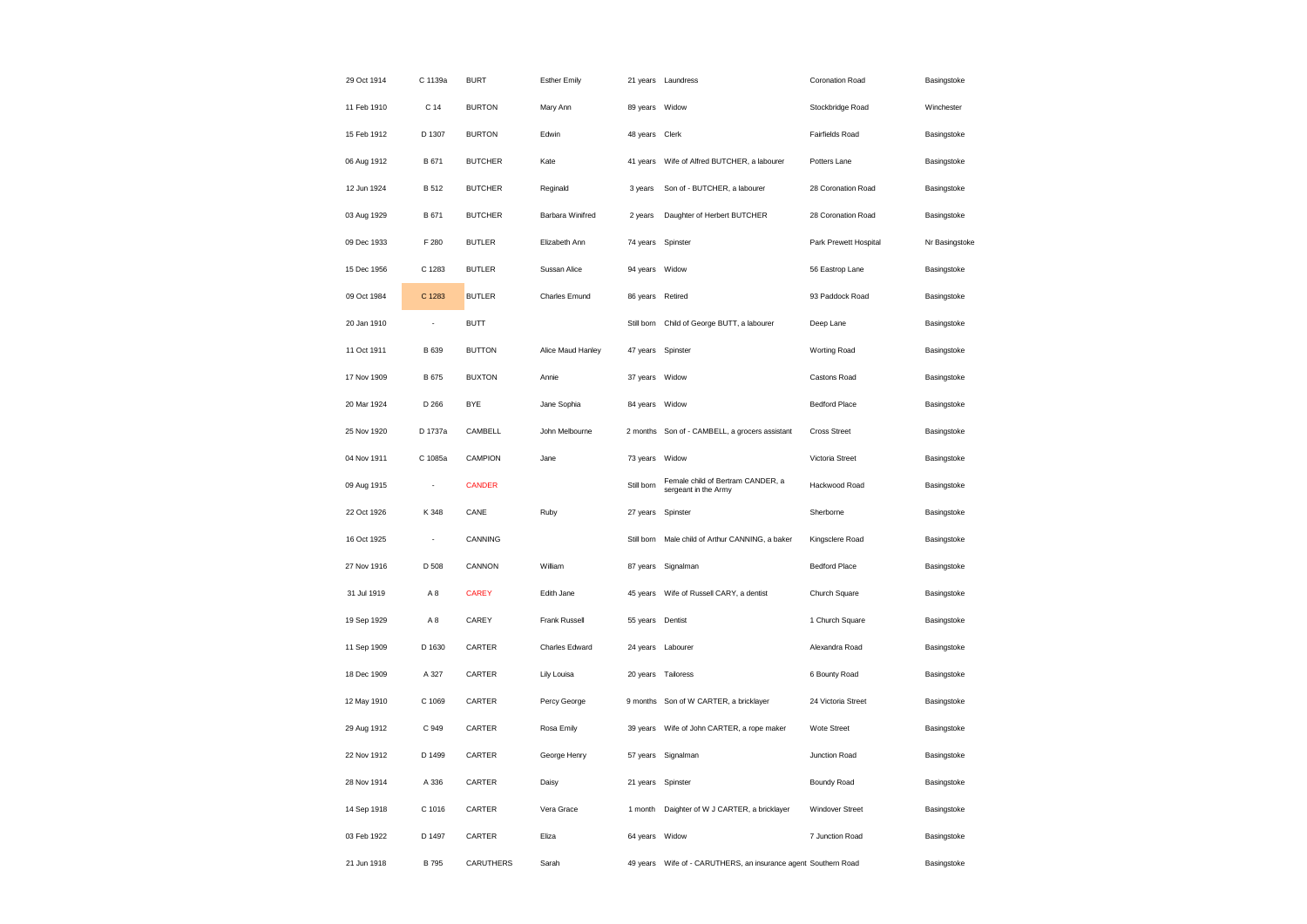| 16 Jun 1909 | C 1220       | CASTLE           | <b>Emily Agnes</b>       | 38 years Spinster |                                               | 25 Harley Street            | London W    |
|-------------|--------------|------------------|--------------------------|-------------------|-----------------------------------------------|-----------------------------|-------------|
| 05 Apr 1918 | <b>B</b> 462 | CASTLE           | William                  |                   | 78 years Telegraph linesman                   | Sopers Grove                | Basingstoke |
| 02 Jan 1920 | A 205        | CASTLE           | Albert George            | 31 years          |                                               | May Street                  | Basingstoke |
| 29 Nov 1923 | A 203        | CASTLE           | Charles John             |                   | 75 years Labourer                             | May Street                  | Basingstoke |
| 14 Jan 1927 | A 205        | CASTLE           | Charlotte                | 35 years          | Spinster                                      | May Street                  | Basingstoke |
| 25 Jan 1934 | B 462        | CASTLE           | Mary Ann                 | 89 years          | Widow                                         | Sopers Grove                | Basingstoke |
| 11 Feb 1947 | A 206        | CASTLE           | Charlotte                | 95 years          | Widow                                         | 4 May Street                | Basingstoke |
| 31 May 1978 | A 206        | CASTLE           | Sidney Ernest            | 86 years          |                                               | Newman Bassett House        | Basingstoke |
| 07 Feb 1927 | ÷,           | CATES            |                          | Still born        | Female Child of Sidney CAPES                  | Nom Hill                    | Basingstoke |
| 30 Sep 1909 | L25          | <b>CHALIS</b>    | Wiliiam                  |                   | 84 years Independent                          | 7 Gloster Villas            | Ashford     |
| 04 Apr 1913 | A 792        | <b>CHALIS</b>    | Ann                      | 87 years          | Widow                                         | <b>Bunnian Place</b>        | Basingstoke |
| 15 Mar 1917 | A 267        | <b>CHALIS</b>    | George                   |                   | 84 years Ex soldier                           | Victoria Street             | Basingstoke |
| 25 Aug 1920 | A 267        | <b>CHALIS</b>    | Elizabeth                | 80 years          | Widow                                         | Union Workhouse             | Basingstoke |
| 12 Jul 1916 | D 497        | CHAMBERLAIN      | Eliza                    | 71 years Widow    |                                               | Lower Brook Street          | Basingstoke |
| 10 Dec 1914 | C 84         | CHAMBERLIN       | Hannah                   | 85 years          | Widow                                         | London Street               | Basingstoke |
| 14 Dec 1912 | C 793        | <b>CHAMPAISO</b> | Sarah                    | 95 years          | Widow                                         | <b>Chapel Street</b>        | Basingstoke |
| 25 Jan 1910 | C1000        | CHANDLER         | Charlotte                | 59 years          | Widow                                         | Flaxfield Road              | Basingstoke |
| 18 Feb 1911 | E 2149       | CHANDLER         | John                     | 44 years          | Retired soldier                               | Winchester Road             | Basingstoke |
| 23 Apr 1914 | J46          | CHANDLER         | Eliza                    | 63 years          | Spinster                                      | Potters Lane                | Basingstoke |
| 13 Apr 1916 | <b>B</b> 4a  | CHANDLER         | Charity                  | 74 years          | Wife of - CHANDLER, a jobbing gardner         | Hackwood Road               | Basingstoke |
| 17 Dec 1925 | L 155        | CHANDLER         | Mary Ann                 | 82 years Widow    |                                               | Potters Lane                | Basingstoke |
| 31 Mar 1947 | D 1302       | CHANDLER         | <b>Blanche Elizabeth</b> | 80 years          | Spinster                                      | "Warren House", Wote Street | Basingstoke |
| 09 Aug 1912 | D 1305       | CHAPMAN          | William Henry            | 12 days           | Son of John CHAPMAN, a picture frame<br>maker | <b>Burgess Road</b>         | Basingstoke |
| 28 Oct 1916 | B 407        | CHAPMAN          | Ronald Edward            | 5 months          | Son of - Chapman, a welder                    | May Street                  | Basingstoke |
| 06 Apr 1912 | D 1616       | CHARLTON         | Harry Broughton          | 44 years Painter  |                                               | 28 New Road                 | Basingstoke |
| 13 Sep 1939 | D 1616       | CHARLTON         | Louisa Charlton          | 69 years          | Widow                                         | 46 New Road                 | Basingstoke |
| 16 Feb 1912 | C 891        | CHARRETT         | Martha Susan             | 95 years Spinster |                                               | Oakley Lodge                | Basingstoke |
| 18 Mar 1943 | E 1926       | CHEER            | Alfred                   |                   | 69 years Labourer                             | 19 Merton Road              | Basingstoke |
| 06 Dec 1944 | E 1926       | CHEER            | William                  | 66 years Widow    |                                               | 19 Merton Road              | Basingstoke |
| 12 Feb 1918 | <b>B</b> 779 | CHESTERMAN       | Ellen                    | 43 years          | Wife of J CHESTERMAN, an examiner             | May Street                  | Basingstoke |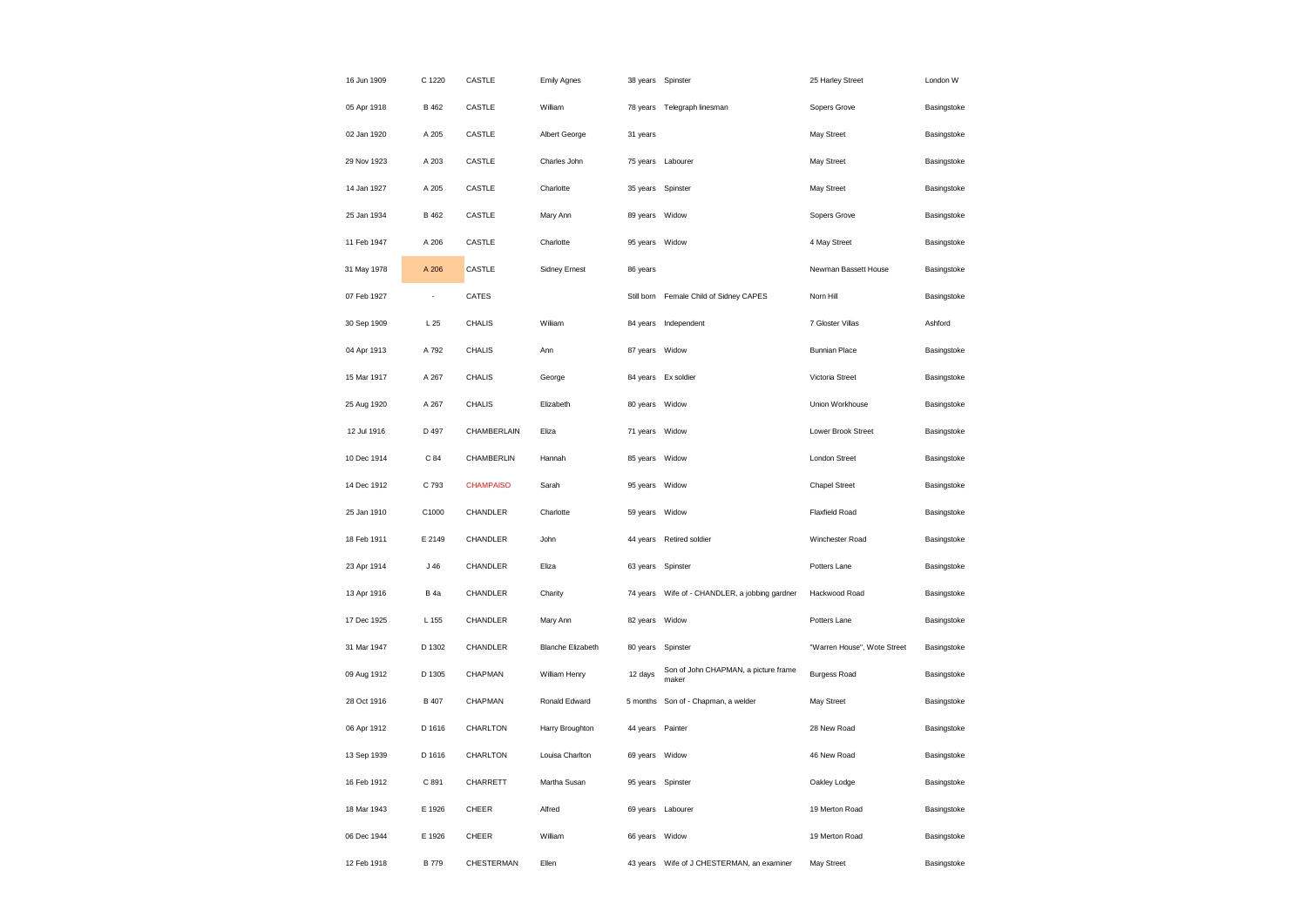| 19 Dec 1923 | S 1391       | CHESTERMAN        | Annie Mary             | 72 years Widow    |                                            | Essex Road            | Basingstoke    |
|-------------|--------------|-------------------|------------------------|-------------------|--------------------------------------------|-----------------------|----------------|
| 10 Sep 1915 | E 2254       | <b>CHESTON</b>    | Thomas Charles Gilbert | 42 years Clerk    |                                            | Cromwell Road         | Basingstoke    |
| 01 Jul 1931 | E 2006       | <b>CHICHESTER</b> | Claud Oswald           |                   | 26 years Gentleman                         | Tunworth Down         | Nr Basingstoke |
| 01 Aug 1912 | D 1688       | CHILDS            | Sarah Ann              |                   | 57 years Wife of James CHILDS, a carter    | Sopers Grove          | Basingstoke    |
| 08 Jun 1912 | C 1021       | <b>CHITTY</b>     | Elizabeth              | 78 years Widow    |                                            | New Street            | Basingstoke    |
| 30 Nov 1920 | D 1315       | <b>CHITTY</b>     | Ellen                  | 85 years Widow    |                                            | Beaconsfield Road     | Basingstoke    |
| 17 Oct 1910 | D 1613       | <b>CHIVERS</b>    | Edward John            | 8 days            | Son of Alexander CHIVERS, a porter         | 38 Gas House Road     | Basingstoke    |
| 18 Mar 1913 | A 300        | <b>CHIVERS</b>    | Fredrick J             | 1 month           | Son of James CHIVERS, an engine driver     | <b>Chapel Street</b>  | Basingstoke    |
| 22 Mar 1913 | A 441        | <b>CHIVERS</b>    | James                  |                   | 57 years Engine driver                     | Flaxfield Road        | Basingstoke    |
| 16 Nov 1915 | E 1989       | <b>CHIVERS</b>    | Maria                  |                   | 50 years     Wife of A CHIVERS, a labourer | Hackwood Road         | Basingstoke    |
| 15 Apr 1918 | ÷,           | <b>CHIVERS</b>    |                        | Still born        | Child of Mrs CHIVERS                       | May Street            | Basingstoke    |
| 28 Dec 1918 | A 271        | <b>CHIVERS</b>    | Mary                   | 22 years Spinster |                                            | <b>Flaxfield Road</b> | Basingstoke    |
| 26 Aug 1922 | C 993        | <b>CHIVERS</b>    | Esther                 | 71 years Widow    |                                            | Mortimer Lane         | Basingstoke    |
| 11 Jun 1931 | E 2072       | <b>CHIVERS</b>    | Letitia Mary           | 90 years Widow    |                                            | 48 Kingsclere Road    | Basingstoke    |
| 16 Oct 1912 | D 1498       | CHURCH            | James                  | 50 years Groom    |                                            | Clidesden Road        | Basingstoke    |
| 01 Mar 1911 | C 2048       | CLARKE            | James                  | 64 years Groom    |                                            | Union Workhouse       | Basingstoke    |
| 02 Jan 1915 | B 642        | CLARKE            | Jane                   | 67 years          | Widow                                      | 2 Queens Road         | Basingstoke    |
| 08 Mar 1917 |              | CLARKE            |                        | Still born        | Child of Mrs CLARKE                        | Fencott Place         | Basingstoke    |
| 23 Oct 1919 | A 218        | CLARKE            | Emma Doris             |                   | 10 years Daughter of - CLARK, a fitter     | <b>Chapel Street</b>  | Basingstoke    |
| 14 Feb 1931 | A 467        | CLARKE            | Harriett               | 90 years          | Widow                                      | London Road           | Newnham        |
| 19 Jan 1935 | E 2134e      | CLARKE            | Pamela Rose            | 7 days            | Daughter of John CLARKE                    | 45 Kingsclere Road    | Basingstoke    |
| 20 Feb 1936 | D 1613a      | CLARKE            | Joyce Isabel           |                   | 13 months Daughter of Alfred CLARKE        | 113 South Ham         | Basingstoke    |
| 16 Jul 1912 | A 190        | CLARKSON          | Amelia                 | 86 years          | Widow                                      | Union Workhouse       | Basingstoke    |
| 21 Sep 1916 | E 2199a      | CLAUS             | Maria Jose             | 1 hour            | Daughter of - CLAUS, a fitter              | Deep Lane             | Basingstoke    |
| 03 Apr 1916 | D 1429       | CLAYTON           | Robert George          |                   | 4 months Son of - CLAYTON, a labourer      | Gas House Road        | Basingstoke    |
| 01 Sep 1916 | E 1922       | CLAYTON           | Lucy                   | 35 years          | Wife of - CLAYTON, a Royal Marine          | <b>Brook Street</b>   | Basingstoke    |
| 25 Nov 1947 | <b>B</b> 774 | CLAYTON           | Margaret Rhoda         |                   | 74 years Wife of Francis CLAYTON           | 3 Bath Terrace        | Basingstoke    |
| 24 Jul 1911 | <b>B</b> 703 | CLEALL            | Horace Reynold         |                   | 6 months Son of H CLEALL, a painter        | Mortimer Lane         | Basingstoke    |
| 06 Nov 1909 | D 45         | CLEEVE            | William Francis        | 3 months          |                                            | 42 George Street      | Basingstoke    |
| 02 Mar 1912 | D 1561       | <b>CLEEVE</b>     | Doris Violet           |                   | 5 months Dauighter of W CLEEVE, a labourer | 12 Brook Street       | Basingstoke    |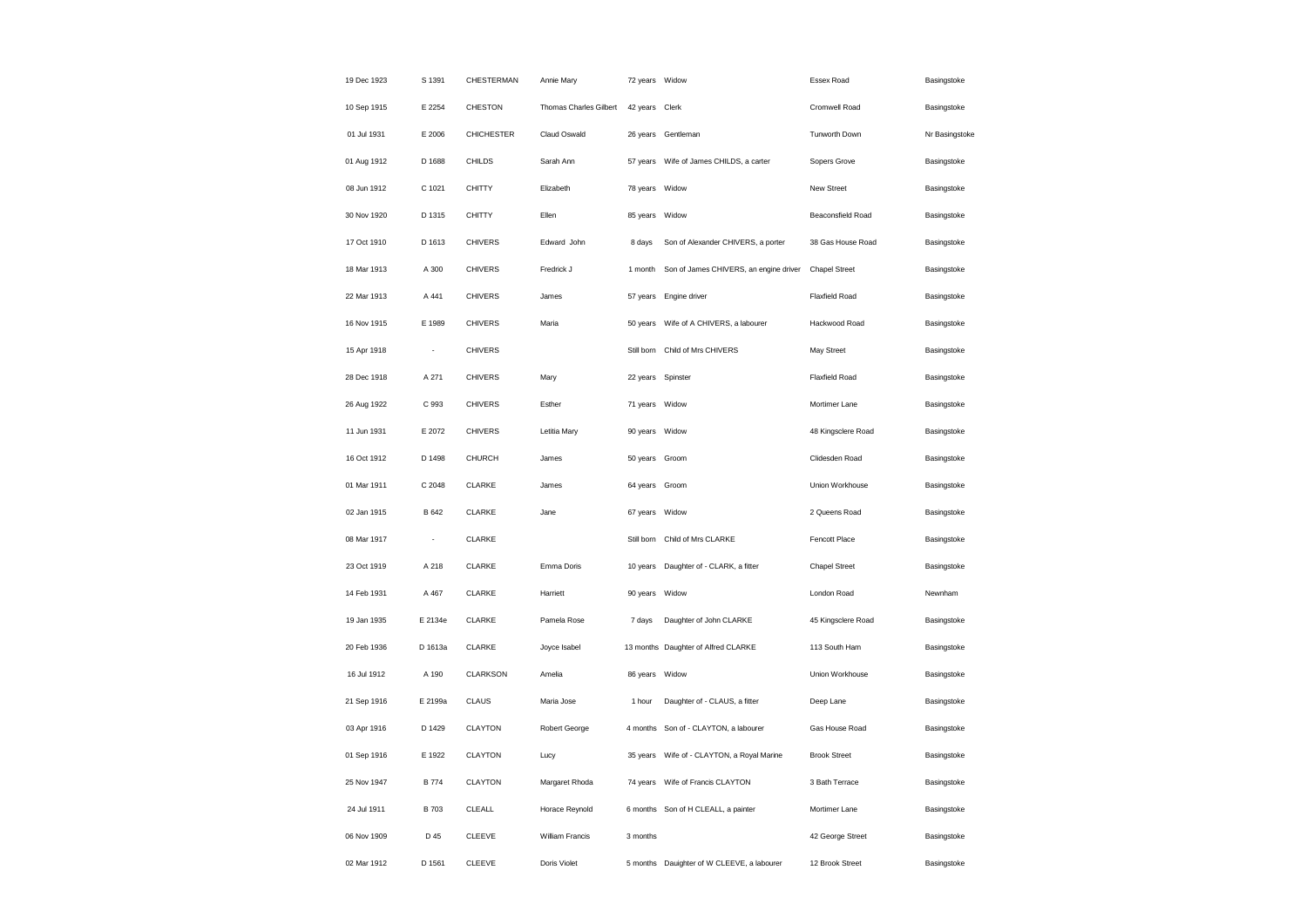| 15 Oct 1913 | D 1560       | <b>CLEEVE</b>    | Charles                          |                | 49 years Labourer                     | 158 May Street            | Basingstoke |
|-------------|--------------|------------------|----------------------------------|----------------|---------------------------------------|---------------------------|-------------|
| 01 Apr 1916 | E 2142       | CLEEVE           | Charles William                  |                | 33 years Labourer                     | <b>Brook Street</b>       | Basingstoke |
| 29 Feb 1940 | E 1861       | <b>CLEMENT</b>   | Harold Christopher John 17 years |                | Son of Douglas CLEMENT                | 423 Worting Road          | Basingstoke |
| 14 Jan 1921 | A 44         | <b>CLIFTON</b>   | Kenneth                          | 5 days         | Son of - CLIFTON, a labourer          | Norn Hill                 | Basingstoke |
| 18 Jan 1922 | ÷,           | <b>CLIFTON</b>   |                                  | Still born     | Male child of James CLIFTON, a sawyer | Norn Hill                 | Basingstoke |
| 28 Jun 1919 | D 1121       | <b>CLUNEE</b>    | Charlotte                        | 77 years       | Widow                                 | May Street                | Basingstoke |
| 31 Jan 1929 | E 2005       | CODRINGTON       | Hopton Osbert Warren             | 57 years       | Retired Army Officer                  | Worting House             | Basingstoke |
| 07 Jun 1951 | E 2005       | CODRINGTON       | Lilian Emily Warren              | 71 years       | Widow                                 | "Morwena", Westlicot Road | Swindon     |
| 26 Mar 1918 | <b>B</b> 463 | COE              | Lionel Richard                   | 7 years        | Son of A COE, a traveller             | Wallis Road               | Basingstoke |
| 03 May 1938 | E 1942       | COFFEY           | Mabel                            | 57 years       | Wife of Daniel COFFEY                 | 38 Kingsclere Road        | Basingstoke |
| 03 Aug 1946 | E 1942       | COFFEY           | Daniel                           | 62 years       | Machinist                             | 38 Kingsclere Road        | Basingstoke |
| 11 Jan 1930 | E 2128       | COGAN            | Elizabeth Bridge                 | 83 years Widow |                                       | <b>Flaxfield Road</b>     | Basingstoke |
| 01 Mar 1945 | E 2075       | COGAN            | Margarite Jane                   | 92 years Widow |                                       | 112 Flaxfield Road        | Basingstoke |
| 25 Jan 1911 | D 1485       | COLDREY          | Henry                            | 77 years       | Late postman                          | 34 Gas House Road         | Basingstoke |
| 04 Feb 1911 | D 1486       | COLDRY           | Mary                             | 76 years       | Widow                                 | Gas House Road            | Basingstoke |
| 24 Apr 1913 | <b>B</b> 870 | COLEBOURN        | Harriet                          | 64 years       | Wife of George COLEBOURN, a fitter    | <b>Basing Road</b>        | Basingstoke |
| 16 Nov 1911 | C 892        | <b>COLEBROOK</b> | Charles                          | 77 years       | Vetanary surgeon                      | Church Street             | Basingstoke |
| 10 Dec 1917 | C 872        | COLEBROOK        | Emma                             | 85 years       | Widow                                 | Church Street             | Basingstoke |
| 06 Mar 1913 | F 417        | COLEMAN          | Maria Jane                       | 53 years       | Widow                                 | Wote Street               | Basingstoke |
| 17 Jun 1915 | C 1269       | COLEMAN          | Isobella                         | 73 years       | Scholl mistress                       | Jubilee Road              | Basingstoke |
| 12 Apr 1916 | <b>B</b> 31a | COLLIER          | Harriet                          | 79 years Widow |                                       | Winchester Road           | Basingstoke |
| 05 Apr 1918 | C 938        | COLLIER          | Fanny                            | 73 years Widow |                                       | Winchester Road           | Basingstoke |
| 11 Feb 1919 | <b>B</b> 724 | COLLIER          | Louisa                           | 17 years       |                                       | Cambridge Terrace         | Basingstoke |
| 26 Jan 1911 | C 1214       | COLLINGS         | Amy Mary                         | 33 years       |                                       | 2 New Road                | Basingstoke |
| 27 Jan 1912 | D 1551       | COLLINS          | Ronald William                   | 3 days         | Son of - COLLINS, a fitter            | 2 George Street           | Basingstoke |
| 04 Dec 1913 | C 1868       | <b>COLLINS</b>   | George                           | 69 years       | Bootmaker                             | Union Workhouse           | Basingstoke |
| 29 Dec 1917 | E 2131       | COLLINS          | Elenor Ruth                      | 14 days        | Daughter of - COLLINS, a soldier      | Winchester Road           | Basingstoke |
| 16 Mar 1920 | A 488        | COLMER           | John                             |                | 45 years Decorator                    | Hackwood Road             | Basingstoke |
| 05 Mar 1917 | C 930        | COMPLIN          | Charlotte                        | 83 years       | Widow                                 | Forest Hill               | Forest Hill |
| 02 Oct 1917 |              | <b>COMPTON</b>   |                                  | Still born     | Child of Mrs COMPTON                  |                           | Basingstoke |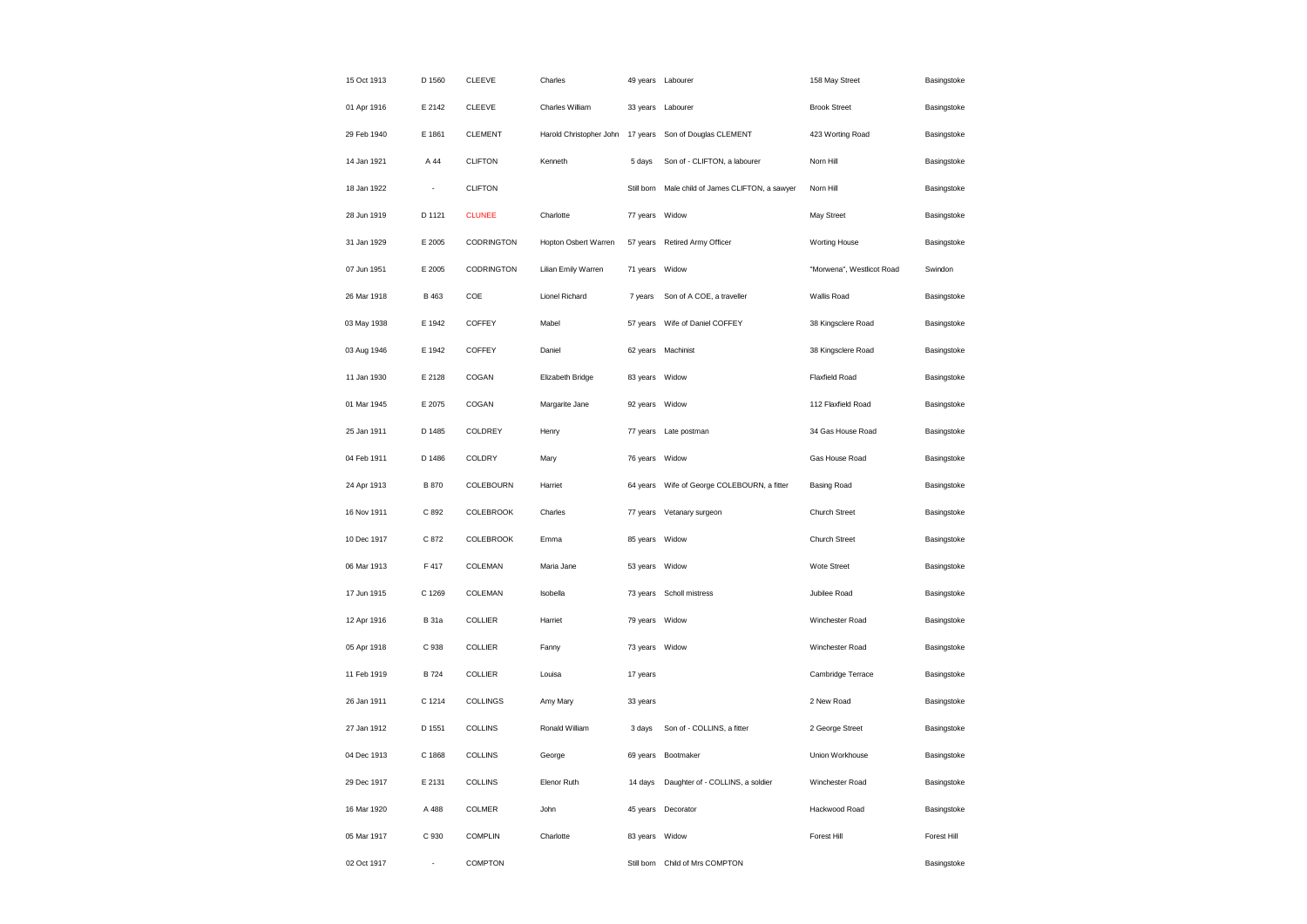| 23 Oct 1909 | D 1375       | COOK    | George                | 48 years Labourer |                                                              | 125 May Street        | Basingstoke |
|-------------|--------------|---------|-----------------------|-------------------|--------------------------------------------------------------|-----------------------|-------------|
| 13 Feb 1912 | B 672        | COOK    | Mirriam               |                   | 72 years Wife of Charles COOK, a gardiner                    | Winchester Road       | Basingstoke |
| 15 Mar 1915 | A 55         | COOK    | Sarah Cook            | 65 years          | Wife of James COOKE, an ex soldier                           | Winchester Road       | Basingstoke |
| 04 Jul 1915 | E 1986       | COOK    | Mary Ann              | 86 years          |                                                              | Union Workhouse       | Basingstoke |
| 28 Aug 1915 | E 2014       | COOK    | Dorcus                | 60 years          | Spinster                                                     | Union Workhouse       | Basingstoke |
| 16 Mar 1916 | E 2144       | COOK    | <b>Edward William</b> |                   | 11 months Son of A COOK, a carman                            | Southend Road         | Basingstoke |
| 01 Dec 1916 | B 667        | COOK    | Charles               | 73 years          | Gardiner                                                     | Old Basing            | Basingstoke |
| 12 May 1917 | A 268        | COOK    | <b>Ernest Charles</b> | 18 years          | Soldier (Private, Hampshire Regiment -<br>Service No 242451) | Junction Road         | Basingstoke |
| 24 Jul 1917 | A 152        | COOK    | Alice Elizabeth       | 56 years          | Wife of - COOK, a carter                                     | Down Grange           | Basingstoke |
| 23 Sep 1918 | B 847        | COOK    | Kate Elizabeth        | 50 years Spinster |                                                              | May Street            | Basingstoke |
| 19 Apr 1919 | A 255        | COOK    | Charlotte             | 85 years          | Widow                                                        | <b>Basing Road</b>    | Basingstoke |
| 03 Aug 1920 | C 933        | COOK    | <b>Emily Harriet</b>  | 84 years Widow    |                                                              | <b>London Street</b>  | Basingstoke |
| 18 Apr 1922 | S 1657       | COOK    | Francis Arthur        |                   | 11 weeks Son of - COOK, a labourer                           | May Street            | Basingstoke |
| 31 Mar 1923 | <b>B</b> 476 | COOK    | William George        | 22 years Labourer |                                                              | <b>Flaxfield Road</b> | Basingstoke |
| 16 Jul 1923 | A 55         | COOK    | James                 |                   | 80 years Ex soldier                                          | Fairfields            | Basingstoke |
| 29 May 1925 | K 313        | COOK    | Charles Edward        | 20 years Labourer |                                                              | Flaxfield Road        | Basingstoke |
| 07 Jul 1925 | B 481        | COOK    | George                | 88 years          | Retired porter                                               | <b>Flaxfield Road</b> | Basingstoke |
| 28 Jan 1926 | K 334        | COOK    | William Henry         | 56 years          | Labourer                                                     | <b>Flaxfield Road</b> | Basingstoke |
| 23 Nov 1929 | A 268        | COOK    | Charles               | 65 years Engineer |                                                              | Junction Road         | Basingstoke |
| 11 Dec 1916 | A 57         | COOKSEY | Thomas                | 54 years Sawyer   |                                                              | <b>Flaxfield Road</b> | Basingstoke |
| 29 Sep 1927 | E 2129       | COOKSEY | Charles Fredrick      |                   | 78 years Auctioneer                                          | 19 Roberts Road       | Southampton |
| 23 Jan 1931 | E 2129       | COOKSEY | Alice Maria           | 77 years          | Widow                                                        | 19 Roberts Road       | Southampton |
| 27 Dec 1913 | E 1951       | COOLE   | Reginald Ernest       | 1 year            | Son of - COOLE, a labourer                                   | Union Workhouse       | Basingstoke |
| 21 Nov 1917 | C 1253       | COOLE   | Ellenor               | 85 years          | Widow                                                        | Francis Road          | Basingstoke |
| 15 May 1909 | C 1152       | COOPER  | George Charles        | 44 years          | Nurseryman                                                   | Hackwood Road         | Basingstoke |
| 16 Oct 1909 | <b>B</b> 505 | COOPER  | Daniel                | 70 years          | Labourer                                                     | May Street            | Basingstoke |
| 02 Feb 1910 | C 1233       | COOPER  | Charlotte             | 72 years Widow    |                                                              | Hackwood Road         | Basingstoke |
| 23 Feb 1911 | J 125        | COOPER  | Susana                | 83 years Widow    |                                                              | Union Workhouse       | Basingstoke |
| 17 Feb 1912 | D 1359       | COOPER  | Charles               | 51 years Groom    |                                                              | Hackwood Road         | Basingstoke |
| 30 Jul 1912 | C 447        | COOPER  | William John          |                   | 62 years Auctioneer                                          | New Road              | Basingstoke |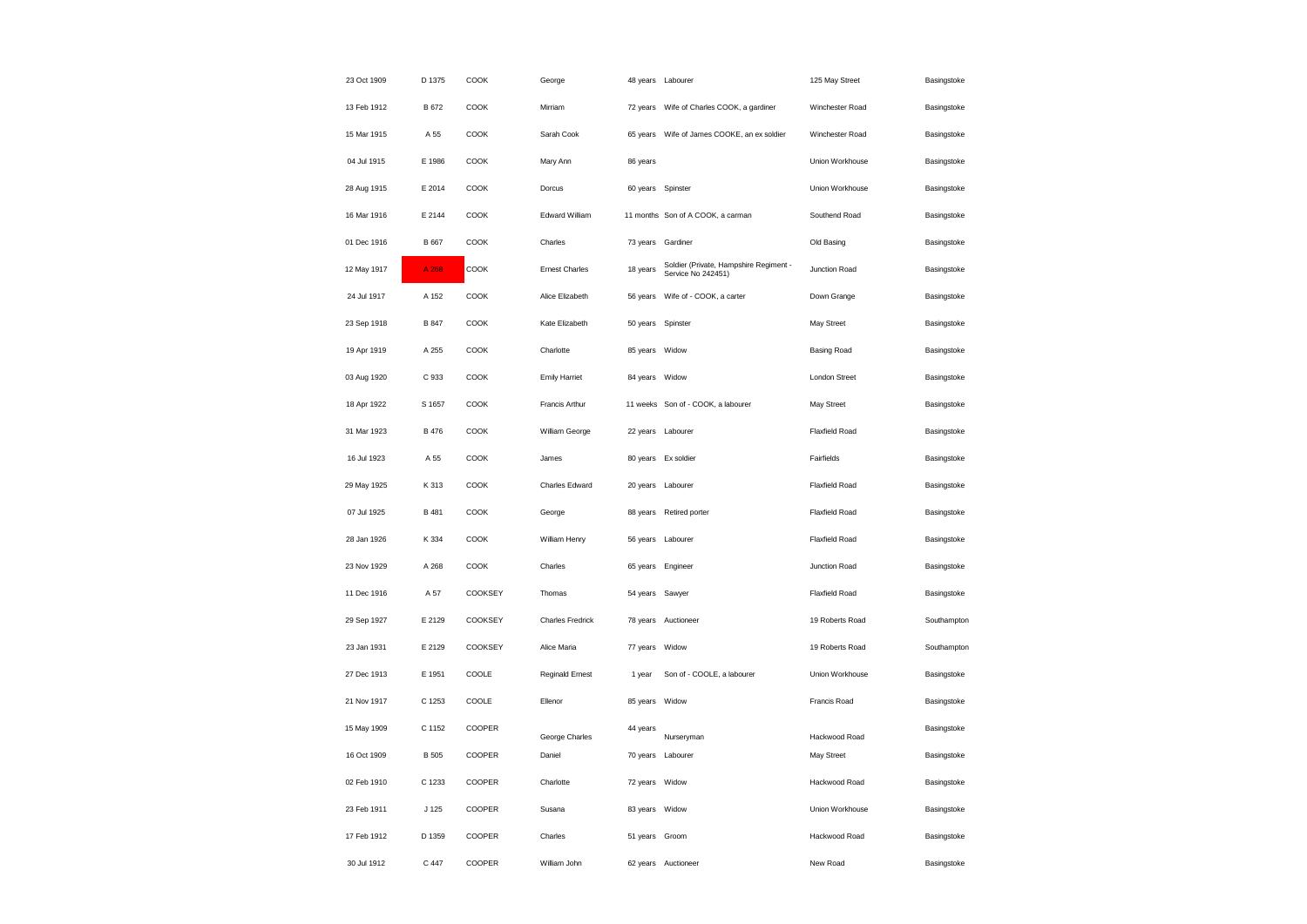| 08 Jul 1914 | A 496        | COOPER         | Elizabeth        |                | 60 years Wife of D COOPER, a storekeeper                                                        | Sream Dell            | Basingstoke |
|-------------|--------------|----------------|------------------|----------------|-------------------------------------------------------------------------------------------------|-----------------------|-------------|
| 18 Feb 1915 | A 476        | COOPER         | David            |                | 71 years Store keeper                                                                           | Steam Dell            | Basingstoke |
| 27 Feb 1919 | D 1571       | COOPER         | Jessie           | 81 years       | Labourer                                                                                        | <b>Flaxfield Road</b> | Basingstoke |
| 13 Mar 1919 | <b>B723</b>  | COOPER         | Ellen            | 46 years       | Wife of - COOPER, a labourer                                                                    | Gas House Road        | Basingstoke |
| 23 Mar 1920 | A 424        | COOPER         | Jonas Jessie     | 54 years       | Railway porter                                                                                  | <b>Flaxfield Road</b> | Basingstoke |
| 19 Jul 1933 | <b>B723</b>  | COOPER         | Charles          |                | 88 years Labourer                                                                               | 1 Gas House Road      | Basingstoke |
| 31 Jan 1942 | A 424        | COOPER         | Thuriya ???      | 76 years       | Widow                                                                                           | 22 Parkside Road      | Basingstoke |
| 11 Jun 1947 | A 289        | COOPER         | Chatlotte Louisa | 85 years       | Widow                                                                                           | 35 Victoria Street    | Basingstoke |
| 31 May 1912 | C 1084a      | COPESTAKE      | Thomas           | 77 years       | <b>Butler</b>                                                                                   | Cambridge Terrace     | Basingstoke |
| 06 Apr 1915 | C 1195       | COPESTIKE      | Dorothy Olive    | 2 years        | Daughter of A COPESTIKE, a soldier                                                              | Cambridge Terrace     | Basingstoke |
| 20 Feb 1913 | E 2201       | COPLE          | Thomas Desmond   | 32 years       | Ex soldier                                                                                      | Mortimer Lane         | Basingstoke |
| 09 Oct 1920 | A 49         | COPPLESTONE    | Fredrick Leonard | 6 hours        | Son of - COPPLESTONE                                                                            | 21 Church Street      | Basingstoke |
| 29 Dec 1917 | F 266        | CORBISHLEY     | Mary             | 83 years       | Widow                                                                                           | Twickenham            | Twickenham  |
| 24 Jan 1920 | A 286        | CORNISH        | Harold           | 24 years       | Sailor (Private, Royal Marine Light Infantry<br>(Portsmouth Division) - Service No<br>PO/16621) | Richmond Road         | Basingstoke |
| 26 Apr 1924 | A 285        | <b>CORNISH</b> | Cyrell           | 26 years       | Plumber                                                                                         | Richmond Road         | Basingstoke |
| 22 Jul 1930 | A 285        | CORNISH        | William          | 62 years       | Tailor                                                                                          | 30 Richmond Road      | Basingstoke |
| 17 Feb 1916 |              | COTON          |                  | Still born     | Child of Mr COTON, a soldier                                                                    | Clidesden Road        | Basingstoke |
| 21 Mar 1914 | D 1554       | COTTRELL       | Henry            | 26 years       | Clerk                                                                                           | Goat Lane             | Basingstoke |
| 06 Sep 1910 | D 1692       | COULE          | Shmo             | 56 years       |                                                                                                 | Kingfisher Bungalow   | Basingstoke |
| 08 May 1912 | <b>B</b> 704 | COULE          |                  | 2 hours        | Child of George COULE, a labourer                                                               | Mortimer Lane         | Basingstoke |
| 17 Apr 1912 | C 889        | COUSINS        | Robert George    | 13 years       | Son of R COUSINS, a bricklayer                                                                  | <b>Burgess Road</b>   | Basingstoke |
| 04 Jul 1914 | C 1208       | COVEY          | Charlotte Ann    | 22 years       | Machinist                                                                                       | May Street            | Basingstoke |
| 04 Jun 1949 | D 1638       | COWARD         | Fanny            | 90 years Widow |                                                                                                 | 20 Reading Road       | Basingstoke |
| 08 Oct 1909 | C 912        | COWDRY         | William          |                | 66 years Labourer                                                                               | Hackwood Road         | Basingstoke |
| 11 Oct 1909 | E 2246       | COWDRY         | Sarah            |                | 69 years Wife of Thomas COWDRY, a postman                                                       | 19 Victoria Street    | Basingstoke |
| 14 Jul 1915 | <b>B</b> 757 | COWDRY         | Henrietta        | 78 years       | Widow                                                                                           | <b>Hill Street</b>    | Reading     |
| 23 Apr 1910 | ٠            | COX            |                  |                | Still born Child of Alice COX                                                                   | 12 Southlea           | Basing      |
| 21 Feb 1916 | E 2252       | COX            | Nelly            | 53 years       | Wife of E COX, a clerk                                                                          | Essex Road            | Basingstoke |
| 07 Jun 1922 | A 434        | COX            | Leslie Frederick | 14 days        | Son of - COX, a labourer                                                                        | May Street            | Basingstoke |
| 21 Mar 1933 | E 2252       | COX            | Edwin Tilbury    | 79 years Clerk |                                                                                                 | Cliddesden Road       | Basingstoke |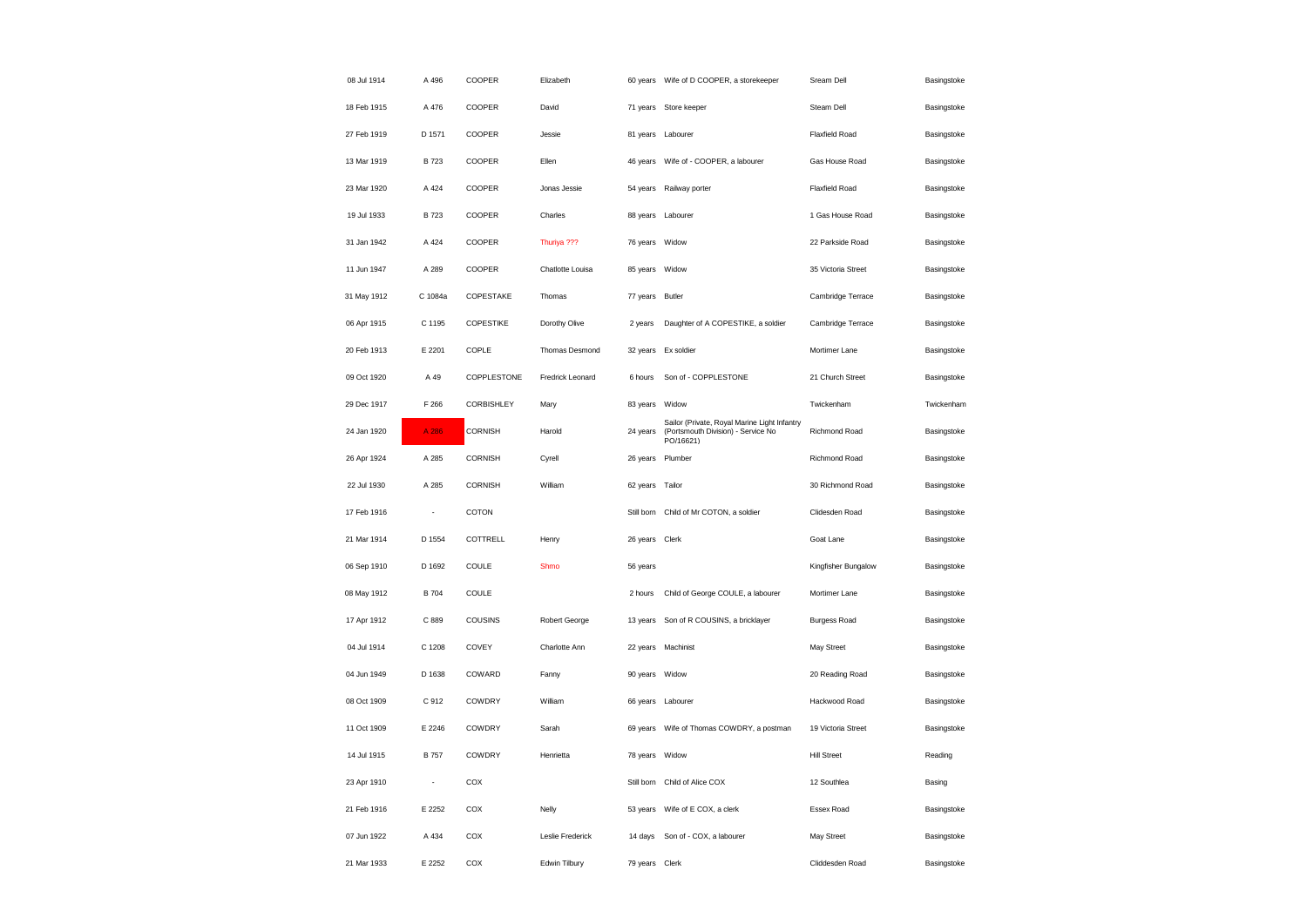| 15 May 1947 | H 17a         | COX             | Frank          | 77 years          | Retired auditor                                     | "Norden", 6 Cromwell Road  | Basingstoke |
|-------------|---------------|-----------------|----------------|-------------------|-----------------------------------------------------|----------------------------|-------------|
| 09 Dec 1916 | E 1857        | CRANHAM         | Thomas         | 81 years          | Carpenter                                           | Reading Road               | Basingstoke |
| 27 Jun 1918 | <b>B</b> 649  | CREEK           | Ronald Jack    | 3 days            | Son of John CREEK, a fitter                         | Sarum Hill                 | Basingstoke |
| 20 Aug 1910 | E 2182        | <b>CRIPPS</b>   | Fredrick C     |                   | 30 years Ex soldier                                 | 74 Flaxfield Road          | Basingstoke |
| 29 Sep 1926 | E 2175        | <b>CRIPPS</b>   | Fanny          | 74 years          | Widow                                               | Flaxfield Road             | Basingstoke |
| 13 Mar 1913 | J 278         | CROOT           | Ann            | 77 years          | Widow                                               | Queens Road                | Basingstoke |
| 12 Aug 1909 | C 1089a       | <b>CRUMPLIN</b> | Martha         | 66 years          | Wife of James CRUMPLIN, an ex soldier               | 2 Rochford Road            | Basingstoke |
| 12 Jul 1921 | C 1099a       | <b>CRUMPLIN</b> | James          |                   | 74 years Ex soldier                                 | Rochford Road              | Basingstoke |
| 23 Nov 1910 | A 118         | <b>CULLUM</b>   |                |                   | 10 minutes Female child of Edith CULLUM, a spinster | Coronation Road            | Basingstoke |
| 24 Jul 1916 | E 2076        | <b>CULLUM</b>   | Mary Ann       | 71 years          | Widow                                               | May Street                 | Basingstoke |
| 23 Jan 1913 | C 1083        | <b>CUMMINGS</b> | Jane           | 82 years          | Wife of Thomas CUMMINGS, a shepherd                 | <b>Bury Ring</b>           | Basingstoke |
| 23 Aug 1924 | J 385 x J 391 | <b>CUMMINS</b>  | Albert         | 46 years Publican |                                                     | <b>Coronation Road</b>     | Basingstoke |
| 25 Aug 1909 | ÷             | <b>CURRY</b>    |                |                   | Still born Child of Mrs CURRY                       | Hackwood Road              | Basingstoke |
| 02 Feb 1910 | <b>B</b> 767  | <b>CURTIS</b>   | Joseph         | 73 years          | Labourer                                            | 8 Potters Lane             | Basingstoke |
| 02 Feb 1910 | <b>B</b> 767  | <b>CURTIS</b>   | Elizabeth      | 83 years Widow    |                                                     | 8 Potters Lane             | Basingstoke |
| 17 Feb 1913 | <b>B</b> 804  | <b>CURTIS</b>   | Robert         | 62 years          | Labourer                                            | Victoria Street            | Basingstoke |
| 28 Feb 1914 | F 1079        | <b>CURTIS</b>   | Jane           | 82 years          | Late post mistress                                  | Cromwell Road              | Basingstoke |
| 02 Jun 1921 | <b>B</b> 804  | <b>CURTIS</b>   | Ann            | 72 years          | Widow                                               | Hackwood Road              | Basingstoke |
| 05 May 1923 | FV            | <b>CURTIS</b>   | Harriet E      | 77 years Widow    |                                                     | St Valeria Road            | Bournemouth |
| 27 Oct 1955 | K 286 x K 307 | <b>CURTIS</b>   | Edith Mary     | 75 years          | Spinster                                            | "Marden", Westminster Road | Poole       |
| 19 Jul 1910 | A 374         | <b>DAGWELL</b>  | Walter Henry   | 2 years           | Son of W DAGWELL, a fitter                          | 54 May Street              | Basingstoke |
| 11 Feb 1911 | A 374         | <b>DAGWELL</b>  | Doris Amelia   |                   | 11 months Daughter of W DAGWELL, a labourer         | May Street                 | Basingstoke |
| 01 Mar 1913 | A 403         | <b>DAGWELL</b>  | Rosamundia     |                   |                                                     | May Street                 | Basingstoke |
| 17 Jul 1916 | J 242         | DAGWELL         | Lucy           | 77 years          | Widow                                               | May Street                 | Basingstoke |
| 06 Jul 1916 | K 625         | DALE            | Keturah        | 79 years Widow    |                                                     | Winchester Road            | Basingstoke |
| 13 Mar 1918 | A 480         | DALE            | Lily           | 58 years          | Spinster                                            | Goat Lane                  | Basingstoke |
| 17 Jan 1914 | C 1274        | DANCE           | Matthew        |                   | 75 years Wife of - DANCE                            | Goat Lane                  | Eastrop     |
| 28 Nov 1914 | C 1374        | DANCE           | William        | 71 years          | Gardiner                                            | Chequers Road              | Basingstoke |
| 20 Dec 1918 | A 341         | DANFORD         | Kate Elizabeth | 53 years          | Insurance agent                                     | Potters Lane               | Basingstoke |
| 10 Apr 1915 | A 756         | DAVEY           | Florence Ellen | 29 years          | Wife of - DAVEY, an engineer                        | Camberwell                 | Camberwell  |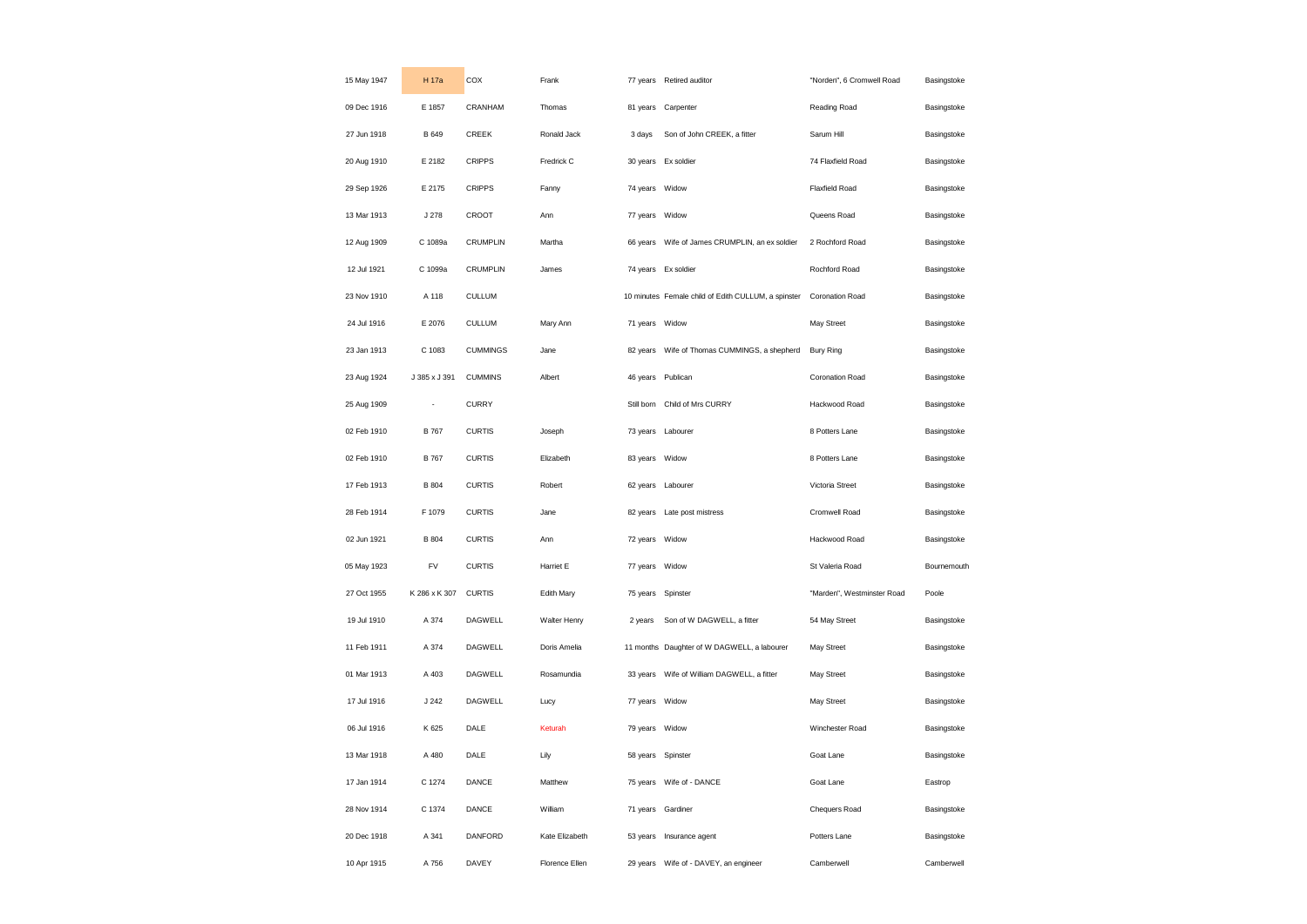| 11 May 1910 | D 1741                   | DAVID           | Bertha          |                | 23 years Domestic                                                                      | <b>Hollands Grove</b> | Basingstoke |
|-------------|--------------------------|-----------------|-----------------|----------------|----------------------------------------------------------------------------------------|-----------------------|-------------|
| 17 Jan 1923 | C 975a                   | DAVID           | Edna Lilian     |                | 18 months Daughter of - DAVID, a labourer                                              | <b>Hollands Grove</b> | Basingstoke |
| 11 May 1936 | E 2256                   | <b>DAVIDSON</b> | Jessie          | 88 years       | Spinster                                                                               | 45 St Ronan's Road    | Southsea    |
| 30 Jun 1910 |                          | <b>DAVIS</b>    |                 | Still born     | Child of Fred DAVIS, a porter                                                          | 67 May Street         | Basingstoke |
| 01 Nov 1909 | E 2216                   | <b>DAWKINS</b>  | Eliza           | 72 years       | Spinster                                                                               | Union Workhouse       | Basingstoke |
| 23 Dec 1914 | D 1422                   | DAWS            | Liliy Louisa    | 2 months       | Daughter of A DAWS, a porter                                                           | May Street            | Basingstoke |
| 30 Apr 1918 | E 2203                   | DE PELICHY      | Julius          | 35 years       | Soldier (Serjeant, 22nd Batallion Canadian<br>Infantry, Quebec Rgt - Service No 63292) | Park Prewett Hospiral | Basingstoke |
| 30 Aug 1910 | C 1087                   | DEAKER          | Sarah Jane      | 75 years       | Spinster                                                                               | Union Workhouse       | Basingstoke |
| 05 Mar 1917 | B 863                    | DEAR            | Grace Alice     | 46 years       | Wife of - DEAR, a timber forest farmer                                                 | Kingsclere Road       | Basingstoke |
| 21 Apr 1917 | <b>B</b> 647             | DEAR            | William         | 54 years       | Guard                                                                                  | Alexandra Road        | Basingstoke |
| 08 Apr 1942 | B 863                    | DEAR            | William George  | 75 years       | Canvasser                                                                              | Solbys Road           | Basingstoke |
| 09 Oct 1911 | C 956                    | DEDMAN          | James           |                | 64 years Shephard                                                                      | Union Workhouse       | Basingstoke |
| 02 Mar 1948 | C 898                    | DEE             | Sarah           | 95 years       | Widow                                                                                  | 25 Normandy Road      | Worthing    |
| 09 Jun 1943 | E 1868                   | DELLAFERA       | Francesco       | 77 years       | Retired dealer                                                                         | 30 Flaxfield Road     | Basingstoke |
| 14 Nov 1945 | E 1867                   | DELLAFERA       | Theresa         | 77 years       | Widow                                                                                  | 11 Flaxfield Road     | Basingstoke |
| 03 Dec 1969 | E 1867                   | DELLAFERA       | Fortunate       | 75 years       | Retired                                                                                | 9 Flaxfield Road      | Basingstoke |
| 09 Aug 1976 | E 1866                   | DELLAFERA       | Bernadetta      | 73 years       | Widow                                                                                  | 9 Flaxfield Road      | Basingstoke |
| 03 Sep 1984 | E 1866                   | DELLAFERA       | Francis Maurice | 62 years       | Businessman                                                                            | 2 Dellwood Park Lane  | Basingstoke |
| 24 Sep 1930 | E 1868                   | DELLAFERRA      | Ronald Michael  | 5 years        | Son of Gustavus DELLAFERRA                                                             | <b>Flaxfield Road</b> | Basingstoke |
| 22 Nov 1912 | C 950                    | <b>DENCH</b>    | Charles         | 72 years       |                                                                                        | May Street            | Basingstoke |
| 26 Apr 1914 | C 950                    | DENCH           | Lucy            | 72 years Widow |                                                                                        | May Street            | Basingstoke |
| 28 Nov 1919 | A 416                    | DENCH           | Evelyn Lucy     | 17 years       | Engine driver                                                                          | May Street            | Basingstoke |
| 07 Oct 1913 | C 1146                   | <b>DENMAN</b>   | Catherine       | 75 years       | Widow                                                                                  | Mortimer              | Basingstoke |
| 26 Mar 1927 | D 1539                   | <b>DENNY</b>    | Gladys M        | 5 years        | Daughter of - DENNY, a labourer                                                        | <b>Bunnian Place</b>  | Basingstoke |
| 23 Feb 1913 | $\overline{\phantom{a}}$ | <b>DENT</b>     |                 | Still born     | Child of Albert DENT, a labourer                                                       | <b>Bunnian Place</b>  | Basingstoke |
| 25 Feb 1913 | C 1276                   | <b>DENTON</b>   | Vera Phillis    | 3 months       | Daughter of - DENTON                                                                   | <b>Brook Street</b>   | Basingstoke |
| 17 Apr 1912 | E 2017                   | DIBLEY          | Fredrick John   | 11 hours       | Son of - DIBLY, a labourer                                                             | <b>Chapel Street</b>  | Basingstoke |
| 20 Apr 1912 | E 1888a                  | <b>DIBLEY</b>   | William         | 85 years       | Labourer                                                                               | Union Workhouse       | Basingstoke |
| 23 Apr 1919 | A 360                    | <b>DIBLEY</b>   | William Frank   | 22 years       | Soldier (Airman 2nd Class, Aircraft Repair<br>Depot, Donibristle - Service No 281033)  | 36 Reading Road       | Basingstoke |
| 04 Mar 1921 | C 1004                   | <b>DIBLEY</b>   | Olive Mary      |                | 5 months Daughter of - DIBLEY, a labourer                                              | Hackwood Road         | Basingstoke |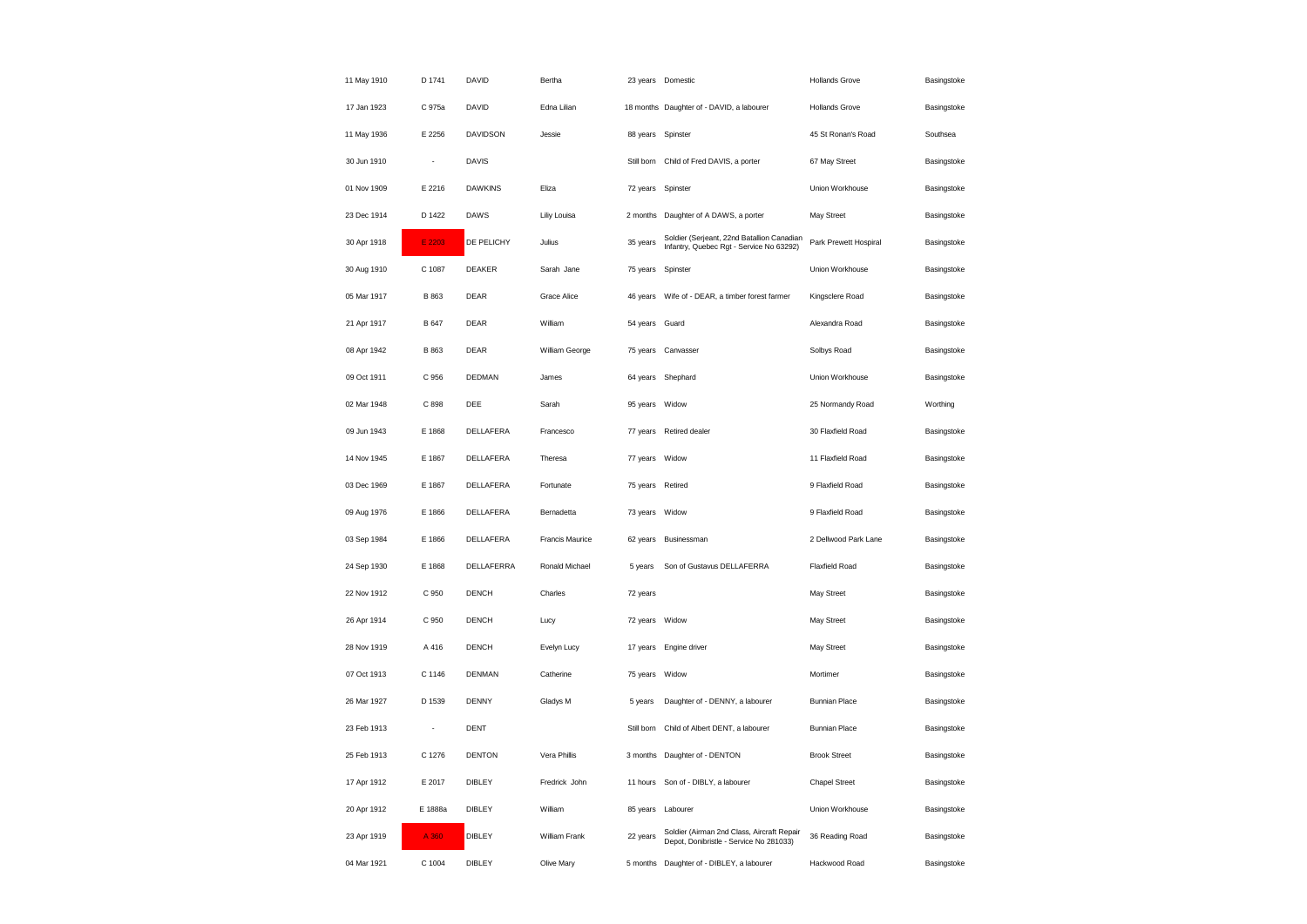| 12 Mar 1924 | C 1020 | DIBLEY          | William Eric          | 1y 11m            | Son of J DIBLEY, a sawyer                   | Hackwood Road         | Basingstoke   |
|-------------|--------|-----------------|-----------------------|-------------------|---------------------------------------------|-----------------------|---------------|
| 07 Feb 1910 | $\sim$ | <b>DIBLY</b>    |                       |                   | Still born Child of James DIBLY, a labourer | Lower Brook Street    | Basingstoke   |
| 16 Dec 1911 | B 640  | <b>DICKS</b>    | Dorcus                | 29 years Spinster |                                             | Hackwood Road         | Basingstoke   |
| 30 Jan 1913 | B 641  | <b>DICKS</b>    | Stephen               |                   | 80 years Labourer                           | <b>Brook Street</b>   | Basingstoke   |
| 19 Mar 1917 | A 58   | <b>DICKS</b>    | Mary Isobella         | 1y 8m             | Daughter of - DICKS, a milkman              | Cranbourne Lane       | Basingstoke   |
| 02 Jun 1917 | B 845  | <b>DIDDIMS</b>  | John Charles          |                   | 61 years Engine driver                      | Essex Road            | Basingstoke   |
| 06 Apr 1916 | E 2112 | <b>DIGGINS</b>  | Elizabeth             | 70 years          | Widow                                       | Clidesden Road        | Basingstoke   |
| 29 Jul 1909 | C 1003 | <b>DIGWEED</b>  | Mary Ann              |                   | 28 years Wife of Arthur DIGWEED, a groom    | 5 Windover Street     | Basingstoke   |
| 30 Nov 1914 | C 1203 | <b>DIGWEED</b>  | Enmma                 | 73 years          | Widow                                       | Union Workhouse       | Basingstoke   |
| 14 Apr 1942 | E 2661 | <b>DIPSDALE</b> | Emily Louisa          | 71 years Widow    |                                             | 60 Wote Street        | Basingstoke   |
| 22 Jan 1931 | E 2061 | <b>DIPSTALE</b> | William               | 65 years          | Postman                                     | 60 Wote Street        | Basingstoke   |
| 12 Mar 1910 | D 1356 | <b>DIXON</b>    | Eliza                 | 79 years Widow    |                                             | Hackwood Road         | Basingstoke   |
| 13 Oct 1913 | C 1137 | <b>DODD</b>     | Lily Louisa           |                   | 21 years Domestic                           | Sopers Grove          | Basingstoke   |
| 01 May 1916 | E 1854 | <b>DODD</b>     | Elizabeth             | 65 years Widow    |                                             | Union Workhouse       | Basingstoke   |
| 31 Dec 1914 | L 69   | <b>DOLING</b>   | Fanny                 | 64 years Widow    |                                             | Bedford Place         | Basingstoke   |
| 21 Nov 1911 | D 1371 | <b>DOLTON</b>   | William               |                   | 63 years Labourer                           | <b>Brook Street</b>   | Basingstoke   |
| 28 Feb 1913 | D 1371 | <b>DOLTON</b>   | Maria                 | 68 years Widow    |                                             | <b>Brook Street</b>   | Basingstoke   |
| 05 Mar 1920 | A 418  | <b>DOLTON</b>   | Sarah Ann             | 41 years          | Spinster                                    | Castons Road          | Basingstoke   |
| 13 Apr 1916 | F 54   | <b>DOMAN</b>    | Annie                 | 76 years Widow    |                                             | Camberley             | Camberley     |
| 22 Dec 1928 | K 188  | <b>DOMAN</b>    | Charles               | 79 years          | Painter                                     | <b>Bramlys Lane</b>   | Basingstoke   |
| 08 Feb 1917 | ÷      | <b>DOSWELL</b>  |                       | Still born        | Child of Albert HAILSTONE, a clerk          | Union Workhouse       | Basingstoke   |
| 06 Sep 1909 | E 2114 | <b>DOWLING</b>  | Fredrick              |                   | 28 years Labourer                           | Foulsham ??? Hospital | Basingstoke   |
| 04 Aug 1910 | D 262  | <b>DOWLING</b>  | Julia Kate            | 69 years Widow    |                                             | Caversham             | Oxfordshire   |
| 09 Nov 1922 | D 247  | <b>DOWLING</b>  | Emily Cecilia         | 64 years          | Spinster                                    | Coolgardie            | Sutton-on-Sea |
| 15 Oct 1910 | ÷,     | <b>DOWN</b>     |                       |                   | Still born Child of Mrs DOWN                | Queens Road           | Basingstoke   |
| 22 Feb 1919 | E 1870 | <b>DOWNEY</b>   | Daniel                | 70 years          | Carrage examiner                            | May Street            | Basingstoke   |
| 26 Aug 1937 | E 1814 | <b>DOWNEY</b>   | Andrew Alexander      | 50 years Fitter   |                                             | Bottom Edge, West Ham | Basingstoke   |
| 01 Jul 1939 | E 1875 | <b>DOWNEY</b>   | <b>Harold Francis</b> | 48 years Engineer |                                             | 149 May Street        | Basingstoke   |
| 17 Jan 1948 | E 1810 | <b>DOWNEY</b>   | Elizabeth             | 96 years Widow    |                                             | 149 May Street        | Basingstoke   |
| 18 Nov 1916 | E 1980 | <b>DOWNHAM</b>  | Maria                 | 78 years Widow    |                                             | Winchester Road       | Basingstoke   |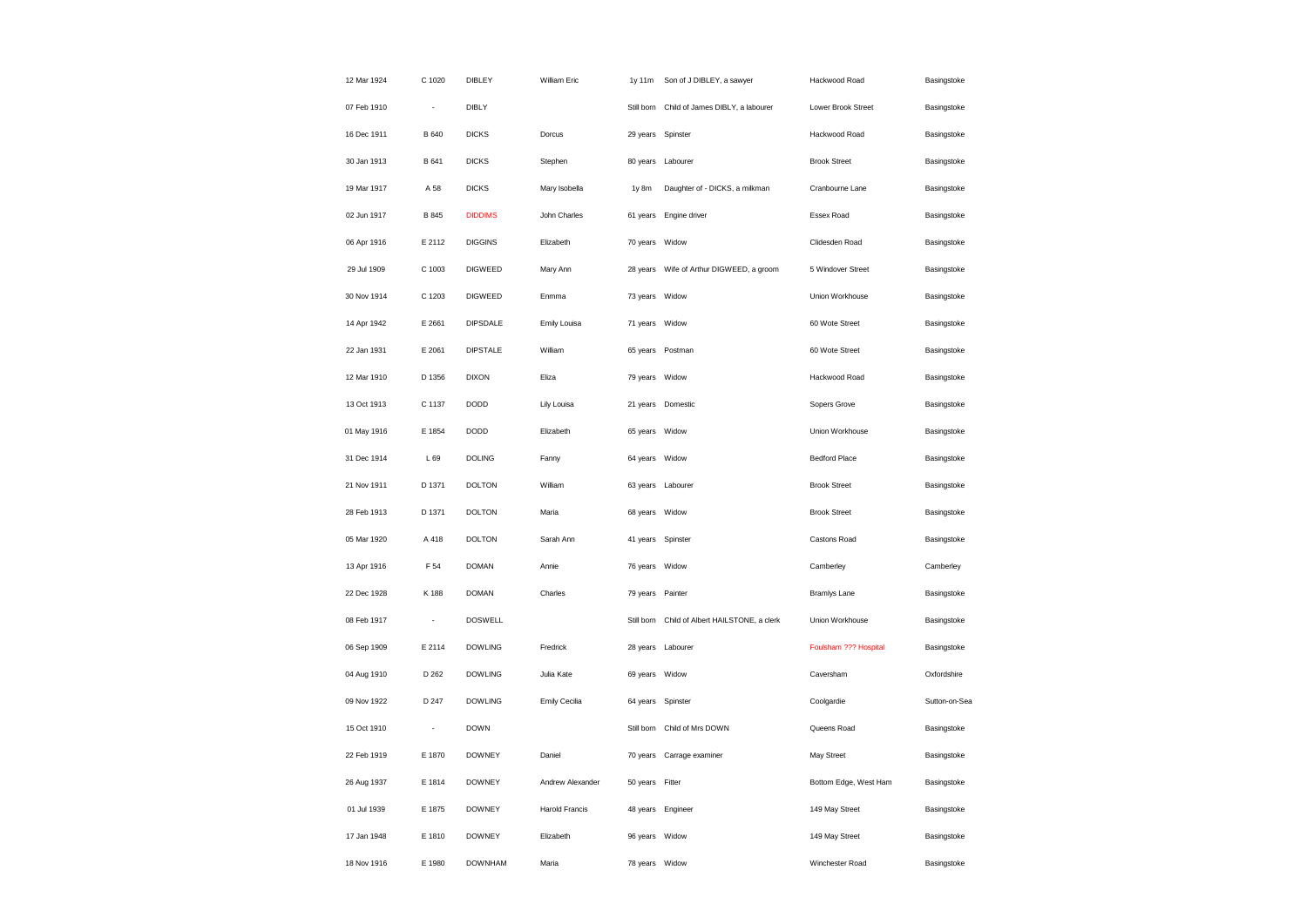| 18 Aug 1914 | D 1619  | <b>DOWSON</b>   | Alfred                |                    | 68 years Civil engineer                          | Dunmow Hill         | Fleet       |
|-------------|---------|-----------------|-----------------------|--------------------|--------------------------------------------------|---------------------|-------------|
| 05 Mar 1974 | D 1619  | <b>DOWSON</b>   | Eric                  | 94 years           |                                                  | 5 Lynwood Avenue    | Egham       |
| 26 Feb 1916 | E 1920  | <b>DRAPER</b>   | Sarah                 | 81 years Widow     |                                                  | Union Workhouse     | Basingstoke |
| 03 Aug 1926 | H 45    | <b>DREW</b>     | Martha Ellen          |                    | 47 years Spinster                                | Cambridge Terrace   | Basingstoke |
| 26 Jan 1910 | K 376   | <b>DRUMMOND</b> | Susan Fisher          | 75 years           |                                                  | Nateley Scures      | Basingstoke |
| 13 Apr 1916 | E 2122  | <b>DRY</b>      | Charles               |                    | 83 years Bricklayer                              | May Street          | Basingstoke |
| 17 Jul 1922 | E 2122  | DRY             | Elizabeth             | 90 years           | Widow                                            | May Street          | Basingstoke |
| 26 Oct 1911 | D 1562  | DRYE            | George                | 29 years           | Labourer                                         | 58 May Street       | Basingstoke |
| 26 Aug 1911 | D 1742  | <b>DUCKET</b>   | <b>Alfred Charles</b> | 6 months           | Son of Charles DUCKET, a labourer                | 39 Brook Street     | Basingstoke |
| 01 Dec 1915 | E 1885  | <b>DUCKETT</b>  | Lucy                  | 90 years Widow     |                                                  | Union Workhouse     | Basingstoke |
| 29 Dec 1909 | D 407   | <b>DUDMAN</b>   | Esther                | 67 years           | Wife of James DUDMAN, a gardiner                 | 97 Pulborough Road  | Wansworth   |
| 08 Apr 1915 | D 436   | <b>DUDMAN</b>   | James                 |                    | 81 years Gardiner                                | Wandsworth          | Wandsworth  |
| 19 Dec 1918 | B 792   | <b>DUDMAN</b>   | Eliza                 | 73 years           | Widow                                            | Solbys Road         | Basingstoke |
| 10 Apr 1920 | A 420   | <b>DUDMAN</b>   | Louisa Mary           |                    | 38 years Spinster                                | Rochford Road       | Basingstoke |
| 24 Feb 1938 | B 1875  | <b>DUDMAN</b>   | Elizabeth Sarah       | 86 years           | Widow                                            | 1 Solbys Road       | Basingstoke |
| 25 Jul 1921 | K FV    | <b>DUDNEY</b>   | Mary Ann              | 82 years           | Spinster                                         | Wote Street         | Basingstoke |
| 03 May 1921 | E 1937  | <b>DUFFEY</b>   | Thomas                | 56 years           | Labourer                                         | Union Workhouse     | Basingstoke |
| 18 Sep 1909 | C 1280  | <b>DUFFIN</b>   | Mable Russel          | 23 years           | Wife of A DUFFIN, a labourer                     | May Street          | Basingstoke |
| 22 Jun 1918 | A 10    | <b>DUNN</b>     | George Freeman        | 79 years           | School Board Officer                             | London Road         | Basingstoke |
| 26 Sep 1914 | A 264   | <b>DURANT</b>   | Ernest John           | 6 weeks            | Son of William DURANT, a seaman                  | Clidesden Road      | Basingstoke |
| 06 Jun 1927 | ÷       | <b>DURRAND</b>  |                       | Still born         | Male child of William DURRAND                    | Clidesden Road      | Basingstoke |
| 15 May 1920 | A 46    | <b>DURRANT</b>  |                       | 3 days             | Triplet children of William DURRANT, a<br>sailor | Clidesden Road      | Basingstoke |
| 03 May 1926 | A 184   | <b>DURRANT</b>  | Stanley E             | 9 weeks            | Son of -SURRANT, a fetler                        | Clidesden Road      | Basingstoke |
| 10 Sep 1910 | C 1086  | <b>DYKES</b>    | George W              | 57 years           | Groom                                            | Southlea            | Basingstoke |
| 16 Mar 1917 | A 224   | <b>DYKES</b>    | Alfred Arthur         | 56 years Painter   |                                                  | Hackwood Road       | Basingstoke |
| 08 Apr 1920 | A 353   | <b>DYKES</b>    | Jane                  | 74 years           | Widow                                            | Fords Building      | Basingstoke |
| 06 Jun 1915 | A 195   | EARL            | Kate                  | 2 years            | Wife of William EARL, dairyman                   | Union Workhouse     | Basingstoke |
| 10 Mar 1916 | E 2188a | <b>ECCOTT</b>   | Fredrick              | 41 years           | Ex soldier                                       | Union Workhouse     | Basingstoke |
| 26 Dec 1917 | E 1986  | <b>EDDOWES</b>  | Frank Vernon          | 3 years            | Son of - EDDOWES, a soldier                      | Fencott Place       | Basingstoke |
| 03 Dec 1914 | E 2084  | EDE             |                       | $\frac{1}{2}$ hour | Son of Viney EDE, a machinist                    | <b>Brook Street</b> | Basingstoke |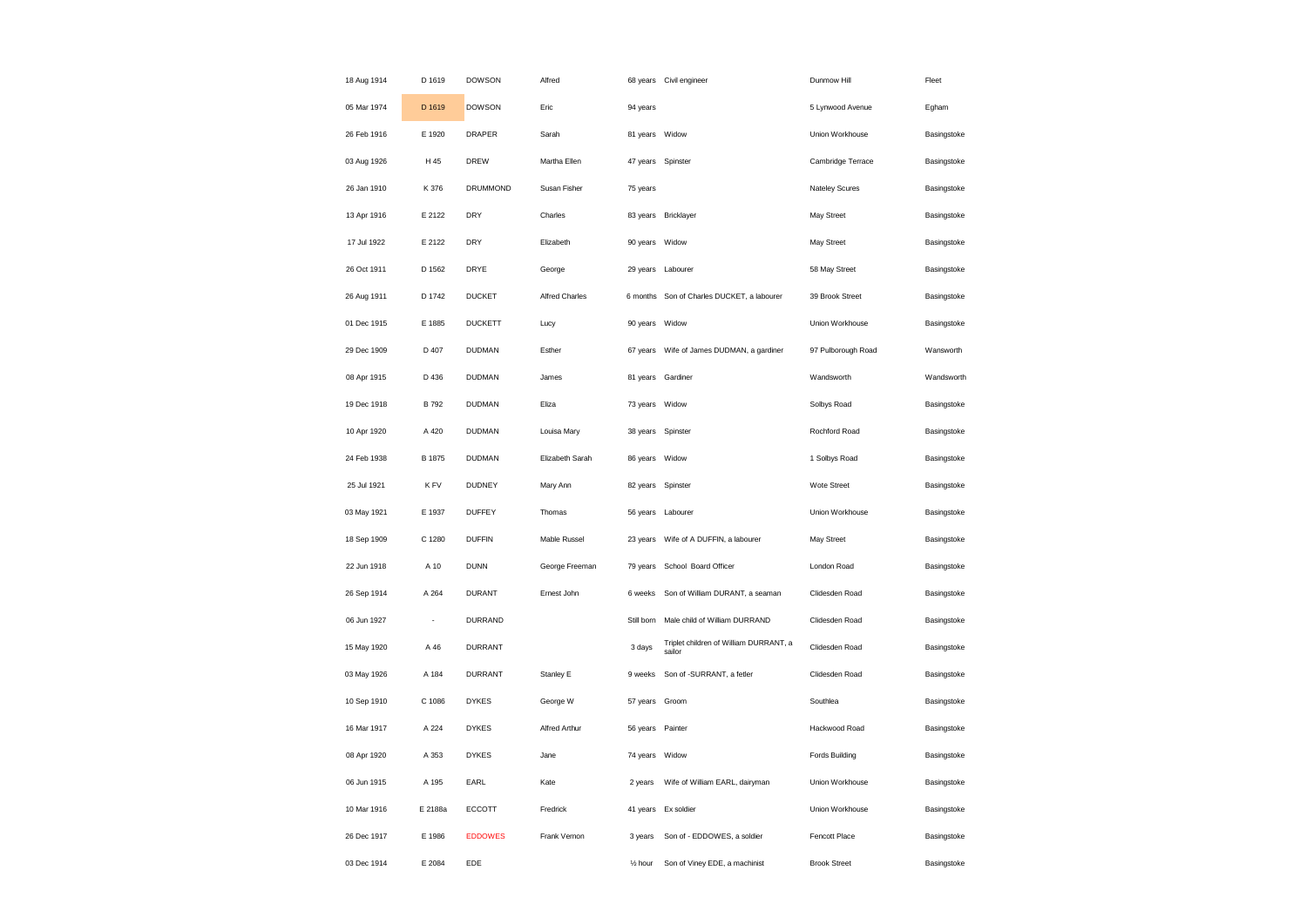| 16 Nov 1909 | E 2181       | <b>EDGERTON</b>   | William       | 57 years Ostler   |                                  | Union Workhouse               | Basingstoke  |
|-------------|--------------|-------------------|---------------|-------------------|----------------------------------|-------------------------------|--------------|
| 13 Aug 1919 | A 485        | EDNEY             | Thomas John   |                   | 75 years Nurseryman              | Church Street                 | Basingstoke  |
| 31 Dec 1925 | A 485        | EDNEY             | Catherine     | 75 years          | Widow                            | Church Street                 | Basingstoke  |
| 11 Mar 1916 | E 2078       | EDWARDS           | Henry         |                   | 69 years Tolls collector         | <b>London Street</b>          | Basingstoke  |
| 04 Apr 1917 | <b>B</b> 878 | <b>EDWARDS</b>    | Louisa Alden  | 65 years          | Widow                            | Unknown                       | London       |
| 16 Mar 1936 | E 1812       | EDWARDS           | Mary Ann      | 61 years          | Wife of Charles James EDWARDS    | 5 Lancaster Road              | Basingstoke  |
| 23 Jul 1918 | <b>B</b> 596 | EGGLETON          | Ralph         | 2 days            | Son of Henry EGGLETON, a fitter  | Coronation Road               | Basingstoke  |
| 05 Aug 1918 | B 662        | EGGLETON          | Gilbert       | 17 days           | Son of Henry EGGLETON, a fitter  | Coronation Road               | Basingstoke  |
| 20 Dec 1917 | E 1824       | <b>ELKINS</b>     | Margary F A   | 4 days            | Daughter of - ELKINS, a labourer | Down Grange                   | Basingstoke  |
| 11 Dec 1912 | <b>B</b> 705 | <b>ELLIOT</b>     | Charlotte     | 71 years          | Spinster                         | <b>Brook Street</b>           | Basingstoke  |
| 14 Dec 1914 | E 1850       | <b>ELLIOTT</b>    | Alfred        | 50 years          | Labourer                         | Victoria Street               | Basingstoke  |
| 12 Jul 1912 | D 1625       | <b>ELLIS</b>      | John          | 47 years Tailor   |                                  | <b>Flaxfield Road</b>         | Basingstoke  |
| 28 Aug 1954 | D 1625       | <b>ELLIS</b>      | Emily Mary    | 85 years Widow    |                                  | 79 Flaxfield Road             | Basingstoke  |
| 23 Mar 1915 | <b>B</b> 512 | <b>ELMA</b>       | Ellen Louisa  | 15 days           | Daughter of J ELMA or J CHASSES  | <b>Brook Street</b>           | Basingstoke  |
| 17 Sep 1912 | C 946        | <b>ELSLEY</b>     | Henry Robert  | 61 years          | Retired police                   | Alexandra Road                | Basingstoke  |
| 28 Jun 1930 | C 946        | <b>ELSLEY</b>     | Elenor        | 67 years          | Widow                            | 15 Alexandra Road             | Basingstoke  |
| 04 Mar 1920 | A 349        | <b>ELSWORTH</b>   | Albert E      | 34 years          |                                  | May Street                    | Basingstoke  |
| 25 Jun 1909 | D 1504       | <b>ELTON</b>      | George        | 27 years          | Rag sorter                       | May Street                    | Basingstoke  |
| 03 Oct 1914 | E 1934       | <b>ELTON</b>      | Harry Michael | 8 years           | Son of J ELTON, a labourer       | <b>Beverly Cottages</b>       | Basingstoke  |
| 18 Dec 1915 | E 1999       | <b>ENGLEFIELD</b> | Margaret      | 36 years          |                                  | Reading Road                  | Basingstoke  |
| 15 Jan 1916 | B 865        | <b>ENGLISH</b>    | Franes Mabel  | 1y 11m            | Daughter of - ENGLISH, a farmer  | Oakridge Farm                 | Basingstoke  |
| 04 Jul 1912 | A 473        | <b>EPHGRAVE</b>   | John          | 65 years          | Grocer                           | Alexandra Road                | Basingstoke  |
| 12 Sep 1916 | A 478        | EPHGRAVE          | Mary Ann      | 72 years Widow    |                                  | 69 Aukland Hill               | West Norwood |
| 13 Dec 1910 | B 637        | <b>EUHIGH</b>     | Henry         | 74 years Labourer |                                  | Union Workhouse               | Basingstoke  |
| 05 Jul 1909 | <b>B</b> 33b | <b>EVANS</b>      | Jane          | 81 years Widow    |                                  | Church Street                 | Basingstoke  |
| 11 Apr 1918 | C 1049       | <b>EVANS</b>      | Ada Jane      | 49 years          | Wife of James EVANS, a tailor    | Church Street                 | Basingstoke  |
| 20 May 1909 | E 2114       | EVERARD           | Jane          | 88 years Widow    |                                  | Union Workhouse               | Basingstoke  |
| 27 Aug 1970 | <b>B</b> 879 | <b>EVERETT</b>    | Charles       | 75 years Retired  |                                  | 24 Winchester Road            | Basingstoke  |
| 13 Jan 1910 | A 470        | <b>EYLES</b>      | Robert        | 69 years Labourer |                                  | <b>Great Western Cottages</b> | Basingstoke  |
| 01 Mar 1915 | A 470        | <b>EYLES</b>      | Mary Ann      | 73 years Widow    |                                  | Church Street                 | Basingstoke  |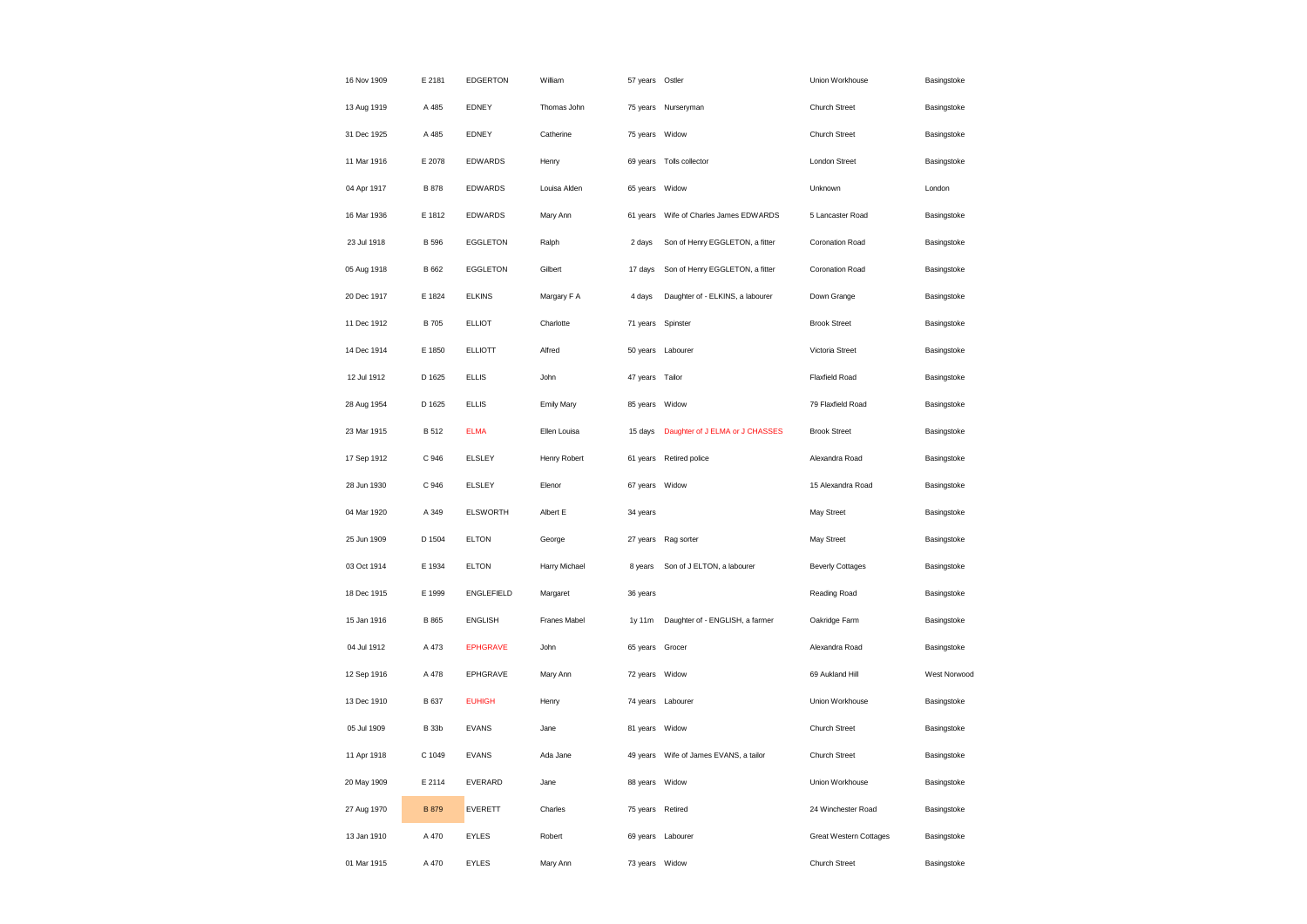| 22 Nov 1909 | A 469                    | EZZARD            | Jane           | 76 years Widow         |                                                        | 5 Steam Mill Terrace | Basingstoke |
|-------------|--------------------------|-------------------|----------------|------------------------|--------------------------------------------------------|----------------------|-------------|
| 12 Mar 1918 | A 200                    | <b>FANDAM</b>     | Horace S       | 83 years               | Wife of - FANDAM, a taylor                             | Southern Road        | Basingstoke |
| 23 Nov 1920 | D 1696                   | <b>FARES</b>      | Alia Ellen May | 24 years               | Wife of Ciril FARES, an engineer                       | Oxford Terrace       | Basingstoke |
| 06 Nov 1909 | A 306                    | FARMER            | Henry          | 67 years               | Labourer                                               | Hackwood Road        | Basingstoke |
| 26 Jul 1911 | C 1166a                  | <b>FARMER</b>     | James          | 89 years               | Retired farmer                                         | Pheonis Park Terrace | Basingstoke |
| 05 Dec 1924 | C 1036                   | <b>FARMER</b>     | Fredrick C     | 3 months               | Son of - FARMER, an engineer                           | Kingsclere Road      | Basingstoke |
| 30 May 1912 | C 1019                   | <b>FARUIS</b>     | Eliza          | 59 years               | Wife of William FARUIS, a saddler                      | Worting Road         | Basingstoke |
| 12 Jul 1913 | A 298                    | <b>FAULKNER</b>   | James          |                        | 79 years Railway labourer                              | Basing Road          | Basingstoke |
| 26 May 1939 | A 298                    | <b>FAULKNER</b>   | Mary Ann       | 103 years Widow        |                                                        | 53 Basing Road       | Basingstoke |
| 04 Nov 1924 | K 161                    | <b>FELGATE</b>    | Anne Cldys     | 87 years Widow         |                                                        | Church Street        | Basingstoke |
| 17 May 1940 | E1876                    | FEREDAY           | Alfred         | 68 years               | Tailors cutter                                         | 21 Southern Road     | Basingstoke |
| 25 May 1911 | A 258                    | FEW               | Florence       | 23 years               | Spinster                                               | May Street           | Basingstoke |
| 18 May 1916 | E 2077                   | <b>FIDLER</b>     | Mabel Dorothy  | 4 years                | Daughter of - FIDLER                                   | Elbow Corner         | Basingstoke |
| 24 May 1913 | C 1013                   | <b>FINDEN</b>     | Violet Ann     |                        | 15 months Daughter of Albert FINDEN, a butcher         | May Street           | Basingstoke |
| 19 Feb 1920 | C 1013                   | <b>FINDEN</b>     |                | 5 months               | Child of Arthur FINDEN, a butcher                      | 46 May Street        | Basingstoke |
| 25 Nov 1915 | E 2002                   | <b>FINDLAY</b>    | Marie Jose     |                        | 3 months Son of Charles FINDLAY, a soldier             | Flaxfield Road       | Basingstoke |
| 02 Mar 1911 | ÷,                       | <b>FINDLEY</b>    |                | Still born             | Child of Mrs FINDLEY, wife of E FINDLEY,<br>a polisher | Western Terrace      | Basingstoke |
| 23 Jun 1913 | D 1748                   | <b>FINDLEY</b>    | Eva Rose       | 41 years               | Wife of John FINDLEY, an upholster                     | Bounty Road          | Basingstoke |
| 16 May 1911 | C 893                    | <b>FINLAYSON</b>  | Gilbert        | 29 years               | Clerk                                                  | Cross Street         | Basingstoke |
| 07 Apr 1915 | E 485                    | <b>FINLAYSON</b>  | Elizabeth      | 82 years               | Widow                                                  | Union Workhouse      | Basingstoke |
| 14 Feb 1914 | E 2135                   | <b>FINNIGAN</b>   | Jeremiah       | 34 years Labourer      |                                                        | <b>Brook Street</b>  | Basingstoke |
| 11 Jul 1911 | E 2050                   | <b>FISHER</b>     | William        | 69 years Labourer      |                                                        | Eastropp             | Basingstoke |
| 15 Oct 1910 | E 1914                   | FITZGERALD        | Ernest         | 55 years Hawker        |                                                        | Union Workhouse      | Basingstoke |
| 01 Mar 1913 | A 18                     | FITZGERALD        | Elsie E        | 11/ <sub>2</sub> years | Daughter of - FITZGERALD, a turner                     | Hackwood Road        | Basingstoke |
| 20 Mar 1915 | A 18                     | <b>FITZGERALD</b> | Alfred         | 10 days                | Son of - FITZGERALD, a soldier                         | Hackwood Road        | Basingstoke |
| 10 Mar 1916 | $\overline{\phantom{a}}$ | <b>FITZGERALD</b> |                | Still born             | Child of Mrs FITZGERALD                                | Victoria Street      | Basingstoke |
| 10 Apr 1917 | E 1818                   | <b>FITZGERALD</b> | Harold D       |                        | 11 months Son of - FITZGERALD, a shop porter           | Goat Lane            | Basingstoke |
| 19 Jul 1911 | C 886                    | <b>FLADGATE</b>   | Eva Anne       | 33 years Spinster      |                                                        | Worting Road         | Basingstoke |
| 26 Apr 1911 | C 1006                   | <b>FLETCHER</b>   | Caroline       | 66 years Widow         |                                                        | Chequers Road        | Basingstoke |
| 02 Mar 1912 | A 231                    | <b>FLETCHER</b>   | James          | 47 years Labourer      |                                                        | May Street           | Basingstoke |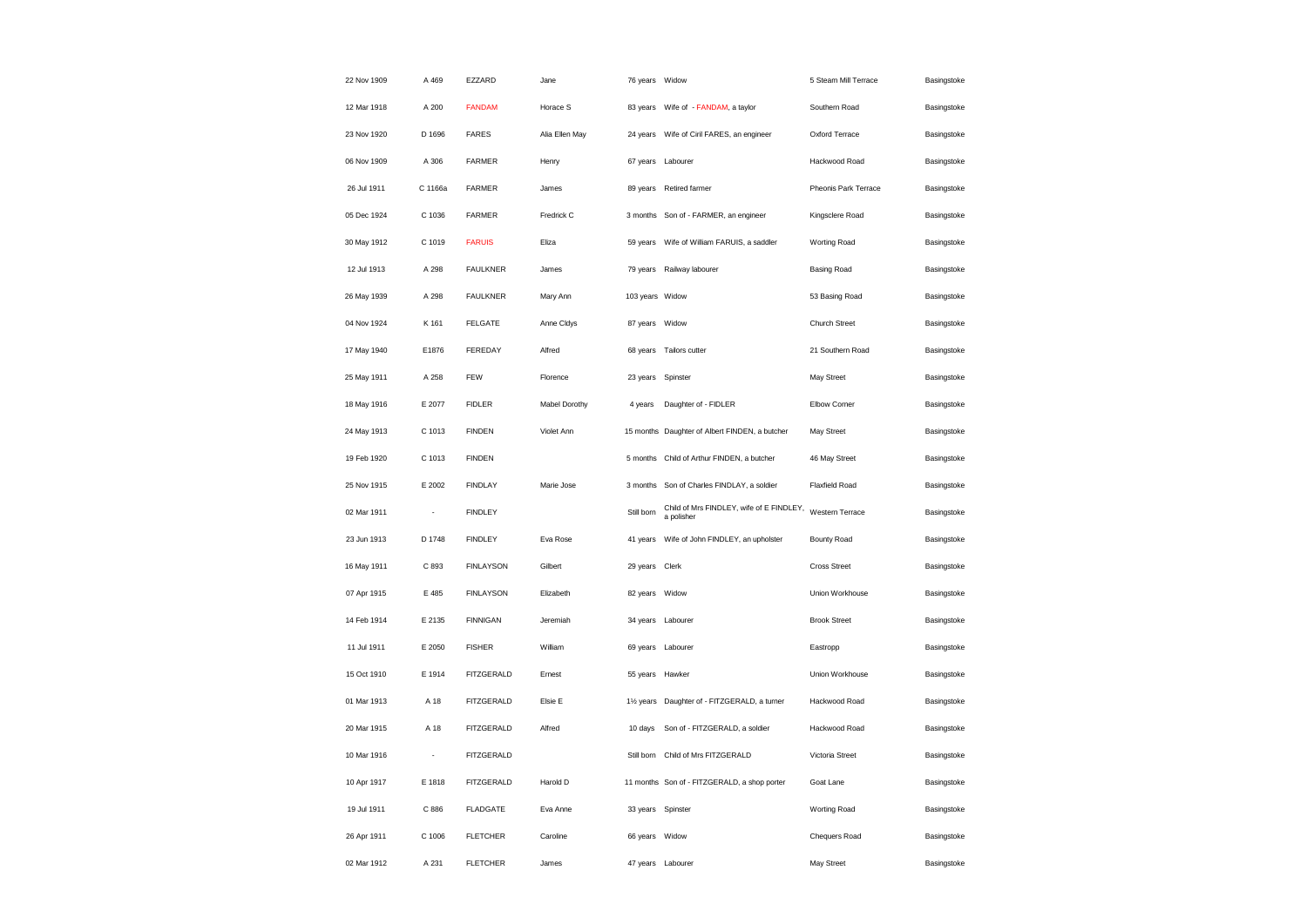| 17 May 1916 | E 2123           | <b>FLETCHER</b>   | Clara           | 88 years          | Wife of Edward FLETCHER, a soldier                          | Potters Lane         | Basingstoke |
|-------------|------------------|-------------------|-----------------|-------------------|-------------------------------------------------------------|----------------------|-------------|
| 17 Dec 1925 | E 237            | <b>FOLLET</b>     | Sarah Ann       | Unknown Widow     |                                                             | Kingston             | Kingston    |
| 02 Sep 1910 | G 50             | <b>FORBURY</b>    | Reginald Henry  | 1 month           | Son of Reginald FORBURY, a labourer                         | 14 Elbow Corner      | Basingstoke |
| 30 Oct 1909 | C 940            | <b>FORCEY</b>     | William         | 30 years          | Hostler                                                     | Union Workhouse      | Basingstoke |
| 26 Feb 1910 | E 319a           | FORD              | <b>Becky</b>    |                   | 10 minutes Daughter of Jane FORD, a domestic                | Pirbright            | Pirbright   |
| 08 Dec 1927 | E 2194           | <b>FOREMAN</b>    | Fredrick George | 1 minute          | Son of - FOREMAN, a street artist                           | Flaxfield Road       | Basingstoke |
| 27 Feb 1917 | <b>B</b> 732     | <b>FOSBURY</b>    | Jane            | 78 years          | Widow                                                       | Union Workhouse      | Basingstoke |
| 01 Feb 1910 | D 1439           | <b>FOSTER</b>     | Henry W         | 7 days            | Son of - FOSTER, a porter                                   | 29 Alexandra Road    | Basingstoke |
| 21 Feb 1916 | <b>B</b> 841     | <b>FOSTER</b>     | Agnes           | 6 years           | Wife of H FOSTER, a founder                                 | May Street           | Basingstoke |
| 07 Aug 1921 | B 841            | <b>FOSTER</b>     | Henry           | 78 years          | Sawyer                                                      | May Street           | Basingstoke |
| 28 Jan 1922 | J 250            | <b>FOSTER</b>     | Charles         | 77 years          | Sawyer                                                      | <b>Chapel Street</b> | Basingstoke |
| 29 Mar 1924 | J <sub>171</sub> | <b>FOSTER</b>     | Daniel          | 84 years          | Sawyer                                                      | Essex Road           | Basingstoke |
| 04 Jul 1925 | J 187            | <b>FOSTER</b>     | Daniel          | 79 years          | Timber carter                                               | Kingsclere Road      | Basingstoke |
| 10 Dec 1914 | C 1078a          | <b>FOSTRIDGE</b>  | Anne Elizabeth  |                   | 46 years Son of A FOSTRIDGE, a building foreman Wallis Road |                      | Basingstoke |
| 28 Jan 1919 | B 784            | <b>FOWLE</b>      | Violet Lilian   | 21 years Spinster |                                                             | Goat Lane            | Basingstoke |
| 27 Apr 1915 | E 2052           | <b>FOX</b>        | James           | 54 years          | Labourer                                                    | Union Workhouse      | Basingstoke |
| 02 Jan 1919 | A 290            | <b>FOX</b>        | Marmaduke       | 32 years          | Boilermakers assistant                                      | <b>Chapel Street</b> | Basingstoke |
| 08 Aug 1910 | C 806            | <b>FRANCIS</b>    | Sarah           | 57 years          | Wife of Charles FRANCIS, a porter                           | 19 Winchester Road   | Basingstoke |
| 15 Mar 1910 | D 1309           | <b>FRANKLIN</b>   | Sarah           | 68 years Spinster |                                                             | Sarum Hill           | Basingstoke |
| 09 Apr 1910 | D 1309           | <b>FRANKLIN</b>   | Emma Matilda    | 68 years          | Spinster                                                    | Sarum Hill           | Basingstoke |
| 26 Feb 1917 | B 665            | <b>FRANKLIN</b>   | Eliza           | 81 years          | Widow                                                       | Gas House Road       | Basingstoke |
| 10 Nov 1917 | A 11             | <b>FRANKLIN</b>   | Mary Ann        | 75 years          | Spinster                                                    | Church Street        | Basingstoke |
| 17 Mar 1913 | E 3190           | <b>FRANKS</b>     | Alice           | 1 year            | Daughter of - FRANKS, a machinist                           | New Road             | Basingstoke |
| 15 Mar 1911 | A 233            | <b>FREEMAN</b>    | Rose Mabel      | 24 years          | Dressmaker                                                  | 15 Coronation Road   | Basingstoke |
| 20 Mar 1919 | B 657            | <b>FREEMAN</b>    | Beatrice        |                   | 10 months Daughter of - FREEMAN, a tailor                   | Solbys Road          | Basingstoke |
| 19 Jul 1912 | A 190            | <b>FREEMANTLE</b> | Elizabeth       | 60 years          | Spinster                                                    | <b>Basing Road</b>   | Basingstoke |
| 07 Feb 1920 | B 461            | <b>FREEMANTLE</b> | Elizabeth Alice | 1 year            | Daughter of W FREEMANTLE, a labourer                        | Reading Road         | Basingstoke |
| 18 Dec 1923 | E 1896           | <b>FRENCH</b>     | Walter          | 2 years           | Son of - FRENCH, an electrician                             | <b>Station Hill</b>  | Basingstoke |
| 29 Jan 1918 | A 409            | <b>FROST</b>      | Elizabeth       |                   | 52 years Wife of - FROST, a railway guard                   | Sopers Grove         | Basingstoke |
| 24 Mar 1932 | A 409            | <b>FROST</b>      | William         | 67 years          | Railwayman                                                  | 13 Sopers Grove      | Basingstoke |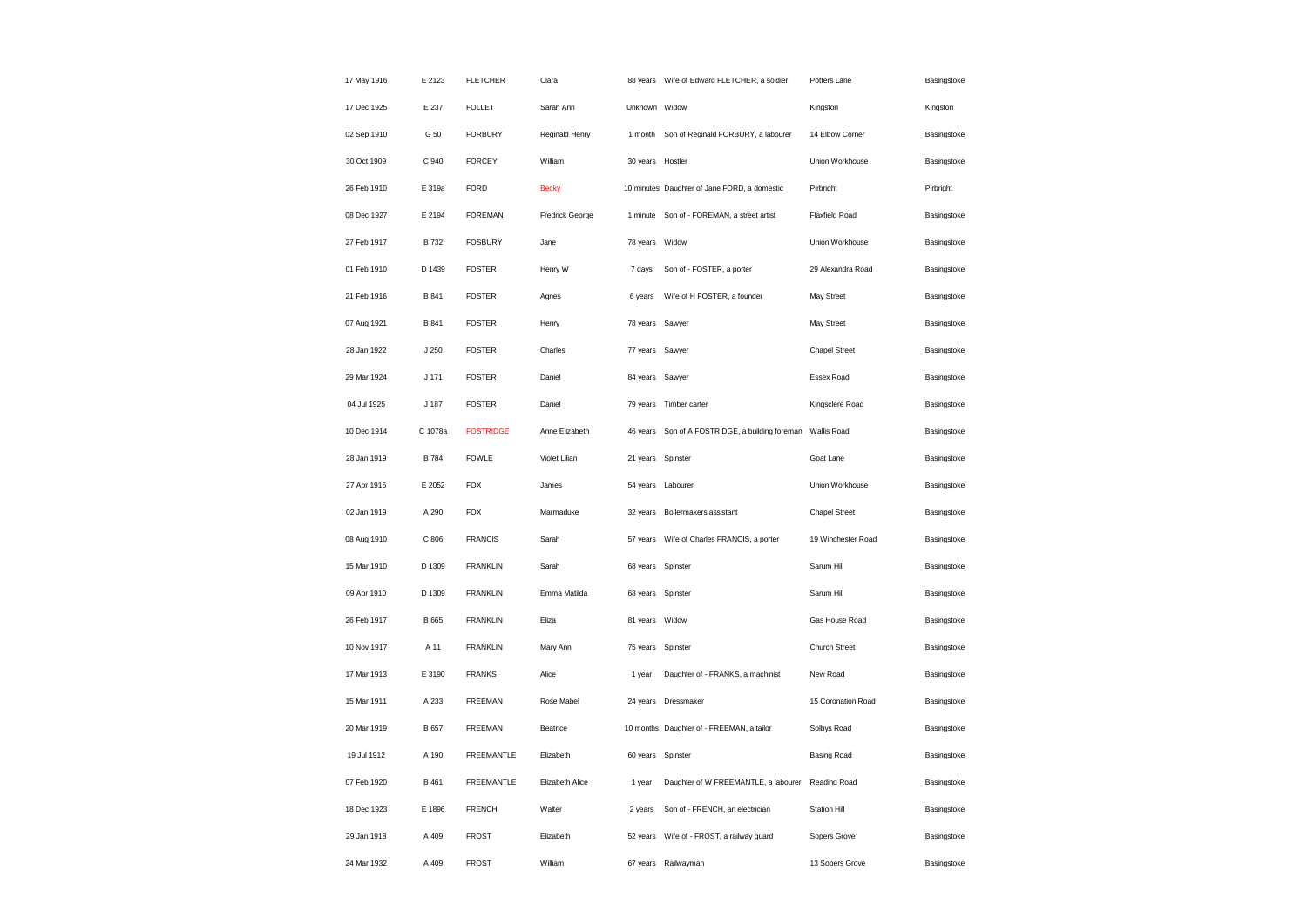| 07 Jul 1913 | A 158        | <b>FULBROOK</b>  | Edward        |                 | 80 years Wheelwright                                                 | May Street              | Basingstoke |
|-------------|--------------|------------------|---------------|-----------------|----------------------------------------------------------------------|-------------------------|-------------|
| 19 Feb 1912 | A 161        | <b>FULLBROOK</b> | Gertrude      | 46 years        | Spinster                                                             | Knowle Asylum           | Fareham     |
| 16 Apr 1917 | A 198        | <b>FULLBROOK</b> | Ernest        | Unknown         | Soldier (Serjeant, Royal Army Service<br>Corps - Service No T/12126) | Knowle Asylum           | Fareham     |
| 26 Jan 1911 | C 1298       | <b>FULLER</b>    | Rebecca       | 71 years        | Widow                                                                | 171 May Street          | Basingstoke |
| 22 May 1914 | E 2250       | <b>FULLER</b>    | Robert        |                 | 88 years Bag sorter                                                  | <b>Chapel Street</b>    | Basingstoke |
| 23 Dec 1916 | B 644        | <b>FULLER</b>    | Henry James   | 17 years Fitter |                                                                      | Penrith Road            | Basingstoke |
| 23 Jun 1917 | <b>B</b> 648 | <b>FULLER</b>    | Charles       | 76 years        | Engine driver                                                        | Solbys Road             | Basingstoke |
| 11 Jul 1911 | C 1213       | <b>FUTCHER</b>   | William       |                 | 68 years Labourer                                                    | Cambridge Terrace       | Basingstoke |
| 09 Jan 1929 | F 341 og     | GAGE             | Mary Ann      | 79 years        | Widow                                                                | Fairfield               | Basingstoke |
| 25 Nov 1930 | J 344        | GAGE             | George        |                 | 92 years Schoolmaster                                                | Fairfield               | Basingstoke |
| 28 Sep 1918 | <b>B</b> 519 | GALE             | Leonard       | 4 years         | Son of Albert GALE, a labourer                                       | <b>Chapel Street</b>    | Basingstoke |
| 08 Jun 1914 | C 1159       | <b>GALTON</b>    | Emily Jane    | 73 years Widow  |                                                                      | Franche Court Road      | London SW   |
| 01 Nov 1909 | <b>B</b> 506 | <b>GAMBLIN</b>   | Charles J     | 1 day           | Son of A GAMBLE, a baker                                             | 17 Pheonix Park Terrace | Basingstoke |
| 07 Nov 1911 | <b>B</b> 509 | <b>GAMLIN</b>    | Ellen         |                 |                                                                      | Potters Lane            | Basingstoke |
| 17 Apr 1913 | C 1200       | GANDY            | Sydney Thomas |                 | 2 months Son of Horace GANDY, a clerk                                | <b>Banbury Cottage</b>  | Basingstoke |
| 01 Apr 1916 | C 1200       | GANDY            | Ruth          |                 | 9 months Daughter of H GANDY, a clerk                                | <b>Brook Street</b>     | Basingstoke |
| 27 May 1919 | C 886        | GARAWAY          | Ann           | 75 years        | Widow                                                                | Southsea                | Portsmouth  |
| 20 Apr 1912 | D 1750       | GARRARD          | Fredrick      |                 | 60 years Ex guard                                                    | Beaconsfield Road       | Basingstoke |
| 06 Dec 1920 | C 900        | <b>GATEHOUSE</b> | Olive         | 78 years Widow  |                                                                      | New Road                | Basingstoke |
| 04 Oct 1915 | D 1425       | GAYDON           |               | 8 hours         | Watchmaker                                                           | Church Street           | Basingstoke |
| 01 Aug 1911 | <b>B</b> 876 | <b>GEAR</b>      | Samuel C      | 40 years Farmer |                                                                      | Viables                 | Basingstoke |
| 16 May 1912 | A 465        | <b>GEARISH</b>   | Catherine     | 64 years        | Widow                                                                | Clidesden Road          | Basingstoke |
| 13 Jan 1917 | ÷,           | GEE              | Cecil Michael |                 | 6 months Daughter of - GEE, a labourer                               | Victoria Street         | Basingstoke |
| 15 Dec 1914 |              | <b>GEORGE</b>    |               | Still born      | Child of William GEORGE, an engineer                                 | Oxford Terrace          | Basingstoke |
| 30 Oct 1909 | ÷,           | <b>GIBBONS</b>   |               |                 | Still born Child of Mrs E Gibbons, wife of a baker                   | Early Terrace           | Basingstoke |
| 20 Apr 1916 | C 1010       | <b>GIBBONS</b>   | Ada Beatrice  |                 | 7 months Daughter of - GIBBONS                                       | Lower Brook Street      | Basingstoke |
| 29 Oct 1912 | C 948        | <b>GIBSON</b>    | James         |                 | 74 years Arcitect                                                    | Sarum Hill              | Basingstoke |
| 09 Feb 1915 | C 948        | <b>GIBSON</b>    | Emily         | 79 years Widow  |                                                                      | Ealing                  | Ealing      |
| 22 Jan 1916 | <b>B</b> 265 | GILBERT          | Emily         | 77 years        |                                                                      | Goat Lane               | Basingstoke |
| 28 Dec 1917 | B 465        | <b>GILES</b>     | Maud Mary     |                 | 48 years    Wife of - GILES, a stationmaster                         | New Road                | Basingstoke |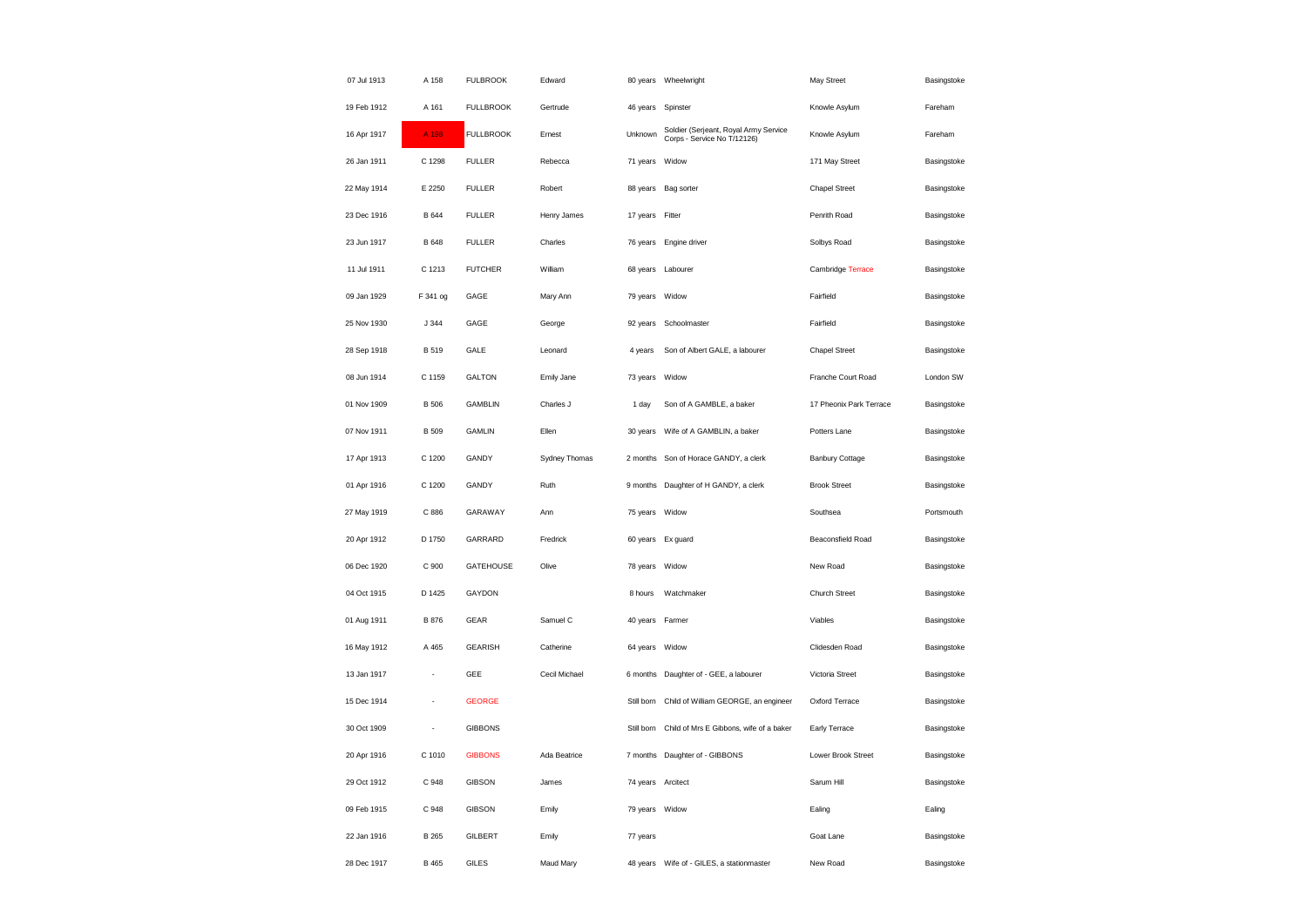| 07 Dec 1920 | K 245       | <b>GLANVILLE</b> | Elizabeth               |                  | 76 years Wife of Edwin GLANVILLE, a grocer                                | <b>High Street</b>          | Bognor       |
|-------------|-------------|------------------|-------------------------|------------------|---------------------------------------------------------------------------|-----------------------------|--------------|
| 06 Oct 1925 | K 245       | <b>GLANVILLE</b> | Edwin                   | 85 years Grocer  |                                                                           | <b>High Street</b>          | Bognor       |
| 25 Mar 1911 | E 2019      | <b>GLAZIER</b>   | Ann                     | 88 years         | Widow                                                                     | Union Workhouse             | Basingstoke  |
| 04 Feb 1915 | A 406       | GODDARD          | William M               | 71 years         | Mailman                                                                   | <b>Basing Road</b>          | Basingstoke  |
| 09 Mar 1916 | E 2188      | GODDARD          | Charles                 | 45 years         | Labourer                                                                  | Union Workhouse             | Basingstoke  |
| 12 Mar 1927 | E 576d      | GODDARD          | Selina E                | 78 years Widow   |                                                                           | <b>Station Hill</b>         | Basingstoke  |
| 25 Feb 1931 | A 467       | GODDARD          | Harriet Elizabeth       | 84 years         | Widow                                                                     | Crossways, Worting Town End | Basingstoke  |
| 11 Apr 1921 | D 261       | GODDEN           | Jane                    | 82 years Widow   |                                                                           | May Street                  | Basingstoke  |
| 08 Feb 1911 | A 19        | <b>GODFREY</b>   | Daisy Winifred          | 21 years         | Spinster                                                                  | Norn Hill                   | Basingstoke  |
| 15 Dec 1914 | E 2238      | <b>GODLEY</b>    | Henry James             | 70 years Painter |                                                                           | New Road                    | Basingstoke  |
| 21 Aug 1913 | E 1887      | <b>GOFFE</b>     | Eliza                   | 91 years         | Widow                                                                     | Union Workhouse             | Basingstoke  |
| 04 Apr 1923 | E 2195      | <b>GOLDSTONE</b> | Margaret Olive          |                  | 24 years Spinster                                                         | Cambridge Terrace           | Basingstoke  |
| 05 Jun 1918 | B 716       | <b>GOMME</b>     | John Cecil              | 66 years         | Accountant                                                                | Jubilee Road                | Basingstoke  |
| 08 Jan 1929 | B 716       | <b>GOMME</b>     | Harriet Elizabeth Brice | 69 years         | Widow                                                                     | Lancaster Road              | West Norwood |
| 02 Dec 1910 | ÷,          | GOODALL          |                         | Still born       | Child of G GOODALL, a bricklayer                                          | Bounty Road                 | Basingstoke  |
| 08 Apr 1912 | ÷,          | GOODALL          |                         | Still born       | Child of John GOODALL, a bricklayer                                       | 53 Bounty Road              | Basingstoke  |
| 05 Apr 1913 | A 229       | <b>GOODALL</b>   | Arthur                  | 11 days          | Son of Albert GOODALL, a postman                                          | Southern Road               | Basingstoke  |
| 30 Nov 1913 | D 1670      | GOODALL          | Ethel May               | 2 months         | Daughter of - GOODALL                                                     | Bounty Road                 | Basingstoke  |
| 07 Apr 1916 | B 468       | <b>GOODALL</b>   | Mary Ann                | 70 years         | Wife of David GOODALL, a labourer                                         | <b>Flaxfield Road</b>       | Basingstoke  |
| 04 Dec 1928 | B 468       | <b>GOODALL</b>   | Danirl                  | 86 years         | Sawyer                                                                    | <b>Flaxfield Road</b>       | Basingstoke  |
| 17 Aug 1946 | 181         | GOODING          | Charlotte               | 83 years Widow   |                                                                           | 20 Vyne Road                | Basingstoke  |
| 04 May 1916 | E 1921      | GOODSON          | James                   | 69 years         | Labourer                                                                  | Union Workhouse             | Basingstoke  |
| 08 Feb 1910 | D 1449      | <b>GOODWIN</b>   | Victoria F              | 69 years         | Widow                                                                     | 173 May Street              | Basingstoke  |
| 07 Oct 1910 | E 2215      | GOODYEAR         | Susan Elizabeth Rose    | 1 year           | Daughter of James GOODYEAR, a<br>labourer                                 | Down Grange                 | Basingstoke  |
| 20 Oct 1910 | D 1377      | GOODYEAR         | Sarah                   | 63 years         | Widow                                                                     | <b>Chapel Street</b>        | Basingstoke  |
| 30 Jan 1913 | <b>B771</b> | GOODYEAR         | Sarah                   | 71 years         | Wife of John GOODYEAR                                                     | May Street                  | Basingstoke  |
| 16 Jan 1915 | D 1555      | GOODYEAR         | Caroline                |                  | 47 years Spinster                                                         | Knowle Asylum               | Fareham      |
| 03 Jun 1916 | E 2208      | GOODYEAR         | Jessie Albert           |                  | 44 years Labourer                                                         | Deep Lane                   | Basingstoke  |
| 29 Mar 1917 | A 83        | GOODYEAR         | Fredrick                | 18 years         | Soldier (Private, 33rd Training Reserve<br>Battalion - Service No 8/1800) | Dummer                      | Basingstoke  |
| 07 Dec 1926 | A 367       | GOODYEAR         | Lucy                    | 2 years          | Daughter of - GOODYEAR, an iron<br>hardiner                               | Merton Road                 | Basingstoke  |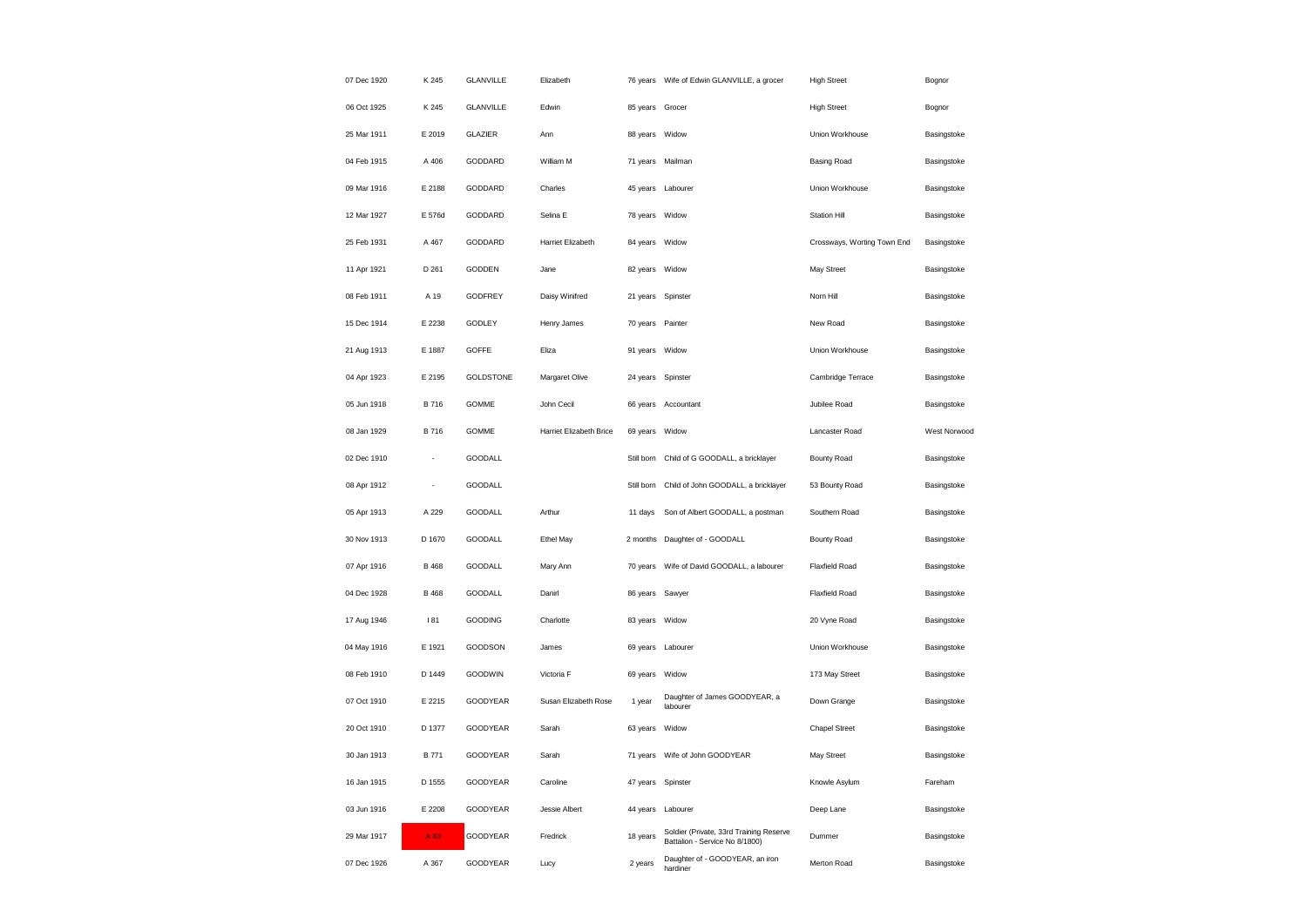| 31 Jan 1927 | C 1202       | GOODYEAR         | Mary            | 79 years Widow    |                                              | <b>Fords Building</b> | Basingstoke |
|-------------|--------------|------------------|-----------------|-------------------|----------------------------------------------|-----------------------|-------------|
| 23 May 1914 | C 1202       | GOODYER          | William         | 69 years Maltster |                                              | <b>Brook Street</b>   | Basingstoke |
| 18 Apr 1925 | J 295        | <b>GOSLING</b>   | Jane            | 81 years          | Widow                                        | Chequers Road         | Basingstoke |
| 19 Dec 1928 | F 122        | <b>GOSLING</b>   | Maria Mortimer  | 89 years          | Widow                                        | Clidesden Road        | Basingstoke |
| 25 Jul 1963 | C 1147       | <b>GOSLING</b>   | Mary Susannah   | 94 years          | Spinster                                     | 59 Cliddesden Road    | Basingstoke |
| 09 Jul 1912 | D 1361       | GOULD            | May             | 1 day             | Daughter of W GOULD, a labourer              | 8 May Street          | Basingstoke |
| 30 Sep 1914 | D 1621       | GOULD            | Edith Lily      | 26 years          | Wife of - GOULD, a labourer                  | 24 May Street         | Basingstoke |
| 27 Jul 1916 | E 2059       | GOULD            | William Percy   | 4 years           | Son of - GOULD, a sailor                     | May Street            | Basingstoke |
| 21 Jul 1922 | B 445a       | GOULD            | Winifred        | 9 weeks           | Daughter of - GOULD, a caretaker             | Southern Road         | Basingstoke |
| 24 Sep 1910 | D 1564       | GRADDEN          | John            | 48 years          | Painter                                      | Queens Road           | Basingstoke |
| 25 Nov 1914 | D 1558       | GRADDEN          | Mabel Maud      | 21 years          | Spinster                                     | <b>Curzon Street</b>  | Reading     |
| 31 Mar 1919 | A 273        | GRADDEN          | Rachiel         |                   | 73 years    Wife of W GRADDEN, a stone mason | Southern Road         | Basingstoke |
| 09 Aug 1924 | E 272        | GRAY             | Lucy            | 104 years Widow   |                                              | <b>Bunnian Place</b>  | Basingstoke |
| 04 Mar 1912 | D 1751       | <b>GREEN</b>     | Ellen           | 86 years          | Nurse                                        | Skippets              | Basingstoke |
| 16 Mar 1914 | C 1266       | GREENHALL        | Margery May     | 8 months          | Daughter of - GREENHALL, a turner            | George Street         | Basingstoke |
| 25 Mar 1914 | C 1267       | GREENHALL        | Harry Middleton | 38 years          | Turner                                       | George Street         | Basingstoke |
| 22 May 1917 | <b>B</b> 15b | GREENHALL        | George Herbert  | 30 years          |                                              | Junction Road         | Basingstoke |
| 29 Jun 1910 | C 895        | <b>GREENHAM</b>  | Mercy Milborne  | 52 years          | Bank manager                                 | Winchester Street     | Basingstoke |
| 02 Apr 1913 | A 474        | <b>GREENING</b>  | Charles John    | 54 years          | Foreman shunter                              | <b>Bunnian Place</b>  | Basingstoke |
| 29 Dec 1923 | C 1279       | GREENWAY         | Kate Elizabeth  | 53 years          | Wife of - GREENWAY, a fitter                 | Stanley Terrace       | Basingstoke |
| 17 Feb 1912 | G 151        | GREGORY          | Sarah Ann       | 56 years          | Spinster                                     | Beaconsfield Road     | Basingstoke |
| 21 Jan 1918 | G 232        | GREGORY          | William Skinner | 58 years          | Watchmaker                                   | Beaconsfield Road     | Basingstoke |
| 15 Feb 1921 | A 208        | GREGORY          | James           | 85 years          | Brickmaker                                   | Castons Road          | Basingstoke |
| 14 Sep 1927 | A 208        | GREGORY          | Euth            | 76 years          | Widow                                        | Castons Road          | Basingstoke |
| 05 Oct 1923 | E 109        | GREY             | Sarah           | 89 years          | Widow                                        | London Street         | Basingstoke |
| 24 Apr 1916 | A 14         | <b>GRIFFIN</b>   | Violet          | 16 years          | Daughter of Elija GRIFFIN, a butcher         | Church Street         | Basingstoke |
| 09 Jun 1916 | E 1946       | <b>GRIFFIN</b>   | John            | 62 years          | Labourer                                     | Union Workhouse       | Basing      |
| 21 Nov 1910 | A 20         | <b>GRIFFITHS</b> | Agnes           | 41 years          | Wife of Ely GRIFFITHS, a butcher             | Church Street         | Basingstoke |
| 04 Mar 1919 | A 361        | <b>GRIFFITHS</b> | David           | 78 years          | Tailor                                       | Wallis Road           | Basingstoke |
| 11 Jan 1926 | A 361        | <b>GRIFFITHS</b> | Hephzibah       | 76 years          | Widow                                        | Wallis Road           | Basingstoke |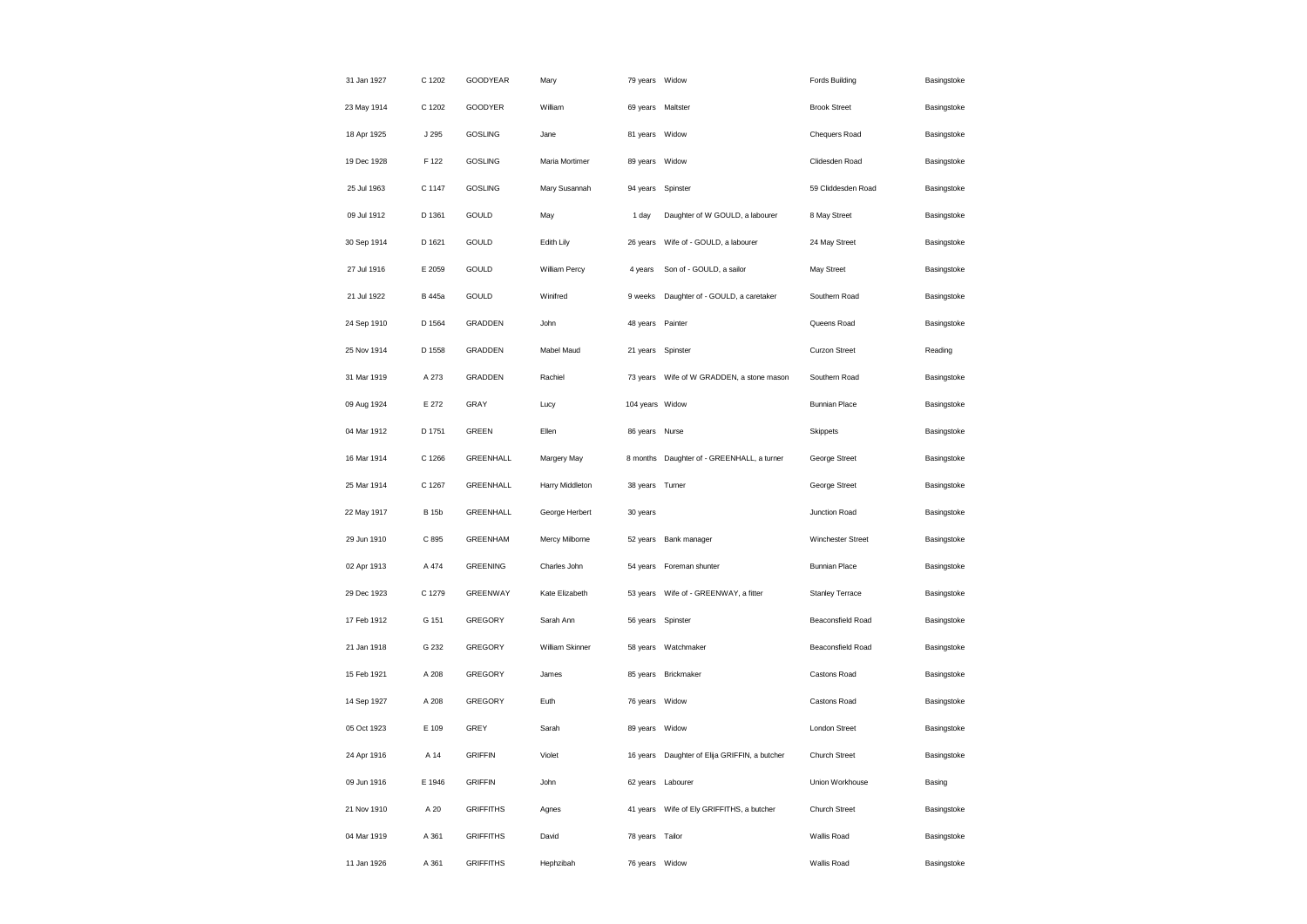| 18 Oct 1910 | D 1628                   | <b>GRINGER</b>     | Ruth                 | 60 years Widow    |                                               | Reading Road           | Basingstoke |
|-------------|--------------------------|--------------------|----------------------|-------------------|-----------------------------------------------|------------------------|-------------|
| 19 Nov 1909 | D 1629                   | <b>GROVES</b>      | Charles Henry Thomas | 3 months          |                                               | 81 Brook Street        | Basingstoke |
| 03 May 1913 | E 2052                   | <b>GUYTON</b>      | George               |                   | 69 years Bootmaker                            | Union Workhouse        | Basingstoke |
| 29 Mar 1932 | C 1166                   | <b>HACKER</b>      | Eliza                | 90 years          | Widow                                         | 17 Cecil Road, Lancing | Shoreham    |
| 12 Jul 1909 | <b>B</b> 809             | <b>HAILSTONE</b>   | Alfred               |                   | 78 years Bootmaker                            | 7 Reading Road         | Basingstoke |
| 13 Feb 1917 | A 365                    | <b>HAILSTONE</b>   | Albert George        | 62 years Clerk    |                                               | Park Road              | Norwood     |
| 06 Nov 1924 | A 365                    | <b>HAILSTONE</b>   | Elizabeth J          | 73 years          | Widow                                         | Winton Square          | Basingstoke |
| 30 Nov 1915 | $\overline{\phantom{a}}$ | <b>HAINES</b>      |                      |                   | Unknown Child of Ethel HAINES                 | Hackwood Road          | Basingstoke |
| 17 Nov 1909 | <b>B</b> 507             | <b>HALFACRE</b>    | Elizabeth Annie      | 36 years Spinster |                                               | Junction Road          | Basingstoke |
| 12 Dec 1914 | B 602                    | <b>HALFACRE</b>    | Alfred               | 74 years Labourer |                                               | Junction Road          | Basingstoke |
| 12 Jan 1917 | B 602                    | <b>HALFACRE</b>    | Ann                  | 73 years          | Widow                                         | Junction Road          | Basingstoke |
| 23 Mar 1918 | <b>B</b> 597             | <b>HALFACRE</b>    | Alfred Jessie        | 3 years           | Son of - HALFACRE, a lorry examiner           | <b>Brook Street</b>    | Basingstoke |
| 14 Nov 1919 | A 65                     | <b>HALFACRE</b>    | William              | 49 years          | Stonemason                                    | Junction Road          | Basingstoke |
| 08 Dec 1911 | D 1358                   | <b>HALFORD</b>     | Samuel C             | 73 years          | Gardiner                                      | <b>Bunnian Place</b>   | Basingstoke |
| 10 Feb 1912 | <b>B770</b>              | <b>HALL</b>        | Fredrick George      | 38 years          | Fitter                                        | <b>Fords Building</b>  | Basingstoke |
| 01 Mar 1913 | <b>B</b> 772             | <b>HALL</b>        | Jane                 |                   | 70 years Wife of George HALL, a bricklayer    | <b>Fords Building</b>  | Basingstoke |
| 01 Nov 1915 | C 80 og                  | <b>HALL</b>        | John                 | 93 years Barman   |                                               | Church Street          | Basingstoke |
| 11 Jan 1917 | B 864                    | <b>HALL</b>        | William              | 81 years          | Bricklayer                                    | Sarum Hill             | Basingstoke |
| 18 Aug 1917 | A 230                    | HALL               | Amelia               | 76 years          | Widow                                         | Reading Road           | Basingstoke |
| 27 Nov 1924 | A 284                    | HALL               | Annie                | 68 years          | Wife of - HALL, a labourer                    | <b>Basing Road</b>     | Basingstoke |
| 03 Jun 1927 | A 284                    | <b>HALL</b>        | John                 | 72 years Engineer |                                               | Grove Park             | Camberwell  |
| 23 Mar 1935 | A 222                    | <b>HALLSWORTHY</b> | Elizabeth Alice      | 66 years          | Widow                                         | <b>Tudor House</b>     | Capal       |
| 21 Oct 1918 | E 2003                   | <b>HALZNIER</b>    | J                    |                   | 24 years German Prisoner of War               | Park Prewett Hospital  | Basingstoke |
| 13 Feb 1919 | C 1090                   | <b>HANKIN</b>      | May Violet           |                   | 17 months Daughter of - HAWKIN, a tobacconist | Winchester Street      | Basingstoke |
| 12 Oct 1932 | A 1                      | <b>HANSON</b>      | Sarah Elizabeth      | 78 years Widow    |                                               | 86 Montpelier Road     | Brighton    |
| 30 Nov 1921 | J 330                    | <b>HARDEN</b>      | Henry                | 82 years          | Copy writer                                   | Francis Road           | Basingstoke |
| 20 Apr 1916 | J 320                    | <b>HARDING</b>     | Susan                |                   | 73 years Wife of - HARDING, a carpenter       | Sarum Hill             | Basingstoke |
| 23 Jul 1919 | F 275                    | <b>HARDING</b>     | Jemima Ann           | 90 years Widow    |                                               | Chequers Road          | Basingstoke |
| 28 Jul 1909 | J 199                    | <b>HARMSWORTH</b>  | Elizabeth            | 79 years Widow    |                                               | Natal Road             | Edmonton    |
| 02 May 1912 | C 888                    | <b>HARMSWORTH</b>  | Mary Ann             | 65 years Spinster |                                               | Essex Road             | Basingstoke |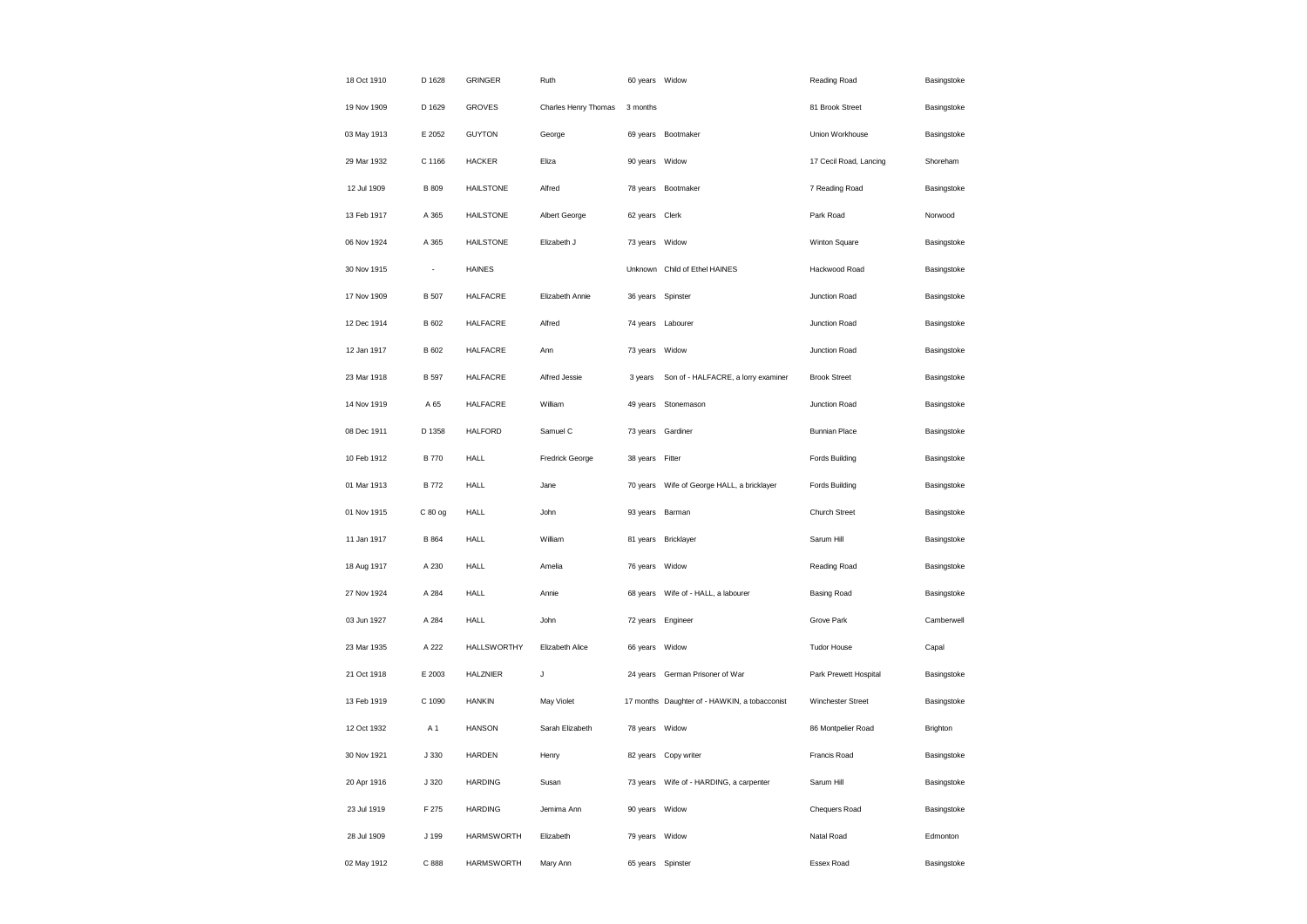| 15 Jul 1914 | C 1271        | <b>HARMSWORTH</b> | Richard              |                   | 72 years Wheelwright                                                         | Knowle Asylum             | Basingstoke    |
|-------------|---------------|-------------------|----------------------|-------------------|------------------------------------------------------------------------------|---------------------------|----------------|
| 19 Jun 1915 | D 1642        | <b>HARMSWORTH</b> | John                 |                   | 74 years Town crier                                                          | Union Workhouse           | Basingstoke    |
| 20 Mar 1916 | <b>B</b> 800  | <b>HARMSWORTH</b> | Thomas               |                   | 72 years Labourer                                                            | Flaxfield Road            | Basingstoke    |
| 05 Jan 1917 | B 645         | <b>HARMSWORTH</b> | Elizabeth            | 79 years          | Widow                                                                        | New Road                  | Basingstoke    |
| 01 Nov 1919 | A 345         | <b>HARMSWORTH</b> | Winifred F           | 32 years          | Spinster                                                                     | <b>Basing Road</b>        | Basingstoke    |
| 20 Dec 1926 | C 1271        | <b>HARMSWORTH</b> | Jane                 | 74 years Widow    |                                                                              | <b>Basing Road</b>        | Basingstoke    |
| 16 Apr 1928 | <b>B</b> 800  | <b>HARMSWORTH</b> | Ann                  | 83 years          | Widow                                                                        | Flaxfield Road            | Basingstoke    |
| 13 Sep 1911 | C 942         | <b>HARRIS</b>     | <b>Ernest Albert</b> |                   | 5 months Son of - HARRIS                                                     | 1 Deep Lane               | Basingstoke    |
| 09 Jan 1915 | K 361         | <b>HARRIS</b>     | John                 | 65 years          | Builder                                                                      | <b>Basing Road</b>        | Basingstoke    |
| 08 Mar 1915 | A 1143        | <b>HARRIS</b>     | Harry                |                   | 61 years Grocers assistant                                                   | Southern Road             | Basingstoke    |
| 08 May 1920 | A 58          | <b>HARRIS</b>     | Albert Edward        |                   | 10 months Son of - HENSLER, a labourer                                       | Hackwood                  | Basingstoke    |
| 27 Jan 1922 | D 1725        | <b>HARRIS</b>     | Elizabeth            | 77 years Widow    |                                                                              | Reading Road              | Basingstoke    |
| 21 Feb 1922 | K 361         | <b>HARRIS</b>     | Emily                | 69 years Widow    |                                                                              | <b>Fairfields Road</b>    | Basingstoke    |
| 17 Jun 1915 | C 1206        | <b>HARTGILL</b>   | Henry                |                   | 68 years Carpenter                                                           | Basingstoke               | Basingstoke    |
| 17 May 1923 | D 370         | <b>HARTGILL</b>   | Harriet              | 72 years          | Widow                                                                        | Sydnam Road Bottom        | <b>Bristol</b> |
| 22 Feb 1912 | C 997         | <b>HARTLEY</b>    | Joseph               |                   | 89 years Ex soldier                                                          | 44 New Road               | Basingstoke    |
| 11 Feb 1919 | A 342         | <b>HASKER</b>     | Alice                | 18 years Spinster |                                                                              | New Road                  | Basingstoke    |
| 05 Jul 1917 | <b>B</b> 731  | <b>HASLER</b>     | Charles George       | 18 years          | Soldier (Private, 92nd Training Reserve<br>Battalion - Service No TR/7/2110) | Swindon (Late May Street) | Basingstoke    |
| 04 Dec 1916 | J.            | <b>HASTINGS</b>   |                      | Still born        | Child of Albert HASTINGS, a labourer                                         | Cranbourne Lane           | Basingstoke    |
| 21 Dec 1915 | A 477         | HATHAWAY          | John Edwin           | 79 years          | Carpenter                                                                    | <b>London Street</b>      | Basingstoke    |
| 21 Feb 1910 | C 1069        | <b>HAWKINS</b>    | Lucy                 | 69 years Spinster |                                                                              | 12 Deep Lane              | Basingstoke    |
| 25 Nov 1912 | C 1135a       | <b>HAWKINS</b>    | Kate                 | 45 years          | Wife of Herbert HAWKINS, a painter                                           | <b>Bunnian Place</b>      | Basingstoke    |
| 30 Oct 1916 | J 391         | <b>HAWKINS</b>    | Samuel William       | 82 years Farmer   |                                                                              | Oakley                    | Basingstoke    |
| 23 Mar 1918 | FV            | <b>HAWKINS</b>    | Fanny                | 80 years          | Spinster                                                                     | Worting                   | Basingstoke    |
| 05 Jun 1920 | FV            | <b>HAWKINS</b>    | Walter               |                   | 79 years Decorator                                                           | Myrtle Cottage            | Odiham         |
| 22 Jan 1929 | J 385 x J 391 | <b>HAWKINS</b>    | Amelia               | 83 years          | Widow                                                                        | <b>Bunnian Place</b>      | Basingstoke    |
| 17 Sep 1914 | C 1138        | <b>HAYDEN</b>     | Arthur John          | 33 years Carman   |                                                                              | Rayleigh Road             | Basingstoke    |
| 04 Jul 1918 | <b>B</b> 846  | HAYDEN            | Edith Elizabeth      | 48 years          | Wife of John HAYNES, a labourer                                              | Coronation Road           | Basingstoke    |
| 30 Aug 1911 | D 1432        | HAYLET            | Charles M            |                   | 3 months Son of - HAYLET, a postman                                          | Coronation Road           | Basingstoke    |
| 29 Sep 1909 | E 2085        | HAYMAKER          | George               |                   | 87 years Labourer                                                            | Union Workhouse           | Basingstoke    |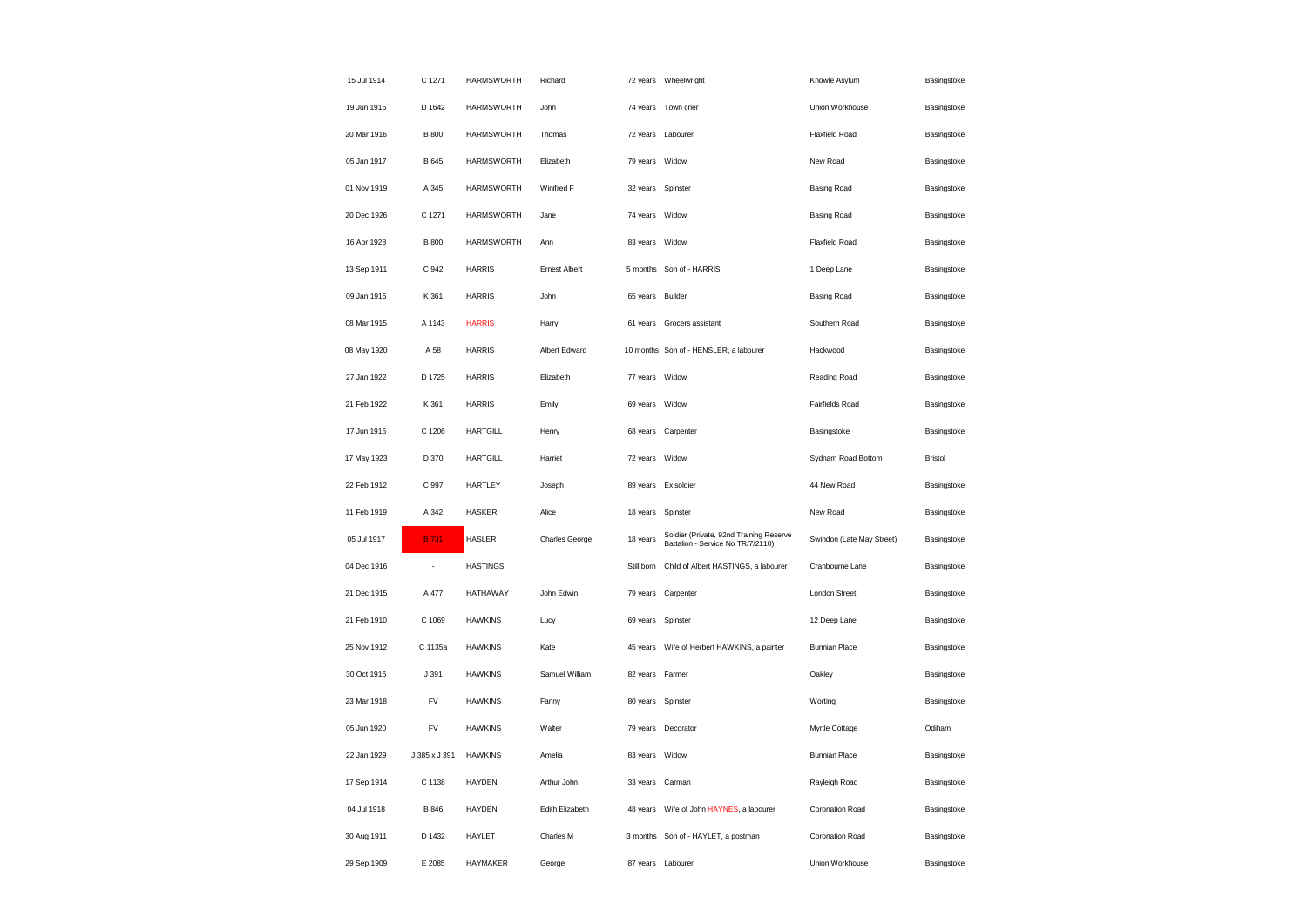| 18 Sep 1913 |              | HAYWARD           |                        |                   | Still born Child of - HAYWARD          | 130 May Street       | Basingstoke |
|-------------|--------------|-------------------|------------------------|-------------------|----------------------------------------|----------------------|-------------|
| 04 Oct 1917 | A 269        | HAYWARD           | Patience               | 66 years Widow    |                                        | Lower Brook Street   | Basingstoke |
| 01 Sep 1923 | 942          | HAYWARD           | Arthur                 |                   | 7 months Son of - HAYWARD, a traveller | Junction Road        | Basingstoke |
| 19 Dec 1911 | C 1007       | HAZEL             | William                | 52 years Hawker   |                                        | Hackwood Road        | Basingstoke |
| 19 Jan 1916 | C 40         | <b>HAZELL</b>     | Mary White             | 99 years Widow    |                                        | Fairfields Road      | Winchester  |
| 11 Feb 1918 | <b>FV</b>    | <b>HEADEACH</b>   | Alice Jane             | 74 years Spinster |                                        | Witley               | Witley      |
| 21 Apr 1937 | <b>FV</b>    | <b>HEADEACH</b>   | Albert Workman         | 97 years          | Retired clergyman                      | The Vicarage         | Hindhead    |
| 19 Sep 1912 | ${\sf FV}$   | <b>HEADRICH</b>   | Agnes Susan            | 71 years Spinster |                                        | Prestwich            | Prestwich   |
| 27 Nov 1909 | C 110        | <b>HEATH</b>      | Sarah Mary             | 63 years          | Painter                                | 11 Rochford Road     | Basingstoke |
| 13 Jun 1910 | C 42 og      | <b>HEATH</b>      | James Chilcott         | 82 years Painter  |                                        | 11 Rochford Road     | Basingstoke |
| 10 Feb 1912 | D 1752       | <b>HEATH</b>      | Souage Drummond        | 72 years          | Widow                                  | <b>Worting Road</b>  | Basingstoke |
| 22 Feb 1913 | C 1082       | <b>HEATH</b>      | Edward John            | 6 weeks           | Son of - HEATH                         | <b>Brook Street</b>  | Basingstoke |
| 23 May 1913 | <b>B</b> 808 | <b>HEDERLY</b>    | Margret Irene          | 8 months          | Daughter of Tom HEDERLY, a builder     | Alexandra Road       | Basingstoke |
| 15 Nov 1909 | <b>B</b> 65  | <b>HEDGER</b>     | Sarah                  | 75 years          | Widow                                  | 20 New Road          | Basingstoke |
| 01 Feb 1917 | B 599        | <b>HEDGES</b>     | Annie                  |                   | 59 years Child of Alice DOSWELL        | Ford's Building      | Basingstoke |
| 17 Jul 1918 | <b>B725</b>  | <b>HEDGES</b>     | Rose                   | 26 years Spinster |                                        | Union Workhouse      | Basingstoke |
| 24 Jul 1929 | <b>B</b> 599 | <b>HEDGES</b>     | Thomas James           |                   | 75 years Labourer                      | 8 Bounty Road        | Basingstoke |
| 23 Mar 1920 | A 215        | <b>HELCOJYZ</b>   |                        | 3 days            | Son of - HELCOJYZ                      | Coronation Road      | Basingstoke |
| 12 Jun 1909 | ÷,           | <b>HEMMINGS</b>   |                        |                   | Still born Child of Mrs HEMMINGS       | 22 Coronation Road   | Basingstoke |
| 23 Feb 1912 | ÷,           | <b>HEMMINGS</b>   |                        | Still born        | Carpenter                              | Coronation Road      | Basingstoke |
| 13 Aug 1914 | D 1494       | <b>HEMMINGS</b>   | Annie Elizabeth        | 40 years          | Wife of John HEMMINGS                  | 22 Coronation Road   | Basingstoke |
| 10 Jul 1915 | <b>B</b> 708 | <b>HENBY</b>      | Fanny                  | 72 years          | Wife of A HENBY, a labourer            | Pheonix Park Terrace | Basingstoke |
| 02 Jan 1911 | E 1889       | <b>HENDREY</b>    | Isabella M G           | 52 years Spinster |                                        | Union Workhouse      | Basingstoke |
| 01 Jun 1916 | M 72         | <b>HENSLER</b>    | Elizabeth              | 74 years          | Wife of William HENSLER, a painter     | May Street           | Basingstoke |
| 15 Apr 1920 | M 72         | <b>HENSLER</b>    | William                | 75 years Painter  |                                        | Georges Road         | Aldershot   |
| 25 Feb 1911 | D 1614       | HERBERT           | Cecil Robert           |                   | 3 months Son of Henry HERBERT, a groom | Church Street        | Basingstoke |
| 28 Aug 1934 | E 106 og     | HERBERT           | Harriett               | 95 years Widow    |                                        | 68 Church Street     | Basingstoke |
| 30 Jan 1940 | C 1078       | <b>HERBERT</b>    | <b>Fredrick Ernest</b> | 68 years Baker    |                                        | 68 Church Street     | Basingstoke |
| 10 Nov 1926 | E 318        | <b>HERD</b>       | Ada                    | 84 years Widow    |                                        | Swanscombe Place     | London      |
| 23 Oct 1916 | E 1934       | <b>HERRINGTON</b> | John                   | 70 years Plumber  |                                        | May Street           | Basingstoke |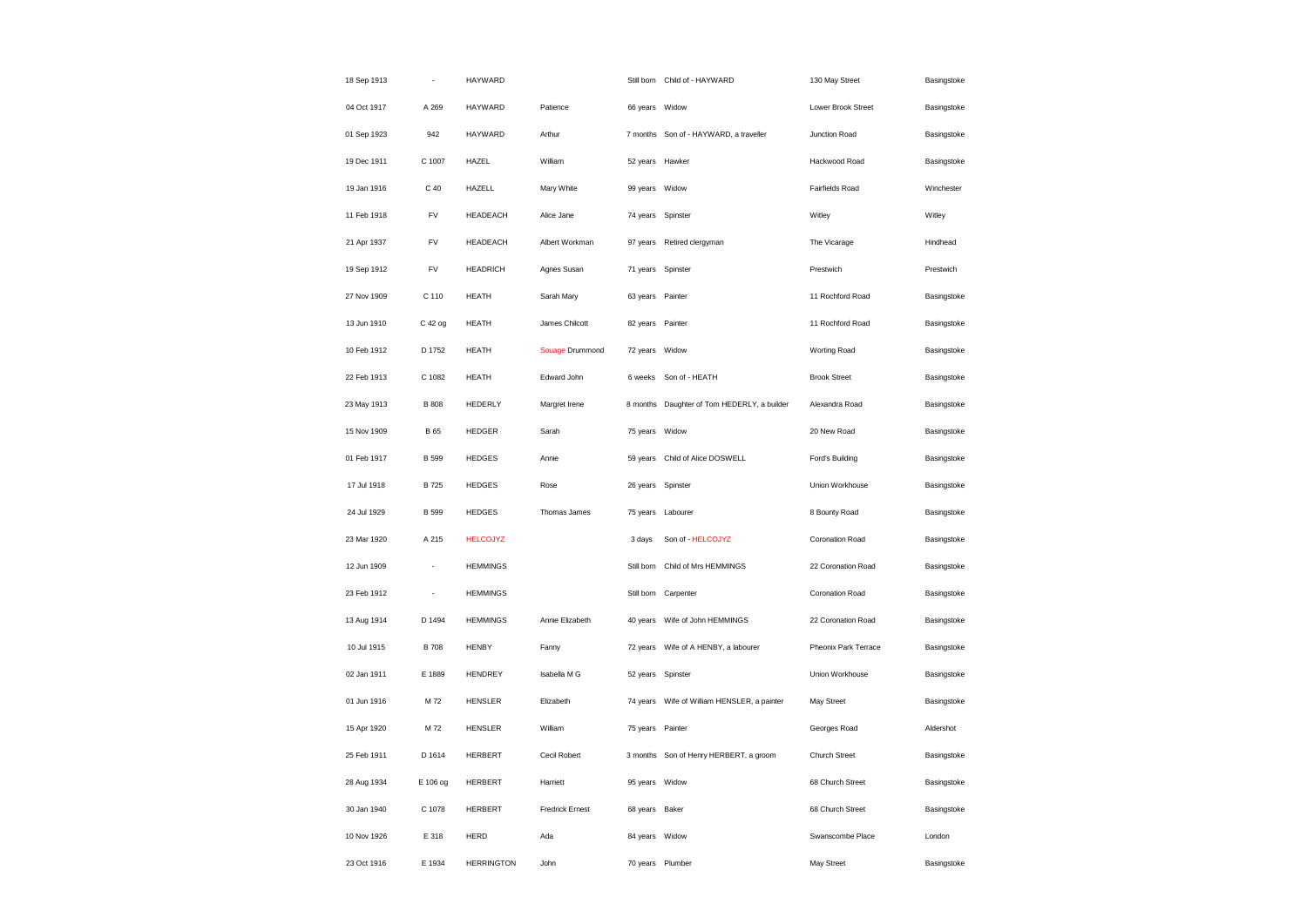| 21 Sep 1911 | <b>B</b> 836             | <b>HESERING</b>  | Ann                               | 70 years Widow    |                                                  | 1 Bounty Road             | Basingstoke |
|-------------|--------------------------|------------------|-----------------------------------|-------------------|--------------------------------------------------|---------------------------|-------------|
| 18 Oct 1909 | E 2001                   | <b>HESS</b>      | Winifred Mary                     | 1 month           | Daughter of W P HESS, a tailor                   | 30 Victoria Street        | Basingstoke |
| 13 Mar 1922 | B 467                    | <b>HETHERCOT</b> | Florence K                        | 12 days           | Child of Reginald HETHERCOT                      | Flaxfield Road            | Basingstoke |
| 11 Feb 1915 | A 16                     | <b>HEWITT</b>    | James Burroghs                    | 52 years Tailor   |                                                  | <b>Bunnian Place</b>      | Basingstoke |
| 31 Jul 1911 | C 1563                   | <b>HIBBARD</b>   | Walter Henry                      |                   | 10 months Son of - HIBBARD                       | <b>Bedford Place</b>      | Basingstoke |
| 31 Mar 1913 | A 440                    | <b>HIBBARD</b>   | Mary Ann                          | 88 years Widow    |                                                  | Wote Street               | Basingstoke |
| 14 Jan 1927 | K 51                     | <b>HIBBARD</b>   | Tom                               | 72 years          | Engineer                                         | <b>High Street</b>        | Overton     |
| 22 May 1913 | B 837                    | HIBBERD          | Alfred William                    | 20 years Tailor   |                                                  | Church Street             | Basingstoke |
| 12 Apr 1938 | E 1815                   | HIBBERD          | Joseph Albert                     | 64 years          | Railwayman                                       | 2 Brook Terrace           | Basingstoke |
| 15 Aug 1984 | E 2124                   | <b>HICKMOTT</b>  | George Eugine                     | 63 years          | Company secretary                                | 11 Merton Road            | Basingstoke |
| 06 Jul 1940 | D 1943                   | <b>HIGGENS</b>   | Edith Mary                        | 32 years          | Spinster                                         | 86 Meron Road             | Basingstoke |
| 06 Sep 1969 | E 1943                   | <b>HIGGINS</b>   | Claude Edward                     |                   | 53 years Traveller                               | 56 Merton Road            | Basingstoke |
| 15 May 1974 | E 1943                   | <b>HIGGINS</b>   | Edith                             | 88 years          |                                                  | 56 Merton Road            | Basingstoke |
| 24 Sep 1984 | E 1943                   | <b>HIGGINS</b>   | Peter Charles                     | 78 years Retired  |                                                  | 56 Merton Road            | Basingstoke |
| 23 Aug 1988 | E 1943                   | <b>HIGGINS</b>   | Patrick Frederick<br>Joseph James | 77 years          | Retired                                          | 48 Grove Road             | Basingstoke |
| 19 Apr 1913 | D 1687                   | <b>HIGGS</b>     | Edith Alice                       | 14 years          | Daughter of Charles HIGGS, a fitter              | 73 May Street             | Newbury     |
| 09 Jul 1914 | D 1559                   | <b>HIGGS</b>     | Ellen Beatrice                    | 18 years          | Daughter of C HIGGS, a labourer                  | May Street                | Basingstoke |
| 07 Aug 1920 | J 375                    | <b>HIGGS</b>     | Louisa Celia N                    | 67 years          | Wife of W HIGGS, a gas manager                   | Hackwood Road             | Basingstoke |
| 09 Jan 1936 | K 395                    | <b>HIGGS</b>     | William                           |                   | 83 years Company director                        | Park Close, Hackwood Road | Basingstoke |
| 04 Jan 1911 | D 1437                   | <b>HILL</b>      | Arthur Absolom                    |                   | 30 years Labourer                                | 61 Hackwood Road          | Basingstoke |
| 19 Aug 1938 | F 237                    | <b>HILLARY</b>   | Francis                           |                   | 75 years Independent                             | Vyne Road                 | Basingstoke |
| 18 Jan 1917 | B 711                    | <b>HILLGROVE</b> | Susan                             | 81 years          | Widow                                            | Church Street             | Basingstoke |
| 06 Nov 1916 | J 237                    | <b>HILLIARY</b>  | Lavinia                           |                   | 50 years    Wife of Frank HILLIARY, a stonemason | South View                | Basingstoke |
| 26 Dec 1910 | C 1133a                  | <b>HILYAR</b>    | Albert Edward                     | 73 years          |                                                  | <b>Brook Street</b>       | Basingstoke |
| 28 Nov 1923 | A 16                     | <b>HINETT</b>    | Martha Ellen                      | 70 years Widow    |                                                  | Mental Hospital           | Basingstoke |
| 16 Nov 1911 | $\overline{\phantom{a}}$ | <b>HISCOCK</b>   |                                   | Still born        | Working foreman                                  | Reading Road              | Basingstoke |
| 01 Dec 1911 | E 1848                   | <b>HISSEY</b>    | William                           |                   | 70 years Labourer                                | Union Workhouse           | Basingstoke |
| 06 Sep 1910 | D 1756                   | HOARE            | Kathleen Mary                     | 23 years Spinster |                                                  | Clidesden Road            | Basingstoke |
| 13 Sep 1912 | D 1755                   | HOARE            | Mary                              |                   | 61 years Wife of - HOARE, a tailor               | Clidesden Road            | Basingstoke |
| 02 Feb 1933 | D 1755                   | HOARE            | Elijah                            | 85 years Tailor   |                                                  | 101 Cliddesden Road       | Basingstoke |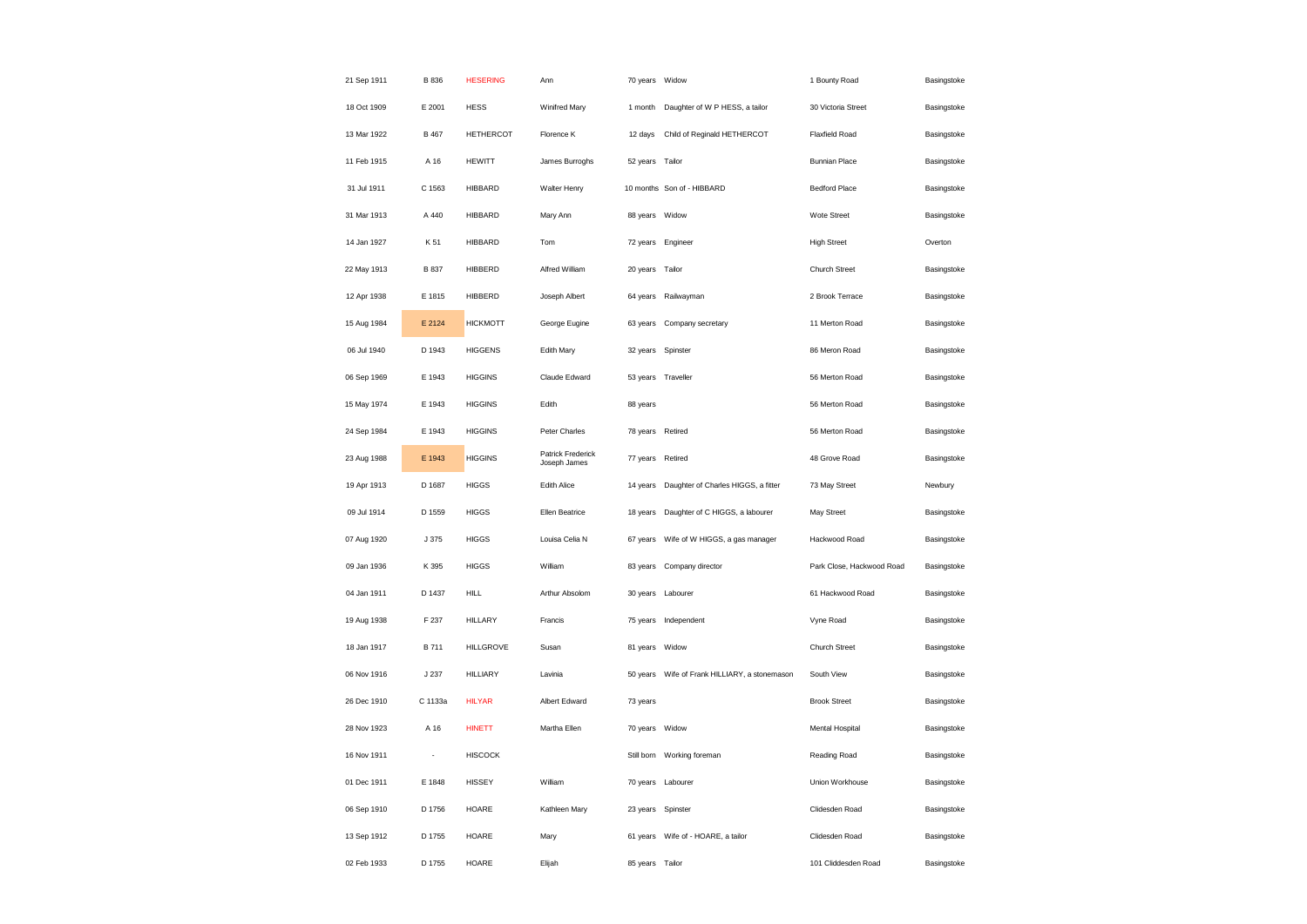| 02 Jul 1909 |              | <b>HOBBS</b>      |                  |                 | Still born Child of C HOBBS, a gardiner       | Mount Pleasant              | Basingstoke |
|-------------|--------------|-------------------|------------------|-----------------|-----------------------------------------------|-----------------------------|-------------|
| 06 Dec 1910 | E 1847       | <b>HOBBS</b>      | Anne             | 5 years         |                                               | Union Workhouse             | Basingstoke |
| 12 Apr 1917 | B 862        | <b>HOBBS</b>      | Josephine J      |                 | 45 years Spinster                             | Castons Road                | Basingstoke |
| 15 Mar 1920 | <b>B</b> 362 | <b>HOBBS</b>      | Emma             | 90 years        | Widow                                         | Castons Road                | Basingstoke |
| 18 Dec 1935 | E 2140       | <b>HOBSON</b>     | Robert           | 73 years        | Retired licensed victualler                   | "Southernhay", Brook Street | Basingstoke |
| 22 Apr 1915 | D 26c        | <b>HOCKLEY</b>    | Albert Alfred    | 1 month         | Son of - HOCKLEY, a soldier                   | Clidesden Road              | Basingstoke |
| 15 Apr 1922 | D 1659       | <b>HOCKLEY</b>    | Cyrill Ronald    | 5 weeks         | Son of - HOLLEY, a labourer                   | Hostelry, Bunnian Place     | Basingstoke |
| 08 Dec 1916 | E 1858       | <b>HODGES</b>     | Ann              | 63 years        |                                               | Union Workhouse             | Basingstoke |
| 09 Apr 1912 | A 471        | HOLDAWAY          | Patience         | 44 years        | Spinster                                      | Union Workhouse             | Basingstoke |
| 19 Aug 1912 | D 1552       | <b>HOLDAWAY</b>   | Doris Ellen      |                 | 4 months Daughter of Harry HOLDAWAY, a carter | <b>Bunnian Place</b>        | Basingstoke |
| 05 Jun 1913 | D 1559       | HOLDAWAY          | Elizabeth Ann    | 32 years        | Wife of Harry HOLDAWAY, a carman              | <b>Bunnian Place</b>        | Basingstoke |
| 30 Nov 1913 | A 263        | <b>HOLDAWAY</b>   | George           |                 | 78 years Moulder                              | Norman Place                | Basingstoke |
| 01 Apr 1914 | A 263        | HOLDAWAY          | Lydia            | 75 years Widow  |                                               | <b>Hollands Grove</b>       | Basingstoke |
| 04 Jan 1917 | C 392        | <b>HOLDAWAY</b>   | Thomas           |                 | 81 years Gardiner                             | Solbys Road                 | Basingstoke |
| 21 Jun 1919 | A 63         | <b>HOLDAWAY</b>   | William G        | 57 years Tailor |                                               | Rochford Road               | Basingstoke |
| 18 Feb 1922 | A 63         | <b>HOLDAWAY</b>   | Bertha Russ      |                 | 59 years Spinster                             | <b>Bedford Place</b>        | Basingstoke |
| 27 Dec 1933 | A 64         | HOLDAWAY          | Edward Thomas    | 68 years        | Gardener                                      | 22 Sarum Hill               | Basingstoke |
| 27 Apr 1944 | A 64         | <b>HOLDAWAY</b>   | Elizabeth        | 82 years        | Widow                                         | 57 Lindsay Road, Addlestone | Chertsey    |
| 27 Aug 1919 | D 192        | <b>HOLDEN</b>     | Sarah Ann        | 81 years        | Widow                                         | <b>Cross Street</b>         | Basingstoke |
| 29 Aug 1919 | A 359        | <b>HOLLEY</b>     | Jane Eliza       | 49 years        | Wife of Sidny HOLLEY, a labourer              | <b>Station Road</b>         | Basingstoke |
| 20 May 1922 | J 282        | <b>HOLLEY</b>     | Prisilla         | 80 years        | Widow                                         | New Street                  | Basingstoke |
| 07 Dec 1909 | D 1740       | <b>HOLLIS</b>     | Thomas Percy     | 3 years         | Son of Edward HOLLIS, a tailor                | 18 Cambridge Terrace        | Basingstoke |
| 12 Jan 1910 | E 343        | <b>HOLLMAN</b>    | Irene Lucy Ellen |                 | 64 years Daughter of - HOLLMAN, an engineer   | Alexandra Road              | Basingstoke |
| 24 Mar 1910 | F 79         | <b>HOLLOWAY</b>   | George           | 78 years        | Late publican                                 | Sarum Hill                  | Basingstoke |
| 08 Nov 1918 | F 79         | <b>HOLLOWAY</b>   | Emily            | 88 years Widow  |                                               | Sarum Hill                  | Basingstoke |
| 01 Sep 1917 | A 222        | <b>HOLLSWORTH</b> | Francis E        | 50 years        | Music dealer                                  | Potters Lane                | Basingstoke |
| 20 Jan 1919 | B 791        | <b>HOOPER</b>     | Arthur John      |                 | 78 years Station Master                       | Coronation Road             | Basingstoke |
| 25 Nov 1919 | B 771        | <b>HOOPER</b>     | Kate             | 77 years        | Widow                                         | Coronation Road             | Basingstoke |
| 23 Mar 1918 | B 516        | HOPE              | Henry            |                 | 74 years Labourer                             | Essex Road                  | Basingstoke |
| 23 Mar 1935 | B 502        | HOPE              | Thomas           | 65 years        | Tailor                                        | 25 Essex Road               | Basingstoke |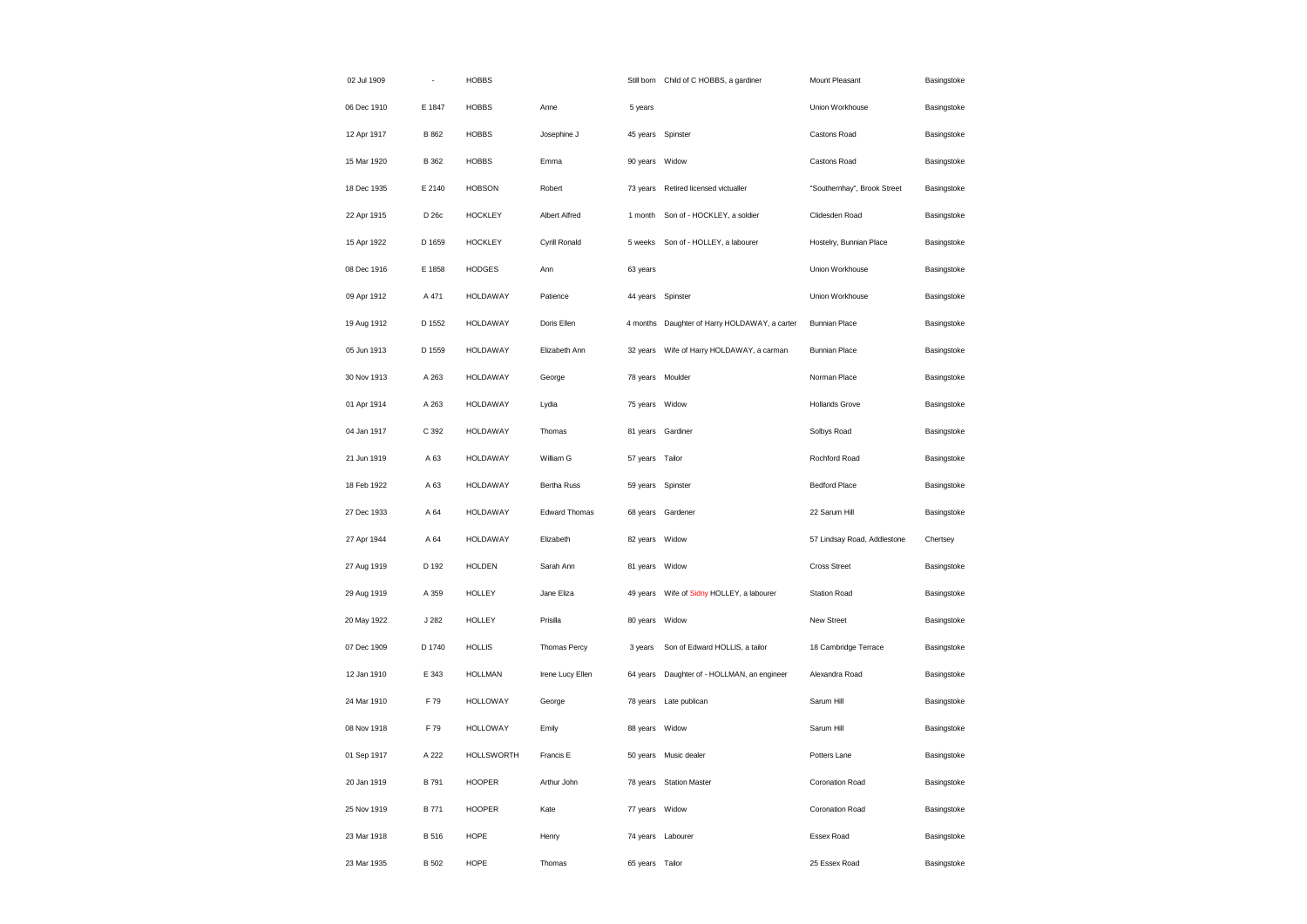| 16 Feb 1911 | B 871         | <b>HOPGOOD</b>  | Robert            | 56 years          | Coal merchant                                         | May Street                          | Basingstoke |
|-------------|---------------|-----------------|-------------------|-------------------|-------------------------------------------------------|-------------------------------------|-------------|
| 26 Jun 1912 | <b>B</b> 472  | <b>HOPGOOD</b>  | Doris Lilian      | 1y 9m             | Daughter of Walter HOPGOOD, a labourer Flaxfield Road |                                     | Basingstoke |
| 30 Jun 1912 | E 2082        | <b>HOPGOOD</b>  | Rhoda Rosana      | 85 years          | Wife of F HOPGOOD, a carman                           | Hackwood Road                       | Basingstoke |
| 20 Feb 1917 | E 1823        | <b>HOPGOOD</b>  | Leonard James     |                   | 15 months Son of - HOPGOOD, a carman                  | Hackwood Road                       | Basingstoke |
| 23 Feb 1934 | B 871         | <b>HOPGOOD</b>  | Mary Jane         | 76 years Widow    |                                                       | Essex Road                          | Basingstoke |
| 22 Aug 1910 | D 1398        | <b>HOPKINS</b>  | William Henry     | 16 years          | Son of William HOPKINS, a baker                       | <b>Megget Road</b>                  | Frimley     |
| 20 Mar 1913 | D 1369        | <b>HOPKINS</b>  | William           | 91 years          | Labourer                                              | Hackwood Road                       | Basingstoke |
| 23 Sep 1915 | <b>B</b> 854  | <b>HOPKINS</b>  | George            |                   | 72 years Ex signalman                                 | <b>Cross Street</b>                 | Basingstoke |
| 05 Jan 1917 | F 124         | <b>HOPKINS</b>  | Mary Louise       | 79 years          | Widow                                                 | Chequers Road                       | Basingstoke |
| 27 Jun 1918 | B 855         | <b>HOPKINS</b>  | Louisa Jane       | 74 years          | Widow                                                 | <b>Cross Street</b>                 | Basingstoke |
| 15 Oct 1918 | A 150         | <b>HOPKINS</b>  | Sarah             | 82 years          | Wife of G HOPKINS, a labourer                         | Sarum Hill                          | Basingstoke |
| 19 Jul 1919 | A 148         | <b>HOPKINS</b>  | Hannah            | 59 years          | Spinster                                              | Sarum Hill                          | Basingstoke |
| 07 Aug 1922 | D 289 X D 303 | <b>HOPKINS</b>  | Thomas            | 70 years          | Clerk                                                 | Worting Road                        | Basingstoke |
| 26 May 1924 | A 150         | <b>HOPKINS</b>  | George            | 96 years Labourer |                                                       | Sarum Hill                          | Basingstoke |
| 14 Apr 1926 | D 1369        | <b>HOPKINS</b>  | Harriet Fanny     | 80 years          | Spinster                                              | London Street                       | Basingstoke |
| 06 May 1927 | D 289 x D 303 | <b>HOPKINS</b>  | Caroline          | 82 years Widow    |                                                       | <b>Worting Road</b>                 | Basingstoke |
| 07 Mar 1935 | A 490         | <b>HOPKINS</b>  | Annie             | 71 years          | Wife of William Charles HOPKINS                       | 57 Church Street                    | Basingstoke |
| 12 Apr 1935 | A 490         | <b>HOPKINS</b>  | William Charles   | 69 years          | Baker                                                 | 38 Sherbourne Road                  | Basingstoke |
| 16 Nov 1936 | D 289 x D 303 | <b>HOPKINS</b>  | Florence Jane     | 51 years          | Wife of Thomas HOPKINS                                | 48 Worting Road                     | Basingstoke |
| 11 Jun 1949 | G 289 x G 303 | <b>HOPKINS</b>  | Thomas            | 65 years          | Foreman engineer                                      | 48 Worting Road                     | Basingstoke |
| 20 Jan 1914 | E 2016        | <b>HORFIELD</b> | John              | 66 years          | Porter                                                | Workhouse                           | Basingstoke |
| 29 Oct 1923 | K 225         | <b>HORNER</b>   | Mary              | 68 years          | Widow                                                 | Wote Street                         | Basingstoke |
| 21 May 1924 | D 1723        | <b>HOSKINS</b>  | Anne Cldys        | 10 days           | Daughter of - HOSKINS, a labourer                     | Hackwood Road                       | Basingstoke |
| 28 Jan 1927 | D 1595        | <b>HOSKINS</b>  |                   | 1 minute          | Female Child of Albert HOSKINS                        | Hackwood Road                       | Basingstoke |
| 05 Mar 1916 | <b>B</b> 775  | <b>HOUGHTON</b> | Dorothy Vera      |                   | 10 months Daughter of - HOUGHTON, a fitter            | Sopers Grove                        | Basingstoke |
| 24 Sep 1935 | <b>B</b> 755  | <b>HOUGHTON</b> | Thomas Henry      | 67 years          | Fitter                                                | Graham House, Courtfield<br>Gardens | Ealing      |
| 17 Jul 1970 | C 1124a       | <b>HOWARD</b>   | Muriel Amy        | 100 years         |                                                       | Park Prewett Hospital               | Basingstoke |
| 21 May 1924 | $J$ 101       | <b>HOWAT</b>    | Margret Elizabeth | 63 years          | Spinster                                              |                                     | Southampton |
| 28 Mar 1916 | E 201         | <b>HOWES</b>    | John Charles      | 78 years Tutor    |                                                       | Louvain Road                        | Clapham     |
| 28 Dec 1916 | J71           | <b>HOWETT</b>   | Fanny             | 82 years Widow    |                                                       | <b>Atterley Road</b>                | Southampton |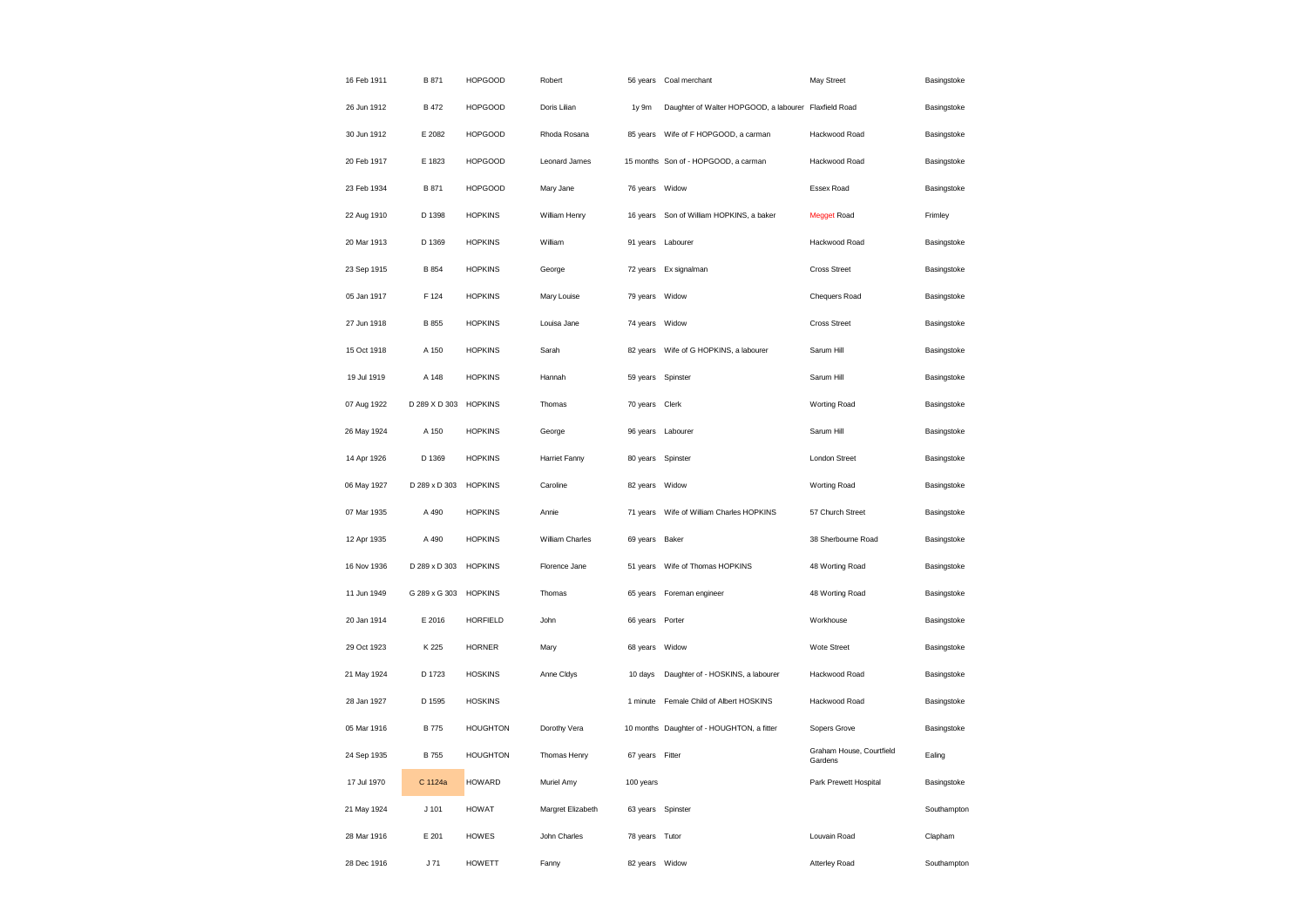| 13 Mar 1919 | A 431          | <b>HUCHINGS</b>  | Fredrick          |                 | 47 years Engine driver                                     | Cambridge Terrace     | Basingstoke |
|-------------|----------------|------------------|-------------------|-----------------|------------------------------------------------------------|-----------------------|-------------|
| 20 May 1913 | C 1212         | <b>HUGHES</b>    | Sarah Jane        | 61 years        | Wife of - HUGHES, an ex soldier                            | Southend Road         | Basingstoke |
| 03 Jun 1918 | B 662          | <b>HUGHES</b>    | William           | 37 years        | Engine driver                                              | 23 Queens Road        | Basingstoke |
| 04 Dec 1927 | B 658          | <b>HUGHES</b>    | Lydia Emily       | 24 years        | Spinster                                                   | 23 Queens Road        | Basingstoke |
| 02 Sep 1954 | B 658          | <b>HUGHES</b>    | Lydia Ann         | 72 years        | Widow                                                      | 9 Cromwell Road       | Basingstoke |
| 31 Mar 1917 | E 1819         | <b>HUMPHRIES</b> | Alfred            |                 | 2 months Son of - HUMPHRIES, a soldier                     | <b>Hollands Grove</b> | Basingstoke |
| 04 May 1910 | B 835          | <b>HUNT</b>      | Alice             | 54 years        | Wife of ? HUNT, a labourer                                 | Winchester Road       | Basingstoke |
| 23 Jan 1915 | C 1141         | <b>HUNT</b>      | Henry             | 65 years        | Labourer                                                   | Clifton Terrace       | Basingstoke |
| 07 Jan 1936 | C 1141         | <b>HUNT</b>      | Emily             | 88 years        | Widow                                                      | 9 Clifton Terrace     | Basingstoke |
| 12 Jan 1945 | B 335          | <b>HUNT</b>      | Lorenzo           |                 | 92 years Gardener                                          | 48 Winchester Road    | Basingstoke |
| 10 Jun 1909 | L 114          | <b>HUTCHINGS</b> | Elizabeth         | 62 years        | Wife of George HUTCHINGS, a tailor                         | Wote Street           | Basingstoke |
| 21 Apr 1913 | ÷              | <b>HUTCHINGS</b> |                   |                 | Still born Male child of - HUTCHINGS, a labourer           | Clidesden Road        | Basingstoke |
| 13 Sep 1913 | D 1685         | <b>HUTCHINGS</b> | Emily             | 65 years        | Wife of J HUTCHINGS, an engine driver                      | New Road              | Basingstoke |
| 03 Mar 1915 | D 1366         | <b>HUTCHINGS</b> | Catherine         | 73 years        | Wife of Harry HUTCHINGS, an ex registrar New Street        |                       | Basingstoke |
| 20 Nov 1917 | A 60           | <b>HUTCHINGS</b> | Emma              | 75 years        | Widow                                                      | Pheonix Park Terrace  | Basingstoke |
| 13 May 1918 | L 100          | <b>HUTCHINGS</b> | Clarissa Floretta | 27 years        | Shop assistant                                             | Wote Street           | Basingstoke |
| 05 Jul 1920 | D 1685         | <b>HUTCHINGS</b> | John              | 39 years        | Engine driver                                              | New Road              | Basingstoke |
| 05 Feb 1923 | A 431          | <b>HUTCHINGS</b> | Sarah             | 50 years        | Widow                                                      | Cambridge Terrace     | Basingstoke |
| 16 Sep 1931 | D 1366         | <b>HUTCHINGS</b> | Henry             | 88 years        | Retired cemetery registrar                                 | 35 Penrith Road       | Basingstoke |
| 10 Mar 1920 | A 330          | <b>HUTCHINS</b>  | Eliza             | 80 years        | Widow                                                      | Union Workhouse       | Basingstoke |
| 15 Sep 1922 | L 114          | <b>HUTCHINS</b>  | John              | 78 years Tailor |                                                            | Wote Street           | Basingstoke |
| 06 Jan 1916 | E 1947         | <b>HYATT</b>     | John Edward       | 77 years        | Ex soldier                                                 | Junction Road         | Basingstoke |
| 05 Oct 1916 | C 1148a        | HYDE             | Alice Elizabeth   | 3 days          | Daughter of - HYDE, a soldier                              | <b>Hollands Grove</b> | Basingstoke |
| 15 Jan 1912 | ٠              | <b>IFOLD</b>     |                   | Still born      | Child of Fred IFOLD, a labourer                            | Hackwood Road         | Basingstoke |
| 29 Jul 1916 | C 1119a        | <b>IFOLD</b>     | Sarah             | 64 years        | Widow                                                      | Hackwood Road         | Basingstoke |
| 27 May 1909 | E 224          | <b>ILSLEY</b>    | Mary              | 23 hours        | Daughter of Gladys ILSLEY, a spinster                      | 10 Rayleigh Road      | Basingstoke |
| 10 Jun 1913 | A 88           | <b>ILSLEY</b>    | D J Alice         | 4 months        | Daughter of Kate ILSLEY, a spinster                        | <b>Bunnian Place</b>  | Basingstoke |
| 17 Feb 1916 | ÷              | <b>ILSLEY</b>    |                   | Still born      | Son of C ILSLEY, a gardiner                                | Goat Lane             | Basingstoke |
| 17 Nov 1919 | A 486          | <b>ILSLEY</b>    | David             | 81 years        | Labourer                                                   | <b>Bunnian Place</b>  | Basingstoke |
| 07 Feb 1920 | $\overline{a}$ | <b>ILSLEY</b>    |                   | Still born      | Female child of William ILSLEY, a labourer Winchester Road |                       | Basingstoke |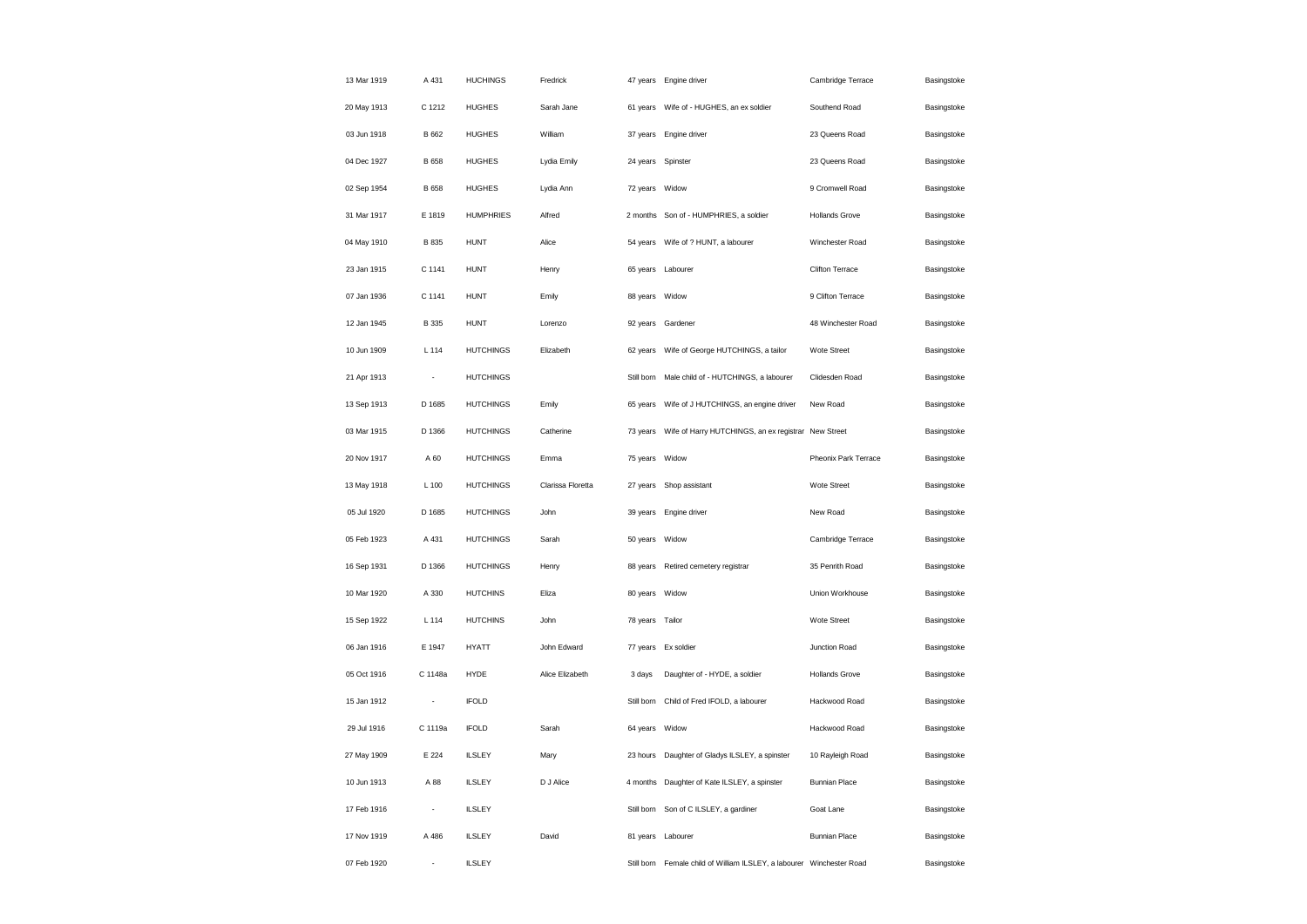| 04 Dec 1924 | A 380                    | <b>ILSLEY</b>   | Albert George    |                | 6 months Son of - ILSLEY, a labourer                         | <b>Bunnian Place</b>   | Basingstoke |
|-------------|--------------------------|-----------------|------------------|----------------|--------------------------------------------------------------|------------------------|-------------|
| 26 Nov 1932 | A 486                    | <b>ILSLEY</b>   | Elizabeth        | 82 years       | Widow                                                        | 32 Merton Road         | Basingstoke |
| 05 Mar 1918 | B 663                    | <b>ISSARD</b>   | Ann              | 79 years       | Widow                                                        | Union Workhouse        | Basingstoke |
| 23 May 1914 | E 838                    | <b>IZZARD</b>   | Mary Ann         | 52 years       | Wife of George IZZARD, a shepherd                            | Flaxfield Road         | Basingstoke |
| 12 May 1911 |                          | <b>JACKSON</b>  |                  | Still born     | Child of Mrs J JACKSON, wife of -<br>JACKSON, a rag merchant | Reading Road           | Basingstoke |
| 21 Nov 1912 | K 302                    | <b>JACKSON</b>  | Henry            | 75 years       | Draper                                                       | Falconhurst            | Basingstoke |
| 12 Dec 1912 | <b>B</b> 706             | <b>JACKSON</b>  | Elizaberg Edwina | 30 years       | Wife of R JACKSON, a marine dealer                           | Reading Road           | Basingstoke |
| 04 Jul 1914 | B 869                    | <b>JACKSON</b>  | Dorothy May      | 1 month        | Daughter of James JACKSON, a dealer                          | Reading Road           | Basingstoke |
| 02 Oct 1923 | <b>B</b> 869             | <b>JACKSON</b>  | ?????            | 11 weeks       | Daughter of J JACKSON, a general dealer                      | Reading Road           | Basingstoke |
| 25 Jul 1934 | E 1929                   | <b>JACKSON</b>  | Ruth Alison      | 4 years        | Daughter of Arthur JACKSON                                   | 15 Richmond Road       | Basingstoke |
| 07 Feb 1913 | C 951                    | <b>JACOBS</b>   | Julian Lionel    | 8 months       | Son of Soloman JACOBS, a fitter                              | 102 Flaxfield Road     | Basingstoke |
| 28 Mar 1915 | E 2120                   | <b>JACOBS</b>   | William          | 62 years       | Harness maker                                                | Sopers Grove           | Basingstoke |
| 09 Jul 1913 | $\overline{\phantom{a}}$ | <b>JAMES</b>    |                  | Still born     | Chilf of Fredrick JAMES, railway porter                      | Winsor Terrace         | Basingstoke |
| 12 Feb 1920 | A 355                    | <b>JAMES</b>    | John Francis     | 31 years       | Engine driver                                                | Junction Road          | Basingstoke |
| 14 Mar 1927 | A 354                    | <b>JAMES</b>    | Amelia           | 65 years       | Wife of - JAMES, a railway porter                            | Junction Road          | Basingstoke |
| 14 Jan 1936 | A 354                    | JAMES           | John William     | 76 years       | Retired railwayman                                           | 19 Junction Road       | Basingstoke |
| 16 Oct 1909 | D 1503                   | JANAWAY         | Elsie Dalton     | 6 weeks        | Daughter of Fanny JANAWAY                                    | 6 Reading Road         | Basingstoke |
| 20 Nov 1909 | D 1503                   | JANAWAY         | Daisey Dolton    | 2 months       | Daughter of - DOLTON, a labourer                             | 6 Reading Road         | Basingstoke |
| 15 Jan 1943 | C 1019                   | <b>JARVIS</b>   | Walter           | 84 years       | Retired saddler                                              | The Goat Inn           | Basingstoke |
| 26 Mar 1924 | J 397a                   | <b>JEANES</b>   | Maria            | 80 years       | Widow                                                        | May Street             | Basingstoke |
| 26 May 1931 | D 521 og                 | JEFFERY         | Clarrisa         | 92 years       | Widow                                                        | 10 Beaconsfield Road   | Basingstoke |
| 22 Mar 1921 | E 2130                   | JENETT          | Mary M C         | 51 years       | Labourer                                                     | 190 May Street         | Basingstoke |
| 30 Dec 1909 | A 164                    | <b>JENNINGS</b> | Jane             |                | 46 years    Wife of George JENNINGS, a labourer              | 2 Reading Road         | Basingstoke |
| 19 Nov 1910 | A 163                    | <b>JENNINGS</b> | Rose             | 83 years       | Widow                                                        | Union Workhouse        | Basingstoke |
| 22 Apr 1912 | F 282                    | <b>JENNINGS</b> | Mary             | 77 years Widow |                                                              | Church Street          | Basingstoke |
| 27 Aug 1913 | <b>B</b> 58 og           | <b>JENNINGS</b> | Elizabeth        | 82 years       | Widow                                                        | 14 Oxford Terrace      | Basingstoke |
| 13 Apr 1915 | C 1268                   | <b>JENNINGS</b> | William          |                | 83 years Bricklayer                                          | <b>Station Hill</b>    | Basingstoke |
| 02 Sep 1915 | A 437                    | <b>JENNINGS</b> | Joseph           | 60 years       | Painter                                                      | <b>Stanley Terrace</b> | Basingstoke |
| 22 Feb 1917 | C 1268                   | <b>JENNINGS</b> | Elizabeth        | 83 years       | Widow                                                        | Station Hill           | Basingstoke |
| 20 Dec 1917 | <b>B</b> 668             | <b>JENNINGS</b> | William J        | 1 year         | Son of - JENNINGS                                            | Coronation Road        | Basingstoke |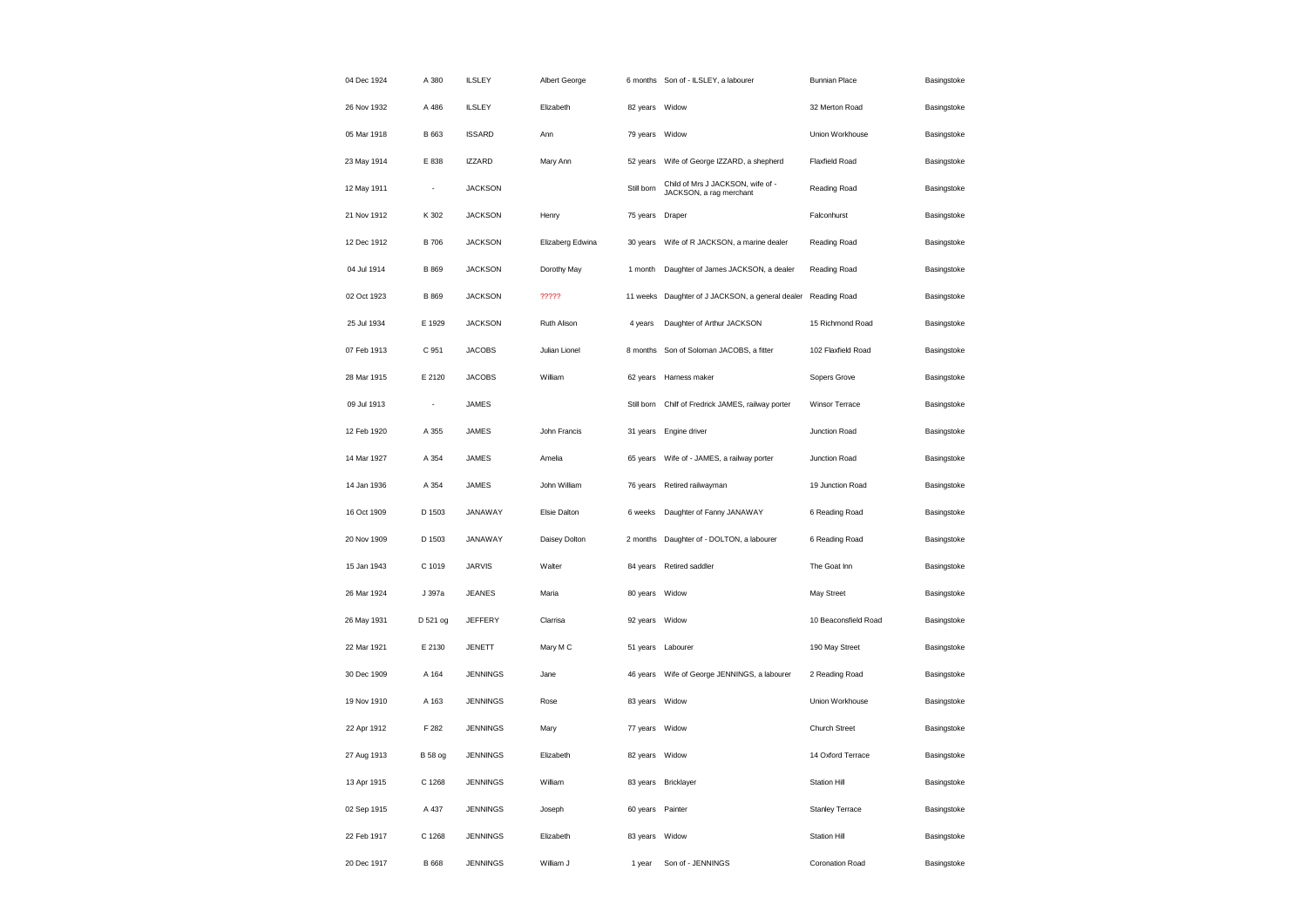| 22 Jun 1918 | B 596           | <b>JENNINGS</b> | Hetty                |                   | 3 months Daughter of - JENNINGS                        | Sherborne Road       | Basingstoke  |
|-------------|-----------------|-----------------|----------------------|-------------------|--------------------------------------------------------|----------------------|--------------|
| 24 Oct 1918 | A 68            | <b>JENNINGS</b> | Margret Emily        | 32 years          | Wife of Fredrick JENNINGS, an auctioneer Cromwell Road |                      | Basingstoke  |
| 30 Oct 1919 | A 358           | <b>JENNINGS</b> | Ellin                | 72 years          | Wife of - JENNINGS, a carpenter                        | Essex Road           | Basingstoke  |
| 24 Jan 1941 | A 164           | <b>JENNINGS</b> | George               | 88 years          | Labourer                                               | 3 Hollins Grove      | Basingstoke  |
| 12 Jun 1941 | A 68            | <b>JENNINGS</b> | Richard Henry        | 10 years          | Son of Fredrick George JENNINGS                        | Crossborough Hill    | Basingstoke  |
| 02 Jun 1942 | A 67            | <b>JENNINGS</b> | <b>Beatrice May</b>  | 50 years          | Wife of Fredrick George JENNINGS                       | 10 Chequers Road     | Basingstoke  |
| 25 Mar 1915 | E 2211          | <b>JOHNSON</b>  | Louisa               | 67 years          | Widow                                                  | <b>Chapel Street</b> | Basingstoke  |
| 19 Aug 1919 | A 429           | <b>JOHNSON</b>  | Thomas John          | 67 years Painter  |                                                        | <b>Bedford Place</b> | Basingstoke  |
| 09 Jan 1922 | K 302           | <b>JOHNSON</b>  | Sarah Kate           | 74 years          | Widow                                                  | Clidesden Road       | Basingstoke  |
| 24 Dec 1931 | E 1995          | <b>JOHNSON</b>  | Nellie               | 41 years          | Wife of Thomas A G JOHNSON                             | New Road             | Basingstoke  |
| 10 Nov 1916 | D 1699          | <b>JOHNSTON</b> | Norman Winton        |                   | 10 weeks Son of - JOHNSTON, a fitter                   | George Street        | Basingstoke  |
| 03 Jun 1909 | <b>B</b> 766    | <b>JONES</b>    | George               | 73 years Groom    |                                                        | May Street           | Basingstoke  |
| 01 Mar 1911 | E 1915          | <b>JONES</b>    | George               | 63 years          | Wheelwright                                            | Union Workhouse      | Basingstoke  |
| 20 Jun 1914 | C 1081a         | <b>JONES</b>    | Alfred George Ernest |                   | 37 years Ex soldier                                    | May Street           | Basingstoke  |
| 15 Nov 1916 | E 2218a         | <b>JONES</b>    |                      | 1 day             | Child of - JONES, a railway porter                     | 44 George Street     | Basingstoke  |
| 27 Feb 1919 | B 656           | <b>JONES</b>    | Donald Richard Henry | 14 days           | Son of - JONES                                         | Southern Road        | Basingstoke  |
| 24 Jan 1920 |                 | <b>JONES</b>    |                      | Still born        | Child of Mr JONES, a railway porter                    | George Street        | Basingstoke  |
| 07 Sep 1921 | <b>B760</b>     | <b>JOOP</b>     | Gwendoline Louisa    | 2 months          | Daughter of - JOOP                                     | 12 Kingsclere Road   | Basingstoke  |
| 29 Mar 1915 | C 1205          | <b>JOYCE</b>    | Ellen Elizabeth      | 66 years          | Coach builder                                          | Winchester Street    | Basingstoke  |
| 25 Mar 1916 | ÷,              | <b>JOYCE</b>    |                      | Still born        | Ciold of Mr JOYCE, a coach builder                     | Winchester Street    | Basingstoke  |
| 12 Jun 1914 | C 1079          | JUDD            | John                 | 56 years          | Painter                                                | Southern Road        | Basingstoke  |
| 18 Nov 1940 | B 1079          | JUDD            | Annie                | 79 years          | Widow                                                  | 3 London Street      | Basingstoke  |
| 07 Nov 1918 | A 481           | <b>JUKES</b>    | Charles              | 77 years Minister |                                                        | Muswell Avenue       | Muswell Hill |
| 15 Sep 1928 | A 481           | <b>JUKES</b>    | Emma Zilpah          | 76 years          | Widow                                                  | Wallis Road          | Basingstoke  |
| 23 Feb 1928 | <b>B</b> 504    | <b>JUSTICE</b>  | Jone Sophia          | 76 years Widow    |                                                        | 29 Essex Road        | Basingstoke  |
| 06 Jan 1910 | L <sub>42</sub> | KEEL            | Dinah                | 88 years          | Widow                                                  | Union Workhouse      | Basingstoke  |
| 10 Aug 1936 | L 53            | KEEL            | Jane                 | 86 years          | Widow                                                  | 57 Richmond Road     | Basingstoke  |
| 21 May 1909 | <b>B</b> 608    | <b>KENDLE</b>   | Florence             |                   | 7 months Daughter of - KENDLE, a spinster              | 56 George Street     | Basingstoke  |
| 09 Apr 1912 | E 245 og        | <b>KENT</b>     | Joseph               | 73 years          | Baker                                                  | Church Street        | Basingstoke  |
| 09 Nov 1916 | E 1991          | <b>KENT</b>     | Thomas               | 48 years          | Baker                                                  | Church Street        | Basingstoke  |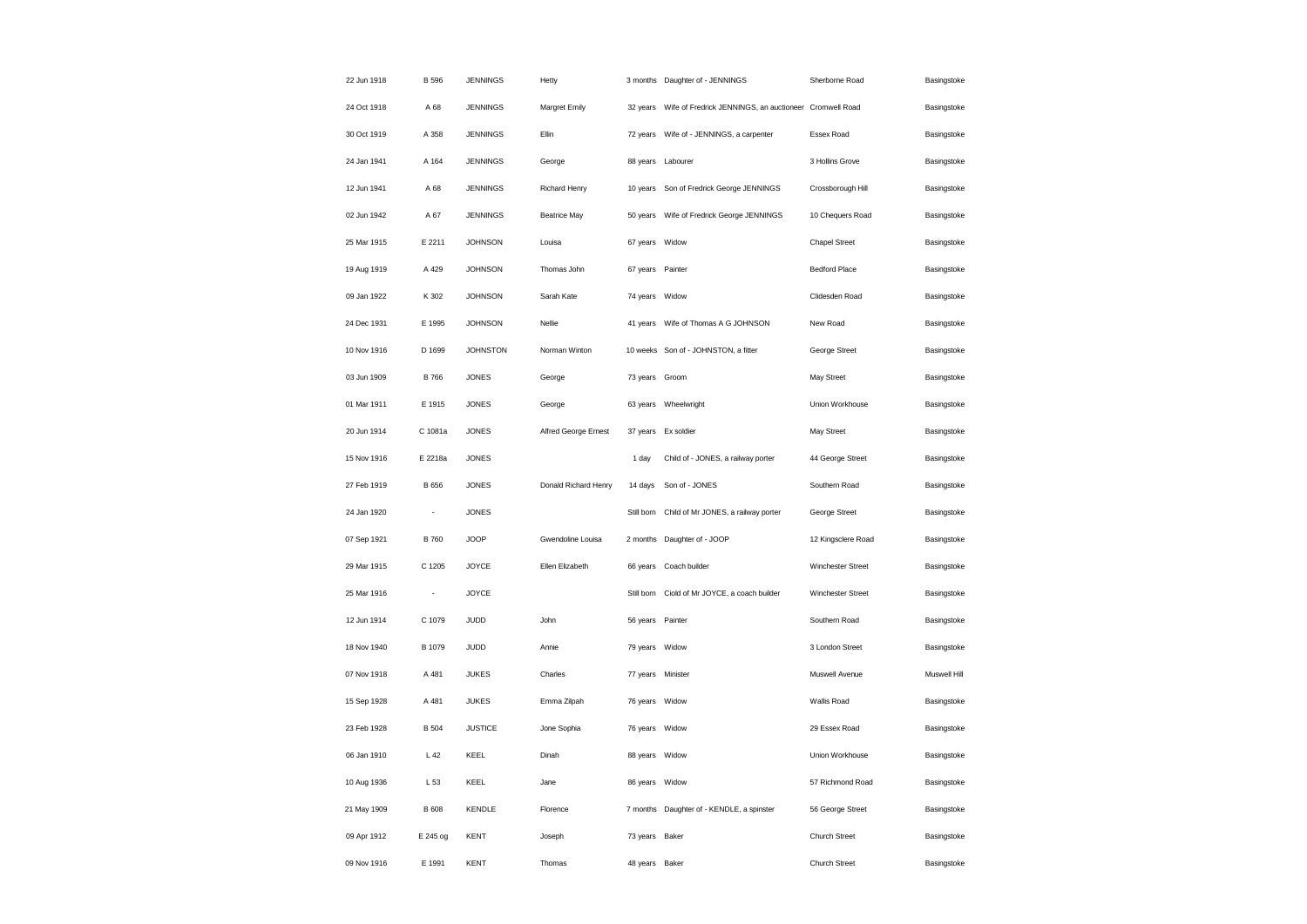| 15 Apr 1917 | C 1076       | <b>KENT</b>      | Anna Louisa Emma       | 1 month           | Daughter of - KENT, a labourer       | Hackwood Road         | Basingstoke |
|-------------|--------------|------------------|------------------------|-------------------|--------------------------------------|-----------------------|-------------|
| 27 Jan 1919 | D 1487       | KENT             | Robert George          | 10 days           | Son of - KENT                        | Hackwood Road         | Basingstoke |
| 12 Aug 1948 | E 1991       | <b>KENT</b>      | Annie Elizabeth        | 80 years          | Widow                                | 131 Winchester Road   | Basingstoke |
| 12 Feb 1916 | D 1729       | <b>KERRIDGE</b>  | Anne Winifred B        | 1 month           | Daughter of - KERRIDGE               | <b>Bedford Place</b>  | Basingstoke |
| 28 Mar 1916 | E 1988       | <b>KERRIDGE</b>  | James                  | 70 years Labourer |                                      | Union Workhouse       | Basingstoke |
| 05 Nov 1919 | A 287        | KETTLE           | George W               | 72 years Fitter   |                                      | May Street            | Basingstoke |
| 03 Dec 1923 | $L_3$        | KETTLE           | Mary Ann               | 76 years          | Widow                                | Union Workhouse       | Basingstoke |
| 09 Aug 1929 | A 287        | KETTLE           | Martha                 | 80 years          | Widow                                | 56 May Street         | Basingstoke |
| 22 Jul 1914 | A 54         | <b>KILLICK</b>   | John Henry             | 66 years          | Photographer                         | Sherfield             | Basingstoke |
| 18 Jan 1916 | D 1667       | <b>KINCHEN</b>   | Yhomas William         | 3 months          | Son of - KINCHEN                     | <b>Brook Street</b>   | Basingstoke |
| 18 Jan 1924 | E 373a       | <b>KINCHEN</b>   | Laura Louisa           | 67 years          | Wife of William KINCHEN, a labourer  | <b>Brook Street</b>   | Basingstoke |
| 14 Sep 1911 | E 338        | <b>KING</b>      | Emma Eliza             | 56 years          | Spinster                             | Farley House          | Surbiton    |
| 21 Nov 1911 | C 1134a      | <b>KING</b>      | James William          | 27 years          | Ex soldier                           | Reading Road          | Basingstoke |
| 16 Dec 1912 | D 1434       | <b>KING</b>      | Henry Walter           | 6 years           | Son of William KING, a labourer      | Pheonix Park Terrace  | Basingstoke |
| 10 May 1913 | C 1011       | <b>KING</b>      | Ada Florence Milicent  | 6 years           | Daughter of W KING, a body maker     | 34 Reading Road       | Basingstoke |
| 07 Jun 1913 | C 1016       | <b>KING</b>      | Edith Irene Gwendoline | 1 year            | Daughter of Walter KING, a bodymaker | Reading Road          | Basingstoke |
| 25 Jan 1919 | D 1435       | <b>KING</b>      | Cecil Raymond          |                   | 10 weeks Son of W KING, a labourer   | Phonix Park Terrace   | Basingstoke |
| 13 Nov 1919 | A 204        | <b>KING</b>      | Walter                 | 76 years          | Carter                               | <b>Hadleigh Place</b> | Basingstoke |
| 07 Oct 1920 | A 143        | <b>KING</b>      | Harrold C              | 28 years          | Warehouseman                         | Castons Road          | Basingstoke |
| 19 May 1921 | E 349        | <b>KING</b>      | Mary Edith             | 59 years          | Spinster                             | Farley House          | Surbiton    |
| 28 May 1927 | E 349        | <b>KING</b>      | Cathleen Ada           | Unknown Spinster  |                                      |                       | Basingstoke |
| 21 Jul 1949 | E 349        | <b>KING</b>      | Richard Francis        | 87 years          |                                      | Farley House          | Surbiton    |
| 02 Dec 1935 | J 396b       | KINGDOM          | Emily Sarah            | 88 years          | Widow                                | 103 Cliddesden Road   | Basingstoke |
| 17 Jun 1929 | J 396e       | <b>KINGDON</b>   | Frank                  | 57 years          | Invalid                              | Laverstock            | Salisbury   |
| 24 Feb 1916 | A 436        | KINGE            | Lydia George           | 3 years           | Daughter of George KINGE, a labourer | <b>Brook Street</b>   | Basingstoke |
| 04 May 1910 | D 1693       | <b>KINGSCOTT</b> | Harry                  | 54 years          | Labourer                             | Reading Road          | Basingstoke |
| 10 Mar 1917 | A 197        | <b>KISBEY</b>    | Arthur                 | 65 years          |                                      | Union Workhouse       | Basingstoke |
| 30 Jul 1918 | <b>B</b> 660 | KITE             | Charles                | 3 years           | Son of - KITE                        | May Street            | Basingstoke |
| 12 Sep 1916 |              | <b>KNIGHT</b>    |                        | Still born        | Female child of Ethel KNIGHT         | Union Workhouse       | Basingstoke |
| 15 Mar 1918 | A 433        | KNIGHT           | Charles                | 49 years Taylor   |                                      | London Street         | Basingstoke |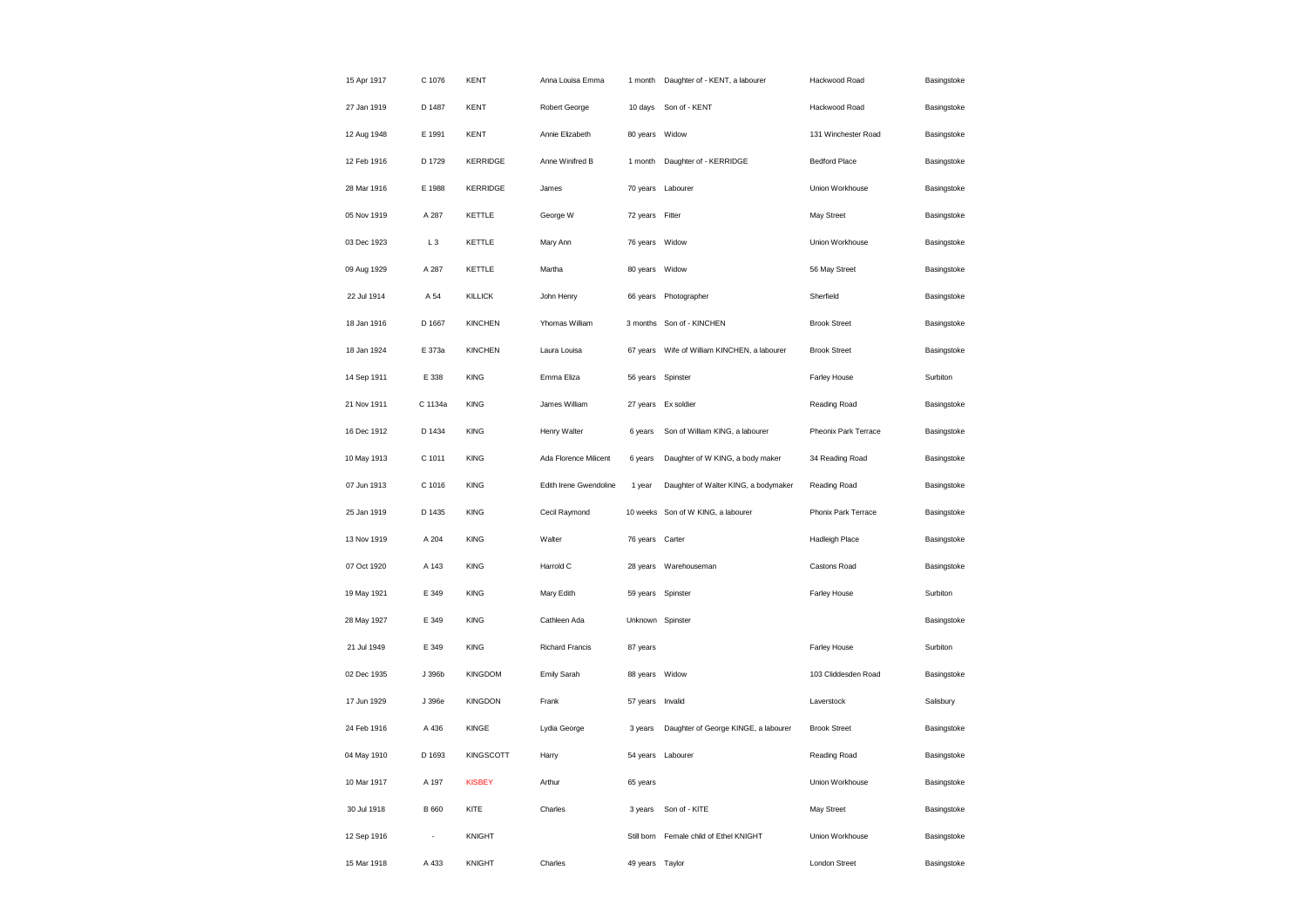| 28 May 1927 | C 1186       | <b>KNIGHT</b>  | Mary Ann        | 85 years Widow    |                                                                                 | Hackwood Road          | Basingstoke       |
|-------------|--------------|----------------|-----------------|-------------------|---------------------------------------------------------------------------------|------------------------|-------------------|
| 04 Mar 1913 | C 1034       | <b>KNOWLES</b> | James           |                   | 68 years Bricklayer                                                             | Union Workhouse        | Basingstoke       |
| 11 Apr 1918 | A 365        | KOCH           | Ada Kate        | 26 years          | Wife of Alfred KOCH, a soldier                                                  | Southern Road          | Basingstoke       |
| 18 Nov 1918 | E 2206       | LACERTE        | Wilbray         | 32 years          | Soldier (Corporal, Canadian Army Medical<br>Corps, No 4 CSH - Service No 26467) | Canadian Hospital      | Monk<br>Sherborne |
| 18 Nov 1919 | A 217        | LACY           | Dorothy         | 17 days           | Daughter of - LACY, a spinster                                                  | Hackwood Road          | Basingstoke       |
| 10 Mar 1915 | F 445        | LAMBDEN        | Ellen           | 83 years          | Spinster                                                                        | <b>Bedford Place</b>   | Basingstoke       |
| 25 Jun 1912 | D 1423       | LAMPARD        | Kathleen M      | 4 years           | Daughter of Miss BALL                                                           | <b>Windover Street</b> | Basingstoke       |
| 17 Mar 1910 | <b>B</b> 807 | LANE           | Winifred Rose   |                   | 20 months Daughter of A LANE, a sawyer                                          | 38 Hackwood Road       | Basingstoke       |
| 24 Dec 1910 | A 57         | LANE           | Ann             | 76 years          | Wife of Jessie LANE, a labourer                                                 | 118 May Street         | Basingstoke       |
| 08 Jul 1922 | A 50         | LANE           | Sarah Ann       | 65 years Spinster |                                                                                 | May Street             | Basingstoke       |
| 06 Feb 1928 | A 50         | LANE           | Jesse           | 90 years          | Pensioner                                                                       | 108 May Street         | Basingstoke       |
| 21 Aug 1918 | E 1869       | LANHAM         | Sarah Elizabeth | 81 years          | Spinster                                                                        | Winchester Street      | Basingstoke       |
| 06 Sep 1912 | A 301        | LANSDOWN       | Milicent        | 19 days           | Daughter of J LANSDOWN, a baker                                                 | <b>Flaxfield Road</b>  | Basingstoke       |
| 26 Apr 1916 | E 1883       | LARRIT         | Charles         | 65 years          | Labourer                                                                        | Union Workhouse        | Basingstoke       |
| 23 Mar 1923 | J 139        | LAVER          | Ellen           | 72 years          | Widow                                                                           | 25 Potters Lane        | Basingstoke       |
| 31 Jan 1913 | C 952        | LAWES          | Reginald Arthur | 2 years           | Son of George E LAWES                                                           | Elbow Corner           | Basingstoke       |
| 04 Dec 1918 | <b>B717</b>  | LAWES          | Alice           | 27 years          | Wife of - LAWES, a labourer                                                     | <b>Chapel Street</b>   | Basingstoke       |
| 31 Jan 1931 | E 179 og     | LAWES          | Edward          | 82 years          | Bricklayer                                                                      | Worting Road           | Basingstoke       |
| 09 Feb 1910 | D 1374       | LAWRENCE       | Mary Alice      |                   | 57 years Wife of David LAWRENCE, a porter                                       | 46 Worting Road        | Basingstoke       |
| 10 May 1910 | C 1215       | LAWRENCE       | Edwin           | Unknown           |                                                                                 | Dunfermline            | Dunfermline       |
| 03 Jun 1912 | A 180        | LAWRENCE       | George          |                   | 83 years Basket maker                                                           | Vine Road              | Basingstoke       |
| 17 Nov 1913 | F 77         | LAWRENCE       | Mary Ann        | 85 years          | Widow                                                                           | Essex Road             | Basingstoke       |
| 06 Dec 1916 | E 1859       | LAWRENCE       | James           |                   | 52 years Labourer                                                               | May Street             | Basingstoke       |
| 24 Apr 1919 | A 483        | LAWRENCE       | Ebeneza         | 65 years          |                                                                                 | 2 Fencott Place        | Basingstoke       |
| 12 Nov 1919 | A 274        | LAWRENCE       | Edward J        | 57 years          | <b>Bricklayer</b>                                                               | <b>Bramlys Farm</b>    | Basingstoke       |
| 31 Jan 1920 | A 417        | LAWRENCE       | Fanny           | 70 years          | Wife of J LAWRENCE, a railway signal<br>????                                    | Chapel Street          | Basingstoke       |
| 15 Jul 1933 | A 417        | LAWRENCE       | John            | 72 years          | Railwayman                                                                      | 35c May Street         | Basingstoke       |
| 25 Mar 1927 | E 2063       | LAYDEN         | John D          | 48 years          | Retired soldier                                                                 |                        | Basingstoke       |
| 21 May 1931 | C 1155       | LAZENBY        | Matilda Ann     | 82 years          | Widow                                                                           | 5 Penn Hill Avenue     | Parkstone         |
| 14 Sep 1914 | E 2360       | <b>LEAKS</b>   | Susan           | 76 years Spinster |                                                                                 | <b>Burgess Road</b>    | Basingstoke       |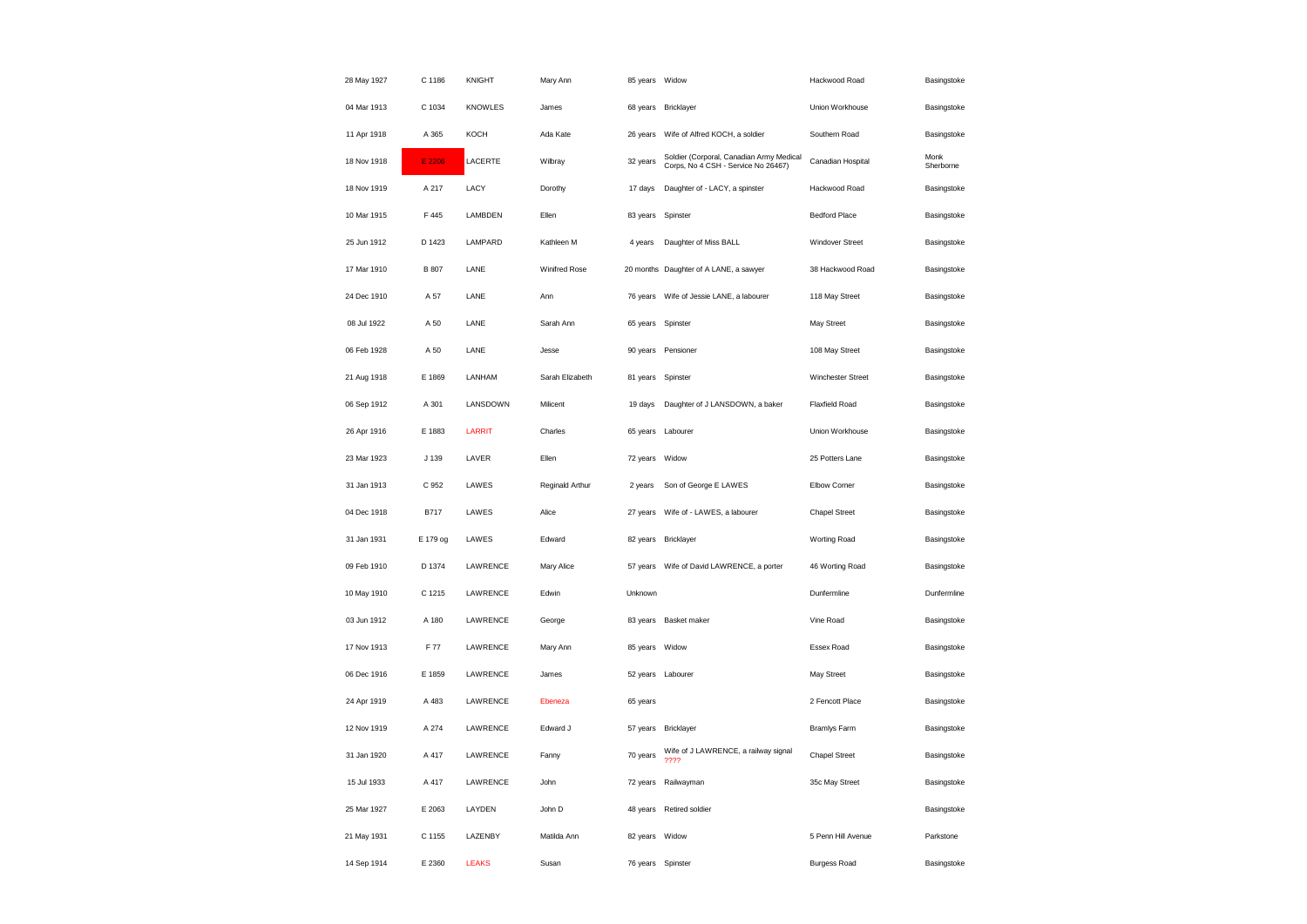| 02 Feb 1912 | A 302  | LEANEY        | Ellen                 | 85 years Widow    |                                               | 145 May Street        | Basingstoke    |
|-------------|--------|---------------|-----------------------|-------------------|-----------------------------------------------|-----------------------|----------------|
| 08 Feb 1935 | G 150  | LEAR          | Harriet               | 77 years Widow    |                                               | Beaconsfield Road     | Basingstoke    |
| 19 Aug 1924 | E 328  | LEAS          | Florence Mary         | 68 years          | Widow                                         | Church Square         | Basingstoke    |
| 21 Jun 1919 | A 78   | LEATE         | Semeon C              | 7 years           | Son of J LEATE, a grocer                      | May Street            | Basingstoke    |
| 18 Jan 1915 | D 1492 | LEAVER        | Horace                | 74 years Tailor   |                                               | George Street         | Basingstoke    |
| 18 Jul 1918 | B 781  | LEAVY         | <b>Beatrice Grace</b> | 38 years          |                                               | Church Street         | Basingstoke    |
| 22 Jul 1916 | A 337  | LEE           | Jacob                 | 76 years          | Tailor                                        | Chequers Road         | Basingstoke    |
| 22 Jul 1931 | D 1192 | LEEVES        | Charlotte             | 89 years Widow    |                                               | 80 George Street      | Basingstoke    |
| 30 Nov 1911 | A 442  | LEGGE         | Fredrick              | 64 years          | Shop assistant                                | Union Workhouse       | Basingstoke    |
| 15 Sep 1913 | D 1684 | LEWES         | Mary Jane             | 3 years           | Daughter of A LEWES, a clerk                  | Deep Lane             | Basingstoke    |
| 09 Sep 1920 | E 310  | LEWES         | Ann                   | 76 years          | Widow                                         | Union Workhouse       | Basingstoke    |
| 18 Jun 1912 | E 2148 | LEWINDEN      | Fredrick              |                   | 40 years Son of F LEWINDEN, a chair maker     | Winchester Road       | Basingstoke    |
| 31 Jul 1910 | C 894  | LEWIS         | Thomasine Lloyd       | 81 years Widow    |                                               | Winton House          | Basingstoke    |
| 31 Sep 1911 | B 805  | LEWIS         | Reginald James        | 14 days           | Son of Walter LEWIS, a painter                | Mortimer Lane         | Basingstoke    |
| 13 Apr 1917 | A 153  | LEWIS         | Louisa                | 76 years          | Widow                                         | Union Workhouse       | Basingstoke    |
| 11 Aug 1916 | D 1636 | <b>LICAS</b>  | Richard Edward        | 1 day             | Son of - LUCAS, a soldier                     | Rose & Crown          | Basingstoke    |
| 04 Sep 1915 | E 2258 | LIDDELL       | John Aiden            | 27 years          | Army Officer (Captain, RFC, VC, MC)           | Sherfield Manor       | Sherfield      |
| 31 Dec 1930 | E 2257 | LIDDELL       | John                  | 78 years          | Gentleman                                     | Drayton House         | Laverstock     |
| 07 Nar 1934 | E 2257 | LIDDELL       | Emily Catherine       | 74 years Widow    |                                               | Sherfield             | Nr Basingstoke |
| 28 May 1938 | E 2258 | LIDDELL       | Dorothy Mary          | 48 years Spinster |                                               |                       | Sherfield      |
| 27 Mar 1926 | A 213  | LIPSCOMBE     | Eliza                 |                   |                                               | Basing Road           | Basingstoke    |
| 26 Sep 1933 | H 213  | LIPSCOMBE     | William               | 79 years          | Labourer                                      | 13 Basing Road        | Basingstoke    |
| 02 Aug 1916 | E 2202 | <b>LISTER</b> | Agnes Ann             | 79 years Spinster |                                               | Rayleigh Road         | Basingstoke    |
| 04 Jun 1910 | C 1169 | LITCHFIELD    | Isobella              | 73 years          | Widow                                         | Fairfields Road       | Basingstoke    |
| 27 Nov 1919 | F 192  | LITTLE        | Francis               | 79 years Widow    |                                               | Grange Road           | Alresford      |
| 19 Jun 1916 | C 1217 | LITTLEJOHN    | Albert George         | 23 days           | Son of - LITTLEJOHN                           | <b>Chapel Street</b>  | Basingstoke    |
| 22 Oct 1912 | D 1136 | LLOYD         | Jessica Maud          |                   | 8 months Daughter of Asting LLOYD, a labourer | <b>Flaxfield Road</b> | Basingstoke    |
| 24 Jul 1911 | D 499  | <b>LOCK</b>   | Nellie                |                   | 10 months Daughter of W LOCK, a labourer      | Reading Road          | Basingstoke    |
| 17 Mar 1914 | D 1499 | <b>LOCK</b>   | Charles Thomas        |                   | 2 months Son of - LOCK, a labourer            | 37 Reading Road       | Basingstoke    |
| 05 Aug 1916 | E 1990 | LOCK          | Chatlotte Maud        | 38 years          |                                               | Reading Road          | Basingstoke    |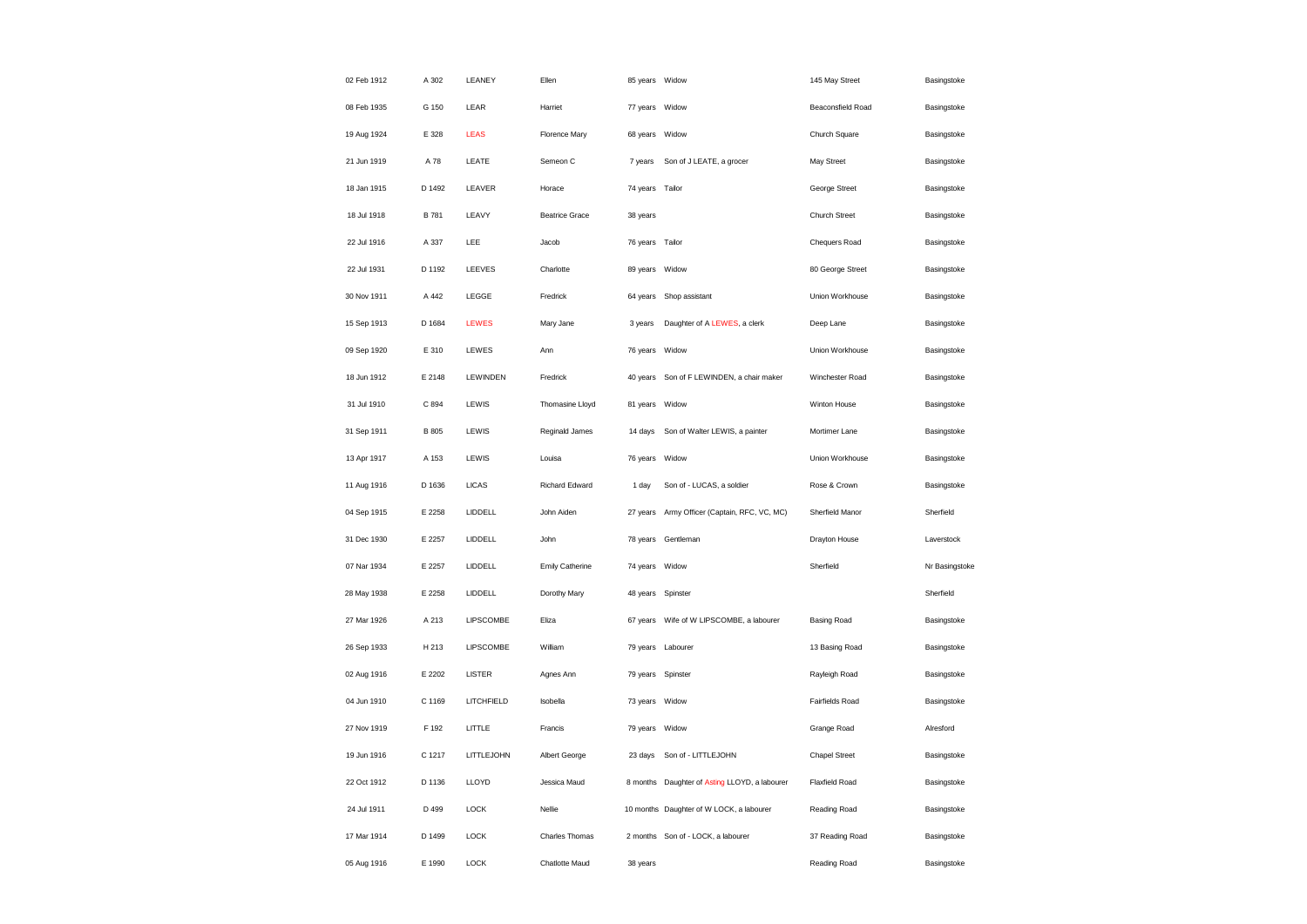| 05 Jun 1912 | C 945          | LODDER         | Fredrick                |                  | 76 years Watchmaker                               | Winchester Street          | Basingstoke |
|-------------|----------------|----------------|-------------------------|------------------|---------------------------------------------------|----------------------------|-------------|
| 15 Dec 1916 | E 1856         | LODDER         | Gerald                  | 29 years Steward |                                                   | Winchester Street          | Basingstoke |
| 08 May 1922 | C 945          | LODDER         | Harriett                | 76 years         | Widow                                             | Winchester Street          | Basingstoke |
| 10 Mar 1915 | D 1363         | LODWIDGE       | <b>Frances Chossett</b> | 56 years         | Gentleman                                         | Winchester Road            | Basingstoke |
| 03 Jun 1914 | A 405          | LONG           | Louisa Carpenter        | 79 years         | Widow                                             | Victoria Street            | Basingstoke |
| 18 Jul 1915 | B 859          | LONG           | <b>Eustace Earle</b>    | 70 years         | Ex minister                                       | Cromwell Road              | Basingstoke |
| 21 Jul 1915 | B 858          | LONG           | Arthur                  | 80 years         | Ex schoolmaster                                   | Cromwell Road              | Basingstoke |
| 19 Jan 1917 | A 408          | LONG           | Thomas                  |                  | 57 years Decorator                                | Victoria Street            | Basingstoke |
| 22 May 1923 | A 408          | LONG           | Ellen                   | 65 years         | Widow                                             | Broom Hall                 | Sheffield   |
| 24 Apr 1914 | C 1145         | LONGCROFT      | Edward                  |                  | 65 years Gentleman                                | Richmond Road              | Basingstoke |
| 24 Mar 1941 | B 1145         | LONGCROFT      | Grace                   | 90 years         | Widow                                             | 68 Margate Road            | Portsmouth  |
| 30 Oct 1913 | A 17           | LONGLEY        | Sarah Jane              | 73 years         | Wife of J LONGLEY, a furniture dealer             | <b>Guildford Street</b>    | Chertsey    |
| 19 Jul 1921 | A 17           | LONGLEY        | John                    | 76 years         | Furniture dealer                                  | Petersham                  | Chertsey    |
| 23 Oct 1919 | A 428          | <b>LONGMAN</b> | Alice                   | 56 years         | Wife of - LONGMAN, a dealer                       | May Street                 | Basingstoke |
| 18 Jun 1910 | D 1548         | LOVE           | Ann                     | 88 years         | Widow                                             | Union Workhouse            | Basingstoke |
| 28 Aug 1913 | $\overline{a}$ | LOVEGROVE      |                         | Still born       | Child of W J LOVEGROVE, a machinist               | <b>Flaxfield Road</b>      | Basingstoke |
| 21 Nov 1916 | E 1925         | LOWES          | Margret                 | 62 years         | Wife of S LUCAS, an upholsterer                   | Mortimer Lane              | Basingstoke |
| 12 Dec 1918 | E 1925         | LOWES          | Stephen                 | 71 years         | Upholsterer                                       | Mortimer Lane              | Basingstoke |
| 15 Aug 1919 | <b>B711</b>    | <b>LUCAS</b>   | Robert                  | 4 years          | Son of - LUCAS, a soldier                         | Church Street              | Basingstoke |
| 23 Aug 1919 | A 414          | LUCAS          | Fredrick H G            | 6 weeks          | Son of - LUCAS, a labourer                        | Flaxfield Road             | Basingstoke |
| 10 Mar 1920 | A 73           | <b>LUCAS</b>   |                         |                  | 22hrs/2ds Twin children of Sydney LUCAS, a fitter | <b>Chapel Street</b>       | Basingstoke |
| 15 May 1912 | J271           | <b>LUNN</b>    | Sarah Ann               | 62 years         | Widow                                             | Winchester Road            | Basingstoke |
| 29 Aug 1912 | C 1135         | <b>LUNN</b>    | Mabel                   | 2 years          | Daughter of - LUNN, a labourer                    | <b>Bunnian Place</b>       | Basingstoke |
| 02 Oct 1912 | A 332          | LUNN           | Daniel                  | 71 years         | Carpenter                                         | Sarum Hill                 | Basingstoke |
| 12 May 1917 | A 59           | <b>LUNN</b>    | Emma                    | 75 years         | Widow                                             | May Street                 | Basingstoke |
| 27 Feb 1919 | <b>B720</b>    | LUNN           | Florence Alliston       | 31 years         | Wife of Henry LUNN, a painter                     |                            | Basingstoke |
| 12 Nov 1919 | A 346          | LUNN           | Alice Fanny             |                  | 46 years Machinist                                | Sarum Hill                 | Basingstoke |
| 29 Nov 1921 | F 5            | LUNN           | Henry Thomas            | 1 hour           | Son of Henry LUNN                                 | Mortimer Lane              | Basingstoke |
| 08 Sep 1922 | L 1081         | LUNN           | Dorothy                 | 3 weeks          | Daughter of - LUNN                                | <b>Bunnian Place</b>       | Basingstoke |
| 17 Apr 1940 | A 332          | <b>LUNN</b>    | Elizabeth               | 92 years         | Widow                                             | 36 <sup>A</sup> Sarum Hill | Basingstoke |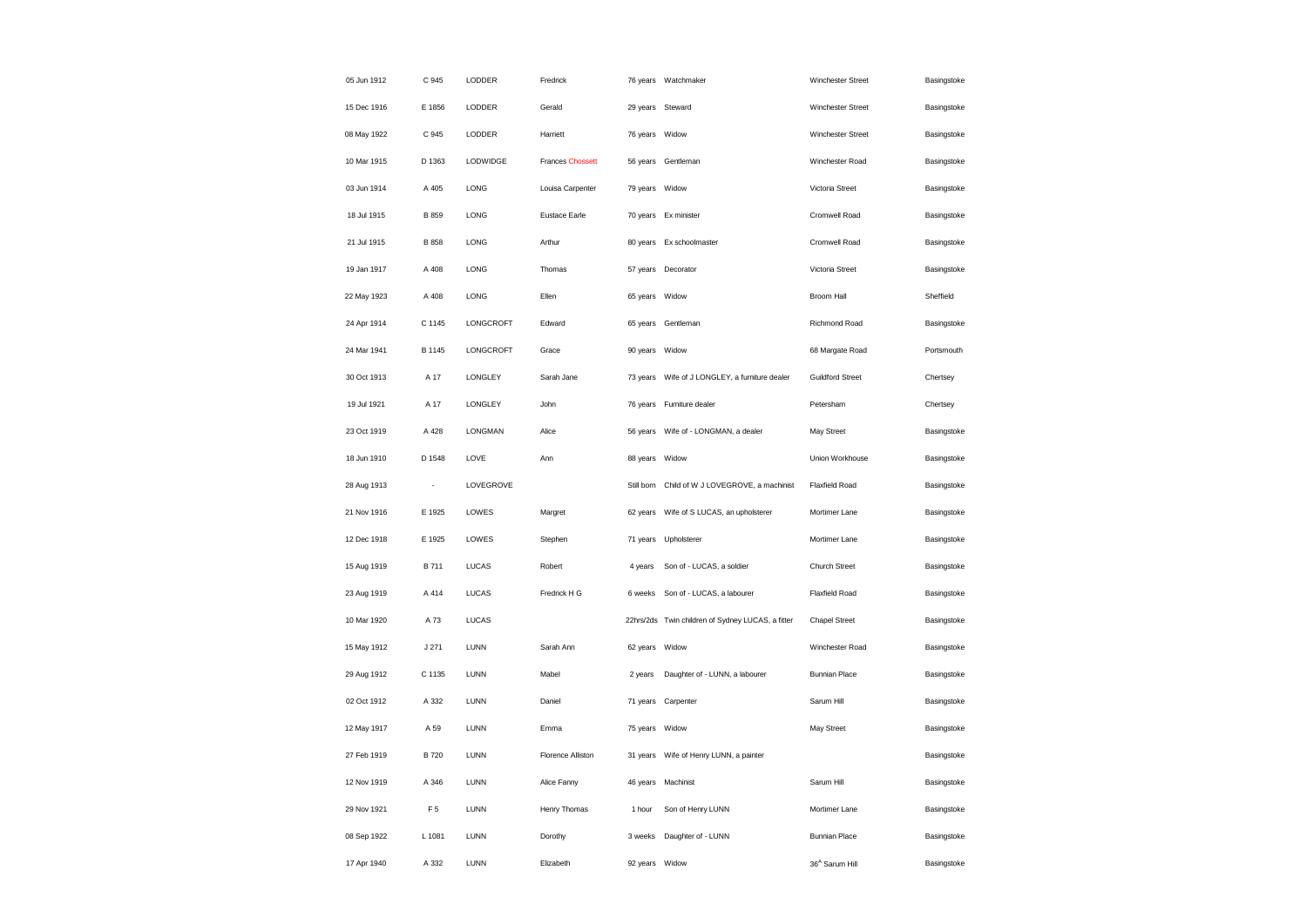| 02 Aug 1952 | A 214                    | LUNN              | Anne Emeline   |                  | 92 years Married woman                                 | 48 Mortimer Lane                       | Basingstoke |
|-------------|--------------------------|-------------------|----------------|------------------|--------------------------------------------------------|----------------------------------------|-------------|
| 25 Mar 1955 | A 214                    | LUNN              | James          |                  | 99 years Retired decorator                             | 48 Mortimer Lane                       | Basingstoke |
| 27 Dec 1910 | A 339                    | LUXFORD           | George         | 74 years         | Bootmaker                                              | 51 Alexandra Road                      | Basingstoke |
| 04 Mar 1916 | A 407                    | LUXFORD           | Jenny          | 1 year           | Daughter of - LUXFORD                                  |                                        | Basingstoke |
| 09 Dec 1909 | E 2150                   | <b>LYNCH</b>      | Charles        | 65 years Hawker  |                                                        | 11 Flaxfield Road                      | Basingstoke |
| 03 Jun 1915 | <b>B</b> 773             | <b>MACAFEE</b>    | Susan          |                  | 50 years     Wife of - MACAFEE, a labourer             | <b>Bunnian Place</b>                   | Basingstoke |
| 20 Jan 1948 | D 773                    | MACKABEE          | William        | 77 years         | Labourer                                               | 10 Bunnian Place                       | Basingstoke |
| 23 Feb 1911 | ÷,                       | MADDEN            |                |                  | Still born Child of Mrs MADDEN                         | Sopers Grove                           | Basingstoke |
| 17 Feb 1916 | E 1453                   | <b>MAINGO</b>     | Elizabeth      | 83 years Widow   |                                                        | Union Workhouse                        | Basingstoke |
| 17 Feb 1923 | E 1871                   | <b>MANIFIOSI</b>  | Emilis         |                  | 66 years Labourer                                      | Flaxfield Road                         | Basingstoke |
| 01 Nov 1932 | J308                     | MANN              | Jane           | 92 years         | Widow                                                  | 29 Bunnian Place                       | Basingstoke |
| 08 Dec 1910 | D 1627                   | <b>MANSBRIDGE</b> | Henry          |                  | 73 years Labourer                                      | Elbow Corner                           | Basingstoke |
| 04 Mar 1915 | E 2225                   | <b>MANSBRIDGE</b> | Arthur Edmund  | 2 months         | Son of - MANSBRIDGE, a soldier                         | <b>Chapel Street</b>                   | Basingstoke |
| 26 Oct 1965 | C 1249                   | <b>MAPLES</b>     | Elizabeth Mary | 76 years Widow   |                                                        | "Lea Cottage", Brimpton                | Reading     |
| 12 Apr 1930 | B 857 x B 858            | <b>MARES</b>      | John           | 81 years         | Clothing manufactor                                    | Manor House                            | Basingstoke |
| 31 Dec 1936 | B 286 x B 287            | <b>MARES</b>      | Emily Morgan   | 83 years Widow   |                                                        | Greenlands Nursery, Redlands<br>Avenue | Reading     |
| 03 Nov 1915 | E 1918                   | <b>MARGITT</b>    | Mary           | 85 years Widow   |                                                        | Union Workhouse                        | Basingstoke |
| 02 Aug 1919 | A 484                    | <b>MARIS</b>      | George         | 56 years Porter  |                                                        | <b>Basing Road</b>                     | Basingstoke |
| 05 Apr 1911 | E 1982                   | <b>MARLOW</b>     | David          |                  | 88 years Labourer                                      | Union Workhouse                        | Basingstoke |
| 24 Dec 1930 | E 1931                   | <b>MARRIOTT</b>   | Ruth Georgina  | 4 hours          | Daughter of George Henry MARRIOTT                      | 196 Chesterfield Road                  | Sherfield   |
| 04 Apr 1933 | E 2194a                  | <b>MARRIOTT</b>   | Peter Francis  |                  | 17 months Son of George Henry MARRIOTT                 | 19 Chesterfield Road                   | Basingstoke |
| 30 May 1935 | E 1807                   | <b>MARRIOTT</b>   | Rose           | 32 years         | Wife of George Henry MARRIOTT                          | 19 Chesterfield Road                   | Basingstoke |
| 03 Feb 1925 | E 2134                   | <b>MARSH</b>      | Robert Harry   | 3 weeks          |                                                        | Wote Street                            | Basingstoke |
| 29 May 1913 | $\overline{\phantom{a}}$ | <b>MARSTON</b>    |                | Still born       | Male child of Mrs MARSTON, wife of -<br><b>MARSTON</b> | <b>Basing Road</b>                     | Basingstoke |
| 24 Feb 1987 | C 1283                   | <b>MARTIN</b>     | Elsie Dorothy  | 89 years Widow   |                                                        | 62 Bounty Road                         | Basingstoke |
| 11 Feb 1993 | C 1283                   | <b>MARTIN</b>     | Eric John      | 70 years         | Retired                                                | 62 Bounty Road                         | Basingstoke |
| 17 Feb 1912 | B 510                    | MASKEL            | George         |                  | 29 years Railway porter                                | 112 May Street                         | Basingstoke |
| 25 Oct 1919 | A 415                    | <b>MASON</b>      | Eliza          | 73 years         | Widow                                                  | <b>Brook Street</b>                    | Basingstoke |
| 06 Dec 1910 |                          | <b>MATTHEWS</b>   |                | Still born       | Child of Ann MATTHEWS, a spinster                      | Union Workhouse                        | Basingstoke |
| 05 Oct 1921 | A 207                    | <b>MATTHEWS</b>   | William A      | 49 years Painter |                                                        | Queens Road                            | Basingstoke |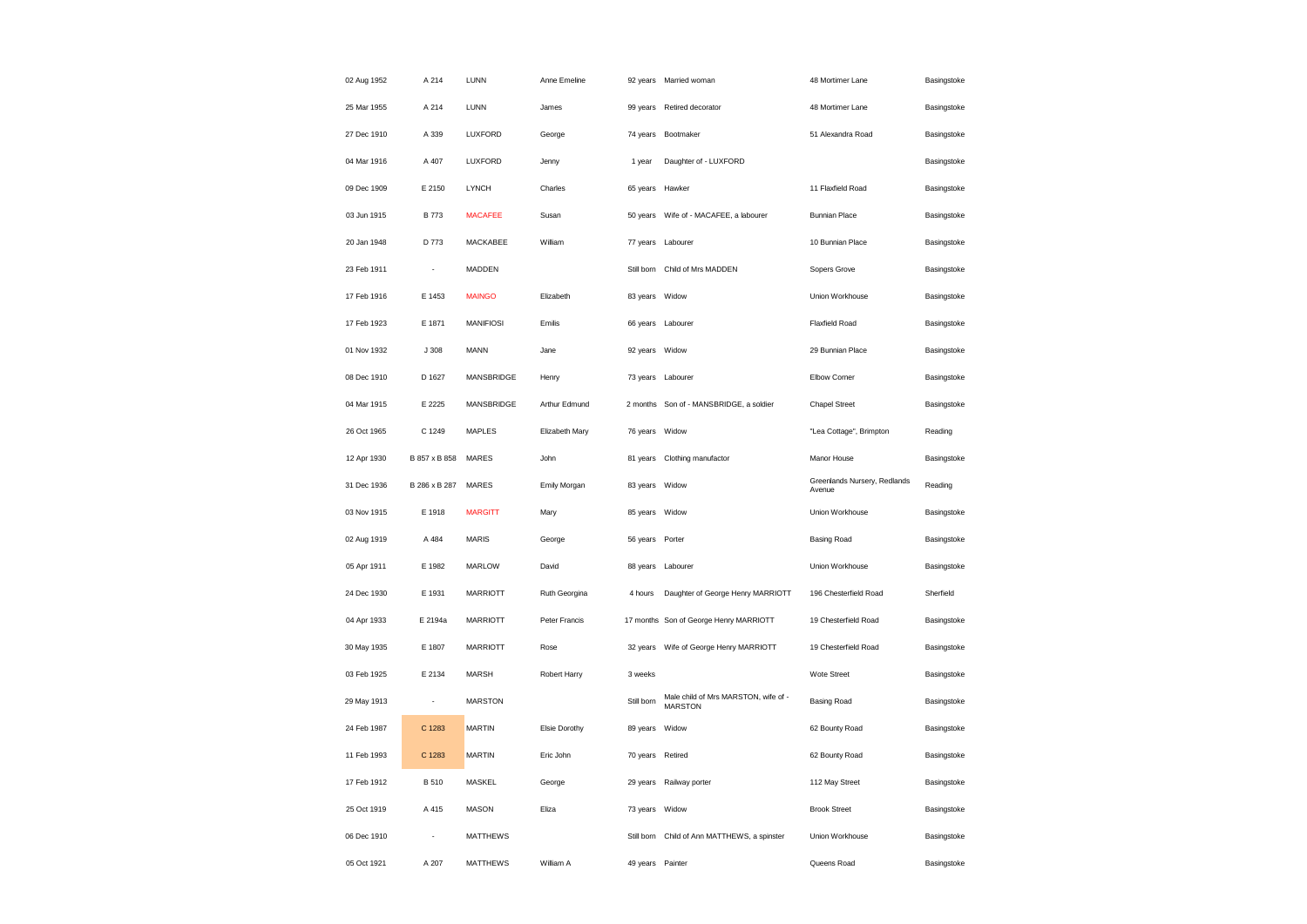| 23 Sep 1918 | A <sub>9</sub> | MAUD                | Alice Maude          |                   | 73 years Nursing sister                                                | St Thomas Home                  | Basingstoke |
|-------------|----------------|---------------------|----------------------|-------------------|------------------------------------------------------------------------|---------------------------------|-------------|
| 06 Mar 1916 | E 261          | MAY                 | Charles              | 82 years          |                                                                        |                                 | Basingstoke |
| 22 Mar 1920 | E 261          | MAY                 | John (Lieut Col)     | 82 years          | <b>Brewer</b>                                                          | Hawkfield                       | Basingstoke |
| 13 Jan 1927 | E 2004         | <b>McCANN</b>       | James                | 59 years          | Police W D                                                             | <b>Bramlys Grange</b>           | Basingstoke |
| 15 Dec 1959 | E 2058         | <b>McCANN</b>       | Mary Ann             | 83 years Widow    |                                                                        |                                 | Maidenhead  |
| 13 Dec 1955 | E 2206         | <b>McCLEESTER</b>   | John Edward          | 3 days            |                                                                        | 3 Highfield House, Worting Road | Basingstoke |
| 21 Jul 1958 | E 1863         | McELLIGATT          | Emily                | 67 years          | Widow                                                                  | 18 Downsland Road               | Basingstoke |
| 24 Feb 1932 | E 1863         | McELLIGOTT          | William              | 47 years          | Engineer                                                               | 60 George Street                | Basingstoke |
| 23 May 1914 | E 2131         | <b>McGRIGOR</b>     | Francis Josephine    | 3 days            | Son (?) of J McGRIGOR, a fitter                                        | 27 May Street                   | Basingstoke |
| 15 Dec 1909 | E 2262         | McQUAID             | Peter John           | 63 years          | Colonel, RAMC                                                          | Vine Road                       | Basingstoke |
| 07 Nov 1929 | E 2261         | McQUAID             | Lucy                 | 84 years          | Widow                                                                  | 2 Beach Road                    | Southsea    |
| 12 Dec 1978 | E 2008         | McSHEEHEY           | Mildred              | Unknown Widow     |                                                                        | <b>Boltons Nursing Home</b>     | Reading     |
| 27 Dec 1918 | A 220          | <b>MEARS</b>        | Ellen                | 20 years          | Spinster                                                               | Church Square                   | Basingstoke |
| 18 Mar 1920 | A 419          | <b>MEES</b>         | George               | 55 years          | Clothiers assistant                                                    | Fairfields Road                 | Basingstoke |
| 23 Oct 1936 | A 419          | <b>MEES</b>         | Julia Kate           | 78 years          | Widow                                                                  | 7 Solbys Road                   | Basingstoke |
| 29 Oct 1918 | A 291          | <b>MERCER</b>       | Sidney Albert        | 24 years          | Soldier (Corporal, Machine Gun Corps<br>(Infantry) - Service No 54928) | Rayleigh Road                   | Basingstoke |
| 13 Jan 1915 | C 1188a        | <b>MERRITT</b>      | Annie Adeline        | 9 months          | Daughter of M MERRITT, a labourer                                      | <b>Bedford Place</b>            | Basingstoke |
| 05 Jun 1919 | A 430          | <b>MERRITT</b>      | Sarah Ann            | 82 years          | Widow                                                                  | <b>Bedford Place</b>            | Basingstoke |
| 24 Mar 1917 | E 1020         | <b>MERRYWEATHER</b> | Herbert              |                   | 4 months Son of - MERRYWEATHER                                         | <b>Basing Road</b>              | Basingstoke |
| 06 Mar 1922 | B 616          | MERRYWEATHER        | Reginald L           |                   | 19 months Son of - MUSSELLWHITE, a labourer                            | <b>Basing Road</b>              | Basingstoke |
| 05 Feb 1927 | B 629          | MERRYWEATHER        | Ronald C             |                   | 10 months Son of - MERRYWEATHER                                        | <b>Basing Road</b>              | Basingstoke |
| 21 Apr 1917 | A 223          | <b>MERUTT</b>       | George               | 43 years          | Labourer                                                               | Union Workhouse                 | Basingstoke |
| 23 Feb 1915 | D 1553         | <b>METCALF</b>      | <b>Beatrice Maud</b> | 16 years          | Machinist                                                              | 42 New Road                     | Basingstoke |
| 03 Sep 1918 | D 1556         | <b>METCALF</b>      | Albert Edward        | 49 years          | Engine driver                                                          | New Road                        | Basingstoke |
| 11 Sep 1911 | E 1982         | <b>MIDDLETON</b>    | John                 | 70 years Painter  |                                                                        | Union Workhouse                 | Basingstoke |
| 15 Dec 1909 | E 2084         | <b>MIKES</b>        | Thomas               | 3⁄4 hour          | Son of Albert MILES                                                    | 10 Brook Street                 | Basingstoke |
| 11 Oct 1919 | A 344          | MILDENALL           | Harriet              | 83 years Widow    |                                                                        | Essex Road                      | Basingstoke |
| 09 Nov 1911 | C 1164a        | <b>MILES</b>        | Lambert              | 41 years          | Clerk                                                                  | Cromwell Road                   | Basingstoke |
| 26 Dec 1914 | C 1144         | <b>MILES</b>        | Henry                | 59 years Labourer |                                                                        | <b>Bunnian Place</b>            | Basingstoke |
| 25 Jul 1918 | C 1144         | <b>MILES</b>        | Ann                  | 61 years          | Widow                                                                  | <b>Bunnian Place</b>            | Basingstoke |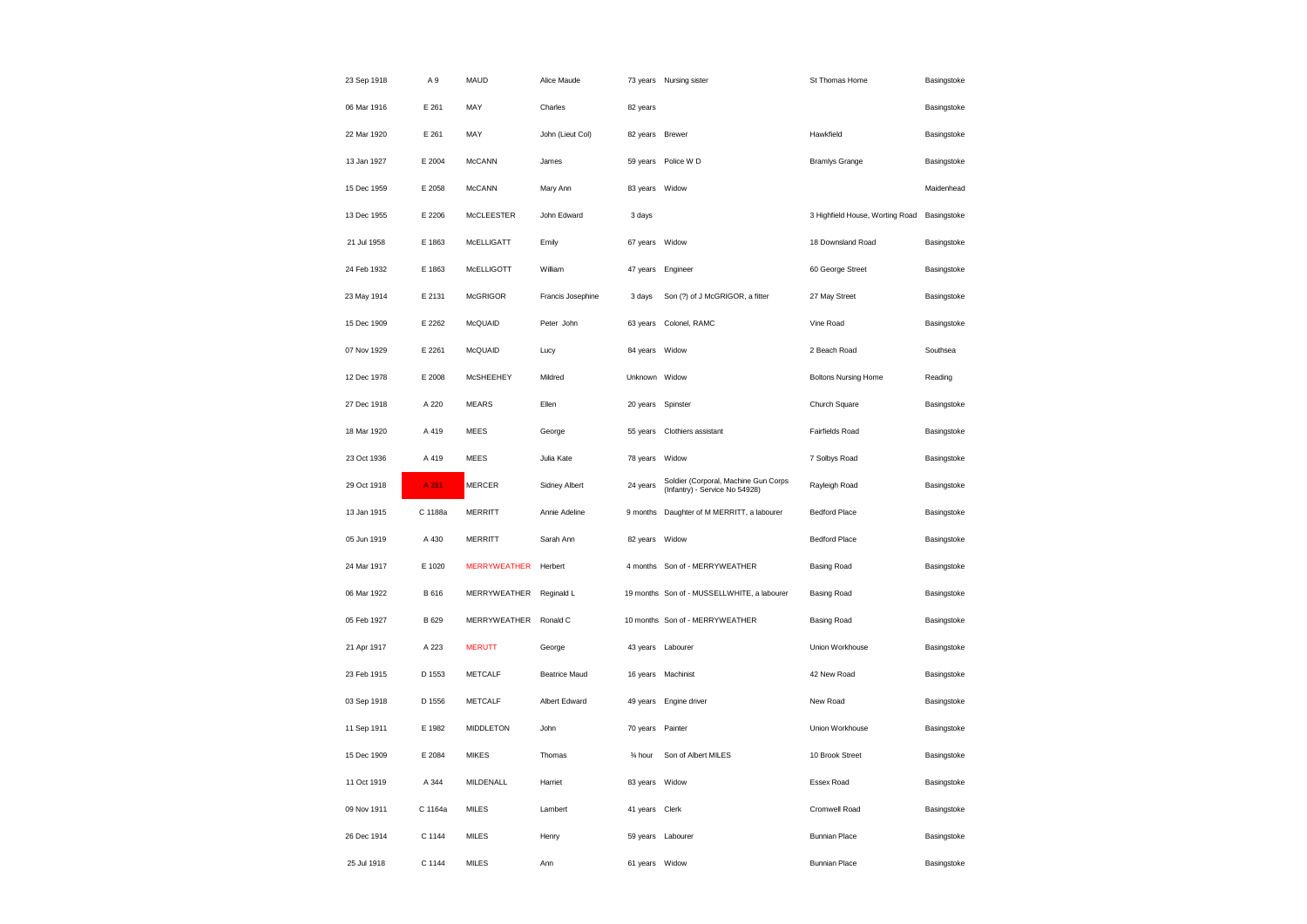| 31 Oct 1918 | B 848        | <b>MILES</b>  | Sarah                        |                   | 62 years     Wife of George MILES, a bootmaker  | <b>Chapel Street</b>    | Basingstoke    |
|-------------|--------------|---------------|------------------------------|-------------------|-------------------------------------------------|-------------------------|----------------|
| 11 Oct 1919 | A 288        | <b>MILES</b>  | Epheram D                    | 34 years Publican |                                                 | Reading Road            | Basingstoke    |
| 31 Jan 1929 | B 848        | <b>MILES</b>  | George Fredrick              |                   | 77 years Bootmaker                              | Tadley                  | Nr Basingstoke |
| 09 Apr 1942 | A 5          | <b>MILES</b>  | Edna                         | 73 years          | Spinster                                        | 94 Flaxfield Road       | Basingstoke    |
| 11 Feb 1910 | D 1419       | MILLER        | <b>Beatrice Margery Rose</b> |                   | 11 months Daughter of Robert MILLER, a labourer | 108 Flaxfield Road      | Basingstoke    |
| 13 Nov 1913 | <b>B</b> 707 | MILLER        | Harriet                      | 60 years          | Spinster                                        | Union Workhouse         | Basingstoke    |
| 15 Jan 1916 | D1738        | <b>MILLER</b> | Julia Caroline               | 46 years          | Widow                                           | New Road                | Basingstoke    |
| 31 May 1916 | D 1489       | MILLER        | Kathleen A                   |                   | 7 months Daughter of - MILLER, a sailor         | May Street              | Basingstoke    |
| 10 Mar 1925 | ÷            | MILLER        |                              | Still born        | Child of - MILLER                               | New Road                | Basingstoke    |
| 30 Jun 1915 | E 2015       | <b>MILLS</b>  | Joseph                       | 86 years Labourer |                                                 | Union Workhouse         | Basingstoke    |
| 18 Jan 1917 | M 39         | <b>MILLS</b>  | Thomas                       | 25 years          | Upholsterer                                     | Castons Road            | Basingstoke    |
| 12 Mar 1931 | M 38         | <b>MILLS</b>  | Mary                         | 77 years Widow    |                                                 | London Street           | Basingstoke    |
| 09 May 1950 | C 1123       | <b>MILLS</b>  | Emily                        | 88 years Spinster |                                                 | "Bramshott", South Bank | Surbiton       |
| 28 Feb 1922 | K 288        | MILLWARD      | Anne                         | 78 years          |                                                 |                         | Basingstoke    |
| 23 Dec 1915 | J 175        | <b>MILSOM</b> | Anne Elizabeth               | 55 years          | Spinster                                        | Beaconsfield Road       | Basingstoke    |
| 25 Jan 1917 | $J$ 42       | <b>MILSOM</b> | Charles                      | 72 years Labourer |                                                 | Southend Road           | Basingstoke    |
| 12 Mar 1926 | K 288        | MILWARD       | Alfred                       |                   | 89 years Bootmaker                              | Cheltenham              | Devizes        |
| 28 Feb 1916 | E 2210       | <b>MONGER</b> | George                       | 65 years          | Labourer                                        | <b>Bedford Place</b>    | Basingstoke    |
| 12 Jun 1914 | D 1645       | <b>MONK</b>   | <b>Herbert James</b>         | 12 days           | Son of H MONK, a labourer                       | Clifton Terrace         | Basingstoke    |
| 26 Aug 1915 | D 1641       | <b>MONK</b>   | Lilian Winifred              | 6 weeks           | Daughter of A MONK, a fitter                    | Clifton Terrace         | Basingstoke    |
| 19 Sep 1916 | E 1681       | <b>MOODY</b>  | Joseph                       | 54 years          | Labourer                                        | <b>Church Street</b>    | Basingstoke    |
| 20 Mar 1919 | A 202        | <b>MOODY</b>  | Kate                         | 36 years          | Wife of - FREEMAN, a tailor                     | Solbys Road             | Basingstoke    |
| 11 Feb 1927 | C 1115       | <b>MOODY</b>  | Ann                          | 87 years Widow    |                                                 | Fairfields Road         | Basingstoke    |
| 16 Mar 1911 | E 2116       | <b>MOORE</b>  | Charles                      | 60 years          | Labourer                                        | Reading Road            | Basingstoke    |
| 27 Nov 1916 | E 1879       | <b>MOORE</b>  | Ellen Forster                | 54 years          | Moose publican                                  | Hedley                  | Alton          |
| 03 May 1917 | M 3          | MOORE         | Charlotte                    | 6 years           | Wife of W MOORE, a labourer                     | Reading Road            | Basingstoke    |
| 28 Jan 1931 | E 2201a      | MOORE         | Joseph William Hector        |                   | 10 months Son of Kathleen MOORE                 | 33 Kingsclere Road      | Basingstoke    |
| 22 Apr 1911 | E 1955       | <b>MORRIS</b> | James                        | 19 years          | Labourer                                        | Union Workhouse         | Basingstoke    |
| 19 Feb 1914 | E 1950       | <b>MORRIS</b> | Asa                          | 1 year            | Domestic                                        | Clidesden Road          | Basingstoke    |
| 26 Nov 1917 | A 81         | <b>MORRIS</b> | James                        | 68 years Labourer |                                                 | Union Workhouse         | Basingstoke    |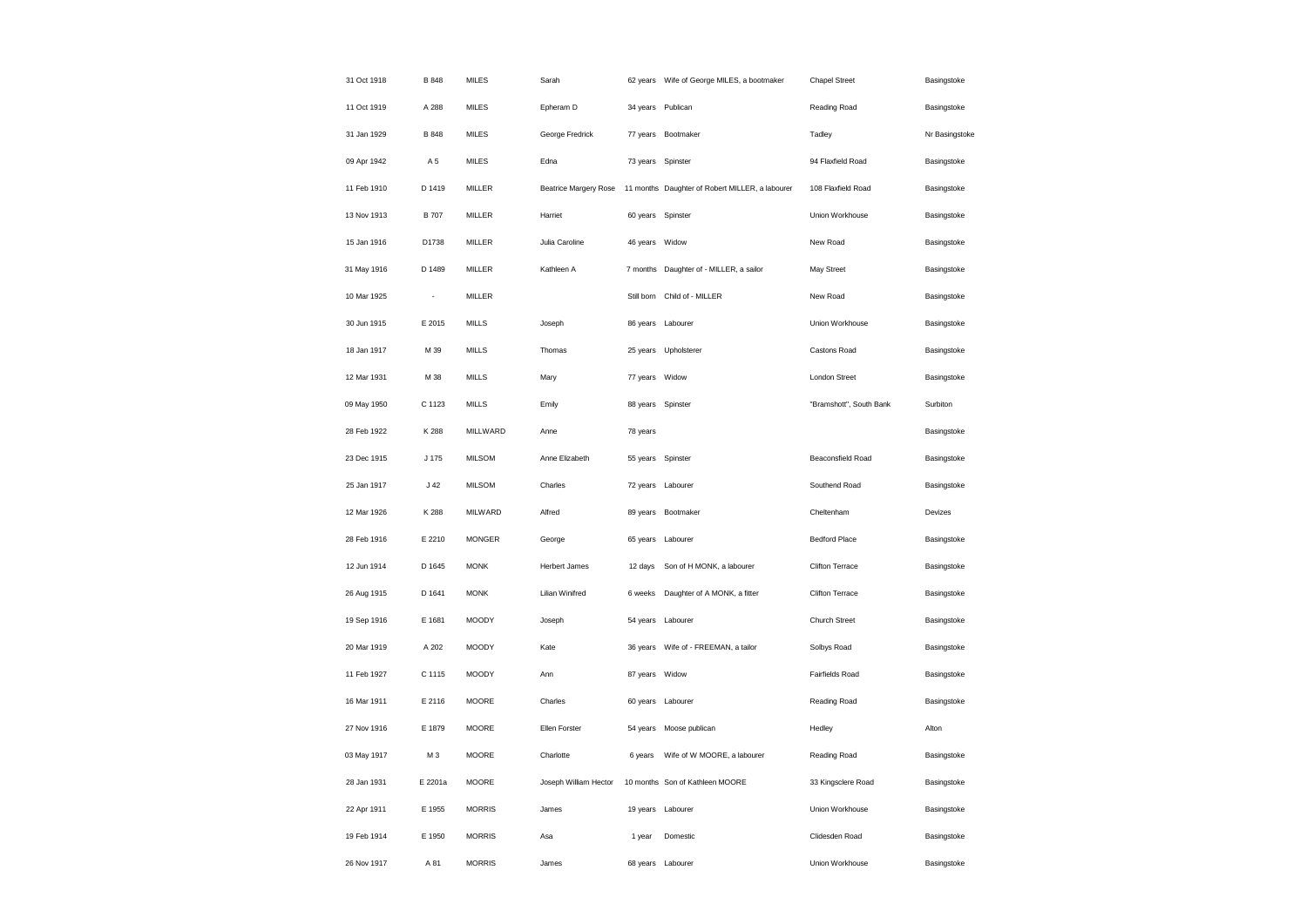| 10 Jan 1922 | C 1078           | <b>MORRIS</b>  | Charles                               |                   | 65 years Launderer                                    | Church Street                          | Basingstoke    |
|-------------|------------------|----------------|---------------------------------------|-------------------|-------------------------------------------------------|----------------------------------------|----------------|
| 01 Jul 1936 | E 1078           | <b>MORRIS</b>  | Laura Alberta                         | 73 years Widow    |                                                       | 13 Grange Avenue                       | Reading        |
| 14 Aug 1909 | C 1024           | MOSDELL        | Mary                                  |                   | 42 years Wife of - MOSDELL, a labourer                | Hackwood Road                          | Basingstoke    |
| 01 Oct 1914 | C 1077           | MOSDELL        | Eli                                   |                   | 75 years Labourer                                     | Union Workhouse                        | Basingstoke    |
| 10 Jul 1920 | S 476 og         | MOSDELL        | Henry                                 |                   | 71 years Labourer                                     | Infirmary                              | Basingstoke    |
| 23 Apr 1910 | A 187            | <b>MOSS</b>    | Albert Edward                         | 30 years Fitter   |                                                       | May Street                             | Basingstoke    |
| 22 Jan 1920 | A 347            | <b>MOTH</b>    | Jane                                  | 51 years          | Wife of H MOTH                                        | New Road                               | Basingstoke    |
| 07 Jun 1927 | A 347            | <b>MOTH</b>    | Harry Joseph                          | 58 years          | Carpenter                                             | New Road                               | Basingstoke    |
| 13 Apr 1914 | C 1076           | <b>MOULAM</b>  | Margret Eileen                        | 6 weeks           | Daughter of - MOULAM, a wharf manager                 | Richmond Road                          | Basingstoke    |
| 21 Feb 1916 | <b>B</b> 734     | MUDGE          | Charles                               |                   | 79 years Labourer                                     | May Street                             | Basingstoke    |
| 10 Apr 1924 | A 423            | <b>MUDGE</b>   | Mary                                  | 73 years          | Widow                                                 | May Street                             | Basingstoke    |
| 15 Oct 1935 | E 1928           | MULLERY        | Ellen Cecilia                         |                   | 33 years Wife of Lance Corporal Austin MULLERY        | <b>Bramley Camp</b>                    | <b>Bramley</b> |
| 08 Oct 1914 | J87              | <b>MULSOM</b>  | William                               | 82 years          | Decorator                                             | Fairfields                             | Basingstoke    |
| 26 Mar 1914 | A 227            | MUNDAY         | Kate Ellen                            |                   | 48 years    Wife of Lloyd MUNDAY, a dairyman          | Church Street                          | Basingstoke    |
| 22 Nov 1913 | C 1014           | <b>MUNDY</b>   | Robert Henry                          |                   | 22 years Ex soldier                                   | Essex Road                             | Basingstoke    |
| 28 Mar 1916 | B 842            | <b>MUNDY</b>   | Robert Henry                          |                   | 82 years Gardiner                                     | South Lea                              | Basingstoke    |
| 04 Dec 1923 | F 46             | <b>MUNDY</b>   | Rebecca Ann                           | 82 years Widow    |                                                       | Union Workhouse                        | Basingstoke    |
| 10 Feb 1912 | D 1690           | <b>MUNTDON</b> | Winifred Daisy Philips<br><b>Jane</b> | 29 years Spinster |                                                       | Archer Road                            | Southampton    |
| 18 Mar 1915 | E 2068           | MURRAY         | Theresa                               | 22 years          | Wife of - MURRAY, an atendent                         | Winchester Road                        | Basingstoke    |
| 27 Nov 1915 | J <sub>166</sub> | MUSSELLWHITE   | Constance Kinard                      | 83 years Widow    |                                                       | Clidesden Road                         | Basingstoke    |
| 06 Jan 1927 | $J$ 141          | MUSSELLWHITE   | John W                                | 66 years Builder  |                                                       | Clidesden Road                         | Basingstoke    |
| 07 Sep 1935 | L 128            | MUSSELLWHITE   | Amelia                                | 72 years Widow    |                                                       | 67 Cliddesden Road                     | Basingstoke    |
| 05 May 2005 | 1166             | MUSSELLWHITE   | Alan Robert                           | 78 years Retired  |                                                       | "Potters Barn", Skippetts Lane<br>East | Basingstoke    |
| 10 Feb 1911 | A 241            | <b>MYLAND</b>  | Ellen                                 | 62 years Widow    |                                                       | May Street                             | Basingstoke    |
| 05 Jul 1911 | E 65             | MYLAND         | George                                |                   | 73 years Caretaker                                    | Junction Road                          | Basingstoke    |
| 20 Jan 1912 | D 1753           | MYLAND         | Elizabeth                             | 65 years          | Widow                                                 | Junction Road                          | Basingstoke    |
| 24 Feb 1917 | A 155            | MYLAND         | Emma                                  | 62 years Widow    |                                                       | Flaxfield                              | Basingstoke    |
| 24 Feb 1917 | A 225            | <b>MYLAND</b>  | Percy Frank                           |                   | 17 years Labourer                                     | May Street                             | Basingstoke    |
| 27 Jun 1930 | B 487            | <b>MYLAND</b>  | Charles                               |                   | 74 years Insurance agent                              | 1 Fairfields Road                      | Basingstoke    |
| 21 Feb 1910 |                  | <b>NASH</b>    |                                       | Still born        | Child of Mrs NASH, wife of George NASH,<br>a labourer | 166 May Street                         | Basingstoke    |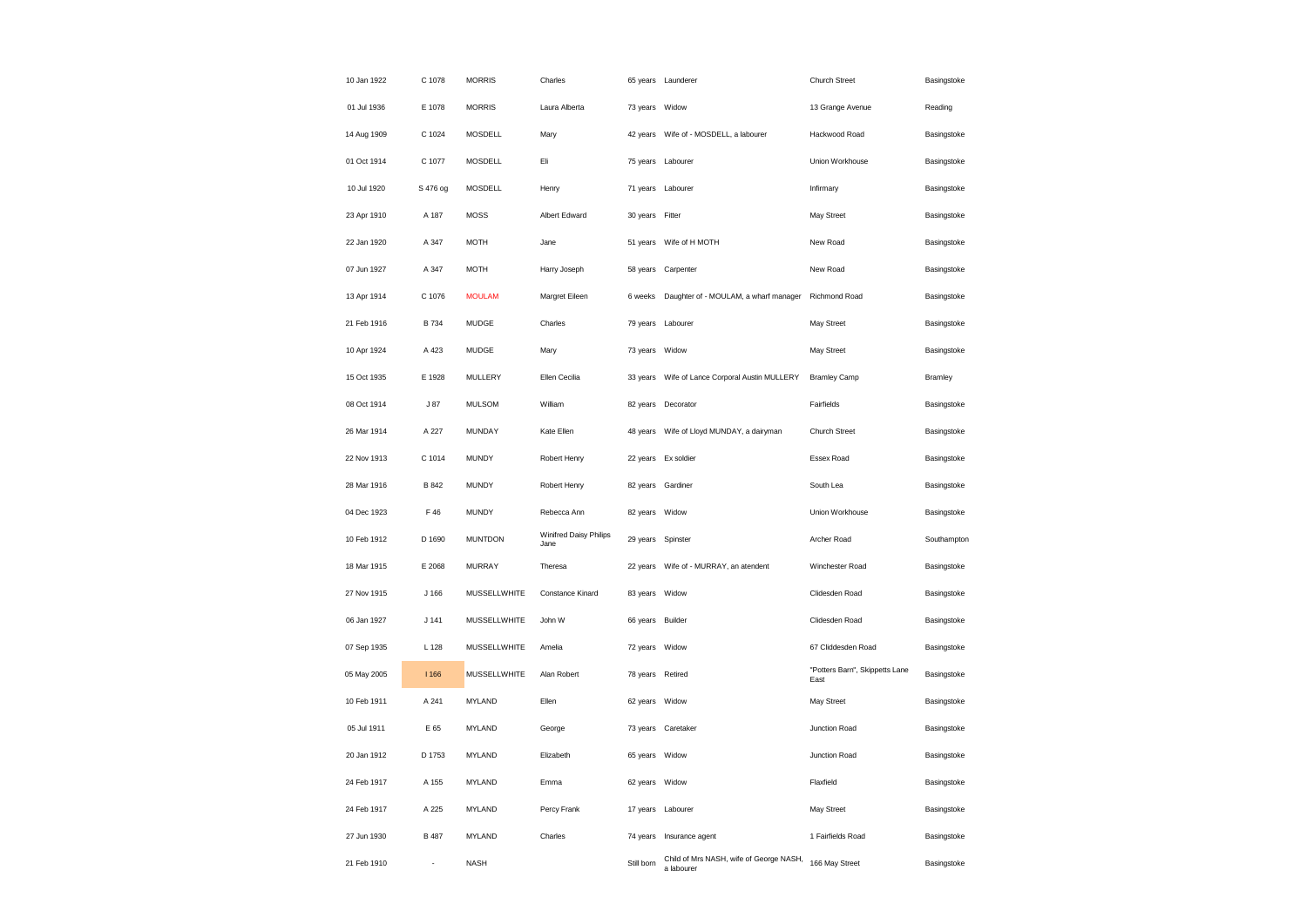| 18 Apr 1912 |                          | <b>NASH</b>       |                  | Still born     | Child of Mrs NASH, wife of G NASH, a<br>labourer | Lower Brook Street     | Basingstoke |
|-------------|--------------------------|-------------------|------------------|----------------|--------------------------------------------------|------------------------|-------------|
| 25 May 1912 | ÷,                       | <b>NASH</b>       |                  |                | Still born Child of S NASH, a carman             | Hackwood Road          | Basingstoke |
| 12 Mar 1915 | B 736                    | <b>NASH</b>       | George           | 74 years       | Labourer                                         | Chapel Street          | Basingstoke |
| 10 Mar 1915 | E 1851                   | <b>NASH</b>       | Henry            |                | 59 years Labourer                                | Union Workhouse        | Basingstoke |
| 16 Feb 1932 | E 1864                   | <b>NASH</b>       | Florence Matilda | 36 years       | Wife of Arthur NASH                              | 33 Kingsclere Road     | Basingstoke |
| 10 Mar 1932 | B 736                    | <b>NASH</b>       | Elizabeth        | 87 years       | Widow                                            | <b>Chapel Street</b>   | Basingstoke |
| 12 May 1994 | E 1864                   | <b>NASH</b>       | Walter George    | 72 years       | Retired                                          | 133 Bleak Hill Road    | Erdington   |
| 09 Mar 1925 | <b>B</b> 467             | <b>NETHERCOTE</b> | Violet Maud      |                | 7 months Daughter of - Nethercote, a labourer    | <b>Flaxfield Road</b>  | Basingstoke |
| 05 May 1927 | C 1193                   | <b>NEVILLE</b>    | Kezia Maria      | 87 years       | Widow                                            | Coronation Road        | Basingstoke |
| 26 Aug 1911 | D 191                    | NEWBURY           | Wilhema Agnes    | 1 year         | Daughter of - NEWBURY, a milkman                 | West Ham               | Basingstoke |
| 25 Jan 1912 |                          | <b>NEWBURY</b>    | Albert Edward    | 9 years        | Son of - NEWBURY, a labourer                     | <b>Flaxfield Road</b>  | Basingstoke |
| 16 Nov 1916 | E 1853                   | NEWELL            | Mary             | 71 years       |                                                  | Union Workhouse        | Basingstoke |
| 10 May 1910 | E 1981                   | <b>NEWMAN</b>     | William          |                | 59 years Labourer                                | Union Workhouse        | Basingstoke |
| 09 Mar 1918 | <b>B780</b>              | <b>NEWMAN</b>     | Eli              |                | 49 years Labourer                                | Hackwood Road          | Basingstoke |
| 17 Mar 1919 | <b>B786</b>              | <b>NEWMAN</b>     | Mary A           | 83 years Widow |                                                  | Union Workhouse        | Basingstoke |
| 11 Jan 1927 | D 1764                   | <b>NEWMAN</b>     | Cyril George     | 23 years       |                                                  | Hackwood Road          | Basingstoke |
| 16 Nov 1912 | A 89                     | <b>NEWTON</b>     | Thomas           |                | 41 years Railway porter                          | May Street             | Basingstoke |
| 31 Dec 1910 | $\overline{\phantom{a}}$ | <b>NORTH</b>      |                  | Still born     | Child of Alfred NORTH, a platelayer              | Sherbourne Road        | Basingstoke |
| 14 Apr 1915 | E 2119                   | <b>NORTH</b>      | Harriet          | 79 years       | Widow                                            | Alexandra Road         | Basingstoke |
| 20 Dec 1921 | ÷                        | <b>NORTH</b>      |                  | Still born     | Female child of Alfred NORTH                     | 19 Lancaster Road      | Basingstoke |
| 06 Jun 1919 | C 1057a                  | <b>OAKLEY</b>     | Mary Anne        | 75 years Widow |                                                  | Chequers Road          | Basingstoke |
| 30 Jan 1915 | D 1432                   | OATES             | Thomas           |                | 79 years Labourer                                | May Street             | Basingstoke |
| 07 Jun 1928 | D 1431                   | OATES             | Emma             | 90 years Widow |                                                  | Mortimer Lane          | Basingstoke |
| 17 Jul 1909 | E 278                    | OLIVER            | Jane             | 89 years       | Widow                                            | 13 Bedford Place       | Basingstoke |
| 19 Aug 1911 | A 90                     | OLIVER            | Albert           | 8 years        | Son of - OLIVER, a labourer                      | 43 Coronation Road     | Basingstoke |
| 05 Sep 1911 | E 2065                   | OLIVER            | Cathleen Mary    | 7 months       | Daughter of W OLIVER, a labourer                 | 80 Flaxfield Road      | Basingstoke |
| 10 Dec 1913 | E 2064                   | OLIVER            | Lionel Barnard   |                | 4 months Son of William OLIVER, a smith          | Flaxfield Road         | Basingstoke |
| 10 Oct 1914 | C 1080a                  | OLIVER            | Ellen            | 84 years       | Widow                                            | Flaxfield              | Basingstoke |
| 19 Feb 1915 | E 64                     | OLIVER            | Joseph           |                | 76 years Ex soldier                              | <b>Stanley Terrace</b> | Basingstoke |
| 19 Apr 1915 | E 2069                   | OLIVER            | Amy              | 43 years       | Wife of John OLIVER, a boiler maker              | Mortimer Lane          | Basingstoke |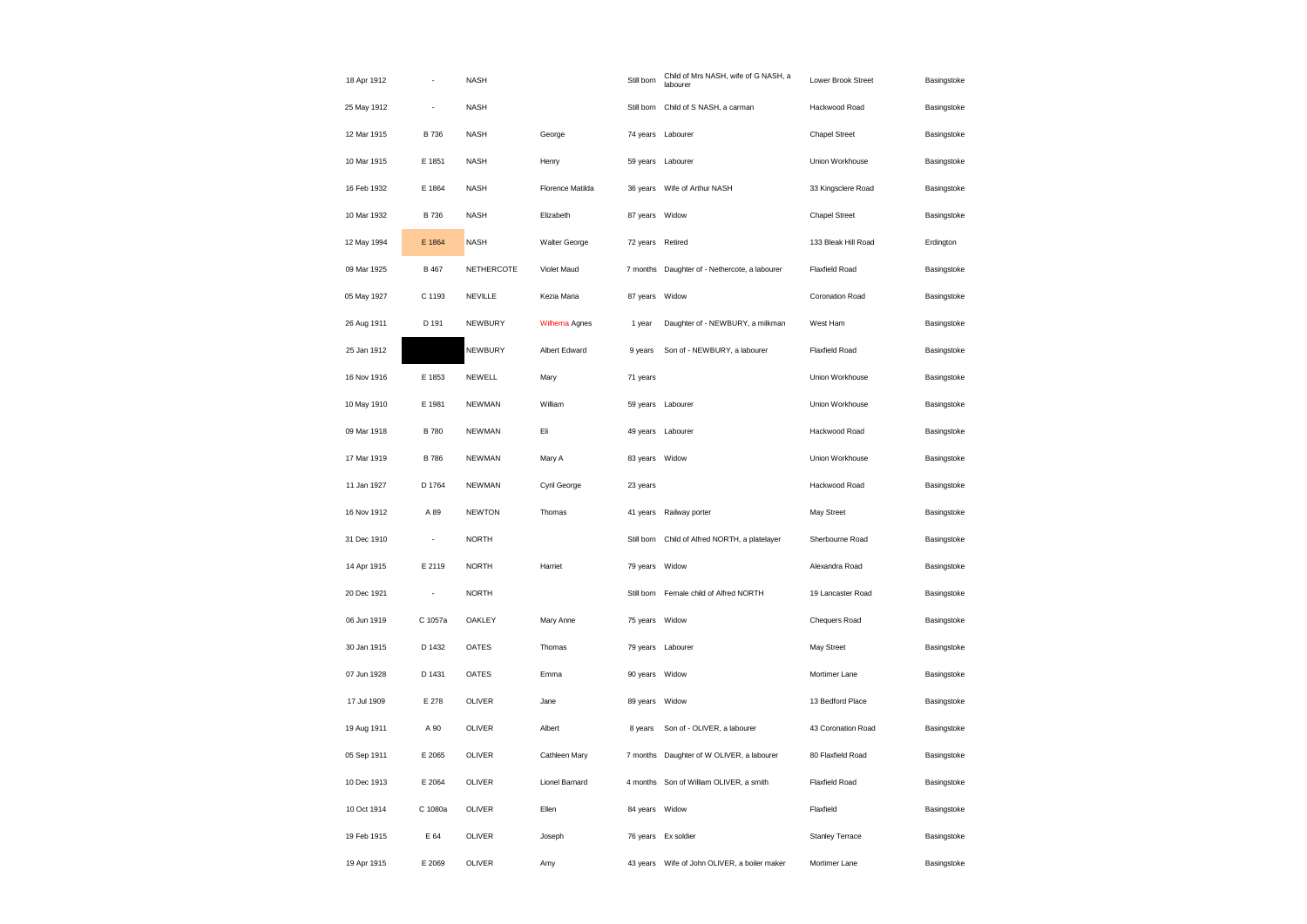| 23 Nov 1915 | E 2050         | OLIVER         | Alfred                 | 50 years Labourer |                                                                         | <b>Bedford Place</b>   | Basingstoke |
|-------------|----------------|----------------|------------------------|-------------------|-------------------------------------------------------------------------|------------------------|-------------|
| 08 May 1916 | E 1947         | OLIVER         | William Arthur         | 18 years          | Soldier (Private, Royal Marine Light Infantry<br>- Service No PO/18784) | <b>Basing Road</b>     | Basingstoke |
| 04 Dec 1917 | E 1817         | OLIVER         | Kathleen               | 21 days           | Daughter of - OLIVER, a spinster                                        | <b>Basing Road</b>     | Basingstoke |
| 07 Feb 1921 | ÷,             | <b>OLIVER</b>  |                        | Still born        | Female child of Stephen OLIVER                                          | Penrith Road           | Basingstoke |
| 05 Apr 1924 | D 1572         | OLIVER         | William                | 61 years          | Bricklayer                                                              | May Street             | Basingstoke |
| 12 Mar 1936 | E 1811         | OLIVER         | Ellen                  | 59 years          | Wife of William OLIVER                                                  | 30 Flaxfield Road      | Basingstoke |
| 13 Feb 1946 | E 1811         | OLIVER         | William                | 68 years          | Blacksmith                                                              | 80 Flaxfield Road      | Basingstoke |
| 24 Feb 1956 | E 2069         | OLIVER         | John                   | 84 years          | Retired                                                                 | 20 Mortimer Lane       | Basingstoke |
| 15 Nov 1912 | D 1304         | ORD            | Maurice Augustus       | 41 years          | Ex officer                                                              | Eastlands              | Basingstoke |
| 12 Feb 1918 | C 1303         | ORD            | Girge Rice             | 81 years          | Retired doctor                                                          | Eastlands              | Basingstoke |
| 17 Oct 1919 | A 77           | ORD            | George William         | 56 years          | Doctor                                                                  | Eastlands              | Basingstoke |
| 05 Oct 1926 | D 1303         | ORD            | Catherine              | 89 years Widow    |                                                                         | 4 Merton Street        | Oxford      |
| 12 May 1975 | C 1283         | ORGAN          | Gertrude Elizabeth     | 81 years          |                                                                         | 24 Queen Street        | Maidenhead  |
| 14 Jan 1920 | A 216          | <b>OVERTON</b> | Mary Ann               | 33 years          | Wife of J OVERTON, a labourer                                           | Kempshott Village      | Basingstoke |
| 03 Mar 1910 | <b>B</b> 9a    | PAICE          | Cyril                  |                   | 14 weeks Son of Florences PAICE, a domestic                             | 46 Coronation Toad     | Basingstoke |
| 20 Aug 1915 | D 1365         | PAICE          | Ellen Sophia           | 67 years          | Wife of - PAICE, a labourer                                             | 4 Church Lane          | Basingstoke |
| 09 Sep 1915 | B 735          | PAICE          | Norman John            | 1 year            | Son of - PEARCE, a storekeeper                                          | Jubilee Road           | Basingstoke |
| 27 Dec 1924 | D 1365         | PAICE          | Charles                | 78 years          | Labourer                                                                | Church Lane            | Basingstoke |
| 14 Feb 1925 | F 266          | PAICE          | Mary Annie             | Unknown           | Widow                                                                   | Hythegate Nursing Home | Twickenham  |
| 08 Oct 1928 | C 968a         | PAICE          | Irene Sylvia           | 4 weeks           | Daughter of - PAICE                                                     | Lancaster Road         | Basingstoke |
| 20 Nov 1911 | C 1149         | <b>PAIN</b>    | Charles                | 66 years          | Retired foreman                                                         | Clidesden Road         | Basingstoke |
| 30 Apr 1913 | $\blacksquare$ | <b>PAINTER</b> |                        | Still born        | Male child of Mrs PAINTER, wife of -<br>PAINTER, a labourer             | Elbow Corner           | Basingstoke |
| 03 Mar 1914 | E 1983         | PAINTER        | Thomas                 | 6 years           | Labourer                                                                | Union Workhouse        | Basingstoke |
| 26 Mar 1910 | C 1216         | PALLINGER      | Henry                  | 60 years          | Carter                                                                  | Chineham               | Sherbourne  |
| 11 Nov 1912 | A 230          | PALMER         | William                | 84 years          | Ex soldier                                                              | Coronation Road        | Basingstoke |
| 05 Jan 1923 | A 321          | PALMER         | Gwendoline M           | 8 years           | Daughter of Mrs SMITH                                                   | <b>Bunnian Place</b>   | Basingstoke |
| 13 Jan 1923 | C 976a         | PARHAM         | Alfred John            | 2 years           | Son of - PARHAM, a labourer                                             | <b>Bunnian Place</b>   | Basingstoke |
| 06 Dec 1912 | C 947          | <b>PARK</b>    | Geoffry William Thomas | 3 years           | Son of - PARKS                                                          | Cambridge Terrace      | Basingstoke |
| 19 Jul 1911 | E 2018         | PARKER         | Mary Jane              | 66 years          | Wife of Thomas PORTER, a gardiner                                       | Union Workhouse        | Basingstoke |
| 27 Jan 1934 | E 2060         | PARLONE        | Mary Josephine         | 26 years          | Wife of - PARLONE                                                       | 15 Sherborne Road      | Basingstoke |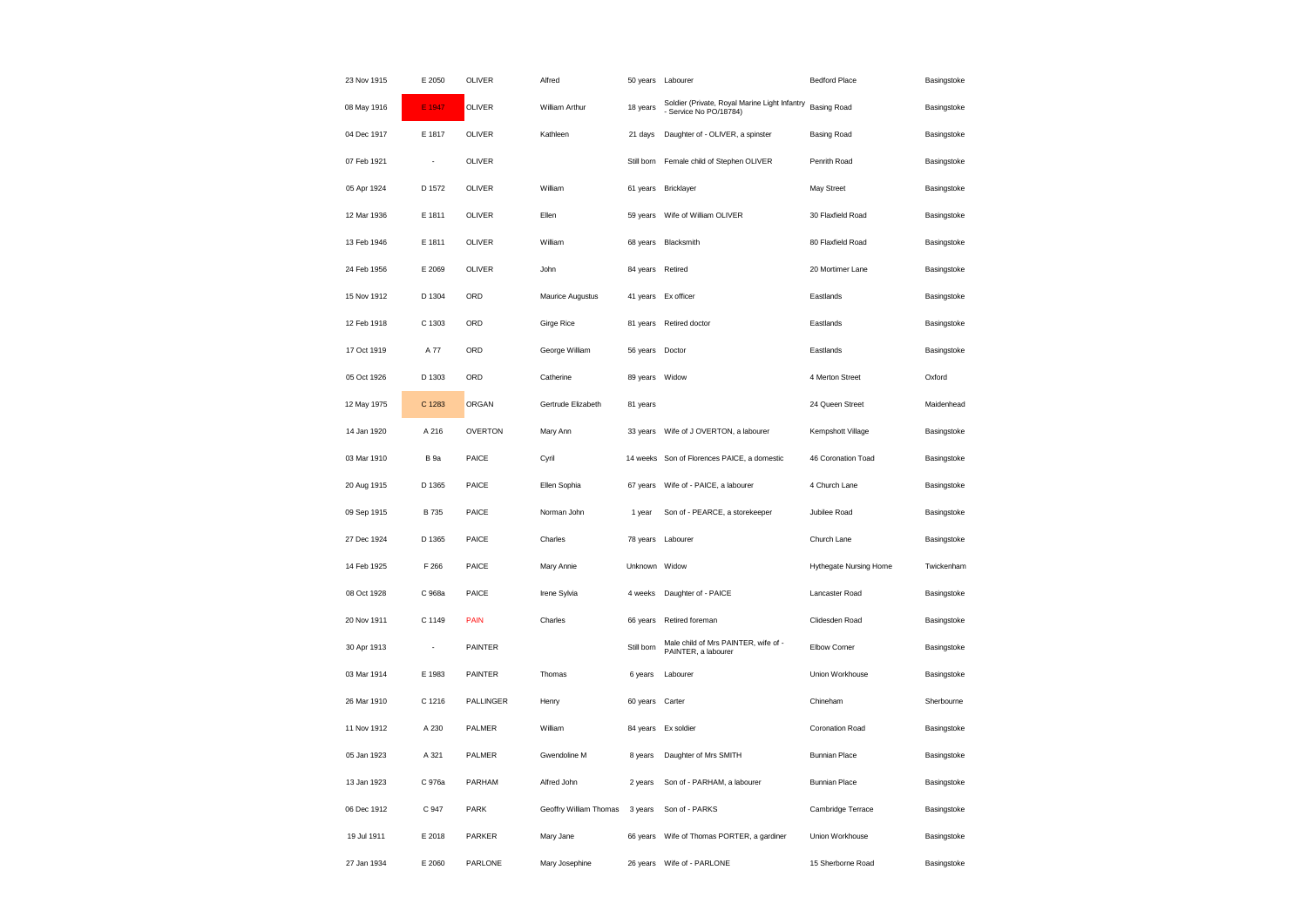| 04 Oct 1915 | D 1424  | PARNELL        | Lilian Mildred M  |                | 2 months Daughter of - PARNELL             | 30 May Street          | Basingstoke |
|-------------|---------|----------------|-------------------|----------------|--------------------------------------------|------------------------|-------------|
| 29 Mar 1919 | A 482   | PARNELL        | Hannah            | 75 years Widow |                                            | Hackwood Road          | Basingstoke |
| 14 Jun 1910 | C 929   | PARRETT        | Sarah             | 90 years       | Widow                                      | Fairfields Road        | Basingstoke |
| 22 Mar 1915 | B 469   | <b>PARRIS</b>  | Elizabeth         | 71 years       | Wife of - PARRIS, a labourer               | Cranbourne Lane        | Basingstoke |
| 04 Mar 1916 | E 2187  | <b>PARRIS</b>  | William           |                | 76 years Labourer                          | May Street             | Basingstoke |
| 15 Feb 1923 | ÷,      | PARSSON        |                   | Still born     | Child of Mrs Vida PARSSON                  | <b>Burgess Road</b>    | Basingstoke |
| 13 Aug 1910 | A 188   | PARTRIDGE      | Elizabeth         | 61 years       | Wife of F PARTRIDGE, a sawyer              | 9 Solby Road           | Basingstoke |
| 22 Oct 1912 | $\sim$  | PARTRIDGE      |                   |                | Still born Labourer                        | 16 May Street          | Basingstoke |
| 20 Aug 1928 | A 188   | PARTRIDGE      | Francis Ed        | 59 years       | Labourer                                   |                        | Basingstoke |
| 02 Nov 1920 | A 282   | PAYNE          | Edward James      |                | 3 months Son of V PAYNE, a labourer        | <b>Brook Street</b>    | Basingstoke |
| 18 Jul 1921 | A 451   | PAYNTER        | Joan              | 5 weeks        | Daughter of Ellen PAYNTER, a spinster      | <b>Basing Road</b>     | Basingstoke |
| 12 Aug 1911 | B 606   | PEARCE         | Hariet Ann        | 69 years       | Wife of F PEARCE, a gardiner               | Southern Road          | Basingstoke |
| 21 Oct 1911 | ÷.      | PEARCE         |                   | Still born     | Child of Mrs PEARCE                        | 2 Cambridge Terrace    | Basingstoke |
| 05 Feb 1912 |         | PEARCE         |                   | Still born     | Child of Horace PEARCE, a postman          | Southern Road          | Basingstoke |
| 29 Feb 1912 | C 1232  | PEARCE         | Sarah Ann         | 64 years       | Widow                                      | Victoria Street        | Basingstoke |
| 26 Sep 1914 | C 947   | PEARCE         | Walter            | 9 months       | Son of Fred PEARCE, an assistant           | Cambridge Terrace      | Basingstoke |
| 08 Mar 1915 | E 2080  | PEARCE         | George            | 76 years       | Bootmaker                                  | Clidesden Road         | Basingstoke |
| 12 Feb 1916 | E 2080  | PEARCE         | Elizabeth         | 69 years       | Widow                                      | Clidesden Road         | Basingstoke |
| 26 Jul 1918 | C 1816  | PEARCE         | Freda Margret     | 3 years        | Daughter of - PEARCE, a baker              | Alexandra Road         | Basingstoke |
| 14 Oct 1916 | E 1945  | PEARSON        | William H         | 64 years Clerk |                                            | <b>Coronation Road</b> | Basingstoke |
| 28 Mar 1935 | E 1945  | PEARSON        | Elizabeth Ophelia | 78 years Widow |                                            | Westfield Road         | Basingstoke |
| 09 Sep 1909 | A 327   | PEGGS          | Roland James      | 53 years       |                                            | Balam Road             | London      |
| 08 Feb 1912 | B 673   | PENFOLD        | Ellen             |                | 73 years Wife of James PENFOLD, a gardiner | 11 Deep Lane           | Basingstoke |
| 22 Feb 1917 | A 538   | PENFOLD        | James             | 87 years       | Labourer                                   | Union Workhouse        | Basingstoke |
| 16 Jan 1919 | A 466   | PENTON         | William Peter     | 5 hours        | Son of W F PENTON                          | Reading Road           | Basingstoke |
| 23 Mar 1910 | E 1846  | PERKINS        | Edward            |                | 70 years Labourer                          | <b>Union Workhouse</b> | Basingstoke |
| 09 Jun 1916 | E 1946a | <b>PERKINS</b> | Francis           |                | 49 years Labourer                          | Union Workhouse        | Basing      |
| 29 Nov 1918 | A 432   | PERVER         | Hannah            | 78 years       | Wife of J PERVER                           | Castons Road           | Basingstoke |
| 17 Jan 1911 | A 407   | <b>PETERS</b>  | George            |                | 60 years Engine driver                     | Essex Road             | Basingstoke |
| 18 May 1916 | A ???   | PHILIPS        | Eileen Joyce      | 5 months       | Daughter of - PHILIPS, a postman           | Norman Place           | Basingstoke |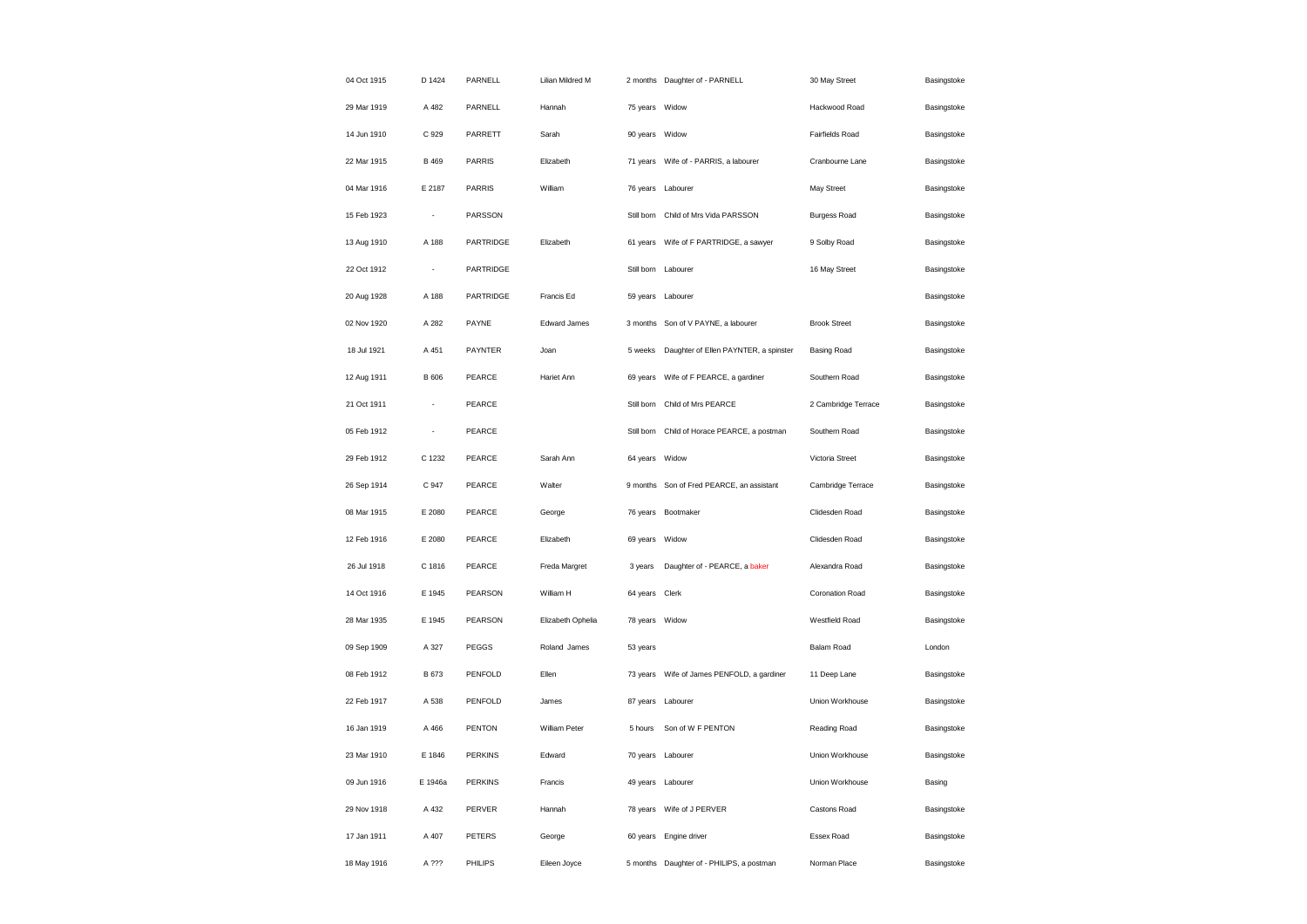| 11 Nov 1918 | B 793                    | PHILIPS        | Ethel Lilian          | 11 years          | Daughter of - PHILIPS, a soldier           | Norman Place         | Basingstoke           |
|-------------|--------------------------|----------------|-----------------------|-------------------|--------------------------------------------|----------------------|-----------------------|
| 23 Feb 1944 | E 2138 x E 2139 PHILLIPS |                | Fredrick Alfred Lord  | 71 years          | Independent gentleman                      | Rose Mullion Hotel   | Budleigh<br>Salterton |
| 05 Feb 1912 | D 1744                   | PHILPOT        | James Albert          | 71 years          | School teacher                             | 183 May Street       | Basingstoke           |
| 19 Mar 1932 | D 1744                   | PHILPOT        | Helen                 | 93 years          | Widow                                      | 183 New Street       | Basingstoke           |
| 28 Jan 1913 | C 1199                   | PHILPOTT       | Esther                | 56 years          | Wife of - PHILPOTT, a labourer             | Stoney Heath         | Baughurst             |
| 10 May 1932 | <b>B</b> 21a             | PIKE           | Elizabeth Ann         | 84 years Widow    |                                            | <b>Upper Street</b>  | Fleet                 |
| 25 Apr 1911 | B 320                    | PILLATT        | Maria                 | 74 years Widow    |                                            | Stanley Terrace      | Basingstoke           |
| 29 Aug 1913 | D 1686                   | <b>PIPER</b>   | Henry                 | 74 years Labourer |                                            | Hackwood Road        | Basingstoke           |
| 25 Nov 1916 | B 836                    | PIPER          | Elizabeth             | 62 years          | Widow                                      | <b>Bounty Road</b>   | Basingstoke           |
| 25 Jan 1917 | D 1686                   | PIPER          | Hephzibah Jane        |                   | 77 years Wife of Thomas HEDGES, a labourer | Hackwood Road        | Basingstoke           |
| 05 May 1921 | <b>B</b> 80a             | PIPER          | Cyril                 | 3 months          | Son of - PIPER                             | 101 May Street       | Basingstoke           |
| 22 Feb 1922 | A 191                    | PIPER          | Mary Ann              | 83 years Widow    |                                            | Hackwood Road        | Basingstoke           |
| 17 Mar 1923 | B 827                    | PIPER          | Harry                 | 16 days           | Son of H PIPER, a plumber                  | New Road             | Basingstoke           |
| 17 May 1913 | C 1012                   | PITTARD        | James                 | 66 years          | Painter                                    | Southern Road        | Basingstoke           |
| 24 Feb 1919 | <b>B</b> 789             | PITTARD        | Martha                | 70 years          | Widow                                      | Shirley              | Southampton           |
| 10 Apr 1935 | E 2065a                  | PLUMMER        | James                 | 1 day             | Son of George PLUMMER                      | "Avoca"              | Bramley               |
| 03 Sep 1910 | C 1022                   | <b>POINTER</b> | Thomas                | 56 years Labourer |                                            | Reading Road         | Basingstoke           |
| 29 Mar 1911 | A 39                     | POLLARD        | Amelia                | 72 years          | Widow                                      | Union Workhouse      | Basingstoke           |
| 15 Jan 1914 | D 490b                   | <b>PONTING</b> | Henry                 |                   | 76 years Labourer                          | <b>Bunnian Place</b> | Basingstoke           |
| 21 Oct 1915 | A 226                    | POOLE          |                       |                   |                                            |                      |                       |
| 30 Dec 1917 |                          |                | Linda                 | 1 year            | Daughter of James POOLE, a labourer        | Clifton Terrace      | Basingstoke           |
|             | A 407                    | POOLE          | <b>Glades May</b>     | 2 months          | Daughter of - POOLE, a spinster            | Clifton Terrace      | Basingstoke           |
| 10 Jan 1917 | B 666                    | <b>PORTER</b>  | <b>Bessie</b>         | 52 years          | Wife of A PORTER, a bricklayer             | May Street           | Basingstoke           |
| 05 Oct 1918 | <b>B</b> 522             | <b>PORTER</b>  | Emma                  | 81 years Widow    |                                            | Deep Lane            | Basingstoke           |
| 21 Jan 1920 | A 426                    | <b>PORTER</b>  | Charles               | 63 years ??????   |                                            | Church Street        | Basingstoke           |
| 04 Nov 1938 | B 666                    | PORTER         | Albert                |                   | 77 years Bricklayer                        | 140 May Street       | Basingstoke           |
| 04 Jan 1940 | A 426                    | <b>PORTER</b>  | Jane Emily            | 81 years          | Widow                                      | 38 Church Street     | Basingstoke           |
| 30 Jan 1913 | C 1073                   | PORTSMOUTH     | Elizabeth Agnes Alice |                   | 65 years Wife of Albert PORTSMOUTH         | London Street        | Basingstoke           |
| 05 Jan 1914 | C 1074                   | PORTSMOUTH     | Albert                | 70 years          | Ironmonger                                 | Kingston             | Portsmouth            |
| 06 Sep 1933 | C 1073                   | PORTSMOUTH     | Florence              | 56 years Spinster |                                            | 119 Reading Road     | Henley                |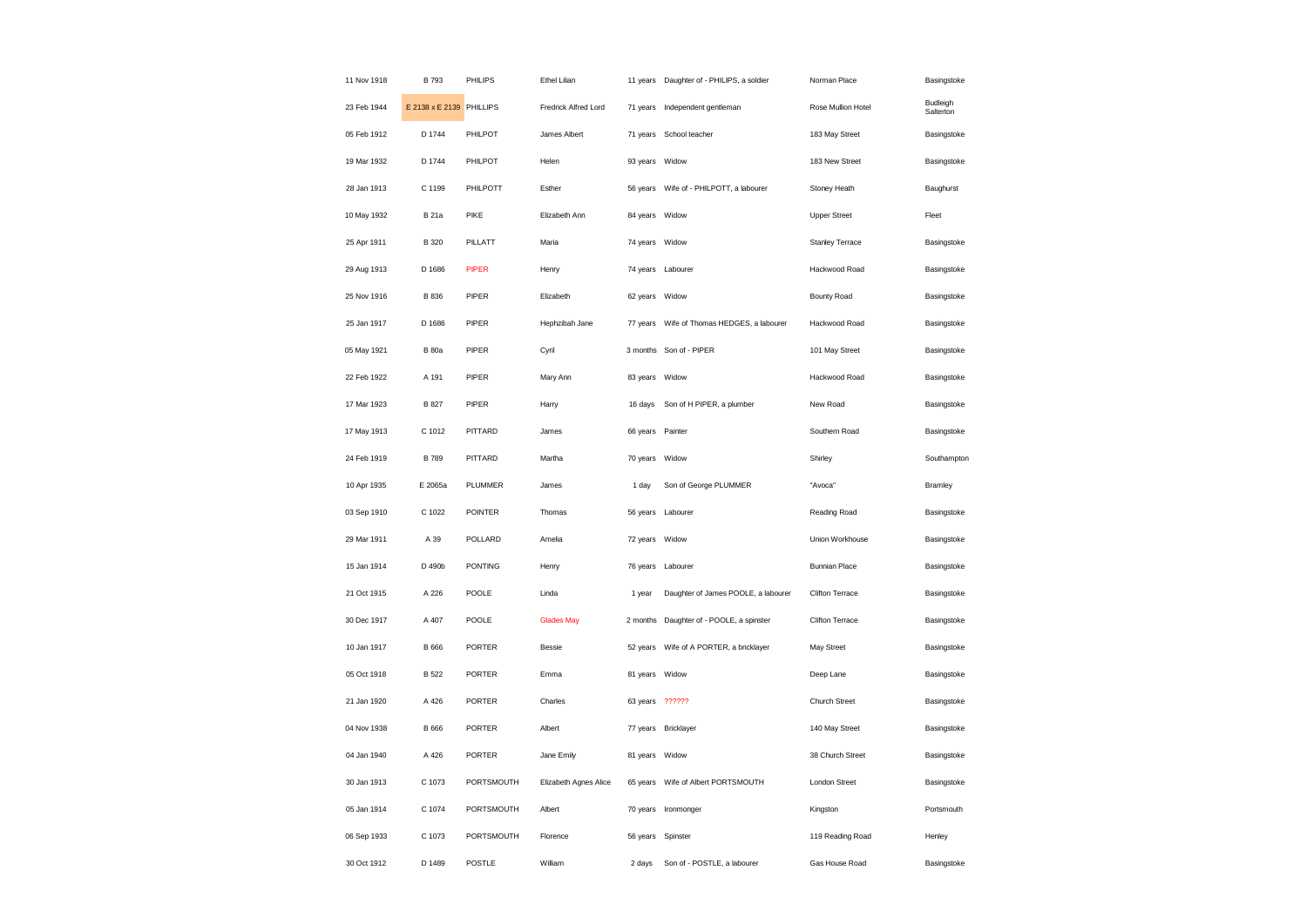| 23 Jun 1913 |                          | <b>POSTLE</b>   |                            |                      | Still born Child of W POSTLE, a labourer | Norn Hill             | Basingstoke |
|-------------|--------------------------|-----------------|----------------------------|----------------------|------------------------------------------|-----------------------|-------------|
| 26 Mar 1914 | A 334                    | <b>POSTLE</b>   | William Edwin<br>Augustine |                      | 18 years Milkman                         | Reading Road          | Basingstoke |
| 24 Aug 1915 | $\overline{\phantom{a}}$ | POSTLE          |                            |                      | Still born Child of Mrs POSTLE           | Norn Hill             | Basingstoke |
| 18 Dec 1920 | F 218                    | POULTER         | Lucy                       | 58 years             | Spinster                                 | Church Square         | Basingstoke |
| 07 Dec 1942 | F 218                    | POULTER         | Catherine                  | 85 years             | Spinster                                 | 6 Church Square       | Basingstoke |
| 17 Sep 1946 | F 218                    | POULTER         | Margaret Ellen             | 81 years             | Spinster                                 | 6 Church Street       | Basingstoke |
| 17 Jan 1912 | A 402                    | POUND           | George                     | 78 years             | Carpenter                                | New Road              | Basingstoke |
| 22 Jul 1913 | A 262                    | POUND           | Charles                    | 21 years             | Labourer                                 | May Street            | Basingstoke |
| 15 Oct 1914 | B 603                    | POUND           | Sarah Ann                  | 49 years             | Wife of Joseph POUND, a carter           | Reading Road          | Basingstoke |
| 28 Sep 1920 | A 402                    | POUND           | Jane                       | 79 years Widow       |                                          | New Road              | Basingstoke |
| 01 Dec 1914 | D 1557                   | POWELL          | Fanny                      | 81 years             | Widow                                    | <b>Fords Building</b> | Basingstoke |
| 06 Sep 1916 | C 1156a                  | POWELL          | <b>Jesse Gerald</b>        | 5 days               | Son of Jesie POWELL, a bricklayer        | Hackwood Road         | Basingstoke |
| 10 Apr 1915 | B 839                    | POWER           | Jamrs                      | 72 years Clerk       |                                          | Sarum Hill            | Basingstoke |
| 17 Dec 1921 | C 1022                   | <b>POYNTER</b>  | Emma                       | 66 years Widow       |                                          | <b>Flaxfield Road</b> | Basingstoke |
| 18 Jul 1939 | C 896                    | PR??ANS         | <b>Gerald Neate</b>        | 71 years             | Retired County Court clerk               | 4 Holmsdale Gardens   | Hastings    |
| 01 Oct 1912 | D 1758                   | PRIDMORE        | Allen                      | 24 years             | No occupation                            | Winchester Street     | Basingstoke |
| 19 Mar 1918 | D 1757                   | PRIDMORE        | Mary Ann                   | 64 years             | Wife of A PRIDMOORE, a lawyers clerk     | Winchester Street     | Basingstoke |
| 12 Feb 1929 | D 1757                   | PRIDMORE        | Fredrick                   |                      | 72 years Solicitors clerk                | Winchester Street     | Basingstoke |
| 27 Apr 1949 | D 1757                   | PRIDMORE        | Frederick                  |                      | 67 years Engineer                        | 31 Eastfields Avenue  | Basingstoke |
| 16 Feb 1951 | D 1757                   | PRIDMORE        | Cecil                      |                      | Retired                                  | 33 Goat Lane          | Basingstoke |
| 27 May 1959 | D 1757                   | PRIDMORE        | Ada Beatrice               | 74 years             | Widow                                    | 33 Goat Lane          | Basingstoke |
| 10 Feb 1923 | E 324                    | PRITCHARD       | Eliza                      | 64 years             | Spinster                                 | Sarum Hill            | Basingstoke |
| 19 Aug 1926 | E 324                    | PRITCHARD       | Sarah                      | 88 years             | Widow                                    | Sarum Hill            | Basingstoke |
| 26 Apr 1914 | ÷                        | PROUT           |                            | Still born           | Child of Fredrick PROUT, a labourer      | Norn Hill             | Basingstoke |
| 09 Aug 1919 | A 203                    | <b>PROWTING</b> | Ellen                      | 50 years             | Wife of W PROWTING, a tailors presser    | Clidesden Road        | Basingstoke |
| 21 Jul 1926 | C 1216                   | PULLINGER       | William                    | 1/ <sub>2</sub> hour | Son of B PULLINGER, a yard foreman       | <b>Chapel Street</b>  | Basingstoke |
| 30 May 1913 | E 2147                   | <b>PURCHASE</b> | Jemima                     | 63 years Widow       |                                          | <b>Bunnian Place</b>  | Basingstoke |
| 24 May 1909 | A 444                    | PURDUE          | Annie                      | 38 years             | Wife of G PURDUE, a bricklayer           | 11 Drapers Hill       | Basingstoke |
| 08 Jun 1912 | A 331                    | PURDUE          | Charlotte                  | 37 years             | Wife of A PURDUE, a carman               | George Street         | Basingstoke |
| 18 Oct 1913 | A 439                    | PURDUE          | Robert                     |                      | 69 years Bricklayer                      | Cranbourne Road       | Basingstoke |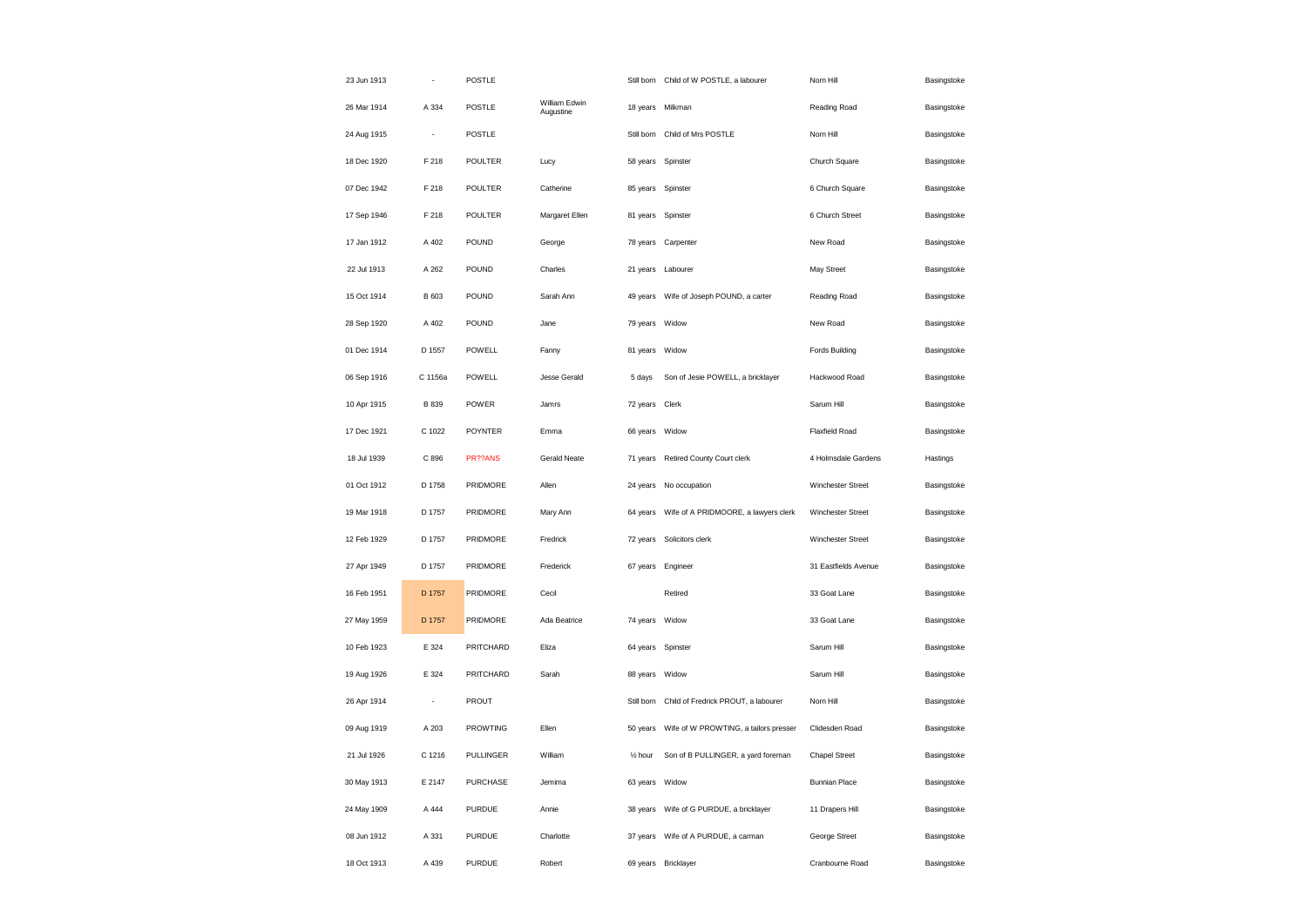| 13 Feb 1915 | E 1886         | <b>PURDUE</b>  | Harriet             | 74 years Spinster |                                                            | Union Workhouse       | Basingstoke    |
|-------------|----------------|----------------|---------------------|-------------------|------------------------------------------------------------|-----------------------|----------------|
| 25 Nov 1919 | A 427          | PURDUE         | Alfred              | 44 years Painter  |                                                            | Church Street         | Basingstoke    |
| 07 Sep 1926 | K 240          | PURDUE         | <b>Lucy Harriet</b> | 77 years Widow    |                                                            | Essex Road            | Basingstoke    |
| 30 Nov 1937 | E 2206         | PURDUE         | Johannah            | 75 years          | Wife of George PURDUE                                      | 3 Sherbourne Road     | Basingstoke    |
| 15 Dec 1958 | A 427          | PURDUE         | Alice Elizabeth     | 79 years          | Widow                                                      | 95 Western Wat        | Basingstoke    |
| 04 Jul 1914 | ÷,             | <b>PURVER</b>  |                     |                   | Still born Child of V PURVER, a tailor                     | Castons Road          | Basingstoke    |
| 24 Dec 1921 | A 431          | <b>PURVER</b>  | Thomas              | 83 years          | Coach builder                                              | Castons Road          | Basingstoke    |
| 16 Sep 1911 | D 1734         | QUENLAN        | Elizabeth           |                   | 36 years     Wife of F QUENLAN, a tailor                   | 11 Bounty Road        | Basingstoke    |
| 07 Jun 1917 | D 1350         | QUILLEY        | Mary Ann            | 79 years Widow    |                                                            | Union Workhouse       | Basingstoke    |
| 17 Feb 1919 | J FV           | RADLEY         | Samuel              |                   | 66 years Labourer                                          | Worting               | Basingstoke    |
| 27 Mar 1923 | FV             | RADLEY         | Harriet             | 76 years Widow    |                                                            | King Street           | Odiham         |
| 24 Mar 1926 | C 1295         | RAMAGE         | Eliza               | Unknown           |                                                            | The Causeways         | Lymington      |
| 02 Mar 1922 | E 2207         | <b>RAMPTON</b> | Elizabeth           | 81 years Widow    |                                                            | Victoria Street       | Basingstoke    |
| 22 Aug 1918 | A 221          | RANDALL        | Henry James         |                   | 24 years Labourer                                          | Winchester Road       | Basingstoke    |
| 12 Nov 1918 | A 85           | RANDALL        | Lily May            |                   | 11 weeks Daughter of George RANDALL, a labourer May Street |                       | Basingstoke    |
| 24 Jan 1929 | A 189          | RANDALL        | Jesse               | 80 years Tailor   |                                                            | Queens Road           | Basingstoke    |
| 17 Jun 1912 | A 185          | RANDELL        | May Jane            | 42 years          | Wife of Jessie RANDELL, a packer                           | 56 George Street      | Basingstoke    |
| 13 Nov 1917 | <b>B778</b>    | RANDELL        | Harry               | 48 years Baker    |                                                            | Union Workhouse       | Basingstoke    |
| 01 Mar 1923 | C 1097         | <b>RANDELL</b> | Matthew             |                   | 81 years Building inspector                                | Southern Road         | Basingstoke    |
| 04 Mar 1918 | A <sub>3</sub> | <b>RANSOM</b>  | Edward              | 69 years          | Bamk manager                                               | Cromwell Road         | Basingstoke    |
| 23 Oct 1913 | <b>B</b> 604   | RAY            | <b>Enos Francis</b> | 71 years          | Retired railway porter                                     | <b>Bunnian Place</b>  | Basingstoke    |
| 26 Jan 1914 | C 1273         | RAY            | Mary Ann            | 42 years          | Wife of - Ray, a clothiers assistant                       | Essex Road            | Basingstoke    |
| 29 Aug 1914 | A 242          | RAY            | Annie               | 58 years Widow    |                                                            | Alexandra Road        | Basingstoke    |
| 12 Jul 1920 | B 604          | RAY            | Amelia              | 73 years          | Widow                                                      | Norton Green          | Isle of Wight  |
| 08 Jan 1952 | C 1273         | RAY            | William Francis     |                   | 84 years Retired cutter                                    | 42 Essex Road         | Basingstoke    |
| 01 Oct 1940 | E 2008         | RAYMOND        | Kate                | 87 years Widow    |                                                            | 27 Oldfield Road      | Bath           |
| 15 Dec 1972 | E 2009         | RAYMOND        | Geoffrey            | 91 years          |                                                            | 6 Meadow Lane         | Hartley Witney |
| 14 Jan 1976 | E 2009         | RAYMOND        | Isabelle            | 85 years          |                                                            | 6 Meadow Lane         | Hartley Witney |
| 12 Mar 1937 | E 2064a        | RAYNBIRD       | Timothy Edward      |                   | 21 months Son of Edward Hugh RAYNBIRD                      | Vyne Road             | Basingstoke    |
| 23 Aug 1913 | C 1133a        | READMAN        | <b>Bridget</b>      | 92 years Widow    |                                                            | <b>Flaxfield Road</b> | Basingstoke    |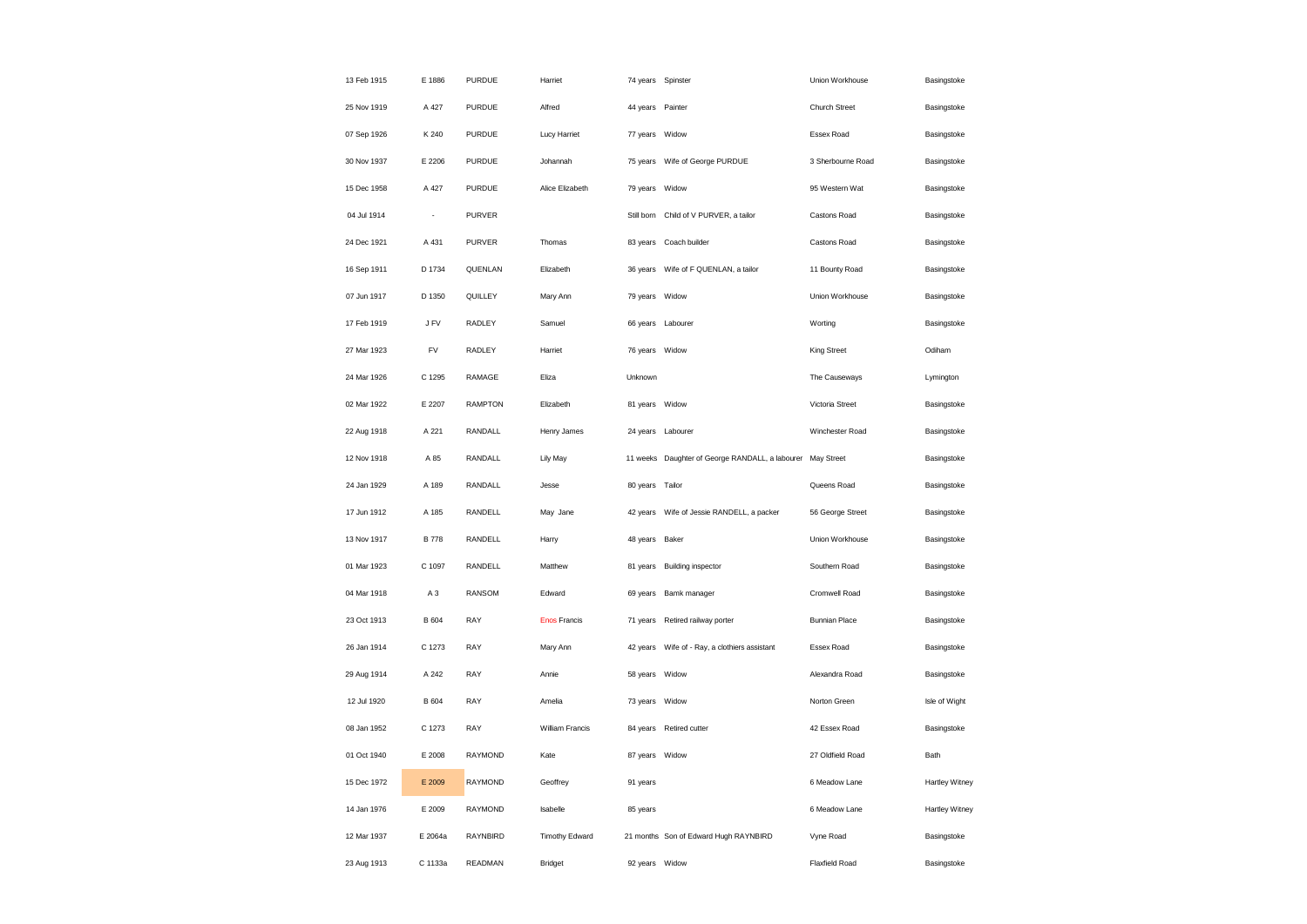| 27 Apr 1925 | J 350        | REDGATE           | Sarah             | 81 years Widow         |                                                                                             | Jubilee Road          | Basingstoke |
|-------------|--------------|-------------------|-------------------|------------------------|---------------------------------------------------------------------------------------------|-----------------------|-------------|
| 19 Feb 1914 | M 70         | REDGROVE          | George            |                        | 76 years Basket maker                                                                       | 8 Castons Road        | Basingstoke |
| 25 Jan 1913 | D 1620       | <b>RICE</b>       |                   | 21/ <sub>2</sub> hours | Son of Charles RICE, a labourer                                                             | 8 Chapel Hill         | Basingstoke |
| 13 Jul 1916 | E 1882       | <b>RICE</b>       | Clarice           | 57 years               | Wife of William RICE, a maltster                                                            | Union Workhouse       | Basingstoke |
| 22 Mar 1913 | E 2213       | <b>RICHARDS</b>   | Jeffrey           | 1 month                | Son of - RICHARDS                                                                           | Union Workhouse       | Basingstoke |
| 23 Jan 1915 | C 1262       | <b>RICHARDS</b>   | Edward            | 11 days                | Son of - RICHARDS, a postman                                                                | <b>Basing Road</b>    | Basingstoke |
| 27 Nov 1919 | A 357        | <b>RICHARDS</b>   | James             | 84 years               | Retired minister                                                                            | Fairfields            | Basingstoke |
| 23 Dec 1920 | A 416        | <b>RICHARDS</b>   | Mary Ann          | 83 years               | Widow                                                                                       | Fairfield Road        | Basingstoke |
| 02 Feb 1910 | C 1131a      | <b>RICHARDSON</b> | Henry             | 12 years               | Son of - RICHARDSON, a tailor                                                               | Alexandra Road        | Basingstoke |
| 28 Jan 1911 | C 1150       | <b>RICHARDSON</b> | Reginald H        | 6 months               | Son of - RICHARDSON, a tailor                                                               | May Street            | Basingstoke |
| 02 Dec 1909 | A 305        | RIDER             | Kathleen Ellen    | 1 month                | Daughter of John RIDER, a labourer                                                          | 174 May Street        | Basingstoke |
| 04 Jan 1917 | <b>B</b> 600 | <b>RIDGLEY</b>    | David             | 69 years               | Labourer                                                                                    | <b>Brook Street</b>   | Basingstoke |
| 04 Oct 1916 | A 295        | <b>ROBBITS</b>    | Sarah             | 83 years               | Widow                                                                                       | New Road              | Basingstoke |
| 10 Jun 1913 | E 2108       | <b>ROBERTS</b>    | Reuben            | 93 years               |                                                                                             | Union Workhouse       | Basingstoke |
| 23 Aug 1918 | E 2205       | <b>ROBERTSON</b>  | James             | 34 years               | Soldier (Private, 78th Batallion Canadian<br>Infantry, Manitoba Rgt - Service No<br>2173567 | Park Prewett Hospiral | Basingstoke |
| 02 Ape 1931 | C 1134b      | ROE               | Joyce Ethel       | 8 days                 | Daughter of Edward ROE                                                                      | 61 Lower Brook Street | Basingstoke |
| 11 Feb 1911 | C 1261       | <b>ROGERS</b>     | John              |                        | 62 years Bricklayer                                                                         | <b>Bath Terrace</b>   | Basingstoke |
| 30 Dec 1912 | E 1984       | <b>ROGERS</b>     | George            |                        | 71 years Bricklayer                                                                         | Union Workhouse       | Basingstoke |
| 25 Feb 1914 | C 1081       | <b>ROGERS</b>     | Fredrick John     | 78 years               | Painter                                                                                     | <b>Bounty Road</b>    | Basingstoke |
| 31 Mar 1915 | C 1207       | <b>ROGERS</b>     | William Henry     | 56 years               | Coach builder                                                                               | Southern Road         | Basingstoke |
| 09 Dec 1921 | C 1181       | <b>ROGERS</b>     | Elizabeth         | 76 years               | Widow                                                                                       | Bounty Road           | Basingstoke |
| 05 Feb 1947 | C 1207       | <b>ROGERS</b>     | <b>Emily Mary</b> | 84 years               | Widow                                                                                       | 39 Southern Road      | Basingstoke |
| 19 Dec 1912 | C 1018       | <b>ROLLS</b>      | Stephen           | 72 years               | Milkman                                                                                     | London Road           | Basingstoke |
| 17 May 1909 | C 1089       | ROOKE             | John              | 62 years               | Carpenter                                                                                   | Union Workhouse       | Basingstoke |
| 05 Nov 1910 | D 1501       | ROSE              | Emma              | 68 years Widow         |                                                                                             | Hackwood Road         | Basingstoke |
| 19 Sep 1911 | D 1615       | ROSE              | Annette           | 34 years               | Wife of F ROSE, a labourer                                                                  | Hackwood Road         | Basingstoke |
| 08 Nov 1935 | $L$ 10       | ROSE              | Henry             |                        | 79 years Engine driver                                                                      | 171 South Ham         | Basingstoke |
| 15 May 1909 | B 636        | ROWELL            | Arthur Edwin      | 31 years               | Fettler                                                                                     | <b>Wyke Street</b>    | New Cut     |
| 03 Apr 1915 | B 669        | ROWELL            | Edgar Jonothon    |                        | 35 years Labourer                                                                           | May Street            | Basingstoke |
| 18 Sep 1918 | A 80         | ROWLE             | Fanny Gregory     | 30 years               | Wife of Ensign ROWLE, a Salvation Army<br>Officer                                           | Southend Road         | Basingstoke |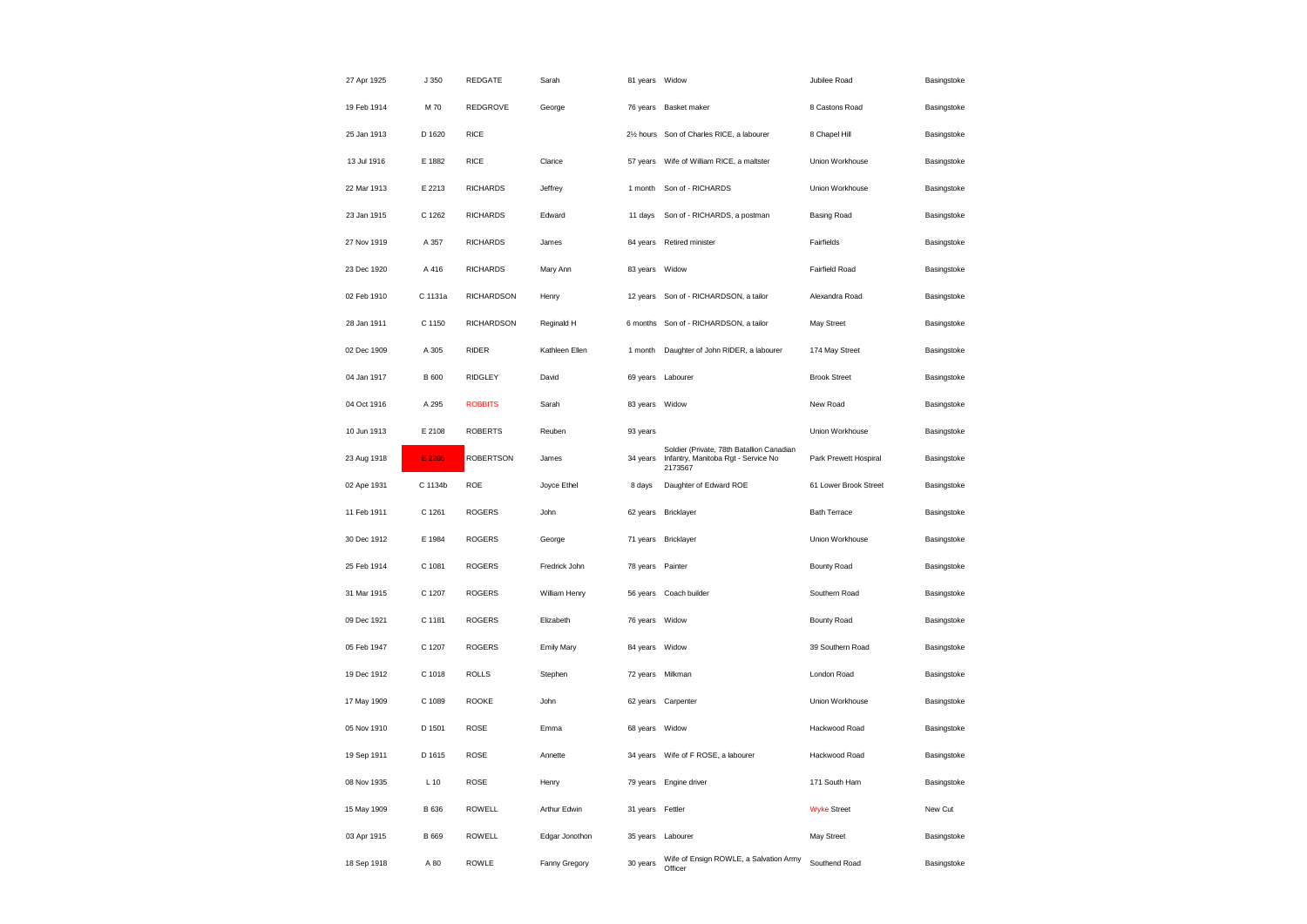| 23 Jan 1915 | C 1204       | <b>RUMBOLD</b>  | William                    | 59 years          | Railway porter                              | 29 May Street                         | Basingstoke         |
|-------------|--------------|-----------------|----------------------------|-------------------|---------------------------------------------|---------------------------------------|---------------------|
| 04 Apr 1917 | C 952        | <b>RUMBOLD</b>  | Daphne J M                 | 7 weeks           | Daughter of - RUMBOLD, a fitter             | Penrith Road                          | Basingstoke         |
| 27 Oct 1913 | C 1201       | <b>RUSS</b>     | Joseph                     | 70 years          | Retired railway porter                      | <b>Brook Street</b>                   | Basingstoke         |
| 12 Jan 1918 | B 730        | <b>RUSSELL</b>  | Annie                      | 69 years          | Carman                                      | <b>Basing Road</b>                    | Basingstoke         |
| 30 Jan 1918 | A 461        | <b>RUSSELL</b>  | Niome                      | 70 years          | Spinster                                    | <b>Brixton Hill</b>                   | <b>Brixton Hill</b> |
| 13 Jan 1927 | B 730        | <b>RUSSELL</b>  | William                    | 79 years Carman   |                                             | <b>Basing Road</b>                    | Basingstoke         |
| 27 May 1911 | E 2200       | SAINSBURY       | Arthur Harry               | 20 hours          | Son of Arthur SAINSBURY, a labourer         | 22 Goat Lane                          | Basingstoke         |
| 28 Dec 1910 | ÷,           | SAPP            |                            | Still born        | Child of Mrs E SAPP, wife of a carpenter    | Pack Lane                             | Basingstoke         |
| 14 Feb 1916 | E 1948       | SAUL            | Edith                      | 2 years           | Daughter of S SAUL, a soldier               | George Street                         | Basingstoke         |
| 03 Jan 1910 | D 1310       | SAUNDERS        | <b>Bessie Franklin</b>     | 39 years          | Spinster                                    | Sarum Hill                            | Basingstoke         |
| 02 Mar 1911 | K 122        | SAUNDERS        | Hannah                     | 90 years          | Widow                                       | Sarum Hill                            | Basingstoke         |
| 22 Jul 1911 | D 1480       | SAUNDERS        | Kathleen Florence          |                   | 11 months Daughter of G P SAUNDERS, a clerk | 25 Soper Grove                        | Basingstoke         |
| 10 Mar 1913 | D 1310       | SAUNDERS        | Eliza Ann                  | 80 years          | Widow                                       | Sarum Hill                            | Basingstoke         |
| 02 Sep 1915 | <b>B</b> 668 | SAUNDERS        | Harrold Rupert             | 5 weeks           | Son of Rupert SAUNDERS, a carpenter         | Drapers Hill                          | Basingstoke         |
| 31 Apr 1924 | E 1938       | SAUNDERS        | George Percy               | 48 years          | Clerk                                       | Sopers Grove                          | Basingstoke         |
| 05 Dec 1928 | E 1938       | SAUNDERS        | Maria                      | 81 years          | Widow                                       | <b>Burgess Road</b>                   | Basingstoke         |
| 20 Jan 1917 | J 132        | SAVAGE          | Eliza                      | 68 years          | Widow                                       | Oxford Terrace                        | Basingstoke         |
| 04 Jul 1917 | A 82         | SAVAGE          | Thomas                     | 49 years Labourer |                                             | Oxford Terrace                        | Basingstoke         |
| 11 Dec 1909 | F 181        | <b>SCARLETT</b> | Edward Henry               | 58 years Clerk    |                                             | 7 Cross Street                        | Basingstoke         |
| 14 May 1921 | J 211        | <b>SCARLETT</b> | John Norman                | 30 years          | Imbecile                                    | Knowle Asylum                         | Fareham             |
| 21 Jul 1919 | J 181        | <b>SCARLITT</b> | Evelyn Carrie              | 29 years          | Spinster                                    | Wallis Road                           | Basingstoke         |
| 05 Mar 1920 | A 425        | <b>SCLOCOME</b> | Charlotte A                | 54 years          | Wife of - SCLOCOME, a publican              | Rochford Road                         | Basingstoke         |
| 04 Jan 1921 | HG           | <b>SCOLES</b>   | Alexander Joseph<br>Cannon | 76 years          | Cannon of Portsmouth                        | Presbitary                            | Basingstoke         |
| 18 Oct 1910 | <b>B</b> 740 | <b>SCUTTER</b>  | Alfred                     | 53 years          | Engine driver                               | <b>Brook Street</b>                   | Basingstoke         |
| 22 Feb 1956 | B 695        | <b>SCUTTER</b>  | Elizabeth Harriett         | 89 years          | Married woman                               | "Bellavista", Pack Lane,<br>Kempshott | Basingstoke         |
| 07 Aug 1958 | E 2207       | <b>SEAGO</b>    | James                      | 74 years          | Retired                                     | 4 Burgess Road                        | Basingstoke         |
| 26 Nov 1965 | E 2207       | <b>SEAGO</b>    | Annie                      | 83 years          | Widow                                       | "Baden House"                         |                     |
| 04 Dec 1916 | A 85         | <b>SELF</b>     | <b>Clive Stanley</b>       | 2 years           | Son of F SELF, a labourer                   | Mortimer Lane                         | Basingstoke         |
| 27 Nov 1920 | D 1612       | <b>SELF</b>     | Peter                      | 82 years          | Carman                                      | Mortimer Lane                         | Basingstoke         |
| 12 Mar 1910 | D 1612       | <b>SELFE</b>    | Martha                     | 74 years          | Wife of William SELFE, a labourer           | <b>Basing Road</b>                    | Basingstoke         |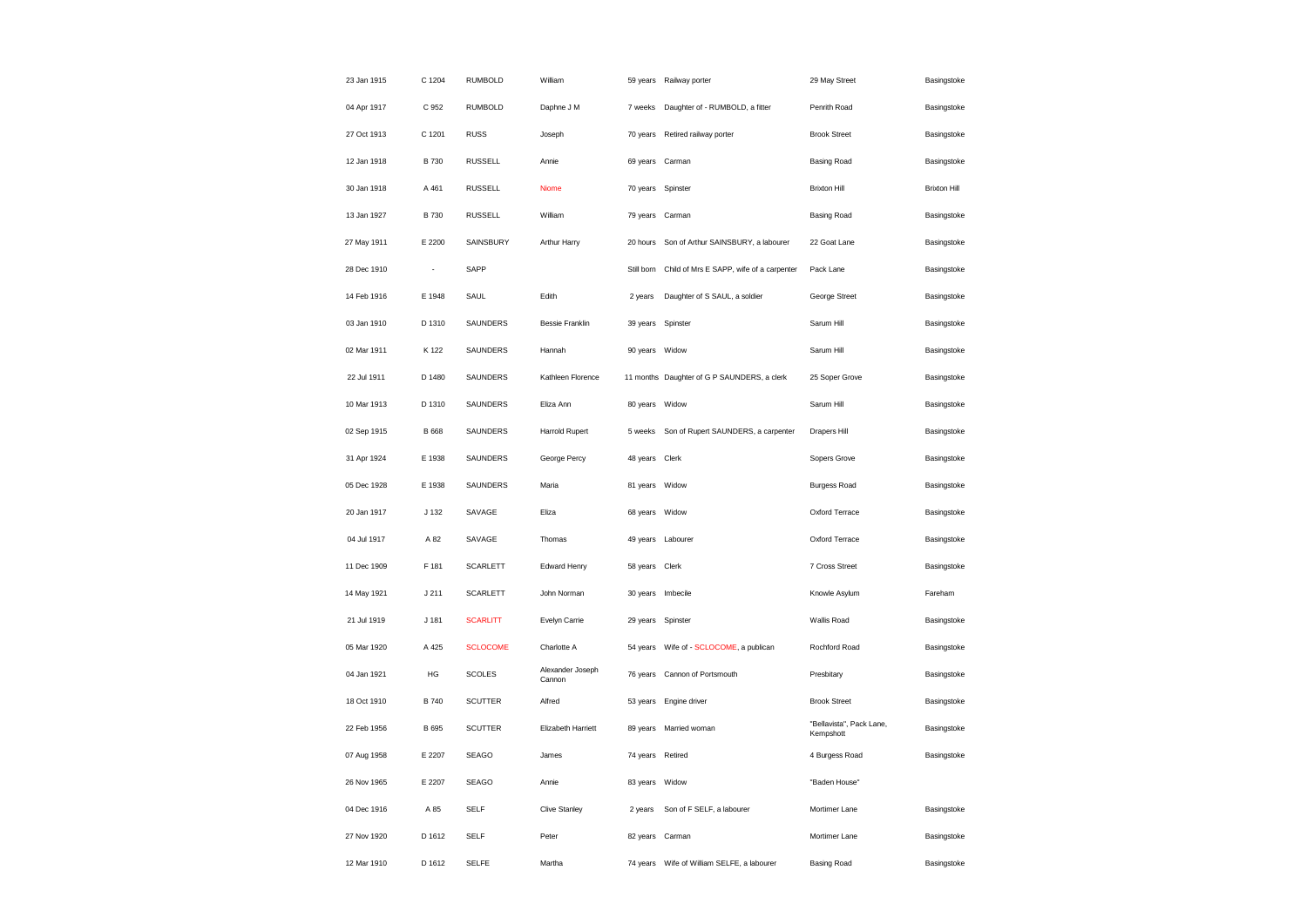| 13 Mar 1915 | A 86         | <b>SELFE</b>    | Louisa Violet         | 5 years          | Daughter of F SELFE, a labourer                                                   | Flaxfield Road        | Basingstoke |
|-------------|--------------|-----------------|-----------------------|------------------|-----------------------------------------------------------------------------------|-----------------------|-------------|
| 25 May 1914 | ÷,           | SHARPE          |                       | Still born       | Child of Ernest SHARPE, a clerk                                                   | 32 New Road           | Basingstoke |
| 14 Dec 1929 | D 1767       | SHARPE          | Mary Ann              | 91 years Widow   |                                                                                   | Upper Brook Farm      | Basingstoke |
| 10 Jun 1915 | E 2053       | SHELTON         | Matthew Joshua        | 49 years Painter |                                                                                   | Union Workhouse       | Basingstoke |
| 27 Jan 1917 | <b>B</b> 466 | SHEPHERD        | William Edward        | 68 years         | Labourer                                                                          | <b>Chapel Street</b>  | Basingstoke |
| 09 Sep 1914 | E 186        | SHEPPARD        | Elizabeth             | 58 years         | Wife of H SHEPPARD, a stone mason                                                 | Junction Road         | Basingstoke |
| 22 Jul 1912 | C 955        | SHERGOLD        | Edwin Philip          | 52 years         | Painter                                                                           | Worting Road          | Basingstoke |
| 11 Jul 1925 | C 1255       | SHERWELL        | Sarah Ann             | 88 years Widow   |                                                                                   | Merton Farm           | Basingstoke |
| 21 Jun 1926 | <b>B</b> 466 | SHERWOOD        | Hannah                | 69 years         | Widow                                                                             | <b>Chapel Street</b>  | Basingstoke |
| 30 Mar 1914 | D 1362       | <b>SHIER</b>    | William Francis       |                  | 2 months Spon of - SHIER, a grocers assistant                                     | Winchester Street     | Basingstoke |
| 07 Mar 1913 | C 1077       | SHOESMITH       | Ann Louisa            | 77 years         | Widow                                                                             | Wote Street           | Basingstoke |
| 25 Nov 1912 | C 1072       | SHOOESMITH      | James                 |                  | 75 years Ex soldier                                                               | Wote Street           | Basingstoke |
| 28 Mar 1923 | D 1636       | <b>SHORNEY</b>  | Elizabeth             | 59 years Widow   |                                                                                   | Church Street         | Basingstoke |
| 20 Jan 1920 | A 275        | <b>SHORT</b>    | Asley                 | 80 years Widow   |                                                                                   | Beaconsfield Road     | Basingstoke |
| 20 May 1912 | A 472        | <b>SILCOX</b>   | <b>Emiah Waters</b>   | 67 years         | Wife of George P SILCOX, a minister                                               | Aveley Manor          |             |
| 06 Mar 1912 | D 1370       | <b>SILLENCE</b> | Reginald              | 3 days           | Son of William SILLENCE, a shunter                                                | 65 May Street         | Basingstoke |
| 26 Jun 1915 | K 54         | <b>SILVER</b>   | John                  | 83 years         | Carman                                                                            | May Street            | Basingstoke |
| 08 Jan 1920 | ÷,           | <b>SIMMONDS</b> |                       | Still born       | Child of H SIMMONDS, a shunter                                                    | Rayleigh Road         | Basingstoke |
| 20 Nov 1951 | A 345        | SIMMONDS        | Dorothy Mary          | 62 years         | Married woman                                                                     | 25 Basing Road        | Basingstoke |
| 06 Jan 1917 | E 413        | <b>SIMMONS</b>  | William               | 1 day            | Son of - SIMMONS, a railway porter                                                | Stanley Terrace       | Basingstoke |
| 30 Nov 1910 | C 1086       | SIMPSON         | George                | 79 years Painter |                                                                                   | 55 May Street         | Basingstoke |
| 10 Jun 1912 | C 1085a      | <b>SIMPSON</b>  | Lilian Ada            | 27 years         | Wife of - SIMPSON                                                                 | 132 May Street        | Basingstoke |
| 21 Oct 1916 | A 266        | <b>SIMPSON</b>  | Hannah                | 80 years Widow   |                                                                                   | <b>Bunnian Place</b>  | Basingstoke |
| 20 Mar 1917 | A 333        | <b>SIMPSON</b>  | Gilbert Edward        | 4 months         | Son of J SIMPSON, a carman                                                        | <b>Brook Terrace</b>  | Basingstoke |
| 16 May 1918 | <b>B</b> 518 | SIMPSON         | William S             | 36 years         | Soldier (Rifleman, London Rgt, Queen's<br>Westminster Rifles - Service No 554682) | Victoria Street       | Reading     |
| 18 Jun 1923 | A 88         | <b>SIMPSON</b>  | Margret               | 6 months         | Daughter of - SIMPSON, a labourer                                                 | <b>Hollands Grove</b> | Basingstoke |
| 19 Mar 1914 | C 1075       | <b>SIMS</b>     | Edward                | 67 years         | Carpenter                                                                         | Victoria Street       | Basingstoke |
| 07 Jan 1915 | C 1140a      | <b>SIMS</b>     | <b>Edward Francis</b> | 3 months         | Son of E SIMS, a butcher                                                          | Wote Street           | Basingstoke |
| 12 Jan 1931 | C 1075c      | <b>SIMS</b>     | Elizabeth             | 81 years         | Widow                                                                             | 29 Victoria Street    | Basingstoke |
| 27 Apr 1916 | <b>B</b> 601 | <b>SKINNER</b>  | Keith J               | 18 days          | Son of - SKINNER, a fireman                                                       | Southend Road         | Basingstoke |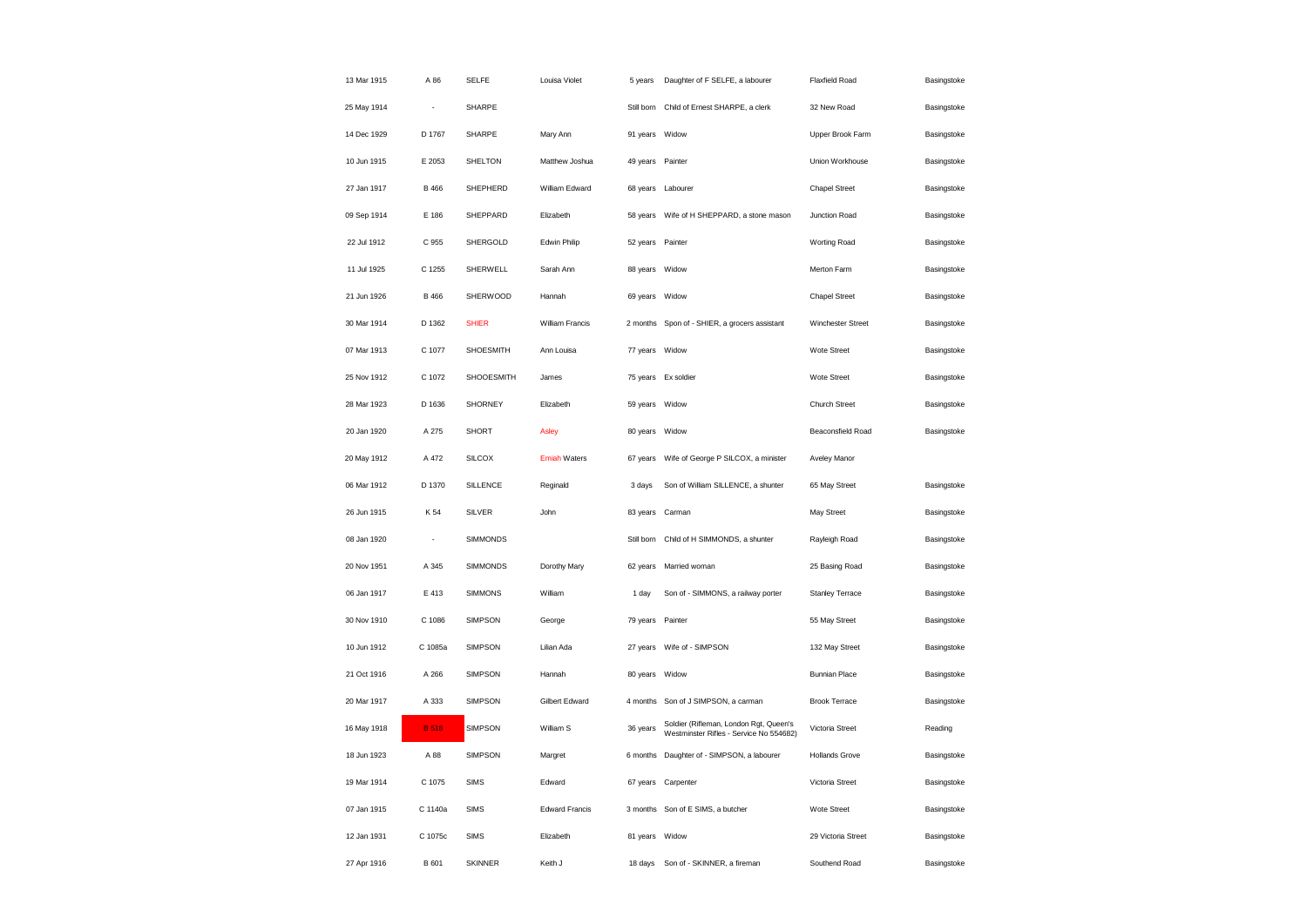| 29 Dec 1916 | B 710   | <b>SKINNER</b> | Jane              | 92 years Widow |                                                 | Union Workhouse            | Basingstoke |
|-------------|---------|----------------|-------------------|----------------|-------------------------------------------------|----------------------------|-------------|
| 18 Aug 1922 | C 1180  | <b>SKINNER</b> | Thomas            |                | 68 years Labourer                               | Elbow Corner               | Basingstoke |
| 30 Sep 1912 | A 192   | <b>SLADE</b>   | Sarah             | 76 years       | Wife of - SLADE                                 | <b>Brook Street</b>        | Basingstoke |
| 07 Aug 1917 | A 230   | <b>SLADE</b>   | Israel            | 88 years       | Farmer                                          | Elliotts Farm              | Crondall    |
| 14 Jun 1916 | E 2056  | <b>SLARK</b>   | William John      | 49 years       | Soldier (French Red Cross Society)              | Guy's Hospital             | London      |
| 03 Jun 1909 | A 48    | <b>SLATER</b>  | Hannah            | 92 years       | Widow                                           | <b>Worting Road</b>        | Basingstoke |
| 02 Sep 1918 | A 4     | SMALBONE       | Ann Maria         | 66 years       | Wife of - SMALBONE, a baker                     | Winchester Road            | Basingstoke |
| 31 Jul 1913 | C 1264  | SMALL          | Gertrude          |                | 6 months Daughter of Florence SMALL, a spinster | <b>Brook Street</b>        | Basingstoke |
| 11 Oct 1919 | E 2067a | SMALLBONE      | Leslie Bernard    | 7 months       | Son of Charles SMALLBONE                        | 2 Stanley Terrace          | Basingstoke |
| 20 Mar 1925 | A4      | SMALLBONE      | George Sydney     | 79 years       | Baker                                           | <b>Flaxfield Road</b>      | Basingstoke |
| 24 Feb 1953 | E 2144  | SMALLBONE      | Charles James     | 76 years       | Painter                                         | 1 Stanley Terrace          | Basingstoke |
| 24 Sep 1954 | E 2141  | SMALLBONE      | Ethel Mary        | 73 years Widow |                                                 | 1 Stanley Terrace          | Basingstoke |
| 02 Nov 1964 | E 2206  | SMALLBONE      | Nicholas David    | 1 hour         |                                                 | 102 Stag Hill              | Basingstoke |
| 02 Oct 1909 | C 1676  | <b>SMITH</b>   | Francis Jane Ward | 49 years Widow |                                                 | 63 Church Street           | Basingstoke |
| 01 Jan 1910 | C 1067  | <b>SMITH</b>   | Fanny Francis     | 45 years       | Spinster                                        | Alaikt House, Reading Road | Basingstoke |
| 05 Jan 1910 | E 2244  | <b>SMITH</b>   | Susan             | 66 years Widow |                                                 | 38 Chapel Street           | Basingstoke |
| 17 Jan 1910 | D 1698  | <b>SMITH</b>   | Leah              | 75 years       | Widow                                           | Worting Town End           | Basingstoke |
| 05 Mar 1910 | A 234   | <b>SMITH</b>   | William James     | 8 months       | Son of Charles SMITH, a labourer                | 8 May Street               | Basingstoke |
| 05 May 1910 | D 1565  | <b>SMITH</b>   | James             | 81 years       | Labourer                                        | Ford's Building            | Basingstoke |
| 20 Sep 1910 | D 1420  | <b>SMITH</b>   | Elsie Leak        | 9 days         | Daughter of Caroline SMITH, a spinster          | Worting Town End           | Basingstoke |
| 24 Dec 1910 | A 443   | <b>SMITH</b>   | Ellen             |                | 66 years Wife of H SMITH                        | 154 May Street             | Basingstoke |
| 04 Feb 1911 | D 1436  | <b>SMITH</b>   | Roseana           | 75 years       | Widow                                           | <b>Bunnian Place</b>       | Basingstoke |
| 14 Feb 1911 | A 400   | <b>SMITH</b>   | Tom               | 5 months       | Son of John SMITH, a publican                   | Victoria Street            | Basingstoke |
| 08 Mar 1911 | A 330   | <b>SMITH</b>   | Mary              | 57 years       | Wife of David SMITH, a market gardiner          | Oakley                     | Basingstoke |
| 11 Aug 1911 | B 1435  | <b>SMITH</b>   | William Stanley   | 8 months       | Son of William SMITH, a labourer                | <b>Brook Street</b>        | Basingstoke |
| 20 Dec 1911 | E 1914  | <b>SMITH</b>   | <b>Brittania</b>  | 3 days         | Daughter of Joseph SMITH, a labourer            | Worting Bottom             | Basingstoke |
| 03 May 1912 | D 1306  | <b>SMITH</b>   | Harry             |                | 51/2 years Son of Harry SMITH, a labourer       | Worting Bottom             | Basingstoke |
| 09 Oct 1912 | C 1008  | <b>SMITH</b>   | Elizabeth         | 78 years       | Widow                                           | Elbow Corner               | Basingstoke |
| 09 Nov 1912 | E 2117  | <b>SMITH</b>   | Annie             |                | 4 months Daughter of Ann SMITH, a spinster      | Union Workhouse            | Basingstoke |
| 19 Feb 1913 | A 234   | <b>SMITH</b>   | Cyril Walter      | 7 months       | Son of Charles SMITH, a labourer                | 8 May Street               | Basingstoke |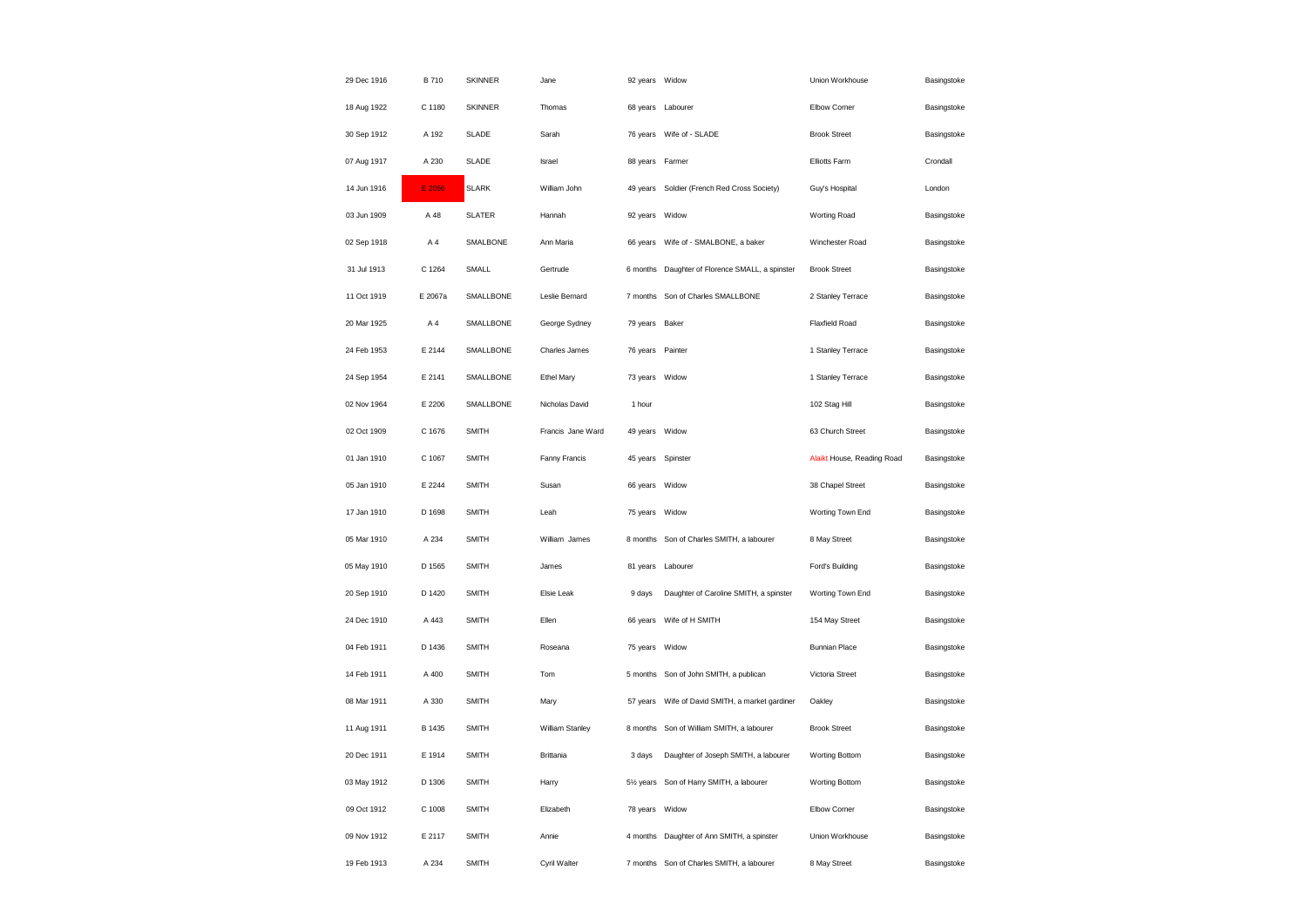| 16 May 1913 | D 1424        | <b>SMITH</b> | <b>Herbert George</b> | 3 days         | Son of - SMITH                           | 14 Clifton Terrace   | Basingstoke    |
|-------------|---------------|--------------|-----------------------|----------------|------------------------------------------|----------------------|----------------|
| 08 Jul 1913 | E 2051        | <b>SMITH</b> | Maria                 |                | 79 years Wife of H SMITH                 | Union Workhouse      | Basingstoke    |
| 06 Nov 1913 | K 172a        | <b>SMITH</b> | Emma                  | 68 years Widow |                                          | Mill House           | Basing         |
| 20 Feb 1914 | A 228         | <b>SMITH</b> | Lily Elsie Rose       | 1 month        | Daughter of C SMITH, a labourer          | May Street           | Basingstoke    |
| 20 Oct 1914 | E 2081        | <b>SMITH</b> | Henry                 |                | 69 years Labourer                        | Union Workhouse      | Basingstoke    |
| 16 Jan 1915 | D 1520        | <b>SMITH</b> | Jemima                | 59 years       | Wife of James SMITH, a groom             | Reading Road         | Basingstoke    |
| 18 Dec 1915 | D 1672        | <b>SMITH</b> | Leslie Randolph       | 3 years        | Son of James SMITH, a labourer           | <b>Chapel Street</b> | Basingstoke    |
| 18 Jan 1916 | F 339         | <b>SMITH</b> | Arthur William        |                | 30 years Motor driver                    | <b>Station Hill</b>  | Basingstoke    |
| 29 Mar 1916 | ÷,            | <b>SMITH</b> |                       | Still born     | Well sinker                              | Westray Road         | Basingstoke    |
| 25 Jun 1916 | <b>B</b> 776  | <b>SMITH</b> | Fredrick              |                | 46 years Labourer                        | Lower Brook Street   | Basingstoke    |
| 22 Jul 1916 | <b>B</b> 777  | <b>SMITH</b> | David                 | 63 years       | Labourer                                 | <b>Brook Street</b>  | Basingstoke    |
| 06 Nov 1916 | A 170         | <b>SMITH</b> | Eliza                 | Unknown Widow  |                                          | Winchester Road      | Basingstoke    |
| 06 Mar 1917 | E 1821        | <b>SMITH</b> | Charles Henry         | 2 years        | Son of Ernest SMITH, a labourer          | Reading Road         | Basingstoke    |
| 08 Mar 1917 | F 150a        | <b>SMITH</b> | Charlotte             | 94 years       | Spinster                                 | Castons Road         | Basingstoke    |
| 12 Mar 1918 | B 729         | <b>SMITH</b> | Lena Alice            | 8 years        | Daughter of A SMITH, a labourer          | <b>Chapel Street</b> | Basingstoke    |
| 19 Nov 1918 | E 1896        | <b>SMITH</b> | Gwendoline E M        |                | 9 months Daughter of - SMITH, a labourer | Reading Road         | Basingstoke    |
| 16 Jan 1919 | K FV          | <b>SMITH</b> | Mary Ann              | 83 years       | Spinster                                 | Winchester Road      | Basingstoke    |
| 24 Jan 1919 | B 718         | <b>SMITH</b> | Gwendoline            | 3 years        | Daughter of - SMITH, a labourer          | May Street           | Basingstoke    |
| 11 Mar 1920 | A 276         | <b>SMITH</b> | Gwendoline            |                | 7 months Daughter of - SMITH             | Marsh Lane           | Basingstoke    |
| 08 Nov 1920 | A 30          | <b>SMITH</b> |                       | 12 hours       |                                          | Cottage Hospital     | Basingstoke    |
| 19 Nov 1920 | A 39a         | <b>SMITH</b> | Leonard               | 12 days        | Son of - SMITH, a labourer               | Reading Road         | Basingstoke    |
| 17 Jan 1922 | F 278         | <b>SMITH</b> | Sarah                 | 89 years       | Widow                                    | Sydnam Road          | Basingstoke    |
| 09 May 1922 | E 2233        | <b>SMITH</b> | Danny C Belling       | 83 years       | Wife of Henry SMITH, an engineer         | <b>Station Hill</b>  | Basingstoke    |
| 26 Dec 1922 | A ---         | <b>SMITH</b> | Clara                 | 7 hours        | Daughter of - SMITH, a labourer          | Sopers Grove         | Basingstoke    |
| 05 Feb 1924 | F 362         | <b>SMITH</b> | Henry                 |                | 85 years Engineer                        | <b>Station Hill</b>  | Basingstoke    |
| 18 Mar 1924 | A 228         | <b>SMITH</b> | Vera Joan             | 2 years        | Daughter of - SMITH, a labourer          | May Street           | Basingstoke    |
| 11 Mar 1926 | C 337a        | <b>SMITH</b> | Monica Agnes          | 8 years        | Daughter of John SMITH, an engineer      | Lancaster Road       | Basingstoke    |
| 17 Oct 1927 | K 173 x K 166 | SMITH        | William               | 82 years       | Gentleman                                | Sherfield            | Sherfield      |
| 06 Dec 1928 | K 173 x K 166 | <b>SMITH</b> | Emma                  |                | 78 years Spinster                        | <b>London Street</b> | Basingstoke    |
| 24 Jan 1931 | D 1520        | <b>SMITH</b> | James Smithers        |                | Unknown Gardener                         | Herriard             | Nr Basingstoke |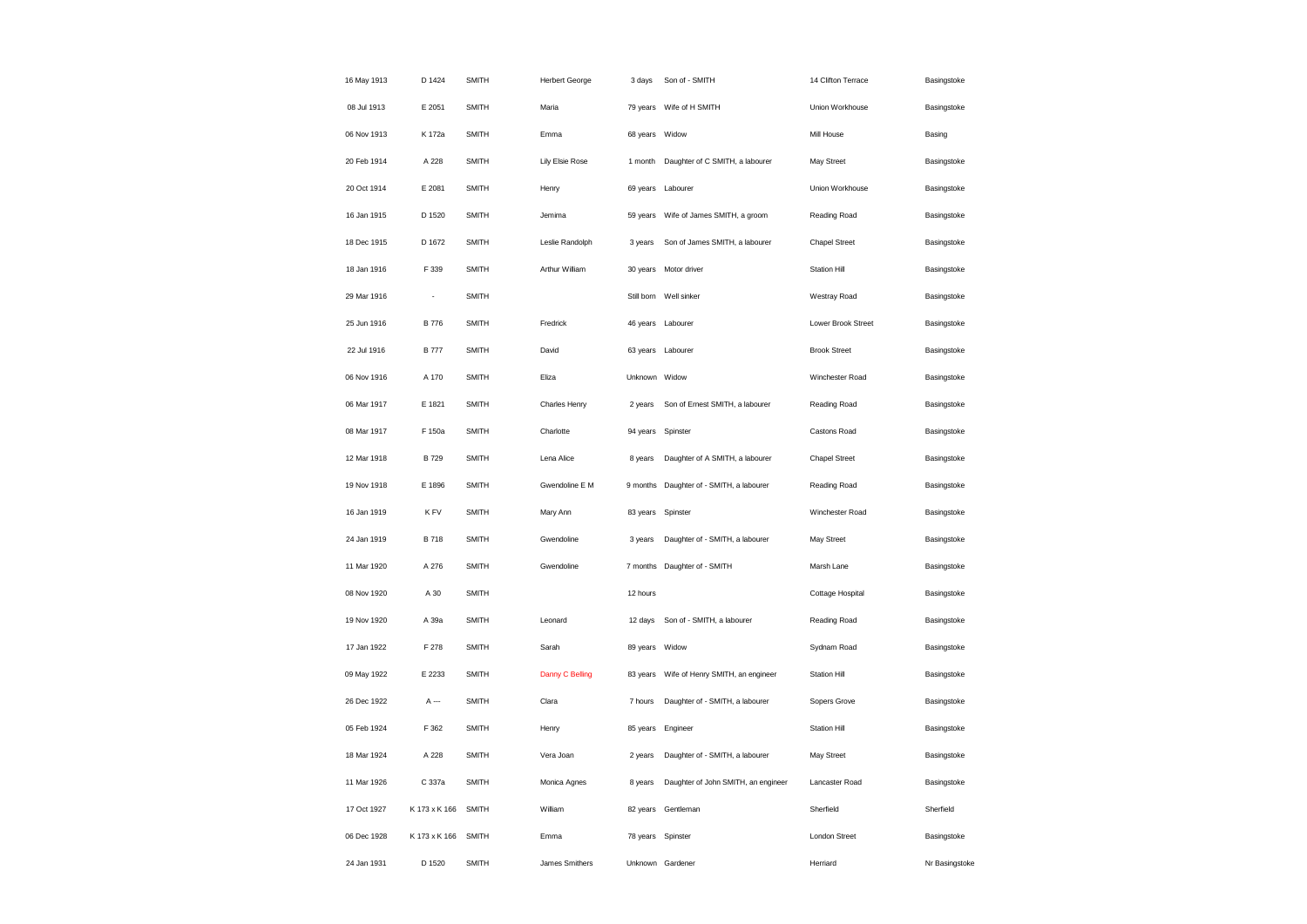| 09 Feb 1933 | K 187 FV | <b>SMITH</b>   | Charlotte               |                | 43 years Spinster                            | Rose Hill, Winchester Road   | Basingstoke            |
|-------------|----------|----------------|-------------------------|----------------|----------------------------------------------|------------------------------|------------------------|
| 13 Mar 1933 | K 113    | <b>SMITH</b>   | Elizabeth               |                | 81 years Spinster                            | <b>London Street</b>         | Basingstoke            |
| 12 Oct 1936 | C 994    | <b>SMITH</b>   | Helen                   | 79 years       | Widow                                        | 24 Winchester Road           | Basingstoke            |
| 13 Mar 1937 | K 187    | <b>SMITH</b>   | Elizabeth               |                | 77 years Spinster                            | "Rose Hill", Winchester Road | Basingstoke            |
| 03 Jan 1945 | H 173 FV | <b>SMITH</b>   | Fanny                   | 84 years       | Spinster                                     | 26 Clidesden Road            | Basingstoke            |
| 19 Sep 1946 | K 173    | <b>SMITH</b>   | Kate                    |                | 86 years Spinster                            | 26 Clidesden Road            | Basingstoke            |
| 19 Nov 1949 | K 167    | <b>SMITH</b>   | Rosa                    | 85 years       | Widow                                        | 5 Eastrop Lane               | Basingstoke            |
| 24 May 1984 | K 167    | <b>SMITH</b>   | Elizabeth Daisy         |                | 92 years Spinster                            | 16 Cliddesden Road           | Basingstoke            |
| 23 Jun 1934 | B 876    | <b>SNELGAR</b> | Eveline Bessie          | 76 years Widow |                                              | 26 Burford Road              | Salisbury              |
| 05 Mar 1913 | D 1747   | SNELGROVE      | Sarah                   |                | 69 years  Wife of J SNELGROVE, a fitter      | 45 New Road                  | Basingstoke            |
| 25 Nov 1915 | D 1749   | SNELGROVE      | John                    | 72 years       | Fitter                                       | <b>New Road</b>              | Basingstoke            |
| 22 Feb 1913 | D 1763   | SNELLGROVE     | William L               |                | Unknown Engineer                             | Hackwood Road                | Basingstoke            |
| 11 Aug 1927 | D 387 og | SNOW           | Martha                  | 74 years Widow |                                              | Preston Candover             | Preston<br>Candover    |
| 12 Aug 1914 | D 1367   | SOPER          | Emma                    | 73 years       | Spinster                                     | 56 New Road                  | Basingstoke            |
| 06 Sep 1919 | F 296    | SOPP           | Sarah Ann               | 73 years       | Widow                                        | Clidesden Road               | Basingstoke            |
| 14 Dec 1909 | E 2115   | SPARHAM        | Charles                 | 66 years       | Coherent works assistant                     | Union Workhouse              | Basingstoke            |
| 20 Nov 1919 | A 66     | <b>SPICER</b>  | Sarah Ann               | 59 years       | Coal merchant                                | Victoria Street              | Basingstoke            |
| 22 Sep 1932 | A 66     | <b>SPICER</b>  | Thomas                  | 72 years       | Coal merchant                                | Victoria Street              | Basingstoke            |
| 10 Mar 1911 | C 1277   | SPORE          | Eliza                   | 75 years Widow |                                              | 68 Church Street             | Basingstoke            |
| 04 Jun 1910 | C 958    | SPRAGG         | <b>Fredrick Charles</b> | 19 years       | <b>Chofuers</b> assistant                    | <b>Tangier Park</b>          | Wootton St<br>Lawrence |
| 19 Dec 1911 | C 1099a  | SQUIRES        | Ann                     | 82 years Widow |                                              | New Road                     | Basingstoke            |
| 02 Dec 1916 | E 1878   | SQUIRES        | William Henry           | 64 years       |                                              | Vine Road                    | Basingstoke            |
| 24 Oct 1929 | E 1878   | <b>SQUIRES</b> | Mary                    | 73 years       | Widow                                        | 34 New Road                  | Basingstoke            |
| 27 Feb 1911 | A 373    | <b>STACEY</b>  | Mary Ann                | 82 years       | Wife of - STACEY                             | Winchester Road              | Basingstoke            |
| 13 Mar 1926 | A 373    | <b>STACEY</b>  | Thomas                  |                | 96 years Labourer                            | Union Workhouse              | Basingstoke            |
| 18 Oct 1918 | A 201    | <b>STAGG</b>   | Dora May                | 22 years       | Spinster                                     | May Street                   | Basingstoke            |
| 28 Jan 1920 | A 201    | <b>STAGG</b>   | Ellen                   |                | 44 years    Wife of Robert STAGG, a labourer | May Street                   | Basingstoke            |
| 03 Jun 1913 | B 471    | <b>STAINER</b> | Bertha                  | 14 years       | Daughter of - STAINER, a labourer            | May Street                   | Basingstoke            |
| 27 Mar 1919 | C 1104   | <b>STAINER</b> | William H               | 81 years       | Rate collector                               | Welbeck Avenue               | Southampton            |
| 11 Apr 1919 | C 1104   | <b>STAINER</b> | Sarah A                 | 68 years       | Widow                                        | Welbeck Avenue               | Southampton            |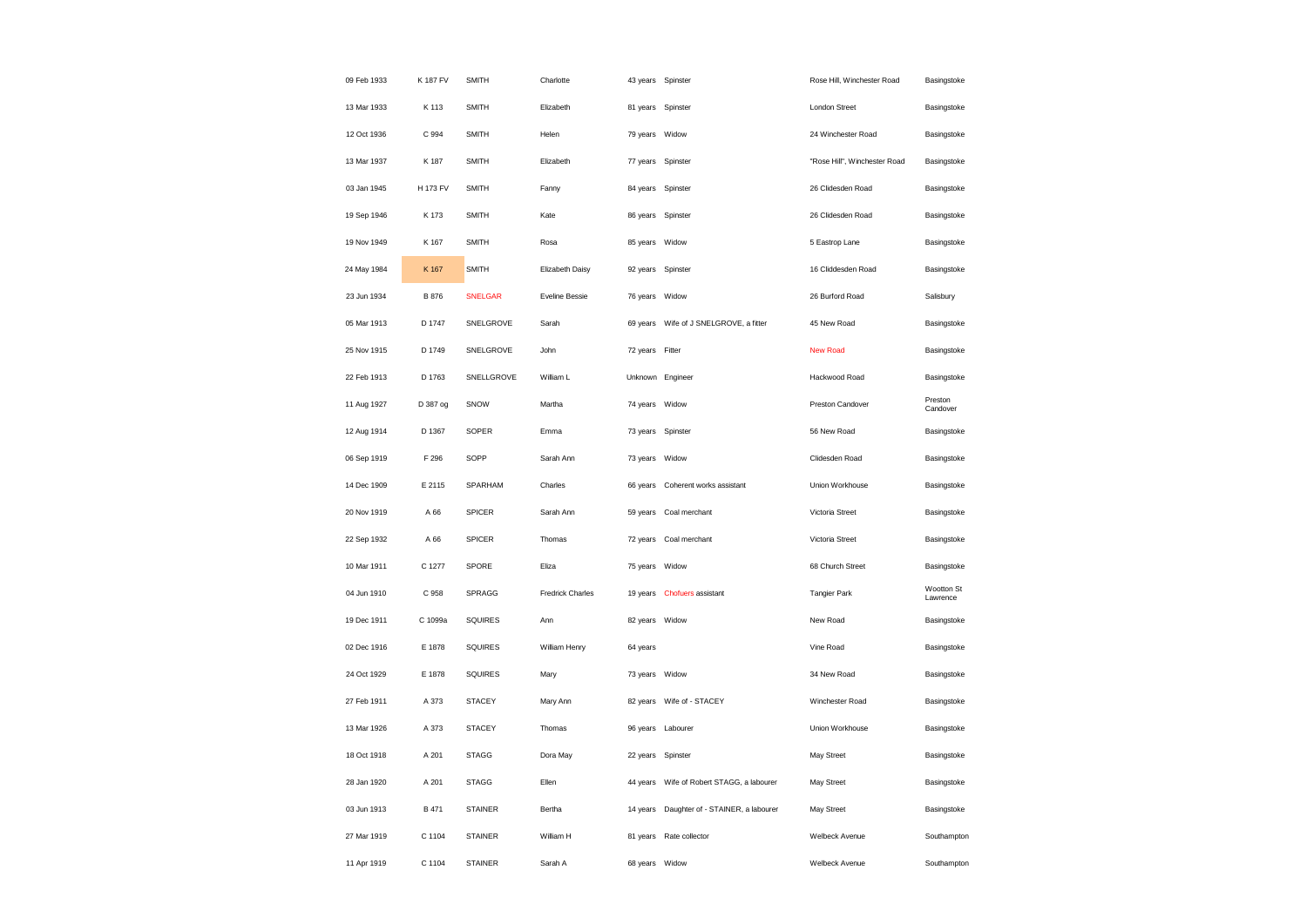| 16 Jan 1926 | C 996        | <b>STAINS</b>     | Kathleen May                | 4 years        | Daughter of - STAINS, a labourer            | May Street                  | Basingstoke |
|-------------|--------------|-------------------|-----------------------------|----------------|---------------------------------------------|-----------------------------|-------------|
| 27 Jul 1916 | <b>B</b> 514 | <b>STALAIER</b>   | Emily                       | 29 years       | Wife of - STALAIER                          | Essex Road                  | Basingstoke |
| 23 Sep 1916 | A 435        | STALARD           | Eliza                       | 80 years       | Wife of - STALARD, a retired porter         | Vine Road                   | Basingstoke |
| 12 Oct 1911 | ÷,           | <b>STAMPE</b>     |                             | Still born     | Child of F STAMPE, a labourer               | <b>Flaxfield Road</b>       | Basingstoke |
| 24 Nov 1917 | A 364        | <b>STANBRIDGE</b> | James                       | 10 years       | Son of - STANBRIDGE, a sailor               | May Street                  | Basingstoke |
| 29 Jan 1914 | A 404        | <b>STANDON</b>    | <b>Edward Franis</b>        |                | 43 years Labourer                           | <b>Brook Street</b>         | Basingstoke |
| 07 Jun 1913 | A 299        | <b>STANSFIELD</b> | Herbert                     | 1y 8m          | Son of - STANSFIELD, a bricklayer           | <b>Basing Road</b>          | Basingstoke |
| 02 Dec 1916 | A 294        | <b>STANSFIELD</b> | Leonard J                   | 2 years        | Son of - STANSFIELD, a retort setter        | <b>Basing Road</b>          | Basingstoke |
| 16 Nov 1921 | A 302        | <b>STANSFIELD</b> | Freda                       | 3 years        | Daughter of - STANSFIELD, a fitter          | <b>Basing Road</b>          | Basingstoke |
| 19 Oct 1918 | E 96         | <b>STARK</b>      | Jane                        | 87 years       | Widow                                       |                             |             |
| 05 Sep 1910 | D 1484       | <b>STARR</b>      | Jonas                       | 61 years       | Labourer                                    | Reading Road                | Basingstoke |
| 07 Jul 1917 | <b>B</b> 797 | <b>STARR</b>      | Jacob                       |                | 49 years Labourer                           | Reading Road                | Basingstoke |
| 30 Nov 1915 | E 17         | <b>STAUNS</b>     | Fredrick                    |                | 70 years Tea planter                        | Nursing Home                | Southampton |
| 19 Jul 1912 | C 1148       | <b>STEER</b>      | Nancy                       | 8 months       | Daughter of Herbert STEER                   | Wote Street                 | Basingstoke |
| 22 Feb 1912 | C 890        | <b>STEVENS</b>    | Lyric                       | 39 years       | Wife of William Stevens, a fish frier       | 59 Wote Street              | Basingstoke |
| 28 Oct 1913 | E 17         | <b>STEVENS</b>    | Sarah                       |                | 71 years Wife of Fredrick STEVENS, an agent | Nursing Home                | Southampton |
| 09 Feb 1917 | B 646        | <b>STEVENS</b>    | Harry                       | 44 years       | Engine driver                               | Reading Road                | Basingstoke |
| 02 Jan 1918 | A 479        | <b>STEVENS</b>    | Charlotte Ellen             | 77 years       | Wife of - STEVENS, a baker                  | Rochford Road               | Basingstoke |
| 13 Oct 1917 | A 293        | <b>STIENS</b>     | Rosina                      | 54 years       | Widow                                       | <b>Bunnian Place</b>        | Basingstoke |
| 17 Jun 1915 | C 1270       | <b>STIER</b>      | <b>Ernest Charles Frank</b> |                | 10 years Son of - STIER, a soldier          | May Street                  | Basingstoke |
| 09 Dec 1910 | C 1133a      | <b>STOCK</b>      | Henry                       | 69 years       | Dairy farmer                                | Down Grange                 | Basingstoke |
| 10 Feb 1930 | B 1133a      | <b>STOCK</b>      | Susan                       | 87 years       | Widow                                       | Worting Road                | Basingstoke |
| 14 Mar 1910 | D 1373       | <b>STONE</b>      | Rose Mary                   |                | 32 years Wife of - STONE, a fitter          | Coronation Road             | Basingstoke |
| 02 Dec 1918 | <b>B727</b>  | <b>STONE</b>      | <b>Walter Fredrick</b>      | 45 years       | Tailor                                      | <b>Basing Road</b>          | Basingstoke |
| 19 Mar 1921 | A 278        | <b>STONE</b>      | Martha Francis              |                | 80 years    Wife of Mark STONE, a labourer  | Southlea                    | Basingstoke |
| 10 May 1924 | A 278        | <b>STONE</b>      | Mark                        | 80 years       | Groom                                       | Winchester Road             | Basingstoke |
| 17 May 1944 | <b>B</b> 727 | <b>STONE</b>      | Constance Mary              | 74 years Widow |                                             | 30 Gladstone Road, Scholing | Southampton |
| 26 Nov 1910 | FV           | <b>STOVOLD</b>    | Mary Ann                    | 80 years       | Wife of - STOVOLD                           | Boyson Road                 | Wallworth   |
| 28 Dec 1910 |              | <b>STRACY</b>     |                             | Still born     | Child of E STRACY, a shop assistant         | 44 Queens Road              | Basingstoke |
| 23 Feb 1911 | K 202        | <b>STRATFORD</b>  | Harriet Ann                 | 92 years       | Widow                                       | Oxford Terrace              | Basingstoke |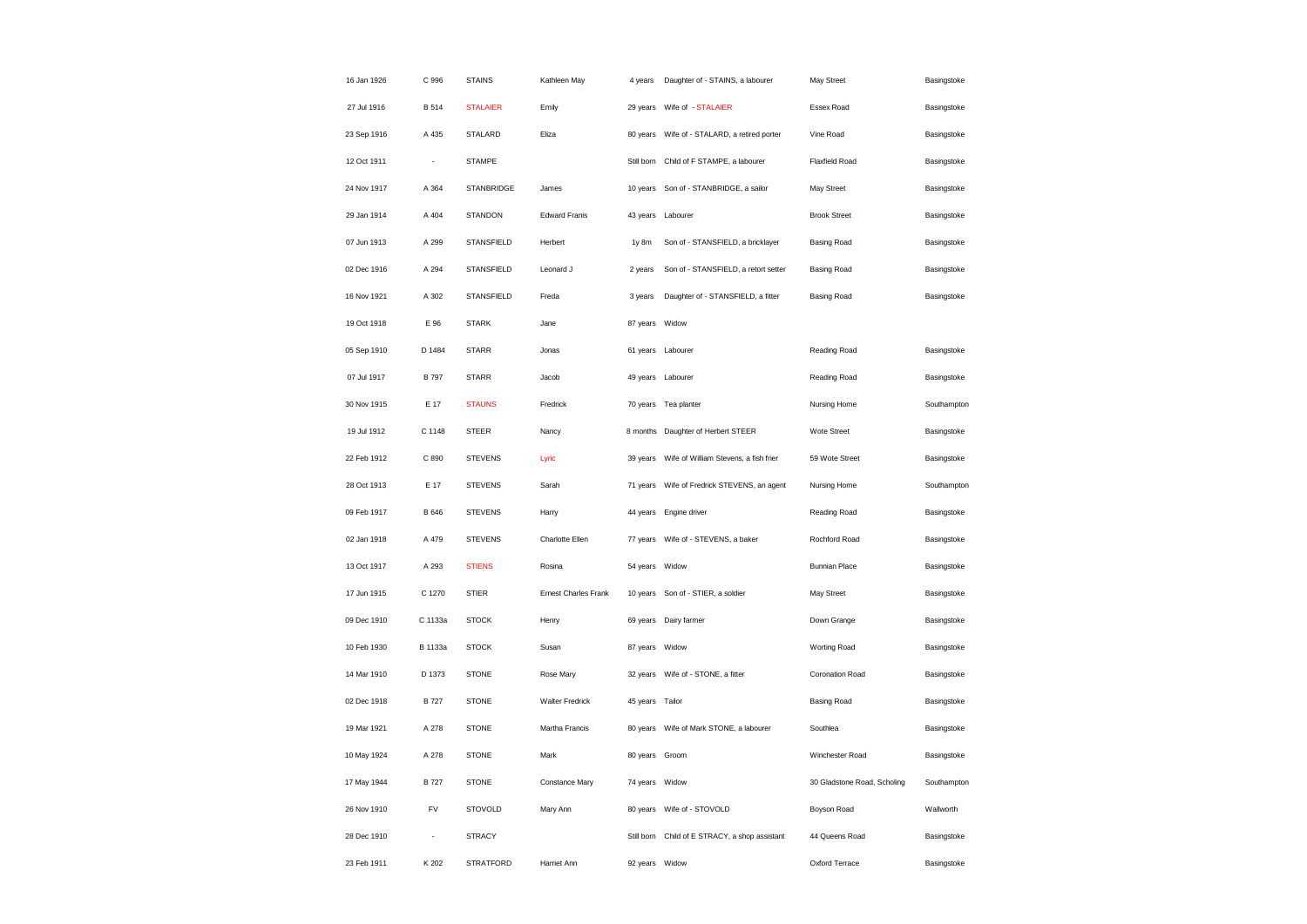| 09 Dec 1915 | K 253           | <b>STRATFORD</b>  | Edgar              |                        | 29 years Drapers assistant                                  | Church Street          | Basingstoke |
|-------------|-----------------|-------------------|--------------------|------------------------|-------------------------------------------------------------|------------------------|-------------|
| 15 Oct 1917 | K 251           | <b>STRATFORD</b>  | Elizabeth          | 71 years               | Widow                                                       | Church Street          | Basingstoke |
| 22 Oct 1938 | D 490           | <b>STRATFORD</b>  | Elizabeth Gertrude | 59 years               | Wife of Frank STRATFORD                                     | 17 Wallis Road         | Basingstoke |
| 25 Oct 1919 | A 146           | <b>STRATTON</b>   | Ruby May           |                        | 18 years Machinist                                          | <b>Basing Road</b>     | Basingstoke |
| 13 Mar 1940 | A 145           | <b>STRATTON</b>   | William            | 40 years               | Labourer                                                    | 19 Basing Road         | Basingstoke |
| 13 May 1948 | A 145           | <b>STRATTON</b>   | Florence           | 77 years               | Widow                                                       | 19 Basing Road         | Basingstoke |
| 19 Apr 1917 | A <sub>12</sub> | <b>STRONG</b>     | James              | 39 years               | Sailor (Leading Stoker, HMS Victory -<br>Service No 303502) | Knowle Asylum          | Fareham     |
| 01 Mar 1911 | D 1757          | <b>STROUD</b>     | <b>Ethel Annie</b> | 1 month                | Daughter of - STROUD, a labourer                            | <b>Brook Terrace</b>   | Basingstoke |
| 28 Aug 1915 | B 643           | <b>STURTRIDGE</b> | Josiah Kiney       | 59 years               | Carpenter                                                   | Finsbury               | Finsbury    |
| 17 Oct 1911 | C 943           | <b>SUMNER</b>     | Agnes              | 38 years               | Wife of F SUMNER, of the GPO                                | <b>Bunnian Place</b>   | Basingstoke |
| 14 Sep 1909 | D 161           | <b>SUNEY ????</b> | <b>Elsie Mary</b>  | 21/ <sub>2</sub> years | Daughter of F SUNEY, a postman                              | Goddards Lane          | Basingstoke |
| 28 Sep 1912 | C 954           | <b>SUTTON</b>     | Lily Dora          | 2y 10m                 | Daughter of T SUTTON, a clerk                               | 13 Alexandra Road      | Basingstoke |
| 22 Apr 1914 | C 1080          | <b>SUTTON</b>     | Emma               | 63 years               | Wife of Richard SUTTON, a sawyer                            | <b>Clifton Terrace</b> | Basingstoke |
| 09 Oct 1922 | D 1302          | <b>SUTTON</b>     | Elizabeth          | 81 years               | Widow                                                       | Wote Street            | Basingstoke |
| 01 Nov 1922 | B 861           | <b>SUTTON</b>     | Frederick          | 61 years               | Undertaker                                                  | <b>Brook Street</b>    | Basingstoke |
| 03 Mar 1925 | D 1344          | <b>SUTTON</b>     |                    | $1d + 2d$              | Twin children of W H SUTTON, an<br>upholsterer              | 6 Rochford Road        | Basingstoke |
| 10 Mar 1925 | D 1344          | <b>SUTTON</b>     | Fredrick William   | 9 days                 | Son of W H SUTTON, an upholsterer                           | 6 Rochford Road        | Basingstoke |
| 23 Jan 1928 | B 861           | <b>SUTTON</b>     | Louisa             | 67 years               | Widow                                                       | 29 Brook Street        | Basingstoke |
| 14 Feb 1933 | E 1874          | <b>SUTTON</b>     | Florence           | 43 years               | Wife of Francis Henry SUTTON                                | 35 Chesterfield Road   | Basingstoke |
| 21 Feb 1917 | E 1822          | SWAIN             | Dorothy Hilda      | 2 days                 | Daughter of - SWAIN, a fitter                               | Coronation Road        | Basingstoke |
| 22 Sep 1929 | E 2020a         | SWARBUCK          | Pauline Vera       | 9 days                 | Daughter of - SWARBUCK                                      | <b>Bounty Road</b>     | Basingstoke |
| 18 Apr 1922 | D 1774          | SWEETLAND         |                    | 1 month                |                                                             | Sherborne Road         | Basingstoke |
| 29 Dec 1915 | E 1919          | <b>SWIFT</b>      | William            |                        | 68 years Labourer                                           | Union Workhouse        | Basingstoke |
| 11 Feb 1919 | E 1998          | <b>TADENSY</b>    | Henryk             | 37 years               |                                                             | Chequers Road          | Basingstoke |
| 16 Mar 1911 | A 91            | <b>TAPHOUSE</b>   | Sarah              | 75 years Widow         |                                                             | Hackwood Road          | Basingstoke |
| 26 Jan 1920 | A 356           | <b>TAPLIN</b>     | Kate               | 35 years               | Wife of Charles TAPLIN, a presser                           | <b>Basing Road</b>     | Basingstoke |
| 16 Apr 1923 | G 173           | <b>TAPLIN</b>     | Annie Mary         | 85 years               | Widow                                                       | Sarum Hill             | Basingstoke |
| 26 Oct 1923 | K 230           | <b>TAPLIN</b>     | John               | 86 years               | Accaintant                                                  | <b>Wote Street</b>     | Basingstoke |
| 20 Jan 1925 | G 199           | <b>TAPLIN</b>     | Elizabeth Anne     | 57 years               | Spinster                                                    | Sarum Hill             | Basingstoke |
| 26 May 1910 | J 92            | <b>TARRANT</b>    | John               |                        | 78 years Late Royal Marine                                  | Fleet                  | Winchfield  |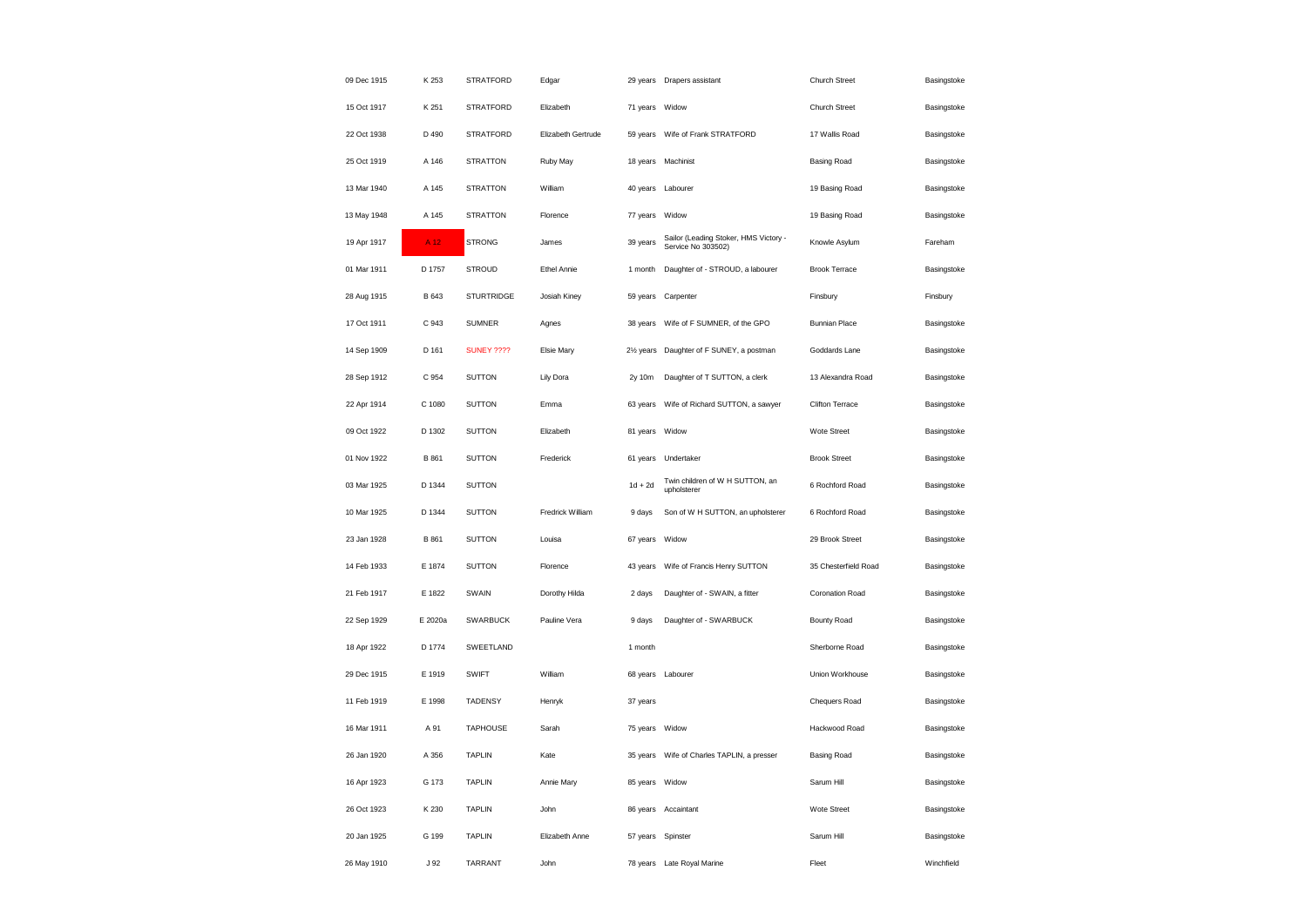| 20 Jan 1913 | A 159        | TARRANT         | Maria                |                      | 69 years Wife of George TARRANT, a labourer   | 7 Sarum Hill             | Basingstoke |
|-------------|--------------|-----------------|----------------------|----------------------|-----------------------------------------------|--------------------------|-------------|
| 20 Jan 1913 | A 159        | <b>TARRANT</b>  | George               |                      | 68 years Labourer                             | 7 Sarum Hill             | Basingstoke |
| 27 Feb 1917 | B 843        | TARRANT         | Henry                | 58 years             | Labourer                                      | Church Street            | Basingstoke |
| 18 Jul 1918 | A 61         | <b>TARRANT</b>  | Susan Jane           | 75 years             | Wife of Robert TARRANT, a builder             | Jubilee Road             | Basingstoke |
| 09 Feb 1929 | A 61         | <b>TARRANT</b>  | Robert               | 82 years             | Builder                                       | 35 Clidesden Road        | Basingstoke |
| 06 Apr 1910 | <b>B</b> 834 | <b>TAYLOR</b>   | Henry                | 60 years             | Carman                                        | Knowle Asylum            | Fareham     |
| 02 Jun 1910 | E 2221       | <b>TAYLOR</b>   |                      | 1/ <sub>2</sub> hour | Child of John TAYLOR, a labourer              | 95 Lower Brook Street    | Basingstoke |
| 15 Jan 1912 | <b>B7</b>    | <b>TAYLOR</b>   | William Henry        |                      | 63 years Bricklayer                           | 63 Church Street         | Basingstoke |
| 20 May 1912 | A 371        | <b>TAYLOR</b>   | Walter Henry         | 53 years             | Grocer                                        | <b>Chapel Street</b>     | Basingstoke |
| 24 Jun 1912 | D 1360       | <b>TAYLOR</b>   | Ema Blanch           | 13 years             | Daughter of Mrs DRY                           | Winchester Street        | Basingstoke |
| 22 Jan 1914 | A 369        | <b>TAYLOR</b>   | Ellen                | 53 years             | Widow                                         | <b>Chapel Street</b>     | Basingstoke |
| 31 Mar 1915 | C 1142       | <b>TAYLOR</b>   | Ingsham              |                      | 79 years Coachman                             | Union Workhouse          | Basingstoke |
| 08 Mar 1917 | D 240        | <b>TAYLOR</b>   | Joseph               | 91 years             | Sawyer                                        | Union Workhouse          | Basingstoke |
| 13 Mar 1918 | <b>B714</b>  | <b>TAYLOR</b>   | Avis                 | 56 years             | Wife of A TAYLOR, a labourer                  | Junction Road            | Basingstoke |
| 04 Mar 1929 | E 2239a      | <b>TAYLOR</b>   | Elizabeth            | 2 days               | Daughter of - TAYLOR, an infirmary porter     | <b>Basing Road</b>       | Basingstoke |
| 11 Apr 1929 | E 1996       | <b>TAYLOR</b>   | Mary                 | 54 years             | Wife of George TAYLOR                         | 54 Flaxfield Road        | Basingstoke |
| 01 Nar 1934 | E 1930       | <b>TAYLOR</b>   | Sheila May           | 3 months             | Daughter of Christopher TAYLOR                | 21 Chesterfield Road     | Basingstoke |
| 25 Sep 1934 | E 2127       | <b>TAYLOR</b>   |                      | 22 hours             | Infant girl of George John Douglas<br>TAYLOR, | 76 Merton Road           | Basingstoke |
| 25 Sep 1934 | E 2127       | <b>TAYLOR</b>   |                      | 10 hours             | Infant boy of George John Douglas<br>TAYLOR,  | 76 Merton Road           | Basingstoke |
| 17 Feb 1953 | E 1996       | <b>TAYLOR</b>   | George               | 74 years             | Painter & decorator                           | 54 Flaxfield Road        | Basingstoke |
| 32 Oct 1913 | D 1623       | <b>THATCHER</b> | Margret Joyce        | 1y 5m                | Daughter of F THATCHER, a registrar           | Essex Road               | Basingstoke |
| 16 Nov 1944 | D 1623       | <b>THATCHER</b> | Frank Harold Caswell | 72 years             | Retired Registrar of Deaths                   | London Road              | Basingstoke |
| 30 Oct 1972 | D 1622       | <b>THATCHER</b> | Jessica Briginshaw   | 93 years             | Widow                                         | "Ambleside", London Road | Basingstoke |
| 18 Feb 1913 | E 1849       | <b>THOMAS</b>   | George               | 62 years             | Tailor                                        | Union Workhouse          | Basingstoke |
| 28 May 1909 | C 939        | <b>THOMPSON</b> | Thomas Cooper        | 78 years             | Retired pawnbroker                            | Church Street            | Basingstoke |
| 17 Jan 1911 | D 1500       | <b>THOMPSON</b> | John                 | 72 years             | Retired publican                              | 19 Castons Road          | Basingstoke |
| 17 Feb 1927 | D 1500       | <b>THOMPSON</b> | Martha               | 88 years             | Widow                                         | London Road              | Basingstoke |
| 10 Feb 1949 | E 2124       | <b>THORNE</b>   | Lewis Gordon         | 61 years             | Canteen Worker                                | 6 Farleigh Road          | Cliddesden  |
| 28 Apr 1973 | E 2124       | <b>THORNE</b>   | Johannah             | 87 years             |                                               | 11 Merton Road           | Basingstoke |
| 19 Dec 1927 | B 879        | <b>THORTON</b>  | Rosina Louisa        | 73 years             | Widow                                         | <b>Flaxfield Road</b>    | Basingstoke |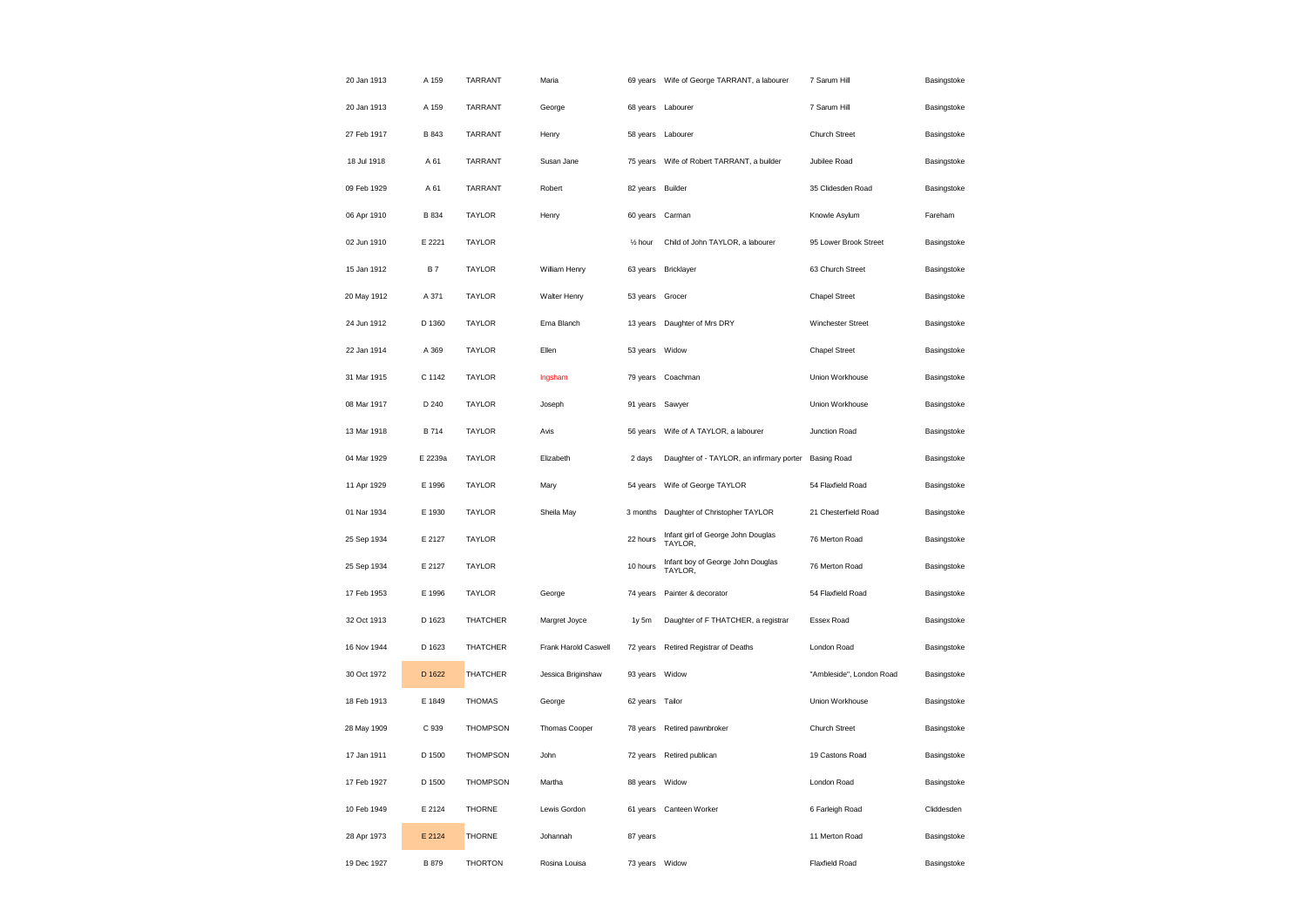| 23 Nov 1914 | D 1491          | <b>THUMBWOOD</b> | John              | 66 years Builder |                                        | Norn Hill           | Basingstoke |
|-------------|-----------------|------------------|-------------------|------------------|----------------------------------------|---------------------|-------------|
| 25 Feb 1930 | D 1491          | THUMWOOD         | Margaret          | 80 years         | Widow                                  | 26 London Road      | Basingstoke |
| 19 Dec 1911 | D 1308          | TIDY             | William Henry     | 44 years         | Water insprctor                        | Steam Dell Terrace  | Basingstoke |
| 29 Oct 1910 | <b>B</b> 91 og  | <b>TIGWELL</b>   | Sarah Ann         | 56 years         | Wife of F TIGWELL, a caretaker         | Council Schools     | Basingstoke |
| 17 Jul 1912 | J 279           | <b>TIGWELL</b>   | Percy             | 56 years         | Ironmongers assistant                  | Clidesden Road      | Basingstoke |
| 07 Jan 1913 | D 1746          | <b>TIGWELL</b>   | Emma              | 63 years         | Wife of William TIGWELL, a storekeeper | Clifton Terrace     | Basingstoke |
| 18 Apr 1922 | D 1740          | <b>TIGWELL</b>   | Morice George     | 77 years         | Labourer                               | May Street          | Basingstoke |
| 08 Jul 1922 | J 229           | <b>TIGWELL</b>   | Joseph            | 79 years         | Builder                                | Clidesden Road      | Basingstoke |
| 03 May 1922 | K 243           | <b>TOLFREE</b>   | Mary Ann          | 72 years         | Spinster                               | Hackwood Road       | Basingstoke |
| 10 May 1955 | E 1927          | <b>TOLLERTON</b> | Sarah Ann         |                  | 73 years Married woman                 | 88 Worting Road     | Basingstoke |
| 12 Feb 1958 | E 1927          | <b>TOLLERTON</b> | Frederick William | 77 years         | Retired                                | 88 Worting Road     | Basingstoke |
| 30 Sep 1925 | E 1932          | <b>TOLLISTON</b> | Fredrick E        | 2 weeks          | Son of - TOLLISTON, a washer foreman   | Worting Road        | Basingstoke |
| 08 Aug 1939 | E 1862          | <b>TOOLE</b>     | Laurence Vincent  | 53 years         | Labourer                               | 103 South Ham       | Basingstoke |
| 17 Jan 1925 | C 899           | <b>TOTHILL</b>   | Elizabeth         | 83 years Widow   |                                        | <b>Basing Road</b>  | Basingstoke |
| 01 Jul 1909 | J 192           | TREACHER         | Sarah             | 71 years         | Widow                                  | Hackwood Road       | Basingstoke |
| 08 Dec 1914 | A 87            | <b>TRIGG</b>     | <b>Boag</b>       |                  | 83 years Gardiner                      | Hackwood Road       | Basingstoke |
| 15 Jan 1910 | K 128           | TRIMMER          | George            | 74 years         | Labourer                               | Union Workhouse     | Basingstoke |
| 19 Apr 1910 | A 257           | TRIMMER          | Winnie D R        | 19 years         | Domestic                               | Winchester Street   | Basingstoke |
| 12 Jul 1913 | D 1433          | TRIMMER          | Emmiline M        |                  | 60 years Housekeeper                   | Clifton Terrace     | Basingstoke |
| 19 Dec 1925 | J <sub>52</sub> | <b>TRIMMER</b>   | Eliza             | 83 years         | Widow                                  | Vine Road           | Basingstoke |
| 06 Jun 1912 | E 2083          | TRODD            | Rosina            | 68 years         | Widow                                  | Hackwood Road       | Basingstoke |
| 03 Oct 1918 | B 521           | <b>TRODD</b>     | Algernon          | 54 years         | Bootmaker                              | Reading Road        | Basingstoke |
| 08 Feb 1915 | C 1141a         | <b>TROKE</b>     | George            |                  | 59 years Bricklayer                    | Fords Building      | Basingstoke |
| 18 Mar 1919 | A 149           | <b>TUCKER</b>    | Alfred W          | 32 years         | Imbecile                               | Winchester Road     | Basingstoke |
| 06 Jan 1920 | A 75            | <b>TUCKER</b>    | William           |                  | 73 years Carpenter                     | Winchester Road     | Basingstoke |
| 01 Feb 1933 | A 75            | <b>TUCKER</b>    | Elizabeth         | 77 years         | Widow                                  | Winchester Road     | Basingstoke |
| 24 May 1910 | <b>B</b> 508    | <b>TUGEY</b>     | Henry             | 71 years         | Labourer                               | Station Hill        | Basingstoke |
| 09 Apr 1927 | C 1033a         | <b>TUGGY</b>     | Joan Ellen        | 1y 5m            | Daughter of E TUGGY, a storeman        | May Street          | Basingstoke |
| 01 Jul 1909 | D 1546          | <b>TURNER</b>    | Ellen             | 60 years         | Widow                                  | <b>Brook Street</b> | Basingstoke |
| 10 Feb 1914 | E 1917          | <b>TURNER</b>    | Ruth              | 42 years         | Spinster                               | Union Workhouse     | Basingstoke |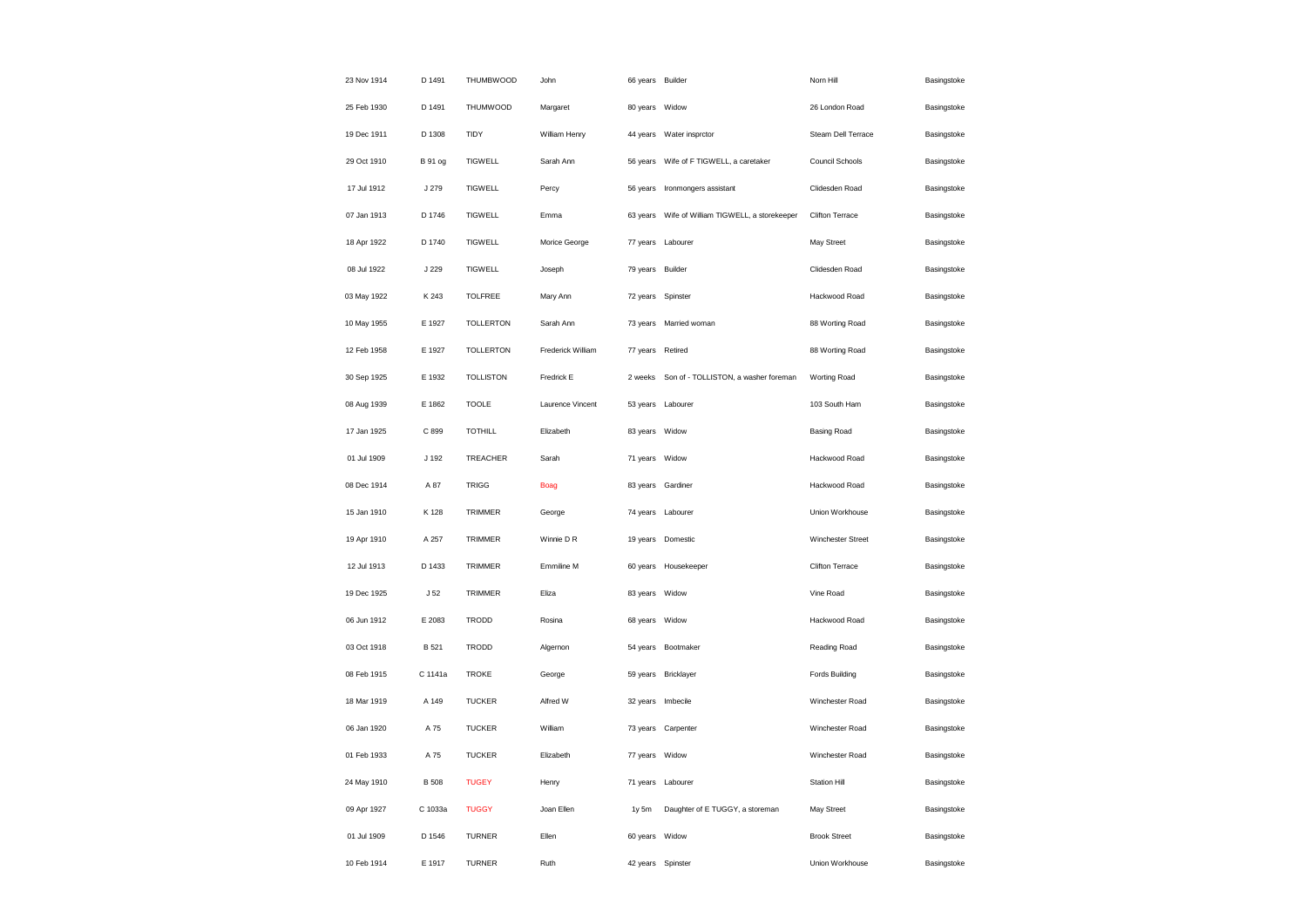| 04 Dec 1916 |                 | <b>TURNER</b>       |                     |                   | Still born Child of Rev. TURNER, a minister                              | Fairfields               | Basingstoke |
|-------------|-----------------|---------------------|---------------------|-------------------|--------------------------------------------------------------------------|--------------------------|-------------|
| 07 Nov 1921 | A 277           | TUTTER              | Eliza               | 81 years Widow    |                                                                          | Winchester Road          | Basingstoke |
| 03 Jun 1913 | C 1017          | TUTTLE              | John                | 57 years          | Groom                                                                    | Shaftsbury Terrace       | Basingstoke |
| 26 Mar 1910 | C <sub>5a</sub> | TYRELL              | Charlotte           | 60 years          | Wife of W M TYRELL, a grocer                                             | <b>Hartley Cotherine</b> | Bath        |
| 28 May 1914 | A 438           | TYRELL              | Hannah              | 68 years          | Wife of George TYRELL, a rope maker                                      | 179 May Street           | Basingstoke |
| 01 Aug 1927 | A 438           | TYRELL              | George Mead         |                   | 81 years Rope maker                                                      | Goat Lane                | Eastrop     |
| 20 Jul 1918 | A 410           | <b>UNDERWOOD</b>    | Henry Charles       | 48 years          | Carriage examiner                                                        | New Road                 | Basingstoke |
| 30 Mar 1920 | A 489           | <b>UPTON</b>        | Sophia Maria        |                   | 66 years     Wife of W UPTON, a turner                                   | May Street               | Basingstoke |
| 10 May 1926 | D 512           | <b>UPTON</b>        | Emma                | 92 years          | Widow                                                                    | Infirmary                | Basingstoke |
| 13 Nov 1934 | A 439           | <b>UPTON</b>        | William             | 72 years Fitter   |                                                                          | Hackwood Road            | Basingstoke |
| 03 May 1917 | <b>B</b> 712    | <b>USHER</b>        | Alfred Joseph       | 38 years          | Ex soldier (Private, Royal Army Service<br>Corps - Service No M2/274296) | Pheonix Park Terrace     | Basingstoke |
| 20 Oct 1919 | A 200           | VANDAM              | William             | 89 years          | Tailor                                                                   | Southern Road            | Basingstoke |
| 21 Dec 1914 | E 2130          | <b>VANDERECKYN</b>  | Andre Jaques Joseph | 5 years           | Son of Joseph Vandereckyn, a servant                                     | Hackwood Road            | Basingstoke |
| 08 Jun 1916 | E 2259          | VANDERPOORTEN Henri |                     | 35 years          | Soldaat, Gestorven voor Belge                                            | Cottage hospital         | Basingstoke |
| 30 Jun 1934 | A 283           | VATER               | Lucy                | 59 years          | Wife of Robert VATER                                                     | 2 Wote Street            | Basingstoke |
| 10 Jan 1925 | E 1997          | <b>VICARA</b>       | Guiseppe            | 54 years Labourer |                                                                          | Flaxfield Road           | Basingstoke |
| 20 Apr 1916 | <b>B</b> 799    | <b>VICARS</b>       | Walter W            | 66 years Labourer |                                                                          | Norman Place             | Basingstoke |
| 28 Apr 1917 | C 969           | <b>VICARS</b>       |                     | 1 hour            | Child of George VICARS, a labourer                                       | <b>Brook Street</b>      | Basingstoke |
| 07 Mar 1921 | M 324           | <b>VICARS</b>       | Alfred              |                   | 85 years Ex railway clerk                                                | <b>Burgess Road</b>      | Basingstoke |
| 12 May 1917 | B 664           | <b>VICARY</b>       | Albert Edward       |                   | 18 years Unknown                                                         | Essex Road               | Basingstoke |
| 14 May 1955 | A 344           | <b>VICKARY</b>      | Elizabeth Louisa    | 89 years          | Widow                                                                    | 66 Sandys Road           | Basingstoke |
| 02 Aug 1935 | A 487           | WADMARE             | Rosa Jane           | 88 years          | Widow                                                                    | Cliddesden Road          | Basingstoke |
| 06 Jan 1920 | A 487           | WADMORE             | Walter              | 76 years Grocer   |                                                                          | Clidesden Road           | Basingstoke |
| 03 Nov 1919 | A 76            | WAKEFIELD           | James               | 85 years          | Late postmaster                                                          | Winchester Road          | Basingstoke |
| 02 Feb 1933 | F 183           | WALDREN             | Olivia              | 60 years Spinster |                                                                          | 10 Cliddesden Road       | Basingstoke |
| 11 Nov 1912 | F 83            | WALDRON             | Jane                | 76 years          | Widow                                                                    | Clidesden Road           | Basingstoke |
| 27 Feb 1915 | D 1426          | <b>WALDSON</b>      | Emily               | 90 years Widow    |                                                                          | Union Workhouse          | Basingstoke |
| 10 Nov 1910 | D 1549          | WALKER              | Mary Ann            | 45 years          | Wife of F WILSON, a storekeeper                                          | 65 May Street            | Basingstoke |
| 23 Apr 1928 | E 2138          | WALKER              | Donald David Hinton |                   | 13 months Son of - WALKER, an engineer                                   | Westfield Road           | Basingstoke |
| 27 Jul 1915 | A 56            | WALLIS              | Ena                 | 59 years Spinster |                                                                          | <b>Bunnian Place</b>     | Basingstoke |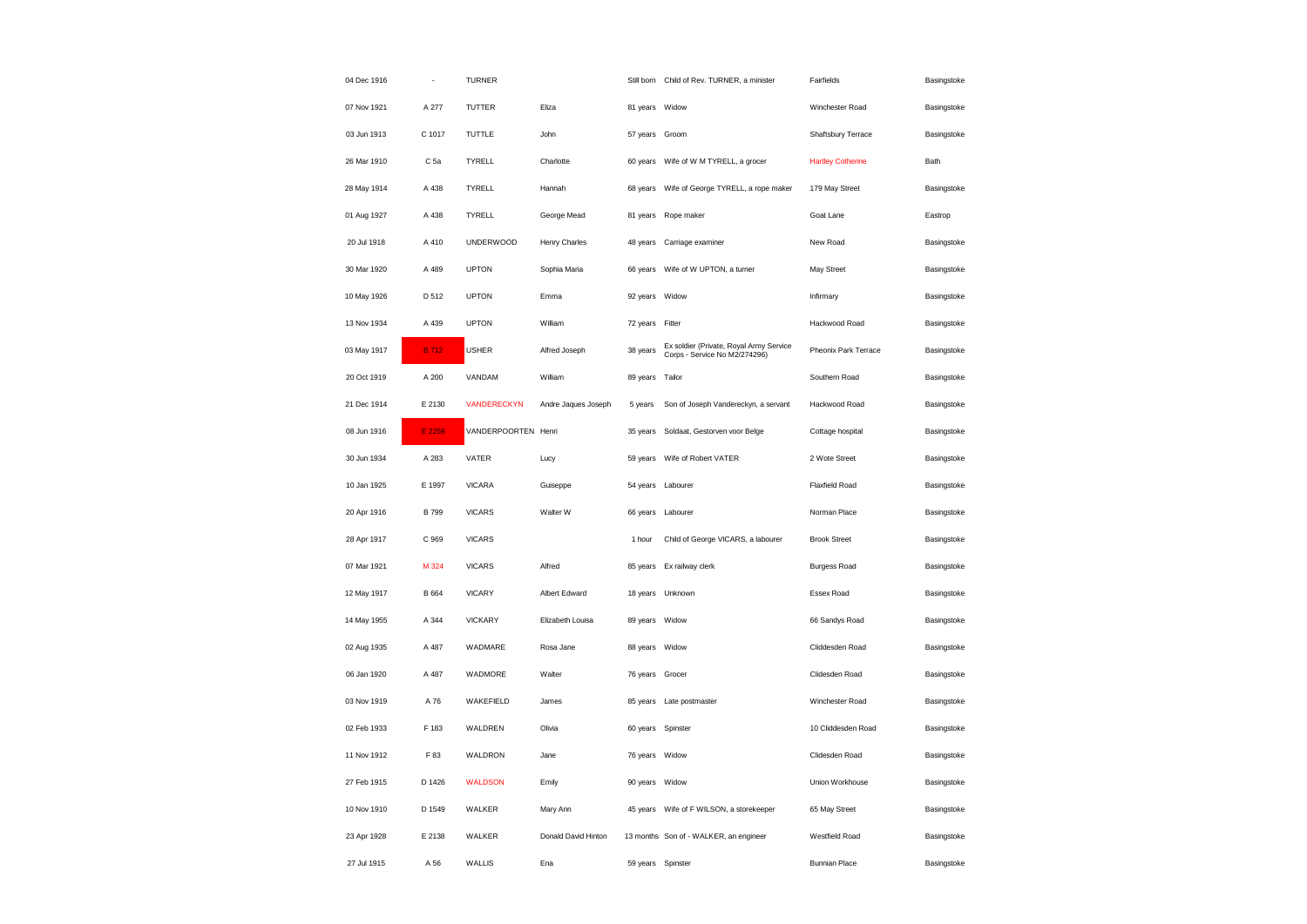| 14 Jul 1911 | K 208        | WALSH        | Ann                    | 82 years Widow     |                                                          | 45 Wote Street        | Basingstoke |
|-------------|--------------|--------------|------------------------|--------------------|----------------------------------------------------------|-----------------------|-------------|
| 11 Dec 1918 | A 362        | WALSWORTH    | May                    | 25 years           | Wife of - WALSWORTH, a soldier                           | Mortimer Lane         | Basingstoke |
| 07 Sep 1909 | D 1634       | WARD         | Edward                 | 1 day              | Son of William WARD, an engine smith                     | 36 Reading Road       | Basingstoke |
| 29 Jun 1923 | B 725        | WARD         | William                | 86 years           | Farm bailiffe                                            | <b>Chapel Street</b>  | Basingstoke |
| 28 Nov 1914 | C 1139       | WARDALE      | Albert Edward          | 23 years           | Labourer                                                 | Sopers Grove          | Basingstoke |
| 20 Mar 1914 | D 1489       | WARNER       | Ethell                 |                    | 23 years Machinist                                       | Hackwood Road         | Basingstoke |
| 28 Feb 1917 | <b>B</b> 798 | WARNER       | <b>Edward Cliford</b>  | 68 years           | Labourer                                                 | Hackwood Road         | Basingstoke |
| 17 Apr 1917 | <b>B</b> 598 | WARNER       | Sarah                  | 60 years           | Widow                                                    | Hackwood Road         | Basingstoke |
| 14 Sep 1909 | A 256        | WARNHAM      | <b>Winifred Violet</b> | $2y$ 4m            | Daughter of M WARNHAM, a fitter                          | Coronation Road       | Basingstoke |
| 10 Feb 1910 | A 93         | WARNHAM      | Mervyn Henry           | 1 month            | Son of W WARNHAM, a cabinet maker                        | 15 Potters Lane       | Basingstoke |
| 26 Nov 1918 | <b>B</b> 782 | WARTERFIELD  | Fanny Moira            | 73 years           | Wife of James WATERFIELD,                                | Winchester Road       | Basingstoke |
| 14 Nar 1934 | E 1941       | WATERS       | Victor Edward          | 32 years Engineer  |                                                          | 20 Mortimer Lane      | Basingstoke |
| 17 Feb 1912 | D 1689       | WATMORE      | Ada Mary               | 3 days             | \daughter of Albert WATMORE, a labourer    Mortimer Lane |                       | Basingstoke |
| 08 Nov 1912 | C 1009       | WATMORE      | Albert William         | 47 years           | Cab driver                                               | Clidesden Road        | Basingstoke |
| 12 Jun 1914 |              | WATMORE      |                        | Still born         | Child of Albert WATMORE, a labourer                      | Oxford Terrace        | Basingstoke |
| 13 Jun 1914 | C 1209       | WATMORE      | Florence Catherine     | 29 years           | Wife of Herbert WATMORE, a labourer                      | Oxford Terrace        | Basingstoke |
| 27 Aug 1924 | C 1009       | WATMORE      | Kate Jane              | 62 years           | Widow                                                    | Clidesden Road        | Basingstoke |
| 22 Dec 1931 | C 1209       | WATMORE      | Albert Edward          | 49 years           | Smallholder                                              | 39 Coronation road    | Basingstoke |
| 20 May 1910 | <b>B</b> 769 | WATSON       | Jeremiah F             | 82 years Milburite |                                                          | 48 Wote Street        | Basingstoke |
| 14 Jun 1910 | A 21         | WATSON       | Henry                  | 72 years           | Painter                                                  | Potters Lane          | Basingstoke |
| 29 Jul 1911 | A 21         | WATSON       | Ellen                  | 56 years Widow     |                                                          | Potters Lane          | Basingstoke |
| 12 Aug 1912 | A 191        | WATSON       | <b>Fredrick Gould</b>  | 34 years           | Engineer                                                 | <b>Brook Street</b>   | Basingstoke |
| 01 Apr 1915 | C 1195       | WATSON       | <b>Leonard George</b>  | 16 days            | Son of - WATSON, a fitter                                | May Street            | Basingstoke |
| 02 Mar 1918 | <b>B</b> 769 | WATSON       | Helen                  | 87 years           | Widow                                                    | Wote Street           | Basingstoke |
| 25 Sep 1911 | C 1070       | WATTERSON    | Fanny Elizabeth        |                    | 58 years     Wife of - WATSON, a labourer                | Sarum Hill            | Basingstoke |
| 23 Sep 1911 | A 372        | <b>WATTS</b> | <b>Ernest Edward</b>   | 12 years           | Son of - WATTS, a labourer                               | Clifton Terrace       | Basingstoke |
| 08 Feb 1913 | C 1263       | <b>WATTS</b> | Henry                  | 80 years           | Engine driver                                            | <b>Hollands Grove</b> | Basingstoke |
| 05 Aug 1915 | A 369        | <b>WATTS</b> | Emmaline               | 41 years           | Wife of - WATTS, a labourer                              | Clifton Terrace       | Basingstoke |
| 26 Nov 1920 | C 1263       | <b>WATTS</b> | Eliza                  | 78 years Widow     |                                                          | Oakley                | Basingstoke |
| 22 Oct 1925 | C 36         | <b>WATTS</b> | Elizabeth Jane         | 72 years Spinster  |                                                          | <b>King Street</b>    | Mortimer    |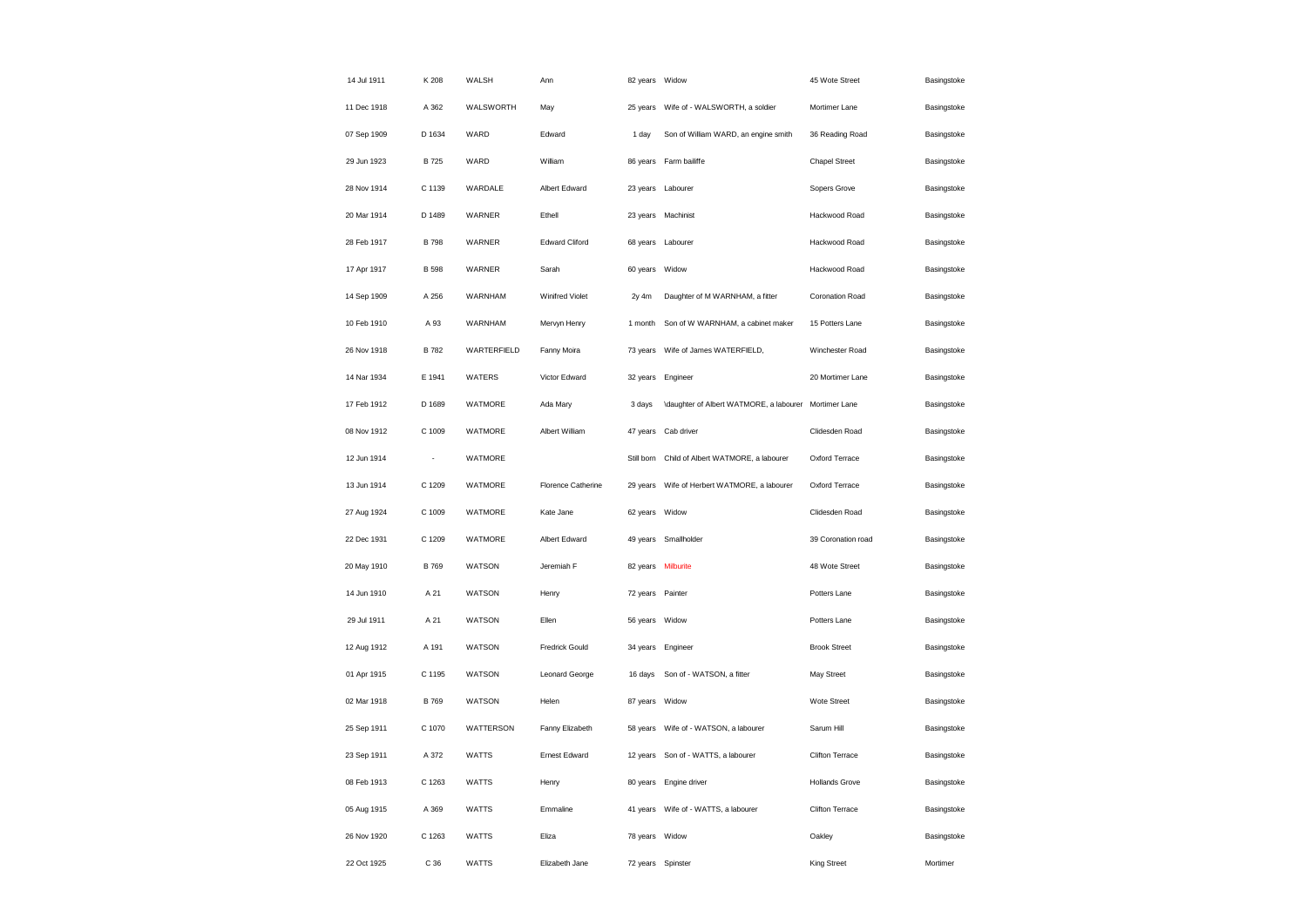| 21 Mar 1921 |               | WAYCOTT          |                                  | Still born      | Child of H WAYCOTT, a drayman            | Victoria Street       | Basingstoke |
|-------------|---------------|------------------|----------------------------------|-----------------|------------------------------------------|-----------------------|-------------|
| 22 Jun 1909 | C 1151        | WEBB             | Thomas                           | 69 years        | <b>Retired farmer</b>                    | Clidesden Road        | Basingstoke |
| 28 Mar 1911 | E 314 og      | WEBB             | Charles Freere                   | 62 years Doctor |                                          | Cley on Sea           | Cley on Sea |
| 23 Dec 1916 | D 432a        | WEBB             | Emily Jane                       | 4 years         | Daughter of Lloyd WEBB, a mason          | Junction Road         | Basingstoke |
| 03 Apr 1918 | E 260         | WEBB             | Mary Ellen Frere                 | 73 years        | Widow                                    | Clay Holt             | Cley        |
| 12 Feb 1920 | A 206         | WEBB             | William                          | 7 months        | Son of Lyod WEBB, a mason                | Junction Road         | Basingstoke |
| 17 Jan 1923 | C 1151        | WEBB             | Annie Mary                       | 72 years        | Widow                                    | Clidesden Road        | Basingstoke |
| 03 Dec 1931 | A 744         | WEBB             | Charles                          |                 | 78 years Stonemason                      | <b>Chapel Street</b>  | Basingstoke |
| 10 Dec 1932 | A 744         | WEBB             | Mary Jane                        | 76 years        | Widow                                    | <b>Chapel Street</b>  | Basingstoke |
| 27 Apr 1912 | D 1749        | WEBSTER          | Robert Burkhigh Anton<br>Egerton | 47 years Clerk  |                                          | Mortimer Lane         | Basingstoke |
| 18 Aug 1915 | D 1364        | WEBSTER          | Jane                             | 65 years        | Wife of Jiseph WEBSTER                   | Potters Lane          | Basingstoke |
| 02 Jan 1926 | A 436a        | WELCH            | Christina Lucy                   |                 | 8 months Daughter of - WELCH             |                       |             |
| 11 Jan 1930 | <b>B</b> 498a | WELCH            | Ronald Cavid                     | 7 years         | Son of John WELCH                        | 26 Lower Brook Street | Basingstoke |
| 08 Feb 1911 | C 1273        | WELLS            | Emma                             | 69 years        | Spinster                                 | Church Street         | Basingstoke |
| 27 May 1913 | E 2184        | WELLS            | Fredrick                         | 3 years         | Son of Sydney WILLS, a labourer          | <b>Flaxfield Road</b> | Basingstoke |
| 13 Dec 1921 | F 362a        | WELLSPRING       | Emma                             | 88 years Widow  |                                          | London Street         | Basingstoke |
| 25 Oct 1915 | E 2251        | WEST             | Charles                          | 49 years        | Publican                                 | Reading Road          | Basingstoke |
| 23 Dec 1922 | A 159         | WEST             | Edgar Marriam                    | 15 days         | Daughter of - WEST, an engine driver     | Sherborne Road        | Basingstoke |
| 19 May 1917 | D 416         | <b>WESTBROOK</b> | Henry Arthur                     | 65 years        | <b>Butler</b>                            | Flaxfield             | Basingstoke |
| 17 Sep 1935 | C 962         | <b>WESTBROOK</b> | Eliza                            | 73 years        | Widow                                    | 20 Sherbourne Road    | Basingstoke |
| 13 Mar 1911 | D 1550        | WESTGATE         | Joseph Samuel                    |                 | 56 years Stone mason                     | Salisbury             | Salisbury   |
| 09 Feb 1910 | D 1547        | <b>WESTGATES</b> | Fanny                            | 57 years        | Wife of Jodeph WESTGATES, a mason        | 19 Coronation Road    | Basingstoke |
| 07 Sep 1911 | C 1262        | WESTON           | Vera May Porter                  | 4 months        | Daughter of - WESTON, a spinster         | 3 New Road            | Basingstoke |
| 21 Mar 1912 | D 1745        | WESTON           | <b>Beatrice Ellen</b>            | 2 months        | Daughter of - WESTON, a labourer         | Viables Lane          | Basingstoke |
| 05 Jul 1911 | D 1678        | WHEELER          | James William                    |                 | 26 years Labourer                        | Clidesden Road        | Basingstoke |
| 24 Oct 1912 | A 260         | WHEELER          | Maurice                          | 70 years        | Labourer                                 | 38 May Street         | Basingstoke |
| 22 Jan 1914 | D 1318        | WHEELER          | Caroline                         |                 | 48 years Wife of W J WHEELER, a fitter   | Clidesden Road        | Basingstoke |
| 05 Feb 1914 | D 1496        | WHEELER          | William                          | 73 years        | Ex soldier                               | Gas House Road        | Basingstoke |
| 18 Nov 1914 | D 1490        | WHEELER          | Sarah                            |                 | 58 years Wife of W R WHEELER, a labourer | Flaxfield Road        | Basingstoke |
| 22 Oct 1915 | <b>B</b> 774  | WHEELER          | Daniel                           |                 | 41 years Wheelwright                     | <b>Bath Terrace</b>   | Basingstoke |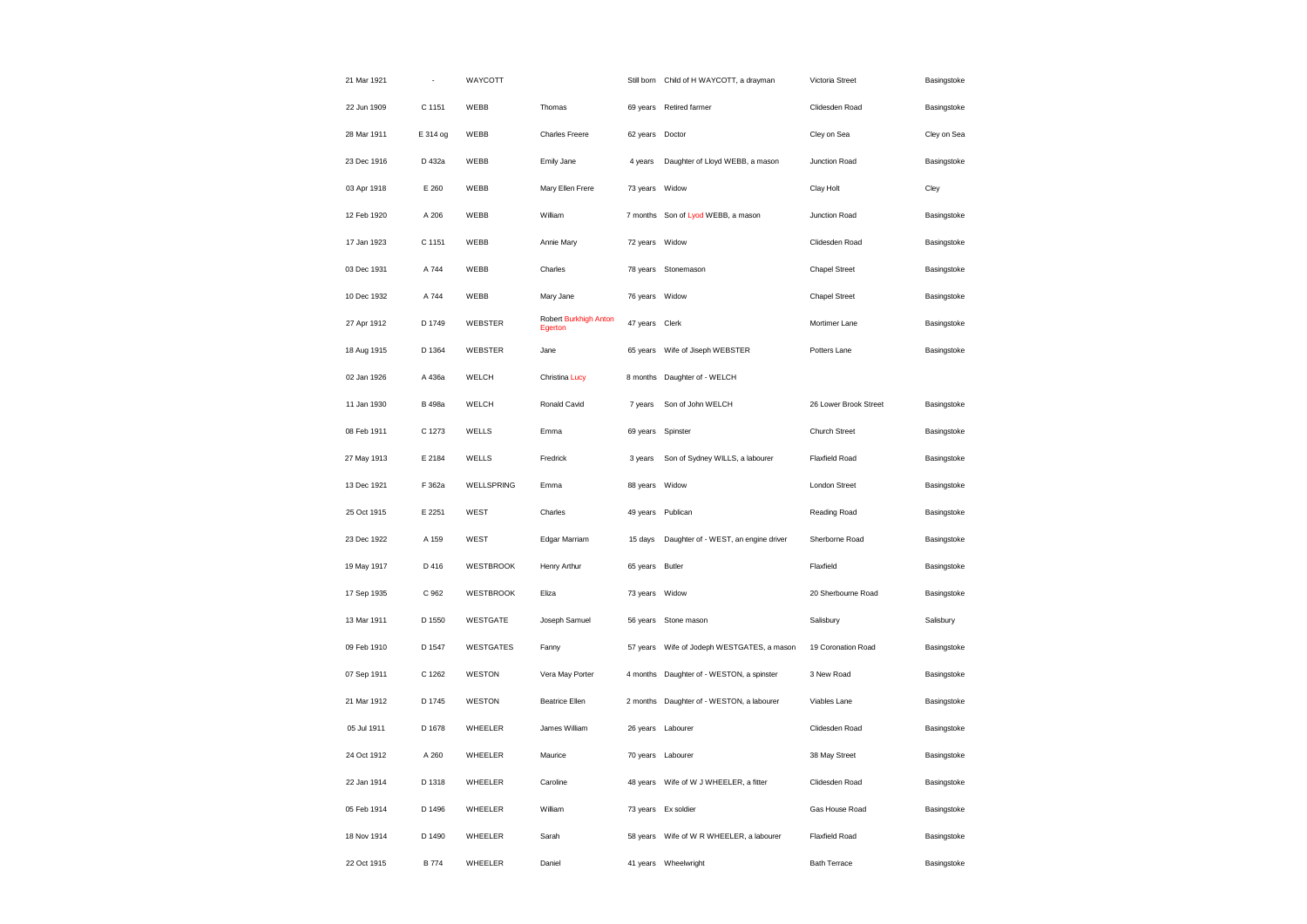| 05 Feb 1916 | D 1639       | WHEELER | Harold Arthur           |                | 7 months Sin of Thomas WHEELER          | 4 Gas House Road         | Basingstoke  |
|-------------|--------------|---------|-------------------------|----------------|-----------------------------------------|--------------------------|--------------|
| 11 Jan 1918 | <b>B</b> 460 | WHEELER | Louisa                  | 77 years       | Wife of John WHEELER, a saddler         | Wote Street              | Basingstoke  |
| 23 Mar 1918 | D 1489       | WHEELER | Mary                    | 75 years       | Widow                                   | Reading Road             | Basingstoke  |
| 11 Dec 1918 | B 849        | WHEELER | Ethel Kate              | 21 years       | Spinster                                | <b>Bath Terrace</b>      | Basingstoke  |
| 24 Mar 1921 | <b>B</b> 459 | WHEELER | John                    | 81 years       | Saddler                                 | Wote Street              | Basingstoke  |
| 21 Sep 1926 | C 1230       | WHEELER | Mary                    | 87 years       | Widow                                   | <b>Flaxfield Road</b>    | Basingstoke  |
| 06 Mar 1961 | <b>B</b> 774 | WHEELER | <b>Alfred Frederick</b> | 45 years       | Retired boxer                           |                          | Christchurch |
| 11 Mar 1910 | B 873        | WHITE   |                         | 14 days        | Child of W H WHITE, a rate collector    | Beaconsfield Road        | Basingstoke  |
| 31 Sep 1910 | F 57         | WHITE   | Frank                   | 58 years       | Tabaconist                              | Winchester Street        | Basingstoke  |
| 07 Nov 1911 | C 1134       | WHITE   | Cecil Edward            | 1 year         | Son of H WHITE, a stoker                | 3 May Street             | Basingstoke  |
| 13 Nov 1911 | ÷,           | WHITE   |                         | Still born     |                                         | New Road                 | Basingstoke  |
| 13 Dec 1911 | A 300        | WHITE   | Henrietta May           |                | 10 months Daughter of F WHITE, a fitter | George Street            | Basingstoke  |
| 05 Jun 1913 | C 1211       | WHITE   | Jessie                  | 53 years Widow |                                         | Winchester Street        | Basingstoke  |
| 16 Oct 1913 | C 1224       | WHITE   | Walter                  | 72 years       | Cooper                                  | union Infirmary          | Basingstoke  |
| 07 Mar 1914 | D 1425       | WHITE   | Harold George           | 2 months       | Son of W WHITE, a railway porter        | May Street               | Basingstoke  |
| 19 Sep 1914 | C 1089a      | WHITE   | Betty Helena            | 2 years        | Daughter of H WHITE, a cabinet maker    | Rochford Road            | Basingstoke  |
| 29 Oct 1914 | D 526a       | WHITE   | Catherine               | 55 years       | Wife of Henry WHITE, a labourer         | 10 May Street            | Basingstoke  |
| 01 Jul 1915 | D 1427       | WHITE   | Thomas                  | 71 years       | Cooper                                  | <b>Chapel Street</b>     | Basingstoke  |
| 30 Nov 1915 | D 1247       | WHITE   | Elizabeth               | 72 years Widow |                                         | <b>Chapel Street</b>     | Basingstoke  |
| 14 Dec 1915 | E 116        | WHITE   | Sarah Ann               | 67 years Widow |                                         | Southern Road            | Basingstoke  |
| 27 Jan 1916 | D 1436       | WHITE   | James                   |                | 81 years Labourer                       | Coronation Road          | Basingstoke  |
| 05 Oct 1916 | E1923        | WHITE   | <b>Ethel Emily</b>      | 33 years       | Spinster                                | Southend Road            | Basingstoke  |
| 01 Aug 1918 | A 62         | WHITE   | Henry                   | 62 years       | Secretary AF                            | <b>Beaconsfield Road</b> | Basingstoke  |
| 04 Mar 1919 | D 382        | WHITE   | Lucy                    | 74 years       | Widow                                   | Church Street            | Basingstoke  |
| 21 Oct 1919 | A 147        | WHITE   | Mary                    | 62 years       | Wife of - WHITE, a hawker               | <b>Basing Road</b>       | Basingstoke  |
| 24 Jun 1922 | A 97         | WHITE   | William P E             | 2 days         | Son of W P WHITE, a fitter              | Reading Road             | Basingstoke  |
| 04 Oct 1922 | C 1290       | WHITE   | Anne                    | 73 years       | Wife of - WHITE, a timber merchant      | The Mount                | Basingstoke  |
| 09 Mar 1923 | B 628        | WHITE   | Elizabeth               | 77 years       | Wife of W WHITE, a gardiner             | Southern Road            | Basingstoke  |
| 12 Mar 1924 | C 1285       | WHITE   | Edwin Charles           | 78 years       | Timber merchant                         | The Mount                | Basingstoke  |
| 28 Jul 1924 | E 1872       | WHITE   | Charles John            |                | 82 years Labourer                       | Union Workhouse          | Basingstoke  |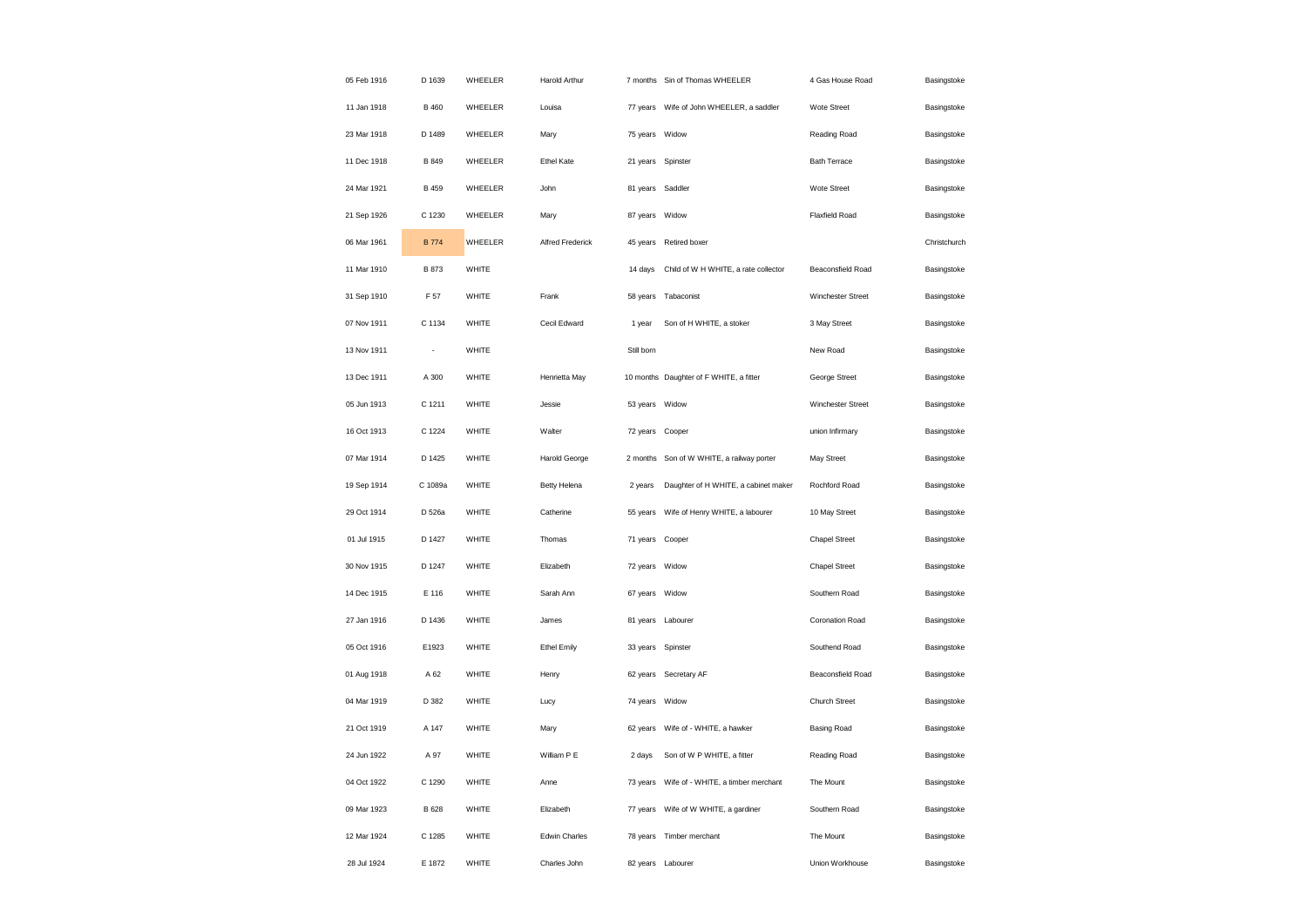| 18 Jun 1925 | E 162       | WHITE             | Henry                | 71 years Painter  |                                                 | Southern Road                 | Basingstoke |
|-------------|-------------|-------------------|----------------------|-------------------|-------------------------------------------------|-------------------------------|-------------|
| 30 Mar 1927 | B 627       | WHITE             | William              | 82 years Gardiner |                                                 | Southern Road                 | Basingstoke |
| 26 Sep 1929 | D 256a      | WHITE             | Henry                |                   | 75 years Platelayer                             | 25A May Street                | Basingstoke |
| 19 Apr 1933 | E 162 og    | WHITE             | Emily                | 76 years          | Widow                                           | 22 Southern Road              | Basingstoke |
| 21 Jan 1937 | A 62        | WHITE             | Elizabeth            | 81 years          | Widow                                           | "Wayford", London Road        | Basingstoke |
| 01 Aug 1946 | C 1250      | WHITE             | Robert William       |                   | 64 years Timber merchant                        | 111 Clidesden Road            | Basingstoke |
| 06 Jun 1947 | A 147       | WHITE             | Robert               | 87 years          | Labourer                                        | Vinces Farm                   | Basingstoke |
| 12 Jun 1958 | C 1249      | WHITE             | Harry John Hutchison | 78 years          |                                                 | "Wesleys", St Cross           | Winchester  |
| 24 Jul 1963 | C 1250      | WHITE             | Gilbert Edward       | 80 years          | Retired                                         | "Lea Cottage", Brimpton       | Reading     |
| 02 Apr 1910 | E 1890      | WHITELAND         | Alfred               |                   | 3 months Son of - WHITELAND                     | 19 Flaxfield Road             | Basingstoke |
| 08 Mar 1916 | E 2121      | WHITELAND         | Violet               | 3 years           | Daughter of - WHITELAND, a labourer             | <b>Brook Street</b>           | Basingstoke |
| 03 Feb 1919 | <b>B720</b> | <b>WHITTLETON</b> | Sarah A              |                   | 72 years  Wife of James WHITTLETON, a moulder   | Clifton Terrace               | Basingstoke |
| 09 Jun 1910 | A 329       | <b>WICKHAM</b>    | .John                | 23 years          | Railway Porter                                  | Victoria Street               | Basingstoke |
| 12 Jul 1917 | A 329       | <b>WICKHAM</b>    | Albert Edwin         | 63 years          | Carpenter                                       | Victoria Street               | Basingstoke |
| 24 Jan 1918 | A 340       | <b>WICKHAM</b>    | Constance            | 29 years          | Spinster                                        | Victoria Street               | Basingstoke |
| 17 Dec 1925 | A 398       | <b>WICKHAM</b>    | Margorie             | 2 days            | Daughter of Harold WICKHAM, a chemist           | Church Street                 | Basingstoke |
| 05 Apr 1930 | A 400a      | <b>WICKHAM</b>    | Donald               |                   | 21/2 hours Son of Harold WICKHAM                | Church Street                 | Basingstoke |
| 02 Sep 1911 | F 331       | <b>WIGG</b>       | Sarah Maria          | 85 years          | Widow                                           | Streatham Hill                | Streatham   |
| 18 Nov 1913 | C 1210      | WIGG              | Elsy                 | 69 years Spinster |                                                 | Reading Road                  | Basingstoke |
| 18 Dec 1909 | ÷,          | WILD              |                      | Still born        | Male child of Herbert WILD, an engine<br>driver | Clifton Terrace               | Basingstoke |
| 10 Dec 1910 | C 1163      | WILD              | Ann Elizabeth        | 54 years          | Widow                                           | 8 Stanley Terrace             | Basingstoke |
| 23 Aug 1913 | A 193       | WILD              | Reuben               | 63 years          | Fitter                                          | Flaxfield Road                | Basingstoke |
| 12 Aug 1914 | A 194       | WILD              | Adam George          |                   | 59 years Blacksmith                             | 15 Bedford Place              | Basingstoke |
| 04 Mar 1915 | A 757       | WILD              | Gertrude Elsie       | 8 years           | Daughter of Mrs WILD, widow                     | <b>Flaxfield Road</b>         | Basingstoke |
| 28 Aug 1917 | A 199       | WILD              | Evelina Mary         | 48 years          | Wife of W WILD, an engine driver                | Clifton Terrace               | Basingstoke |
| 29 Dec 1917 | A 151       | WILD              | William James        | 24 years          | Labourer                                        | Goat Lane                     | Basingstoke |
| 26 Mar 1919 | B 852       | WILD              | Mary                 |                   | 63 years Wife of - WILD, a fitter               | <b>Great Western Cottages</b> | Basingstoke |
| 11 Apr 1919 | A 843       | WILD              | Fanny                | 39 years Spinster |                                                 | Union Workhouse               | Basingstoke |
| 19 Apr 1922 | B 852       | WILD              | William              | 71 years Fettler  |                                                 | <b>Great Western Cottages</b> | Basingstoke |
| 11 Nov 1909 | C 1004      | <b>WILKINS</b>    | Claude William       | 6 weeks           | Son of Nelson WILKINS, a shunter???             | 137 May Street                | Basingstoke |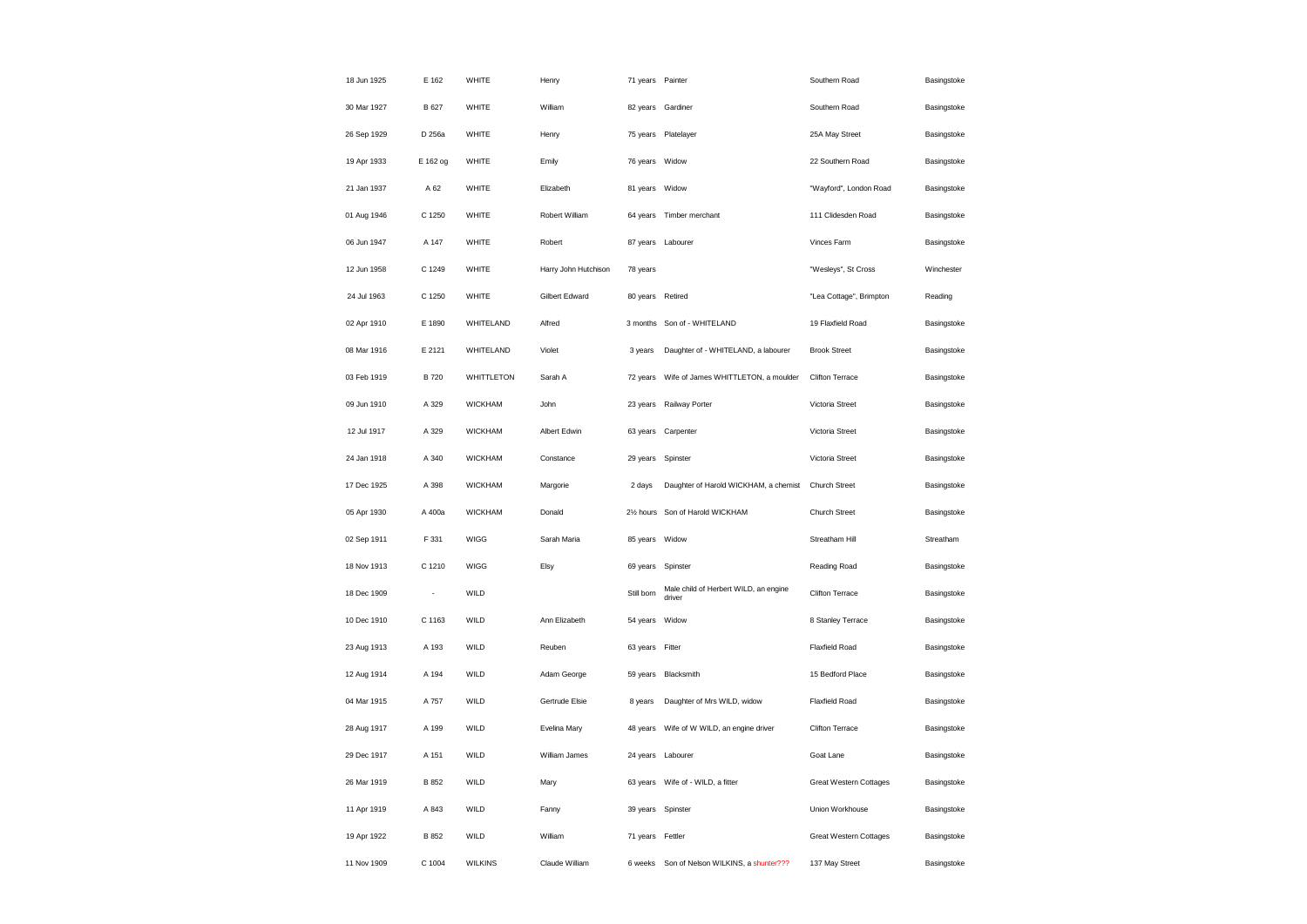| 15 Jan 1910 | C 1195                  | <b>WILKINS</b>  | George                      |                | 7 months Son of A WILKINS, a labourer                                       | 18 Junction Road      | Basingstoke |
|-------------|-------------------------|-----------------|-----------------------------|----------------|-----------------------------------------------------------------------------|-----------------------|-------------|
| 17 Feb 1910 | C 1005                  | <b>WILKINS</b>  | Martha Elizabeth            | 70 years       | Widow                                                                       | 65 May Street         | Basingstoke |
| 10 May 1910 | C 1196                  | <b>WILKINS</b>  | Alfred                      | 36 years       | Machinist                                                                   | 18 Juncrion Road      | Basingstoke |
| 10 Oct 1911 | C 1198                  | <b>WILKINS</b>  | William                     | 4 years        | Son of late A WILKINS, a labourer                                           | Cambridge Terrace     | Basingstoke |
| 14 Nov 1913 | C 1015                  | <b>WILKINS</b>  | Minnie Ada                  | 31 years       | Wife of J WILKINS, a fitter                                                 | Kempshot              | Basingstoke |
| 30 Dec 1911 | C 1020                  | WILLIAMS        | Leslie Ernest               | 3 months       | Son of Ernest WILLIAMS, a shunter                                           | Norn Hill             | Basingstoke |
| 08 Mar 1913 | A 333                   | <b>WILLIAMS</b> | <b>Beatrice Ellen</b>       | 1 year         | Daughter of Humphrey WILLIAMS, an<br>evangelist                             | <b>Bounty Road</b>    | Basingstoke |
| 20 Nov 1914 | D 1493                  | <b>WILLIAMS</b> | Carroline                   | 77 years       | Widow                                                                       | Union Workhouse       | Basingstoke |
|             | E 1873                  | <b>WILLIAMS</b> | George                      | 72 years       | Ex policeman                                                                | <b>Hope Cottages</b>  | Tadley      |
| 22 Jun 1943 | $\overline{\mathbf{?}}$ | WILLIAMS        | Llewellyn Lambert<br>George | 21 years       | Sergeant Pilot, R.A.F.                                                      | 6 Chesterfield Road   | Basingstoke |
| 31 Aug 1964 | E 1992                  | WILLIAMS        | <b>Elizabeth Beatrice</b>   | 64 years       | Housewife                                                                   | 6 Chesterfield Road   | Basingstoke |
| 07 Oct 1981 | E 1873                  | WILLIAMS        | Wilfred                     | 83 years       | Retired                                                                     | 8 Kingsclere Road     | Basingstoke |
| 08 Jun 1983 | E 1992                  | <b>WILLIAMS</b> | Frank Elkington             | 84 years       | Retired                                                                     | 20 New Road           | Basingstoke |
|             | E 1873                  | <b>WILLIAMS</b> |                             | 97 years       | Retired                                                                     | 6 Kingsclere Road     | Basingstoke |
| 14 Mar 1913 | E 2249                  | <b>WILLIS</b>   | Mary                        | 75 years       | Widow                                                                       | May Street            | Basingstoke |
| 07 Jul 1913 | <b>B</b> 737            | WILLIS          | Mary                        | 34 years       | Wife of W WILLIS, a bricklayer                                              | May Street            | Basingstoke |
| 10 Apr 1914 | A 391                   | <b>WILLIS</b>   | Mary Ann                    | 61 years       | Widow                                                                       | Clidesden Road        | Basingstoke |
| 23 Mar 1916 | C 266                   | <b>WILLIS</b>   | Nadine                      | 2 years        | Daughter of - WILLIS                                                        | Coronation Road       | Basingstoke |
| 21 Jul 1925 | C 1127                  | WILLOUGHBY      | Alfred                      | 61 years       | Boiler maker                                                                | 33 Coronation Road    | Basingstoke |
| 09 Nov 1910 | D 1089a                 | WILSON          | Evilyn Beatrice             | 22 years       | Machinist                                                                   | <b>Flaxfield Road</b> | Basingstoke |
| 10 Oct 1914 | B <sub>8b</sub>         | <b>WILSON</b>   | Fanny                       | 82 years       | Widow                                                                       | Worting Road          | Basingstoke |
| 14 Oct 1914 | C 1079a                 | WILSON          | Samuel                      | 77 years       | Plumber                                                                     | Union Workhouse       | Basingstoke |
| 09 Oct 1915 | C 1259                  | WILSON          | Robert                      | 1 day          | Son of Robert WILSON, a tailor                                              | Worting Road          | Basingstoke |
| 31 Mar 1919 | A 219                   | <b>WILSON</b>   | William Charles             | 25 years       | Soldier (Private, 2nd Battalion, Hampshire<br>Regiment - Service No 355190) | Flaxfield Road        | Basingstoke |
| 04 Feb 1911 | C 987                   | <b>WINDIATE</b> | Mary Ann                    | 62 years       | Widow                                                                       | Victoria Street       | Basingstoke |
| 21 Mar 1919 | <b>B</b> 789            | WISE            | Benjeman G                  | 53 years       | Engine driver                                                               | May Street            | Basingstoke |
| 10 Apr 1935 | <b>B</b> 789            | WISE            | Eliza                       | 77 years Widow |                                                                             | 76 May Street         | Basingstoke |
| 18 Sep 1909 | A 328                   | <b>WITTS</b>    | Alice Butt                  | 21 years       | Spinster                                                                    | 166 May Street        | Basingstoke |
| 13 Aug 1913 | D 1441                  | <b>WITTS</b>    |                             | 3 hours        | Female child of W J WITTS, a painter                                        | 101 Flaxfield Road    | Basingstoke |
| 27 Dec 1918 | <b>B</b> 783            | <b>WITTS</b>    | George                      | 69 years       | Grocers porter                                                              | Victoria Street       | Basingstoke |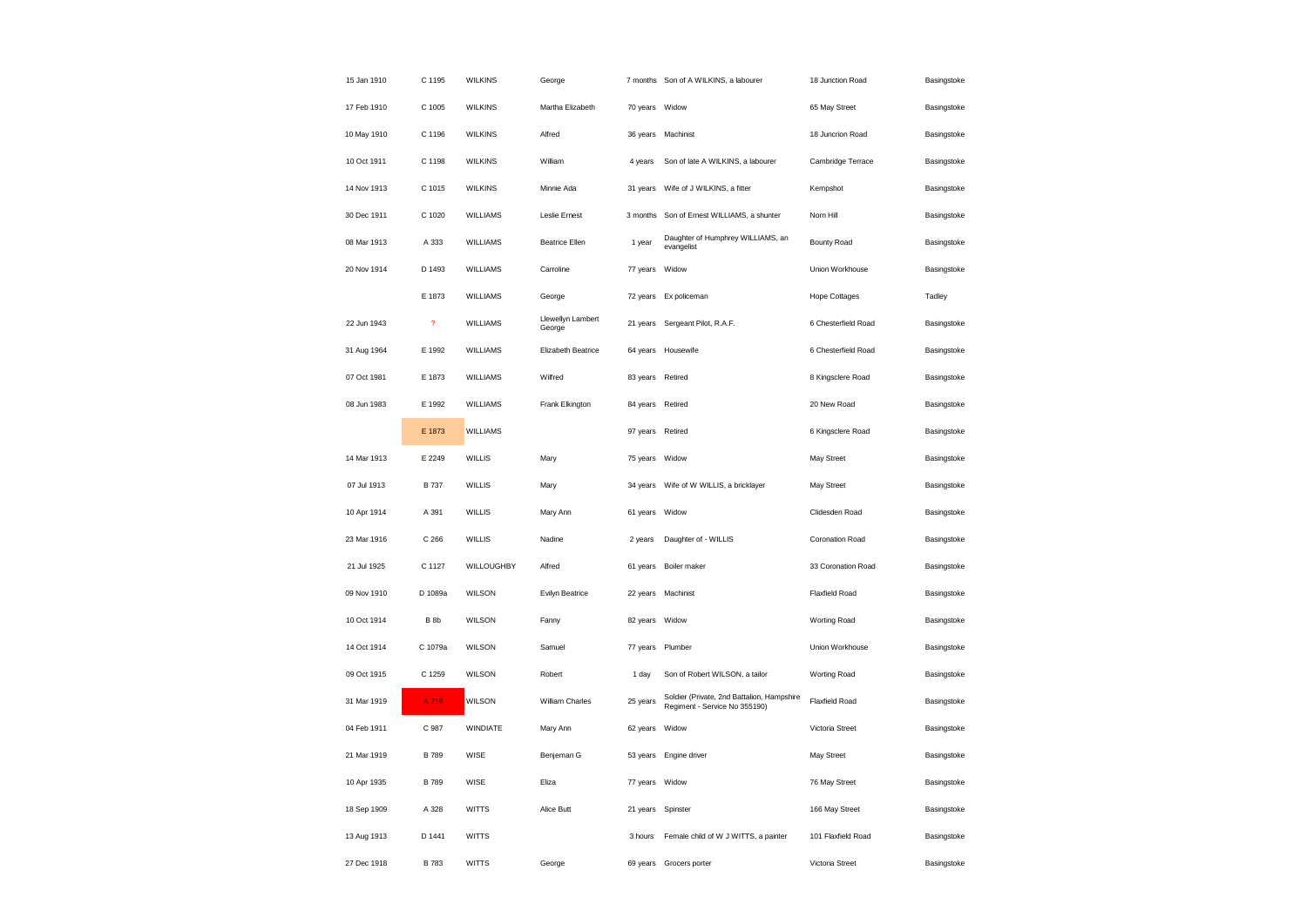| 04 Jun 1919 | A 413                    | <b>WITTS</b>   | Albert Henry           |                  | 39 years Labourer                          | Mortimer Lane                  | Basingstoke |
|-------------|--------------------------|----------------|------------------------|------------------|--------------------------------------------|--------------------------------|-------------|
| 04 May 1940 | E 1860                   | <b>WITTS</b>   | Mary                   |                  | 65 years Wife of Walter WITTS              | 30 <sup>A</sup> Flaxfield Road | Basingstoke |
| 16 Jan 1943 | E 2125                   | <b>WITTS</b>   | Walter                 |                  | 68 years Labourer                          | 30 Flaxfield Road              | Basingstoke |
| 13 Sep 1913 | <b>B</b> 707             | WOODHOUSE      | Alice                  | 68 years         | Widow                                      | Reading Road                   | Basingstoke |
| 25 Feb 1920 | A 348                    | WOODHUSE       | Fredrick G             | 5 years          | Son of - WOODHOUSE, a labourer             | <b>Chapel Street</b>           | Basingstoke |
| 02 Mar 1912 | E 2197                   | <b>WOODMAN</b> | Alfred James           | 7 weeks          | Son of A WOODMAN, a labourer               | Queens Road                    | Basingstoke |
| 04 Apr 1910 | $\overline{\phantom{a}}$ | WOODS          |                        | Still born       | Son of W J WOODS, a painter                | 20 Bedford Place               | Basingstoke |
| 27 Sep 1913 | C 1275                   | WOODS          | Maria                  | 64 years         | Wife of James WOODS, a drayman             | <b>Chapel Street</b>           | Basingstoke |
| 09 May 1914 | <b>B</b> 30b             | WOODS          | Thomas                 | 67 years Drayman |                                            | <b>Chapel Street</b>           | Basingstoke |
| 01 Oct 1927 | C 1275                   | WOODS          | James                  |                  | 73 years Drayman                           | Fords Building                 | Basingstoke |
| 19 Jan 1912 | F 2214                   | WOODWARD       | Elizabeth              | 91 years         | Widow                                      | Hackwood Road                  | Basingstoke |
| 19 Dec 1912 | E 2134                   | WOODWARD       |                        | 20 days          | Son of - WODWARD, a labourer               | Queens Road                    | Basingstoke |
| 30 Aug 1915 | ÷,                       | WOODWARD       |                        | Still born       | Child of G WOODWARD, a postman             | Gas House Road                 | Basingstoke |
| 15 Dec 1917 | E 2148                   | WOODWARD       | Doris May              | 4 days           | Daughter of Albert WOODWARD, a<br>labourer | Queens Road                    | Basingstoke |
| 27 May 1940 | E 2074                   | WOODWARD       | <b>Bernard Francis</b> | 18 years         | Body builder                               | 17 George Street               | Basingstoke |
| 08 Apr 1970 | E 2074                   | WOODWORD       | Winifred               | 73 years         | Married woman                              | 17 George Street               | Basingstoke |
| 01 Oct 1918 | <b>B</b> 520             | <b>WOOTTON</b> | Daniel                 | 86 years         | Labourer                                   | <b>Flaxfield Road</b>          | Basingstoke |
| 16 Feb 1928 | G 68                     | <b>WORKMAN</b> | Mary                   | 83 years         | Spinster                                   | 25 Junction Road               | Basingstoke |
| 30 Jun 1909 | C 960                    | <b>WORTH</b>   | Paul                   | 1 day            | Son of Dr WORTH                            | Clidesden Road                 | Basingstoke |
| 10 Jun 1913 |                          | WOTMORE        |                        | Still born       | Child of A WOTMORE, a labourer             | Oxford Terrace                 | Basingstoke |
| 15 Aug 1911 | B 605                    | <b>WOTTON</b>  | Albert G               | 1 year           | Son of - WOTTON                            | 4 Solby Road                   | Basingstoke |
| 17 Jun 1912 | A 304                    | <b>WRIGHT</b>  | Emily Jane             | 86 years         | Spinster                                   | Beaconsfield Road              | Basingstoke |
| 12 Jan 1912 | C 1071                   | <b>WRIGHT</b>  | Ann Priscilla          | 84 years Widow   |                                            | 71 Church Street               | Basingstoke |
| 24 Nov 1913 | C 1265                   | <b>WYATT</b>   | Letitia                | 70 years Widow   |                                            | Union Workhouse                | Basingstoke |
| 14 Apr 1915 | E 2212                   | WYETH          | David                  |                  | 69 years Labourer                          | Flaxfield Road                 | Basingstoke |
| 12 Jul 1927 | B 490                    | WYETH          | Fanny                  | 81 years         | Widow                                      | <b>Burgess Road</b>            | Basingstoke |
| 25 Sep 1923 | C 109                    | WYETHE         | Frank Percival         |                  | 54 years Bootmaker                         | New Street                     | Basingstoke |
| 13 Oct 1923 | B 491                    | WYETHE         | Walter                 | 80 years         | Bootmaker                                  | New Street                     | Basingstoke |
| 22 Jan 1913 | <b>B</b> 571             | YATES          | Martha Louisa          |                  | 70 years Wife of W YATES, a ex postman     | <b>Brook Street</b>            | Basingstoke |
| 16 Dec 1915 | B 514                    | <b>YATES</b>   | Sidney Joseph          |                  | 47 years Gas fitter                        | Hackwood Road                  | Basingstoke |